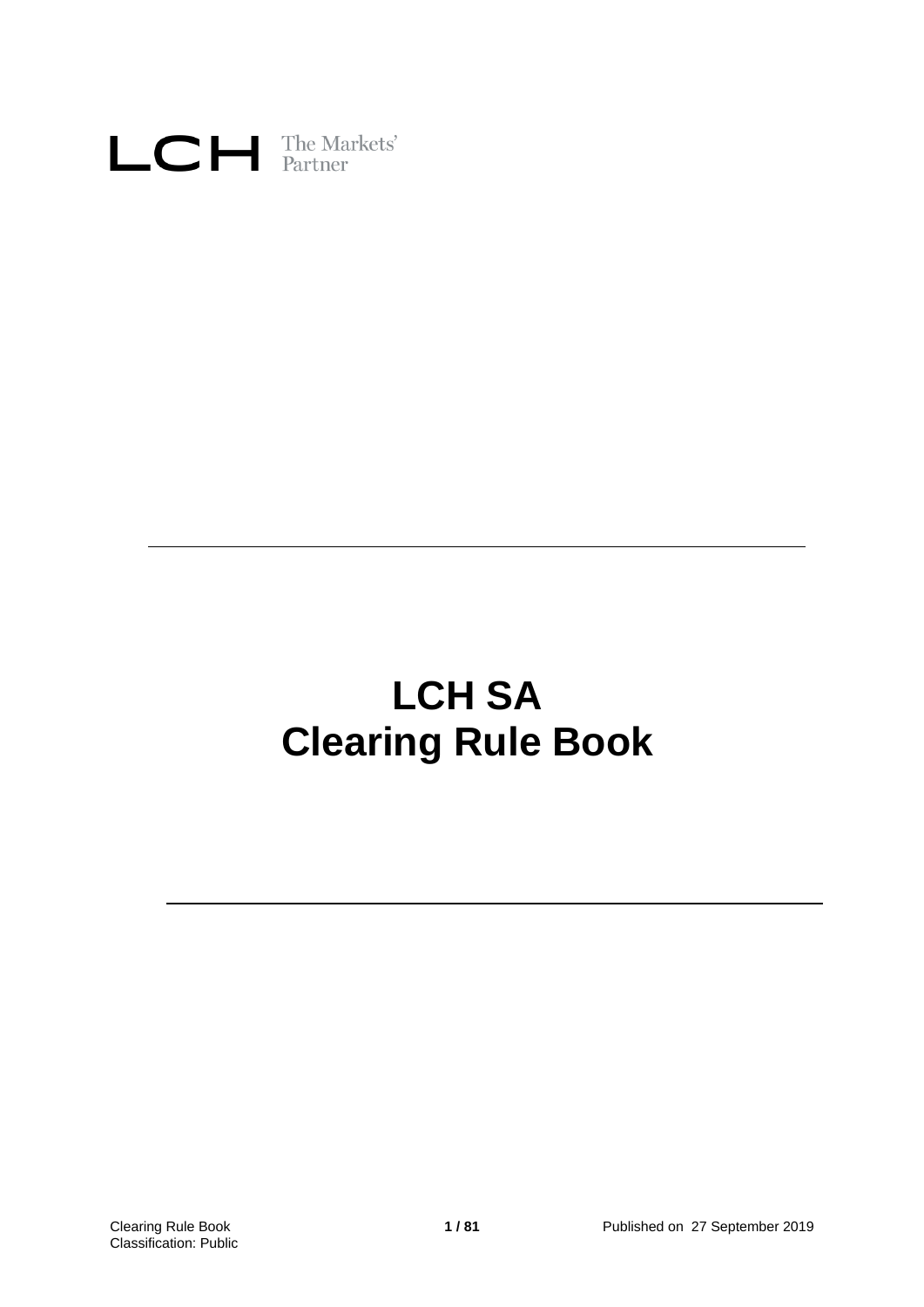|                                                                                                                     | TITLE I - GENERAL PROVISIONS & LEGAL FRAMEWORK                                                                                                                                                                                                                                                                                                                                                                                                       | 5                                                              |
|---------------------------------------------------------------------------------------------------------------------|------------------------------------------------------------------------------------------------------------------------------------------------------------------------------------------------------------------------------------------------------------------------------------------------------------------------------------------------------------------------------------------------------------------------------------------------------|----------------------------------------------------------------|
|                                                                                                                     | <b>CHAPTER 1 - DEFINITIONS</b>                                                                                                                                                                                                                                                                                                                                                                                                                       | 6                                                              |
| Section 1.2.1<br>Section 1.2.2<br>Section 1.2.3<br>Section 1.2.4<br>Section 1.2.5<br>Section 1.2.6<br>Section 1.2.7 | <b>CHAPTER 2 - GENERAL PROVISIONS</b><br>General<br>Interpretation and references<br><b>Clearing Rules modifications</b><br><b>Publication and effectiveness</b><br><b>Fees</b><br><b>Currency</b><br><b>Time reference</b>                                                                                                                                                                                                                          | 18<br>18<br>18<br>18<br>19<br>19<br>19<br>19                   |
| Section 1.3.1<br>А.<br>A.1.<br>A.2.<br>В.<br>Section 1.3.2<br>А.<br>A.1.<br>A.2.<br>A.3.<br>B.<br><b>Brussels</b>   | <b>CHAPTER 3- LEGAL FRAMEWORK</b><br><b>Status and activity of LCH SA</b><br><b>Status</b><br><b>A Clearing House</b><br><b>A Security Settlement System</b><br>Scope of activity<br><b>General Clearing principles</b><br>General<br><b>Novation and irrevocability</b><br>Scope of LCH SA's obligations<br><b>General Clearing Process</b><br>Provisions related to financial products traded on markets operated by Euronext                      | 20<br>20<br>20<br>20<br>20<br>20<br>22<br>22<br>22<br>22<br>23 |
| Section 1.3.3<br>А.<br>В.<br>C.<br>Section 1.3.4<br>Section 1.3.5<br>Section 1.3.6                                  | <b>Liability and Force majeure</b><br><b>Liability of Clearing Members</b><br>Liability of LCH SA<br>Force majeure<br><b>Confidentiality</b><br><b>Applicable law</b><br><b>Disputes</b>                                                                                                                                                                                                                                                             | 24<br>24<br>24<br>24<br>25<br>26<br>26<br>26                   |
|                                                                                                                     | <b>CHAPTER 4 – LCH SA DEFAULT</b>                                                                                                                                                                                                                                                                                                                                                                                                                    | 27                                                             |
|                                                                                                                     | <b>CHAPTER 5 - WINDING DOWN</b>                                                                                                                                                                                                                                                                                                                                                                                                                      | 30                                                             |
|                                                                                                                     | <b>TITLE II - MEMBERSHIP</b>                                                                                                                                                                                                                                                                                                                                                                                                                         | 31                                                             |
| Section 2.1.1<br>А.<br>В.<br>Section 2.1.2                                                                          | <b>CHAPTER 1- GENERAL PROVISIONS</b><br><b>Participants</b><br><b>Clearing Members</b><br><b>Allied Clearing Houses</b><br><b>Application Procedure</b>                                                                                                                                                                                                                                                                                              | 32<br>32<br>32<br>33<br>33                                     |
| Section 2.2.1<br>Section 2.2.2<br>А.<br>В.<br>Section 2.2.3<br>А.<br>A.1.<br>A.2.<br>A.3.<br>В.                     | <b>CHAPTER 2 - LEGAL OBLIGATIONS</b><br><b>Regulatory framework</b><br><b>Corporate organisation</b><br>Location of offices<br><b>Authorised Clearing Operators</b><br>Third party contractual obligations<br>Relationship with Settlement Agents and Payment Agents<br><b>Common provisions</b><br><b>Provisions related to Payment Agents</b><br><b>Provisions related to Settlement Agents</b><br>Relationship with Client « del credere » Agents | 36<br>36<br>37<br>37<br>37<br>38<br>38<br>38<br>38<br>38<br>39 |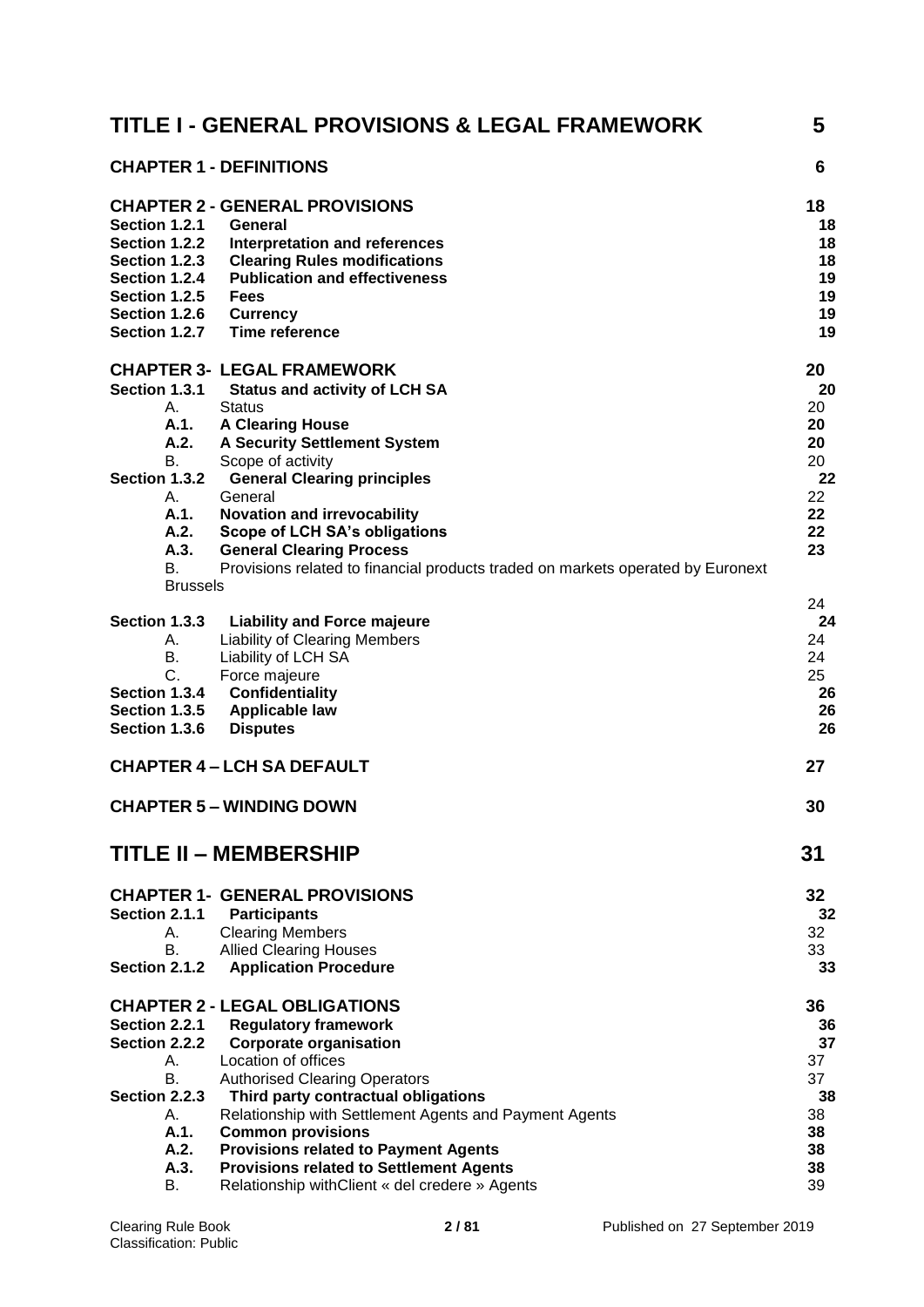| C.                   | « del credere » Agents                                                                                                                   | 39       |
|----------------------|------------------------------------------------------------------------------------------------------------------------------------------|----------|
| C.1                  | Authority to cancel settlement instructions                                                                                              | 39       |
| Section 2.2.4        | <b>Record Keeping</b>                                                                                                                    | 40       |
| Section 2.2.5        | <b>Test Processing</b>                                                                                                                   | 40       |
|                      | <b>CHAPTER 3 - CAPITAL REQUIREMENTS</b>                                                                                                  | 41       |
| Section 2.3.1        | <b>Common General Provisions</b>                                                                                                         | 41       |
| Section 2.3.2        | Provisions related to Securities and Derivatives product Groups                                                                          | 41       |
| Section 2.3.3        | Provisions related to Trading & Matching Platforms and MTS Italy                                                                         | 42       |
|                      | <b>CHAPTER 4- INFORMATION OBLIGATIONS AND AUDIT</b>                                                                                      | 43       |
| Section 2.4.1        | <b>Information</b>                                                                                                                       | 43       |
| А.                   | Information on Request                                                                                                                   | 43       |
| <b>B.</b>            | Mandatory Information                                                                                                                    | 43       |
| Section 2.4.2        | <b>Audit and Inspection</b>                                                                                                              | 44       |
|                      | <b>CHAPTER 5- SUSPENSION AND TERMINATION OF MEMBERSHIP</b>                                                                               | 46       |
| Section 2.5.1        | <b>Common and General Provisions</b>                                                                                                     | 46       |
| Section 2.5.2        | <b>Suspension</b>                                                                                                                        | 46       |
| <b>Section 2.5.3</b> | <b>Termination</b>                                                                                                                       | 46       |
|                      | TITLE III – CLEARING OPERATIONS                                                                                                          | 48       |
|                      |                                                                                                                                          |          |
|                      | <b>CHAPTER 1- REGISTRATION</b>                                                                                                           | 49       |
| Section 3.1.1        | <b>Registration of Transactions</b>                                                                                                      | 49       |
| А.                   | Registration of Transactions registered in the Cash & Derivatives Clearing System                                                        | 49       |
| В.                   | Registration of Transactions registered in the Fixed Income Clearing System                                                              | 49       |
| Section 3.1.2        | Registration of Open Positions in the Cash & Derivatives Clearing System                                                                 | 50       |
|                      | <b>CHAPTER 2 - ACCOUNT STRUCTURE</b>                                                                                                     | 51       |
| <b>Section 3.2.1</b> | <b>Trade Legs Registration</b>                                                                                                           | 51       |
| А.                   | Trade Legs Registration in the Cash & Derivatives Clearing System                                                                        | 51       |
| A.1.                 | <b>Position Accounts</b>                                                                                                                 | 51       |
| A.2.                 | <b>Market Maker's Position</b>                                                                                                           | 51       |
| В.<br>Section 3.2.2  | Trade Legs Registration in the Fixed Income Clearing System<br><b>Risk management</b>                                                    | 53<br>53 |
| А.                   | For Transactions registered in the Cash & Derivatives Clearing System                                                                    | 53       |
| A.1.                 | <b>Margin Accounts</b>                                                                                                                   | 53       |
| A.2.                 | <b>Market Makers Margin Accounts</b>                                                                                                     | 54       |
| В.                   | For Transactions registered in the Fixed Income Clearing System                                                                          | 54       |
| C.                   | <b>Collateral Accounts</b>                                                                                                               | 54       |
| Section 3.2.3        | <b>Settlement</b>                                                                                                                        | 55       |
| А.<br>В.             | For Transactions registered in the Cash & Derivatives Clearing System<br>For Transactions registered in the Fixed Income Clearing System | 55<br>54 |
|                      |                                                                                                                                          |          |
| Section 3.2.4        | <b>Client Account Structure of Indirect Clients</b>                                                                                      | 55       |
|                      | <b>CHAPTER 3 - OPERATIONAL MANAGEMENT</b>                                                                                                | 56       |
| <b>Section 3.3.1</b> | General Provisions for Transactions registered in the Cash & Derivatives Clearing                                                        |          |
| System               |                                                                                                                                          | 56       |
| А.                   | Give-up                                                                                                                                  | 56       |
| В.<br>C.             | <b>Transaction Cancellation</b><br>Correction                                                                                            | 56<br>56 |
| D.                   | <b>Transfer of Open Positions</b>                                                                                                        | 56       |
| Е.                   | Exercise and Assignment (for Derivatives)                                                                                                | 56       |
| Section 3.3.2        | Functionalities available in the Fixed Income Clearing System                                                                            | 57       |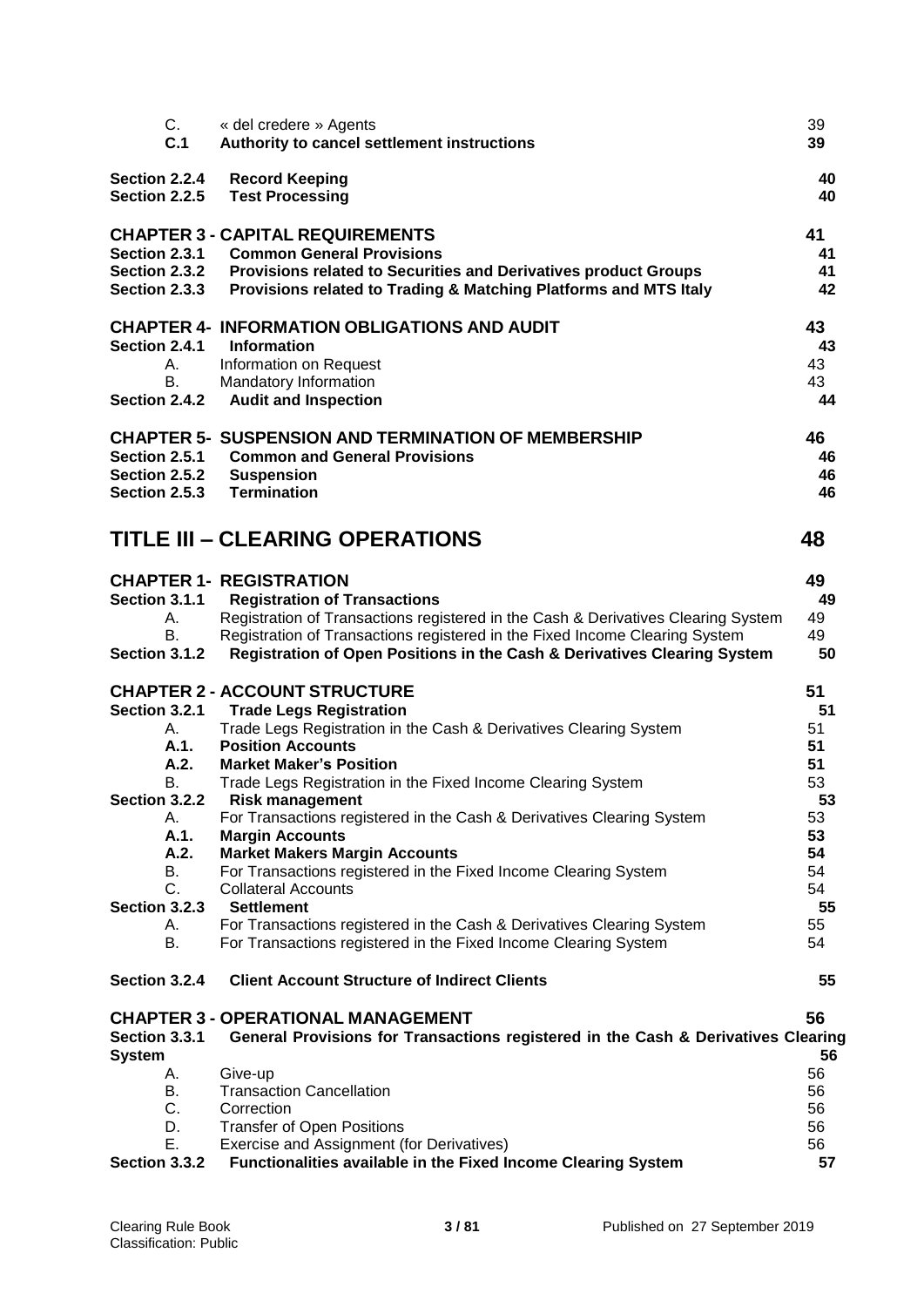| Section 3.4.1<br><b>Clearing System</b>                           | <b>CHAPTER 4 - SETTLEMENT AND DELIVERY</b><br>Settlement and Delivery of Transactions registered on the Cash & Derivatives                                                                                                                                                                                                       | 58<br>58                                     |
|-------------------------------------------------------------------|----------------------------------------------------------------------------------------------------------------------------------------------------------------------------------------------------------------------------------------------------------------------------------------------------------------------------------|----------------------------------------------|
| А.<br>A.1.<br>A.2.<br>A.3.                                        | <b>Common Provisions</b><br><b>Provisions related to Securities</b><br>Provisions related to Derivatives (excluding commodities)<br>Provisions related to commodities                                                                                                                                                            | 58<br>58<br>58<br>58                         |
| Section 3.4.2<br>System.<br>Section 3.4.3                         | Settlement and delivery of Transactions registered in the Fixed Income Clearing<br><b>Settlement failure</b>                                                                                                                                                                                                                     | 59<br>60                                     |
| А.<br><b>B.</b>                                                   | Net fails<br>Management of settlement failure for futurecontracts on commodities                                                                                                                                                                                                                                                 | 60<br>60                                     |
|                                                                   | <b>CHAPTER 5 - REGISTRATION IN A TRADE REPOSITORY</b>                                                                                                                                                                                                                                                                            | 61                                           |
|                                                                   | <b>TITLE IV - RISK MANAGEMENT</b>                                                                                                                                                                                                                                                                                                | 62                                           |
|                                                                   | <b>CHAPTER 1 - GENERAL PROVISIONS</b>                                                                                                                                                                                                                                                                                            | 63                                           |
|                                                                   | <b>CHAPTER 2 - MARGIN REQUIREMENTS</b>                                                                                                                                                                                                                                                                                           | 64                                           |
| Section 4.3.2<br>Section 4.3.3<br>A<br>B<br>C<br>D                | <b>CHAPTER 3 - DEFAULT FUND</b><br>Section 4.3.1 Contribution to the Default Funds<br><b>Calls on the Default</b><br>Refilling of the Default Funds and service continuity<br>Refill Contributions to the Default Funds<br><b>Service Continuity</b><br>Service Closure<br>Effect on Termination of Clearing Members' Membership | 66<br>66<br>66<br>67<br>67<br>67<br>67<br>68 |
| А.<br>В.<br><b>B.1.</b>                                           | <b>CHAPTER 4 - COLLATERAL</b><br>Principles<br><b>Specificities</b><br><b>Trading &amp; Matching Platforms</b>                                                                                                                                                                                                                   | 69<br>69<br>69<br>69                         |
| Section 4.5.2<br>Section 4.5.3<br>Section 4.5.4<br><b>Members</b> | <b>CHAPTER 5 - EVENT OF DEFAULT</b><br>Section 4.5.1 Notification of an Event of Default<br><b>Measures in case of an Event of Default</b><br><b>Provisions applicable on Euronext Paris</b><br>Events of Default of an Allied Clearing House and consequences on Clearing                                                       | 70<br>70<br>70<br>74<br>74                   |
|                                                                   | TITLE V – TRIPARTY REPO CLEARING SERVICES                                                                                                                                                                                                                                                                                        | 76                                           |
|                                                                   | <b>CHAPTER 1 - GENERAL PROVISIONS AND LEGAL FRAMEWORK</b>                                                                                                                                                                                                                                                                        | 77                                           |
| Section 5.2.1<br>Section 5.2.2<br>Section 5.2.3<br>Section 5.2.4  | <b>CHAPTER 2 - CLEARING OPERATIONS</b><br><b>Registration</b><br><b>Account Structure</b><br><b>Settlement and Delivery</b><br><b>Corporate Events</b>                                                                                                                                                                           | 78<br>78<br>78<br>78<br>79                   |
| Section 5.3.1<br>Section 5.3.2                                    | <b>CHAPTER 3 - RISK MANAGEMENT</b><br><b>Margin Requirements</b><br><b>Event of Default</b>                                                                                                                                                                                                                                      | 80<br>80<br>80                               |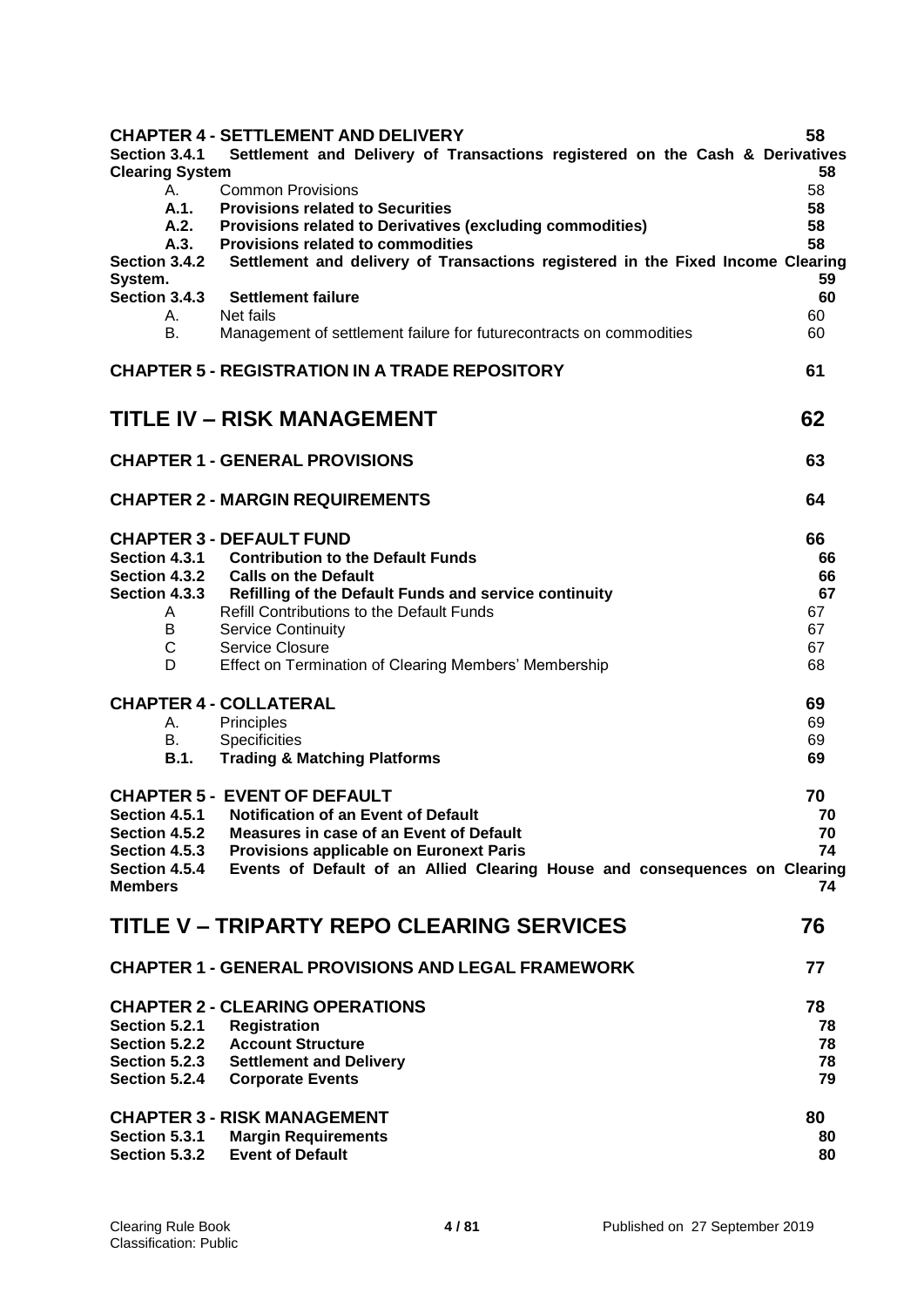# **TITLE I - GENERAL PROVISIONS & LEGAL FRAMEWORK**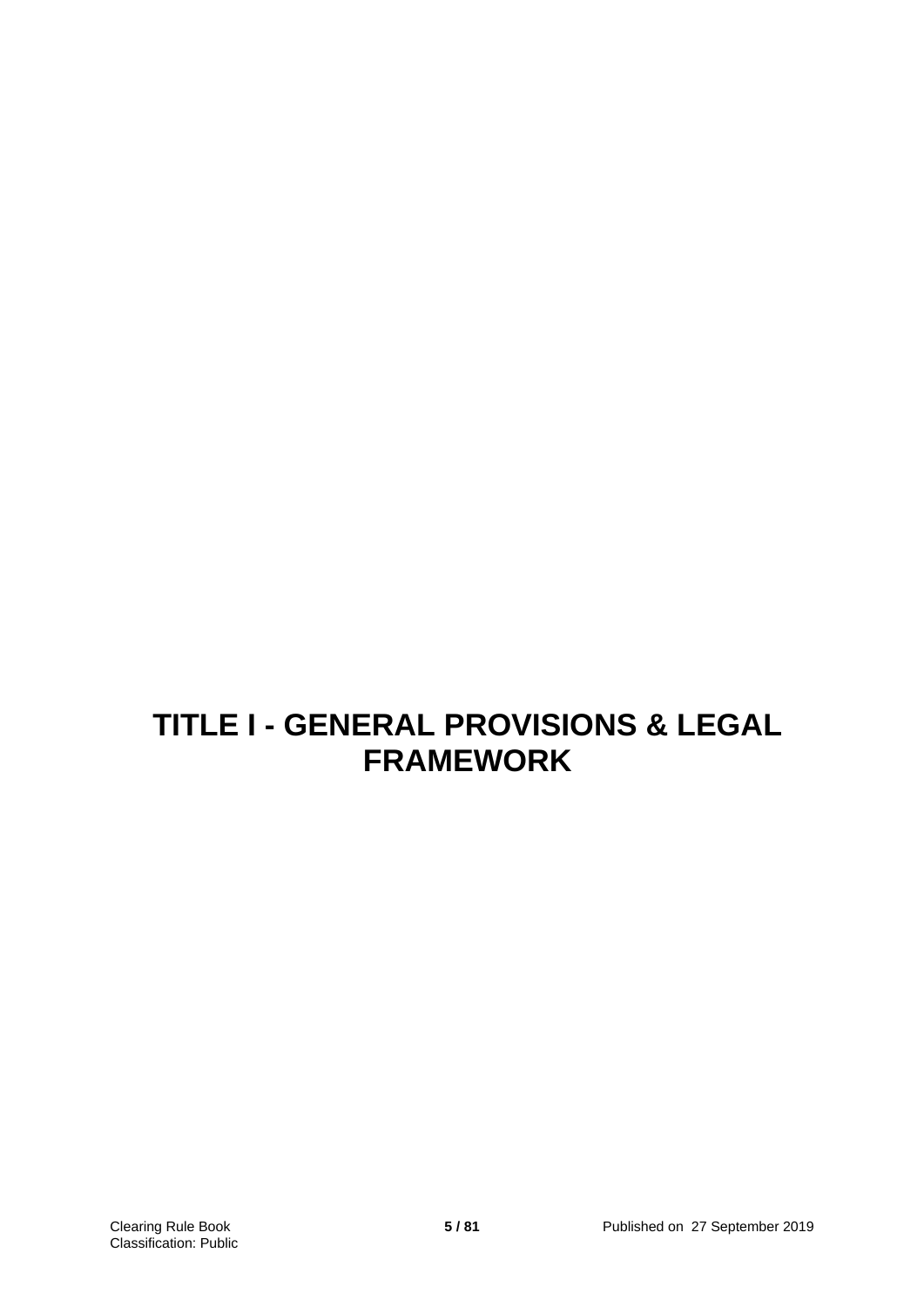# **CHAPTER 1 - DEFINITIONS**

For the purposes of this Clearing Rule Book, the following capitalised terms shall, unless specifically provided otherwise, have the respective meanings set out below:

**Account Structure:** The House Account Structure(s) and the Client Account Structure(s) registered in the Clearing System in the name of a Clearing Member.

**Admission Agreement:** The written agreement entered into between LCH SA and a Clearing Member pursuant to Chapters 1 and 2 of Title II of the Clearing Rule Book.

**Admission Fee:** The fee that is due once, upon its admission, by the Clearing Member to LCH SA, as communicated by LCH SA.

**Allied Clearing House:** A Participant, admitted as such by LCH SA under the conditions set forth in Chapters 1 and 2 of Title II and authorised to clear Transactions as described in Article 1.3.1.3.

**Ancillary System Interface:** The technical device allowing an ancillary system to TARGET2 to use a range of special, predefined services for the submission and settlement and ancillary systems payment instructions.

**Applicant:** A legal person that wishes to be admitted as a Clearing Member.

**Assignment:** The process, following an Exercise, by which a Clearing Member that holds a selling Open Position in an option contract is designated to fulfil its commitments resulting from the option contract.

#### **Associated Trading Member:** Any Person that:

(i) trades Fixed Income Securities or Baskets directly on Trading & Matching Platforms and/or MTS Italy; and

(ii) has entered into a Clearing Agreement with a General Clearing Member for the purpose of clearing such Fixed Income Securities or Baskets on the Clearing System.

**Authorised Clearing Operator:** Any individual authorised by the Clearing Member who represents the Clearing Member vis-à-vis LCH SA in respect of Transactions including organisation and control over the Systems and Operation and related clearing functions in respect of Financial Instruments.

**Bank Recovery and Resolution Directive:** Directive 2014/59/EU of the European Parliament and of the Council of 15 may 2014 establishing a framework for the recovery and resolution of credit institutions and investment firms.

**Basket:** A basket of securities eligible for Triparty Repo Transactions, as specified in a Notice**.**

**Börse Berlin:** Börse Berlin AG, a Market Undertaking founded as an exchange and incorporated under the laws of Germany by the Authorization of the Berlin Senate as State Supervisory Authority of 31 July 2000, with trading name "Börse Berlin Equiduct Trading", and to whom LCH SA provides Clearing Services for the Transactions in Securities

**Bourse de Luxembourg/BdL:** Société de la Bourse de Luxembourg SA, a Market Undertaking incorporated under the law of Luxemburg on April 5th, 1928 to whom LCH SA provides Clearing Services for the Transactions in Securities listed in a Notice.

**Business Combination:** A single separate legal entity combining one or more Persons that are jointly and severally liable, and form part of, and are generally considered to belong to, the same corporate group of businesses, including, but not limited to, European Economic Interest Groups.

**Capital:** Shareholders' equity determined by LCH SA on the basis of the Capital Adequacy Directive, comprised of core capital (tier 1) and supplementary capital (tier 2), and, as from 1 January 2014, core capital (Tier 1) and additional core capital (Tier 1) and Tier 2 capital as defined by the CRR and the amount of which is determined by LCH SA.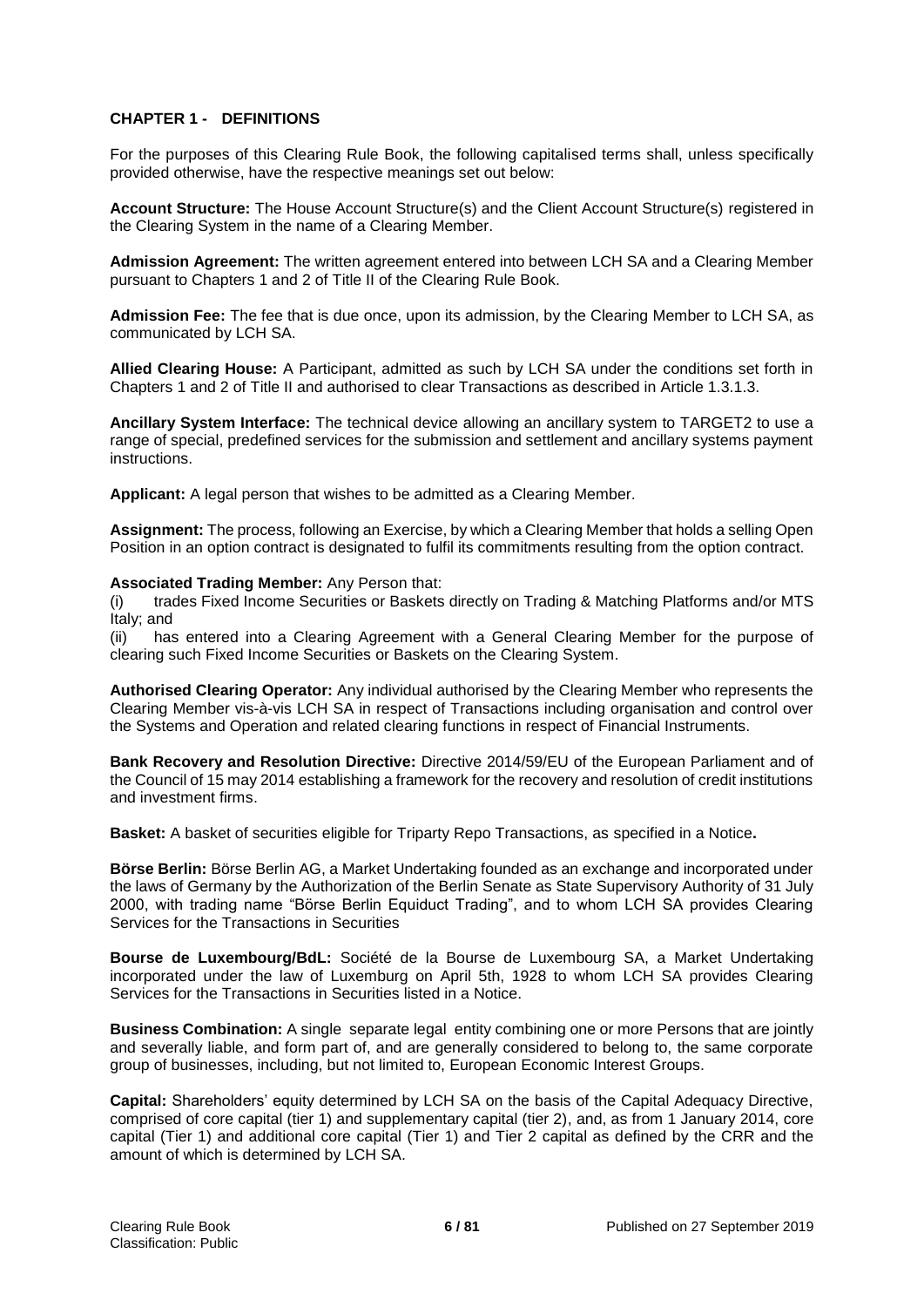**Capital Adequacy Directive:** Directive 2006/49/EC of the European Parliament and of the Council of June 14, 2006 on the capital adequacy of investment firms and credit institutions.

**Cash and Derivatives Clearing System:** The Clearing System managed by LCH SA to clear Transactions in Securities and/or Derivatives Product Group

**Cash Borrower or Collateral Giver:** In the framework of a Triparty Repo, a Clearing Member that borrows cash against collateralising Basket eligible Securities.

**Cash Lender or Collateral Taker:** In the framework of a Triparty Repo, a Clearing Member that lends cash against collateralising Basket eligible Securities.

**Central Bank Guarantee**: First demand guarantee issued by a central bank in favour of LCH SA eligible as Collateral in accordance with the terms of an Instruction.

**Clearing Agreement:** (i) The agreement entered into between a Clearing Member and a Trading Member for the purpose of clearing eligible Transactions; and (ii) from the date of the entry into force of the Chapter 1 of the Instruction II.2-3 pursuant to a Notice issued following related amendments of the AMF General Regulations (*Règlement Général de l'AMF*), the agreement entered into between a Clearing Member and a Client for the purpose of clearing eligible Transactions.

**Clearing Day:** Any day indicated in a Notice published by LCH SA at least annually.

**Clearing Fee:** Such fee as is communicated by LCH SA from time to time.

**Clearing Member:** A Participant, either a General Clearing Member or an Individual Clearing Member admitted as such by LCH SA, under the conditions set forth in Chapters 1 and 2 of Title II.

**Clearing Rules:** The rules set forth in the Clearing Rule Book, including all Instructions and Notices thereto, as may be amended from time to time.

**Clearing Rule Book:** This document as may be amended from time to time.

**Clearing Services:** Services provided by LCH SA pursuant to Article 1.3.1.5 in relation to Product Groups.

**Clearing System:** The relevant IT system managed by LCH SA and giving a technical access to clearing activities.

#### **Client:**

(i) For Transactions in Securities and Derivatives Product Groups, a Non Trading Member or a Trading Member; and

(ii) For Transactions in Fixed Income Securities Product Groups, an Associated Trading Member.

**Client Account(s):** A Client Collateral Account, a Client Margin Account and/or a Client Position Account.

**Client Account Structure:** The following complete set of Client Accounts, which may take the form of Individual Segregated Accounts or Omnibus Segregated Accounts and which are opened for administrative, risk management and Collateral purposes in the name of a Clearing Member for the account of the relevant Client(s) or, as applicable, Indirect Client(s) of such Clearing Member**:**

# **(i) In the Cash and Derivatives Clearing System**

- one or several Client Position Account(s);

- one or several Client Margin Account(s);

- one or several Client Collateral Account(s).

**(ii) In the Fixed Income Clearing System:** 

- one or several Client Position Account(s); and
- one or several Client Collateral Account(s).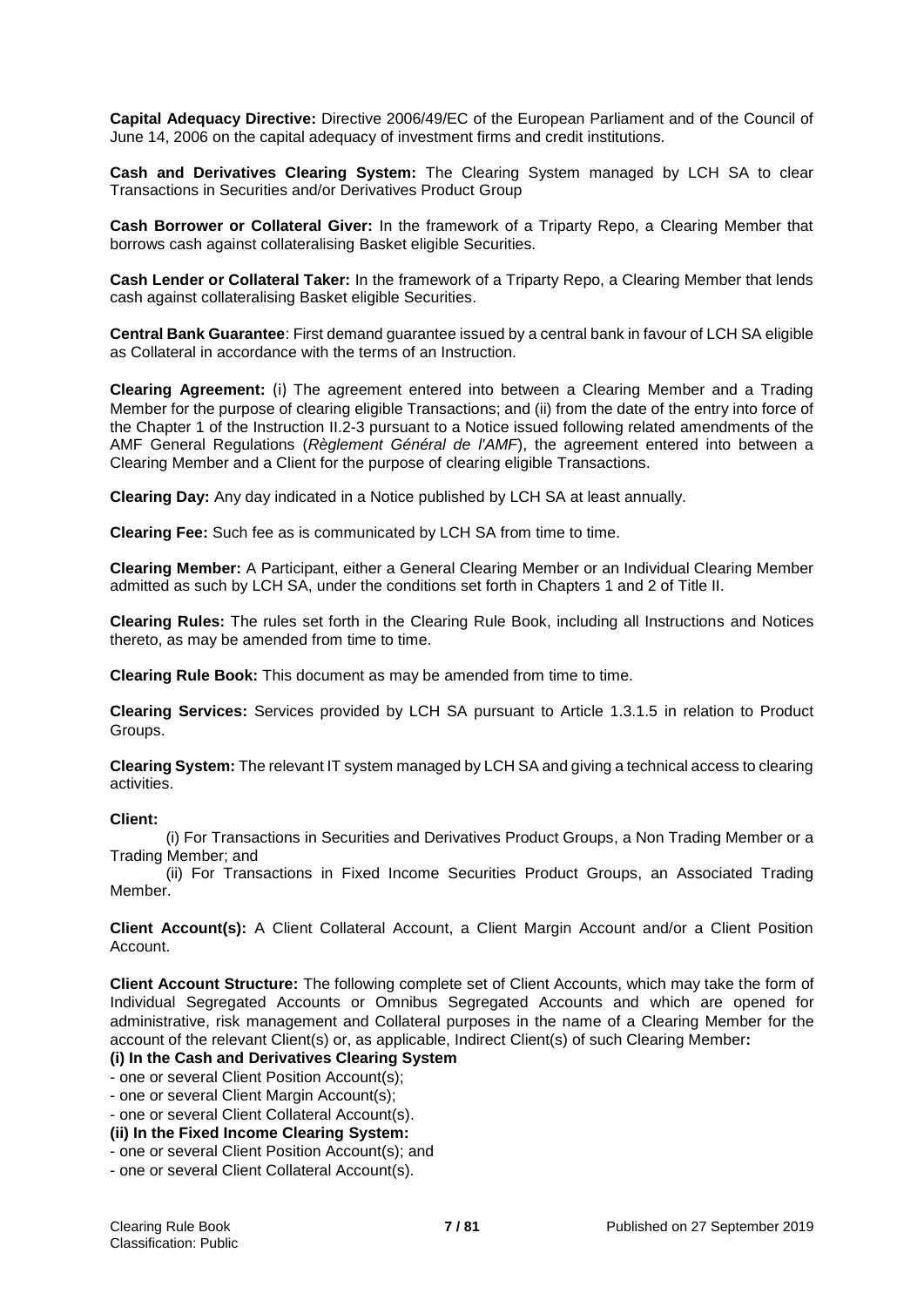**Client Collateral Account:** An account opened by LCH Clearnet SA at the request and in the name of a Clearing Member in the books of LCH SA to record Collateral provided by such Clearing Member in respect of the relevant Client Open Positions of such Clearing Member.

**Client Margin Account:** (i) For the Cash and Derivatives Clearing System: an account opened by LCH SA at the request and in the name of a Clearing Member for risk management purposes, in which the relevant Client Open Positions of such Clearing Member (including relevant Net Fails if applicable) are registered in order to calculate the Margin requirements of such Clearing Member in respect of the relevant Client(s) or, as applicable, Indirect Client(s) of such Clearing Member; and (ii) for the Fixed Income Clearing System: each Position Account which is used for risk management purposes in accordance with Article 3.2.2.8.

**Client Open Position:** The net sum of the relevant Client Trade Legs determined in accordance with the Clearing Rules.

**Client Position Account:** An account opened by LCH SA at the request and in the name, of a Clearing Member in order to register all the relevant Client Trade Legs or, as applicable, Client Open Positions of such Clearing Member.

**Client Trade Leg:** Either a payment obligation or a delivery obligation in respect of Financial Instruments owed by or to LCH SA resulting from a Transaction registered by LCH SA, in the name of a Clearing Member, executed for the benefit of a Client or, as applicable, an Indirect Client of such Clearing Member.

**Collateral:** Any Security, cash, or Central Bank Guarantee, as specified in an Instruction, pledged, granted or transferred outright to LCH SA, in order to secure the performance of the Clearing Member's obligations. Any surplus of Security, cash or central bank guarantee registered in a Collateral Account is deemed to be Collateral.

**Collateral Account(s):** A House Collateral Account and/or a Client Collateral Account.

**Commodities Dealer:** Trading Member on a Derivative market which is authorised to trade commodities.

**Competent Authority:** Any authority recognised by its home member state as such under the terms of the Capital Adequacy Directive, and as from 1 January 2014 the CRR or of Emir.

**Contractual Event of Default:** The Clearing Member failing at any time to comply duly with any of its obligations under the Clearing Rules or being likely to become unable to meet any of its obligations under the Clearing Rules or in the case of an Allied Clearing House such Allied Clearing House failing to pay, when due, any Margin or any cash settlement Amount in case of service closure. According to article 68(3) of the Bank Recovery and Resolution Directive , a Clearing Member shall not be deemed to be in Contractual Event of Default on the sole ground that it is subject to a resolution procedure, within the meaning of such Bank Recovery and Resolution Directive.

**Correction:** The modification of an original Posting within the Account Structure of the same Clearing Member or a modification of an original Posting within the Account Structure of another Clearing Member. This functionality is available to Clearing Members on Derivatives markets.

**Counter-guarantee Agreement:** An agreement concluded between the Central Bank of Belgium or the Central Bank of the Netherlands and the Clearing Member or a third party, duly authorised by the central bank, whereby, the Clearing Member or the third party provides the central bank with enough collateral security for the latter to issue a guarantee in favour of LCH SA under the terms of the relevant Guarantee Agreement for the fulfilment of the Clearing Member's obligations towards LCH SA regarding Margin and the Default Fund, in accordance with article 46(1) of Emir.

**Credit Institution:** Any credit institution as defined in Directive 2006/48/EC of the European Parliament and of the Council of June 14th, 2006 relating to the taking up and pursuit of the business of credit institutions, and as from 1 January 2014 by the CRR.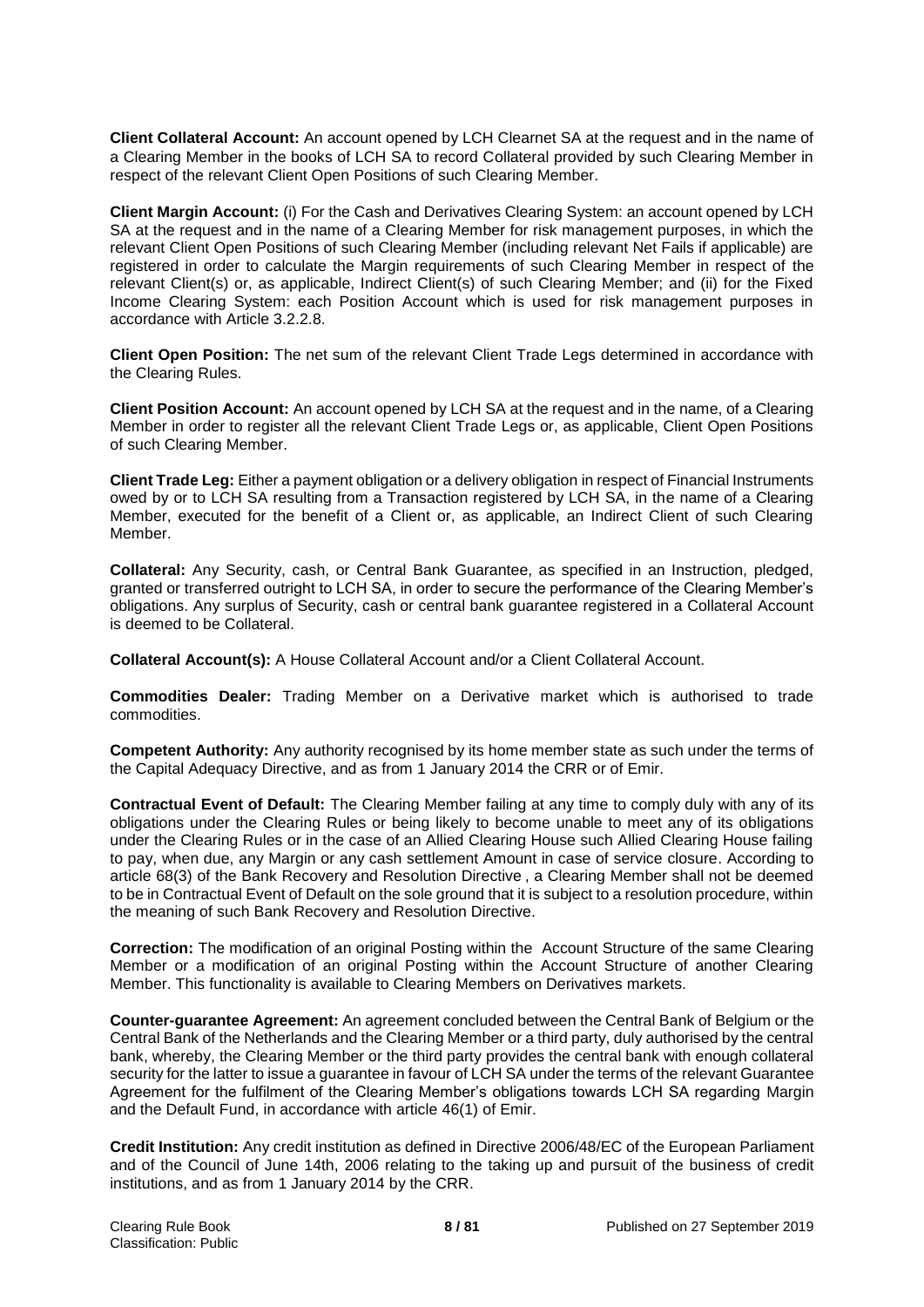**CSD of Reference:** Central securities depositary in which Securities are settled.

**CRR** : Regulation (UE) 575/2013 of the European Parliament and of the Council of 26 juin 2013 on prudential requirements for credit institutions and investment firms and amending Regulation (UE) 648/2012.

**Debt Securities Intra-day Margin:** In the framework of Transactions in debt securities cleared on the Fixed Income, Clearing System, the required margin amount calculated by LCH SA, to cover risk on an intra-day basis and resulting from the revaluation of Clearing Members' Open Positions and Collateral as specified in an Instruction.

**Default Fund:** The collective system of collateralisation of commitments as set out in Chapter 3 of Title IV.

**Defaulting Clearing Member:** A Clearing Member that is subject to an Event of Default, and in respect of whom LCH SA has issued a notice of default, in accordance with Article 4.5.1.1.

**Delivery Account(**s): An account opened by LCH SA pursuant to Section 3.2.3 exclusively for settlement purposes. In relation to the Fixed Income Clearing System, Delivery Account means each Position Account used for settlement purposes only in accordance with Article 3.2.3.5.

**Derivative:** Any financial contract of one of the following categories:

(i) options and futures contracts in respect of Securities or commodities, including equivalent cashsettled instruments,

(ii) any other financial contract, the value of which is determined by reference to prices of Securities or commodities, interest rates or yields, foreign exchange rates or other indices or measures which, subject to relevant National Regulations, a Market Undertaking may determine to be eligible for trading on a Derivatives Market.

Credit default swaps are explicitly excluded from this definition. The clearing of such financial products by LCH SA is governed by a dedicated set of rules.

**Derivatives Market:** Any Regulated Market, for Derivatives

**EMIR:** Regulation (EU) No. 648/2012 of the European Parliament and of the Council of 4 July 2012 on OTC derivatives, central counterparties and trade repositories and all delegated regulatory and implementing technical standards adopted pursuant to Regulation (EU) No. 648/2012 and published in the Official Journal of the European Union from time to time.

**Euroclear Collateral Management System (CMS):** In the framework of a Triparty Repo, a tool named "Autoselect" operated by Euroclear France that automatically allocates, values and manages collateralising securities and sends delivery and settlement instructions to the CSD of Reference.

**Euroclear Inter-operability Agreement :** The standard service agreement (named "interoperability repurchase service agreement") to be entered into between the Triparty Repo Clearing Member and Euroclear France or Euroclear Bank.

**Euronext Amsterdam:** Euronext Amsterdam N.V., a Market Undertaking ("naamloze vennootschap") organised under the laws of the Netherlands, operating a Securities exchange and Derivatives exchange ("houder van een effectenbeurs") authorised pursuant to Article 22 of the Dutch Securities Markets Supervision Act of 1995 ("Wet toezicht effectenverkeer 1995").

**Euronext Brussels:** Euronext Brussels S.A./N.V., a corporation ("société anonyme"/"naamloze vennootschap") organised under the laws of Belgium and recognised as Market Undertaking in accordance with Article 16 of the Belgian Law of August 2, 2002 governing the supervision of the financial sector and the financial services ("Loi relative à la surveillance du secteur financier et aux services financiers / Wet betreffende het toezichtop de financïele sector en de financïele diensten").

**Euronext Lisbon:** Euronext Lisbon – Sociedade Gestora de Mercados Regulamentados, S.A ("sociedade anónima"), a Market Undertaking organised under the laws of Portugal,authorised pursuant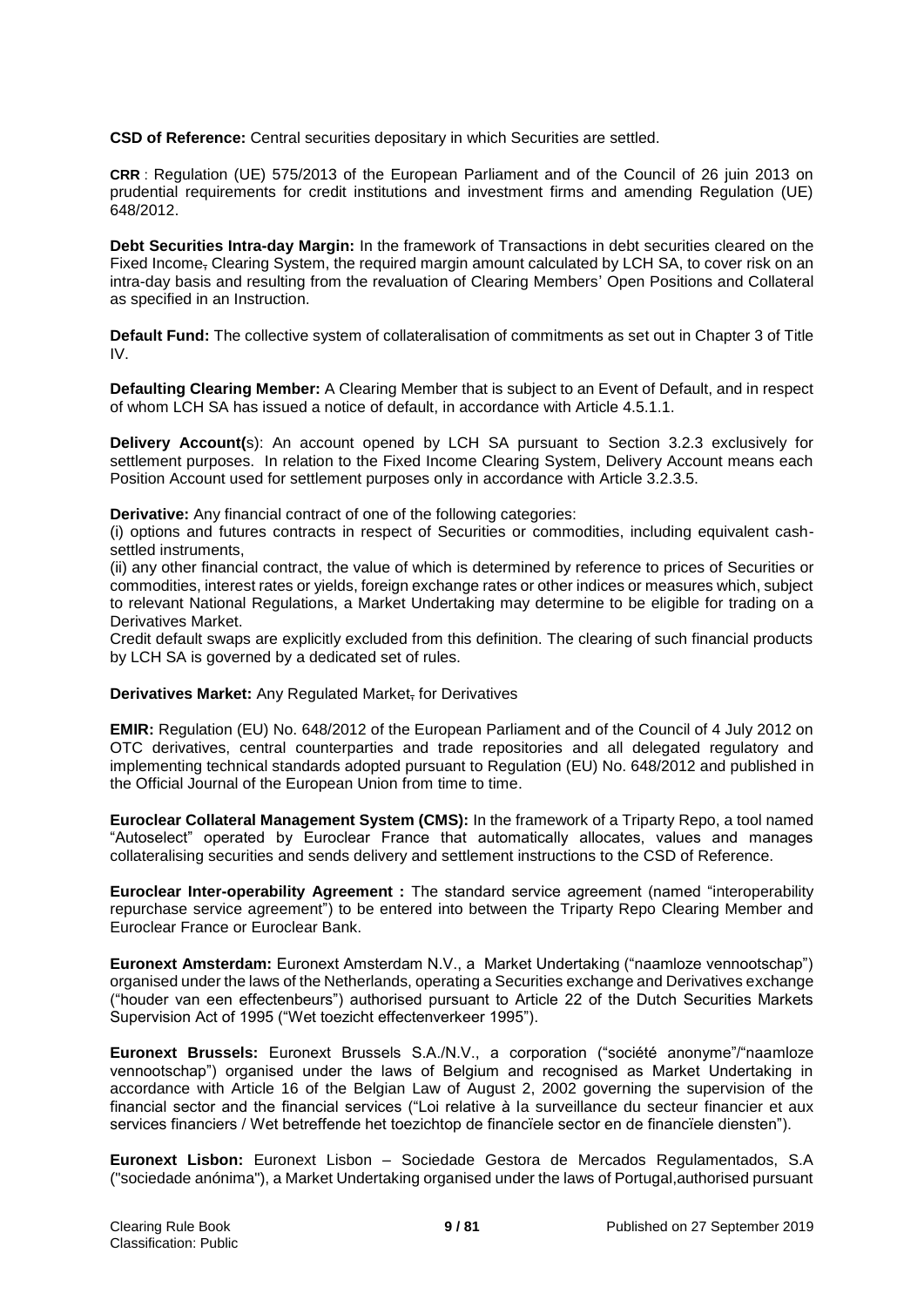to Article 19 of the Portuguese Decree-Law n°357-C/2007, of 31st October, as amended by the Decree-Law n.º 52/2010 of 26 May ("Regime jurídico das sociedades gestoras de mercado regulamentado, das sociedades gestoras de sistemas de negociação multilateral, das sociedades gestoras de câmara de compensação ou que actuem como contraparte central das sociedades gestoras de sistema de liquidação e das sociedades gestoras de sistema centralizado de valores mobiliários").

**Euronext London Limited:** a company incorporated in England and Wales (registered under number 8631662), having its registered office at Juxon House, 100 St Paul's Churchyard, London EC4M 8BU, England, which has been recognised as an investment exchange pursuant to section 290 of the Financial Services and Markets Act 2000.

**Euronext Paris:** Euronext Paris S.A., a corporation ("société anonyme") organised under the laws of France, authorised as a Market Undertaking ("Entreprise de Marché") within the meaning of Article L. 421-1 of the French Monetary and Financial Code (Code Monétaire et Financier).

**Event of Default:** A Contractual Event of Default or an Insolvency Event of Default.

**Exercise:** The process by which a Clearing Member that holds a buying Open Position exercises its right resulting from the option contract.

**Financial Group:** Two companies belong to the same Financial Group where one exercises a "control" over the other. Such control exists when one such company:

- directly or indirectly holds a fraction of the share capital which confers it the majority of voting rights in the other company's shareholders' meetings;
- holds the majority of the voting rights in the other company, pursuant to an agreement with the other company's other shareholders and partners;
- in practice takes the decisions of the other company in its shareholders' meetings, by virtue of the voting rights which it holds.

The parent company is presumed to exercise control over the other when it directly or indirectly holds more than 40 % of the voting rights and no other shareholder holds more.

**Financial Instrument:** Any Security or Derivative.

**Fixed Income Securities:** Securities traded on Trading & Matching Platforms, and on MTS Italy.

**Fixed Income Clearing System:** The Clearing System managed by LCH Clearnet.SA to clear Transactions in Fixed Income Securities and Triparty Repos concluded on Trading & Matching Platforms, and MTS Italy.

**Forward Repo:** A Repo registered in the Clearing System but in respect of which the Initial Transaction intended Settlement Date has not occurred yet.

**General Clearing Member**: (i) For Securities and Derivative Products Groups, as set-out in an Instruction, a Clearing Member authorised to clear Transactions which have been dealt for its own account, or have been concluded for the account of its Non Trading Members and/or Trading Members; and (ii) for Fixed Income Securities and Basket Product Group, as set-out in an Instruction, a General Clearing Member is a Clearing Member authorised to clear the Transactions which have been dealt for its own account or for the account of its Associated Trading Members.

**Give-Up:** An intra day process by which a Trade Leg or a part of it is transferred:

- by a Clearing Member ("the allocator") to another one ("the allocatee") after the explicit agreement of the allocatee**,** or;
- by a Clearing Member within its Account Structure from a Position Account to another, the two relevant Position Accounts must belong to two different Trading Members (the Clearing Member possibly being a Trading Member itself).

This can be done upon the request of a Trading Member whose Transactions are cleared by a General Clearing Member.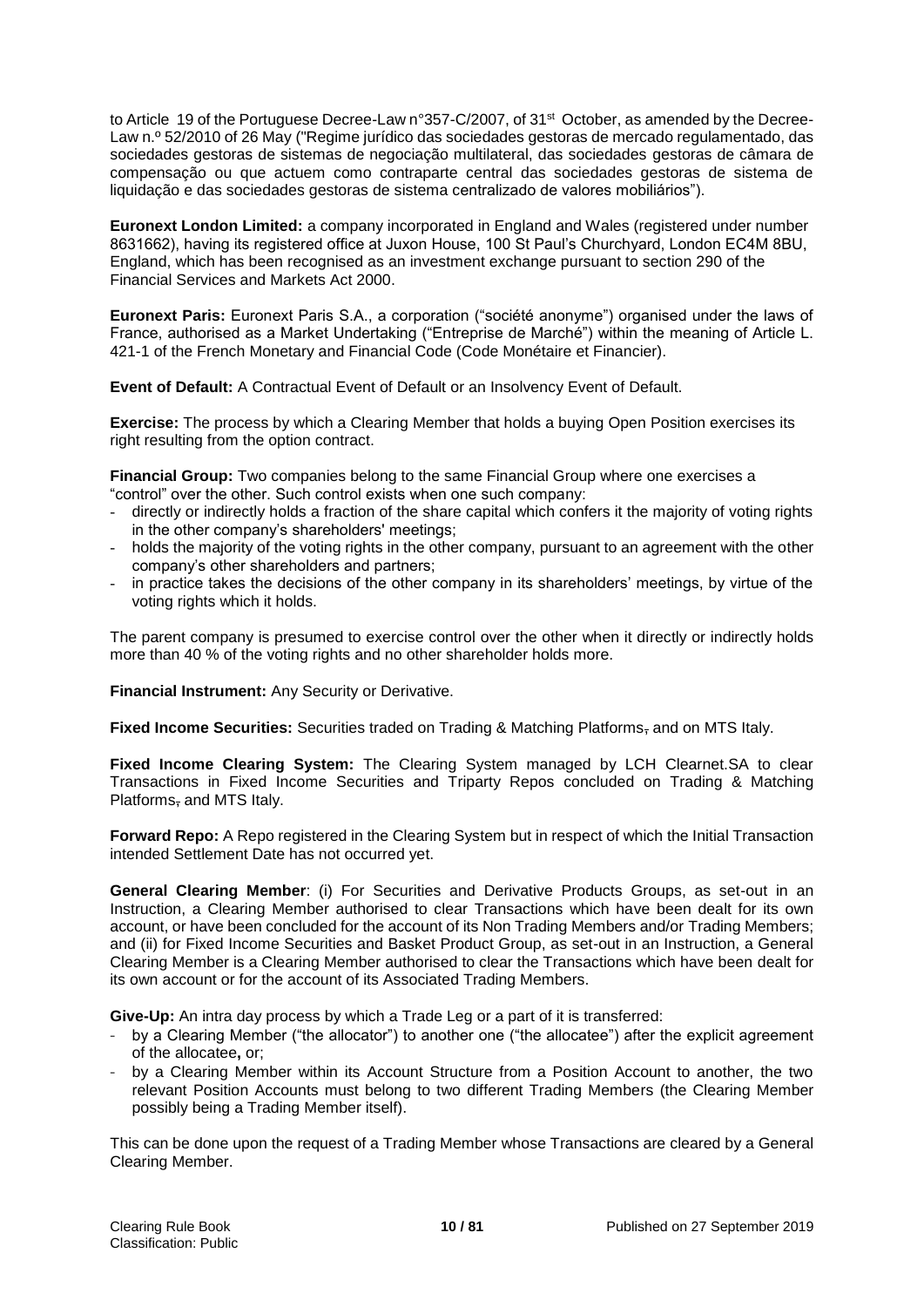**Gross Omnibus Segregated Account Structure** (or **GOSA Structure**): an Omnibus Segregated Account including several Margin Accounts and one Collateral Account.

**Guarantee Agreement:** An agreement between a central bank and LCH SA under which the central bank guarantees towards LCH SA the fulfilment of the Clearing Member's obligations towards LCH SA under the Clearing Rules as regards the Margins and the Default Fund.

**Home State:** The State in which a Person has its registered office, if any or, its head office or, in the case of an individual, the State in which such individual has its principal place of business.

**House Account(s):** A House Collateral Account, a House Margin Account and/or a House Position Account.

**House Account Structure:** The following set of House Accounts opened in the name of a Clearing Member for administrative, risk management and Collateral purposes in the name of a Clearing Member for its own account:

**(i) In the Cash and Derivatives Clearing System** 

- one or several House Position Account(s); and
- one or several House Margin Account(s); and
- one or several House Collateral Account(s);

**(ii) In the Fixed Income Clearing System:** 

- one or several House Position Account(s); and
- one or several House Collateral Account(s).

**House Collateral Account:** An account opened by LCH SA in the name of a Clearing Member in the books of LCH SA to record (i) any Collateral provided by such Clearing Member in respect of the House Open Positions of such Clearing Member, and (ii) any contribution to the Default Fund of such Clearing Member.

**House Margin Account: (**i) For the Cash and Derivatives Clearing System, an account opened by LCH SA in the name of a Clearing Member in the Clearing System for risk management purposes, in which the House Open Positions of such Clearing Member (including relevant Net Fails if applicable) are registered, in order to calculate the relevant Margin requirements of such Clearing Member for its own account; and (ii) for the Fixed Income Clearing System: each Position Account which is used for risk management purposes in accordance with Article 3.2.2.8.

**House Open Position:** The net sum of the House Trade Legs determined in accordance with the Clearing Rules.

**House Position Account:** An account opened by LCH SA in the name, of a Clearing Member in order to register all House Trade Legs or, as applicable, House Open Positions of such Clearing Member.

**House Trade Leg:** Either a payment obligation or a delivery obligation in respect of Financial Instruments owed by or to LCH SA resulting from a Transaction registered by LCH SA in the name of a Clearing Member, executed for the latter's own account.

**ICSD** : international central securities depositary.

**Indirect Client:** A client of a Client

**Individual Clearing Member:** (i) For Securitie and Derivative Product Groups or for Baskets, as setout in an Instruction, a Clearing Member authorised to clear Transactions dealt for its own account, or allocated to it or which have been concluded for the account of its Non Trading Members; (ii) for Fixed Income Securities Product Group, as set-out in an Instruction, a Clearing Member authorised to clear Transactions dealt for its own account exclusively.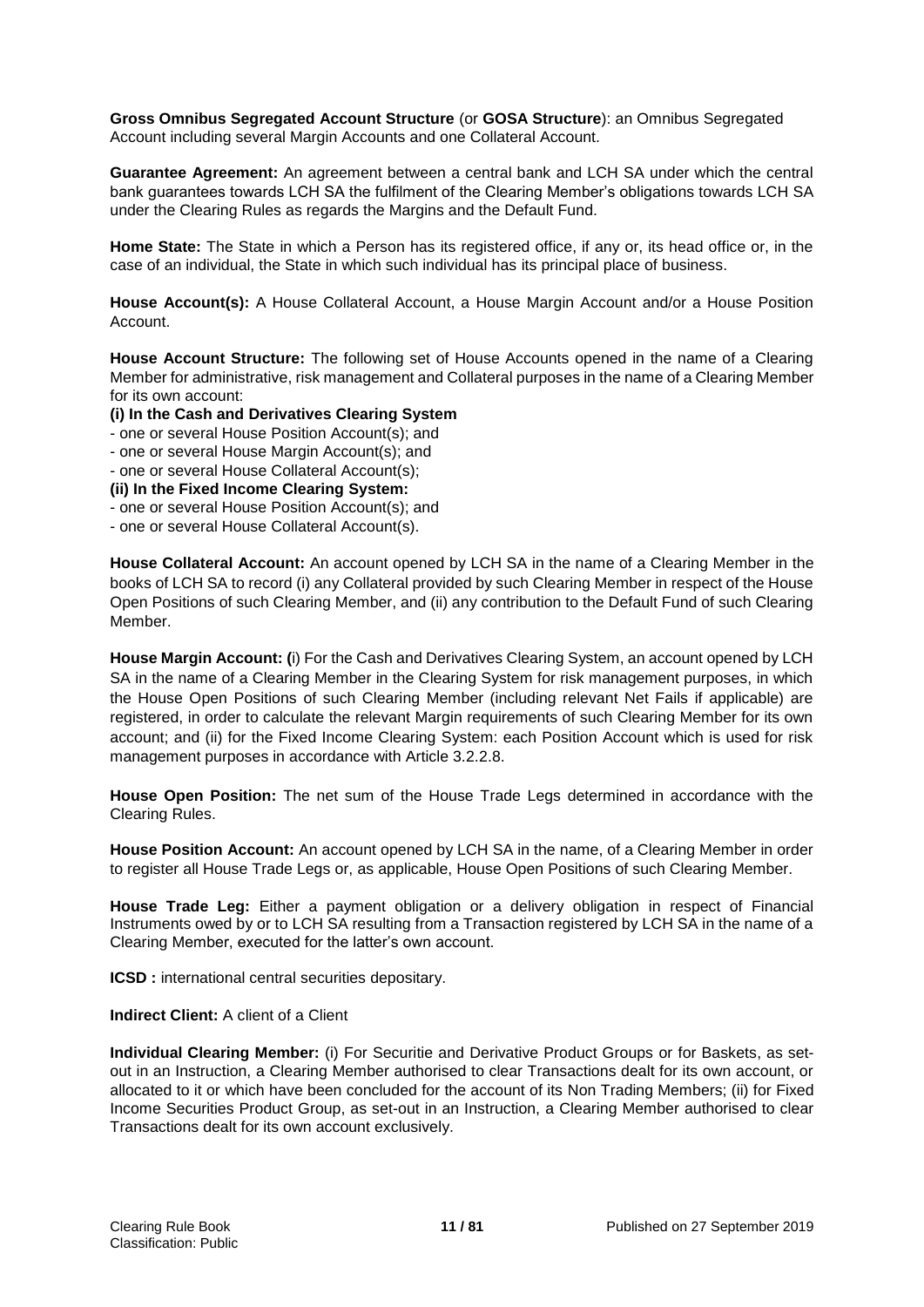**Individual Segregated Account (ISA):** A Client Account which is subject to "individual client segregation" within the meaning of EMIR, and which has been designated as such by a Clearing Member in relation to any of its Known Clients.

**Individual Segregated Account Structure** (or **ISA Structure**)**:** A Client Account Structure exclusively composed of Individual Segregated Accounts.

**Initial Leg:** In the framework of a Repo, the Initial Leg is a Trade Leg incorporating:

- $\triangleright$  for the seller of debt securities, an obligation to deliver securities to LCH SA
- $\triangleright$  for the buyer of securities, an obligation to pay the transactions amount to LCH SA.

**Initial Margin:** The amount calculated by LCH SA, as specified in an Instruction, to cover the liquidation risk and resulting from a Clearing Member's Open Positions in Financial Instruments as a result of Transactions registered with LCH SA in the name of such Clearing Member. For option contracts, the Initial Margin amount includes the variation of the Option Premium.

**Initial Transaction:** The Initial Transaction is composed of two Initial Legs.

**Insolvency Event of Default:** (i) The Clearing Memberor Allied Clearing House being subject to an Insolvency Proceeding, or (ii) on the basis of publicly available information, the Clearing Member being likely to become subject to an Insolvency Proceeding. Pursuant to article 68(1) of the Bank Recovery and Resolution Directive , a Clearing Member shall not be deemed to be subject to an Insolvency Event of Default on the sole ground that it is subject to a resolution procedure, within the meaning of such Bank Recovery and Resolution Directive.

**Insolvency Proceeding:**With respect to the head office or any of the branches of the Clearing Member:

- (i) a declaration of a governmental or judicial moratorium or any equivalent procedure;
- (ii) a cessation of business, commencement of a voluntary winding-up procedure or any other equivalent procedure;
- (iii) a commencement of a prevention procedure including (A) commencement of a scheme of arrangement ("*conciliation*"), (B) appointment of an administrator by the regulators or the courts, or any equivalent procedure;or
- (iv) measures for the treatment of business difficulties under French law, or any equivalent procedure governed by foreign law, including (A) commencement of a safeguard procedure, (B) appointment of an administrator by the regulators or the courts, (C) commencement of a reorganisation procedure, (D) commencement of a court-ordered winding-up procedure or any equivalent procedure to those referred to in (A) to (D).

For the avoidance of doubt and pursuant to article 68(1) of the Bank Recovery and Resolution Directive, a resolution procedure, within the meaning of such Directive, does not qualify as an Insolvency Proceeding.

**Instruction:** Any document issued as such by LCH SA, as amended from time to time, whereby the provisions of this Clearing Rule Book are interpreted or implemented and which is binding upon Clearing Members generally or upon any category of Clearing Members in particular.

**Intra-day Margins:** The amount calculated by LCH SA, as specified in an Instruction, to cover risk and resulting from the revaluation in real time of prices and Clearing Member Positions.

**Investment Firm:** Any investment firm as defined in MIFID.

**Known Client:** means a Client of a Clearing Member, identified by the latter at Client Margin Account level, whose full identity has been notified in writing by the Clearing Member to LCH SA, together with: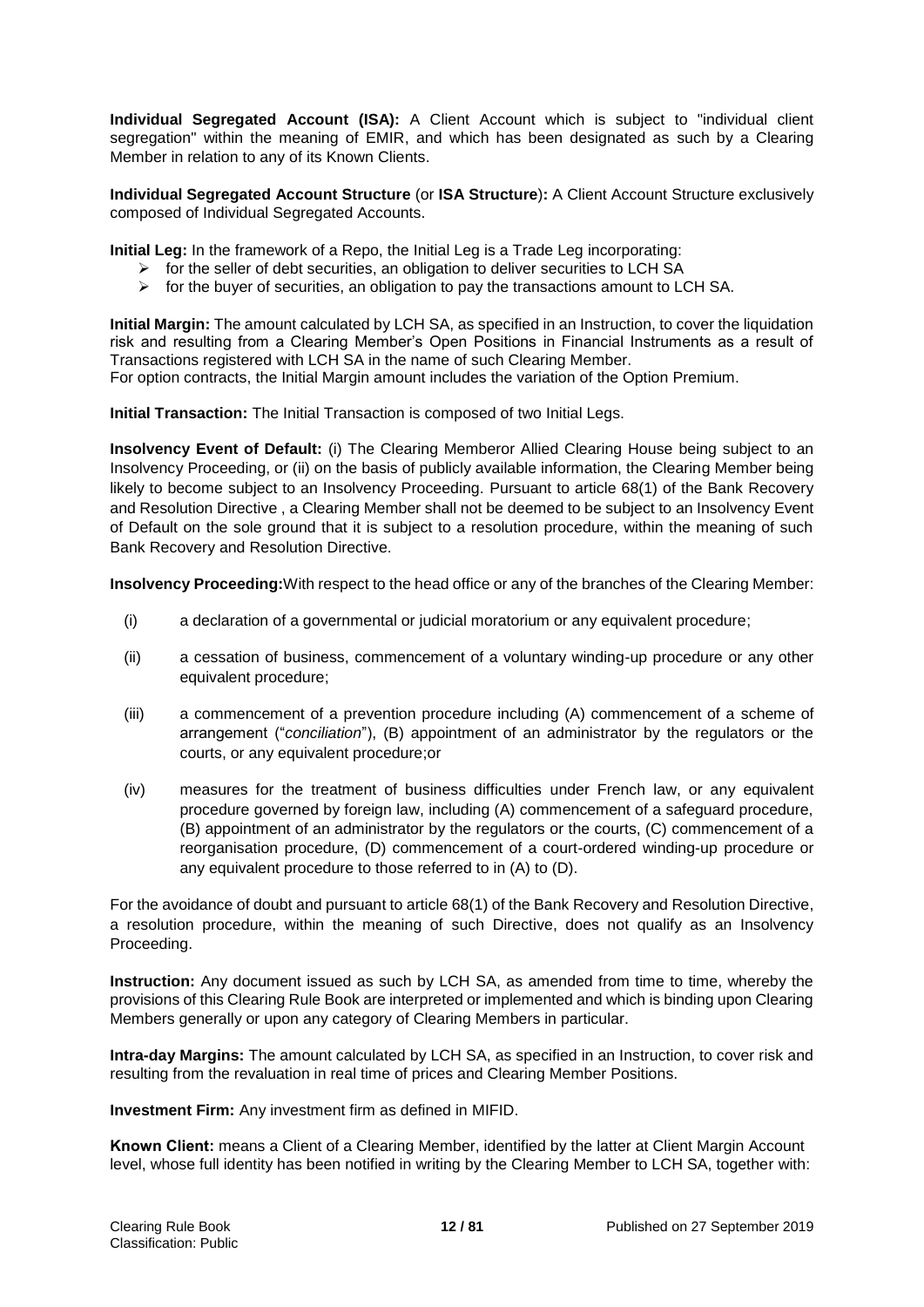- a copy of the registration certificate or certificate of incorporation or other equivalent document in the case of a legal entity or proof of identity in the case of a natural person;
- contact details of the authorised representatives of the Client (names of individuals, phone numbers, email addresses, postal address);
- any non public document which LCH SA may request to carry on anti money laundering checks in accordance with applicable laws, regulations and procedures."

**LCH SA:** The commercial name of "Banque Centrale de Compensation", a clearing house as defined by Article 440-1 of the French Monetary and Financial Code (Code Monétaire et Financier) complying with Title IV of Book V of the General Rules of the Autorité des Marchés Financiers. LCH SA is incorporated in France and may have branches in other countries in which it operates.

**LCH Insolvency Proceeding:** For the purpose of Title I Chapter 4, where a safeguard procedure (*procédure de sauvegarde*), accelerated financial safeguard proceeding (*procédure de sauvegarde financière accélérée*), judicial reorganisation procedure (*procédure de redressement judiciaire*) or winding-up procedure (*procédure de liquidation judiciaire*) is formally opened by a French court against LCH SA in accordance with French applicable law.

**Letter of Credit:** A letter of credit issued by a Credit Institution in the form of the model issued by LCH SA and sent to Clearing Members upon request..

**Mandatory Client Clearing Provisions:** Provisions, as set out in an Instruction, which must be included in any Clearing Agreement.

**Margin:** Any margin, including Initial Margin, Variation Margin, Intraday Margins, Cash Interest and Loan Fee Margin calculated daily by LCH SA and any additional margin for each Clearing Member on the basis of this Clearing Rule Book.

**Margin Account(s):** A House Margin Account and/or a Client Margin Account.

**Market Maker:** A liquidity provider or a market maker, as defined in the appropriate Trading Rules, who has undertaken, and been authorised by the Market Undertaking, to enhance the market liquidity of a particular Financial Instrument in accordance with those rules.

**Market Member:** A Person (other than a Trading Member) that: (i) has been admitted to the membership in a market (other than those operated by a Market Undertaking) and (ii) that has signed an agreement with a Person that has been admitted to LCH SA membership for the clearing of the Transactions traded on markets operated by the relevant market and pursuant to the relevant market rules and (iii) that is defined as such in the appropriate legal documentation issued by LCH SA.

**Market Undertaking:** Any market undertaking duly authorised by its National Regulations or its Competent Authority, to operate Regulated Markets and/or MTFs, for which LCH SA provides Clearing Services.

**Member State:** Any of the Member States of the European Economic Area.

**MiFID:** Directive 2004/39/EC of the European Parliament and of the Council of April 21st, 2004 on markets in financial instruments, as amended.

**MiFID2/MiFIR:** Directive 2014/65/EU of May 15, 2014 on markets in financial instruments ("**MiFID2**") and Regulation (EU) no. 600/2014 of May 15, 2014 on markets in financial instruments ("**MiFIR**"), and any delegated act or any regulatory technical standards or implementing standards made or to be made thereunder, as implemented under the relevant Member States of the European Union and as amended or replaced from time to time;

**Minimum Deposit:** In the framework of a Triparty Repo, a Collateral deposit initially required by LCH SA from Clearing Members, as set out in an Instruction.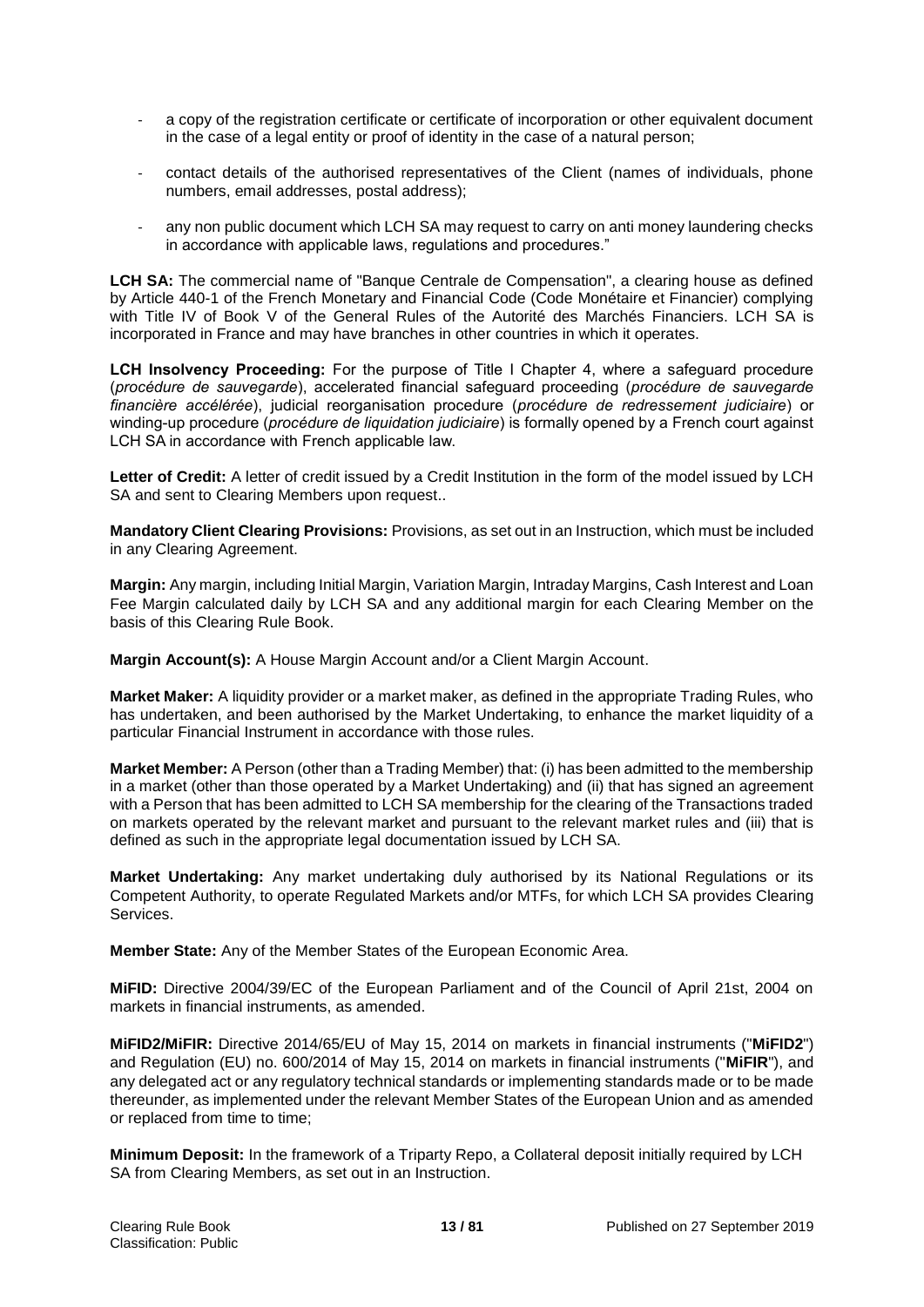**MTS Italy:** MTS S.p.A, a Market Undertaking organised under the laws of Italy and responsible for the management of the Regulated wholesale Market for Italian and foreign government Securities, as per Article 66 of Italian legislative decree No. 58 dated 28th February 1998.

**Multilateral Trading Facility (MTF):** A multilateral trading facility which brings together multiple thirdparties buying and selling interests in financial instruments – in the system and in accordance with nondiscretionary rules – in a way that results in a contract, in accordance with Article 4 of MIFID.

**National Regulations:** Any and all laws and regulations applicable in the jurisdiction of the Market Undertaking

**National Treasury Agency***:* A governmental entity which is tasked with carrying out Government's debt management and handling treasury management.

**Net Fail ("Suspens" " Niet Vereffende Open Positie"):** Any net Open Position in respect of which a cash payment or delivery of Securities has failed to take place during the last settlement windows of the designated Settlement Date, as defined by the Securities settlement system and/or a central securities depository.

**Net Position Exposure:** In the framework of a Triparty Repo, a net position corresponding to an obligation for a Cash Borrower and/or Cash Lender to pay cash and/or to deliver collateralising securities. This Net Position Exposure is calculated by LCH SA per Clearing Member, per Basket, and per settlement window, as set out in Article 5.2.2.1

**Net Omnibus Segregated Account Structure** (or **NOSA Structure**): an Omnibus Segregated Account including one Margin Account and one Collateral Account.

# **Non Trading Member:** Any Person that:

(i) has no direct access to trading and uses the services of a third party (i.e. Clearing Member or a Trading Member) to negotiates Transactions in Derivatives or Securities Product Groups ; and (ii) has entered into a Clearing Agreement with a Clearing Member for the purpose of clearing such Transactions.

**Notice:** Any document issued as such by LCH SA, as amended from time to time, informing Clearing Members generally, or a particular category of Clearing Members, of specific matters of relevance with respect to the proper functioning of the clearing of Transactions and which is binding upon such Clearing Members. Unless stated otherwise in the Clearing Rule Book, Notices may only cover issues of technical and operational nature, implementing the main principles laid down in the Clearing Rule Book or in an Instruction.

**Omnibus Segregated Account:** A Client Account which is subject to "omnibus client segregation" within the meaning of EMIR.

**Omnibus Segregated Account Structure:** A Client Account Structure which is composed of one or more Omnibus Segregated Account(s).

**Open Position**: A Client Open Position or a House Open Position, as the case may be**.**

**Option Premium:** Amount per option contract paid by the buying Clearing Member to LCH SA for the right to buy or sell the underlying Financial Instrument.

**Participant:** A legal person admitted, either as a Clearing Member or as an Allied Clearing House, by LCH SA in the framework of the Settlement Finality Directive and of the relevant articles of the French Monetary and Financial Code.

**Payment Agent:** A third party which holds a cash account with a central bank and/or a Credit Institution designated by LCH SA in an Instruction, and which a Clearing Member can use to fulfil some or all of its payment or Margin obligations towards LCH SA.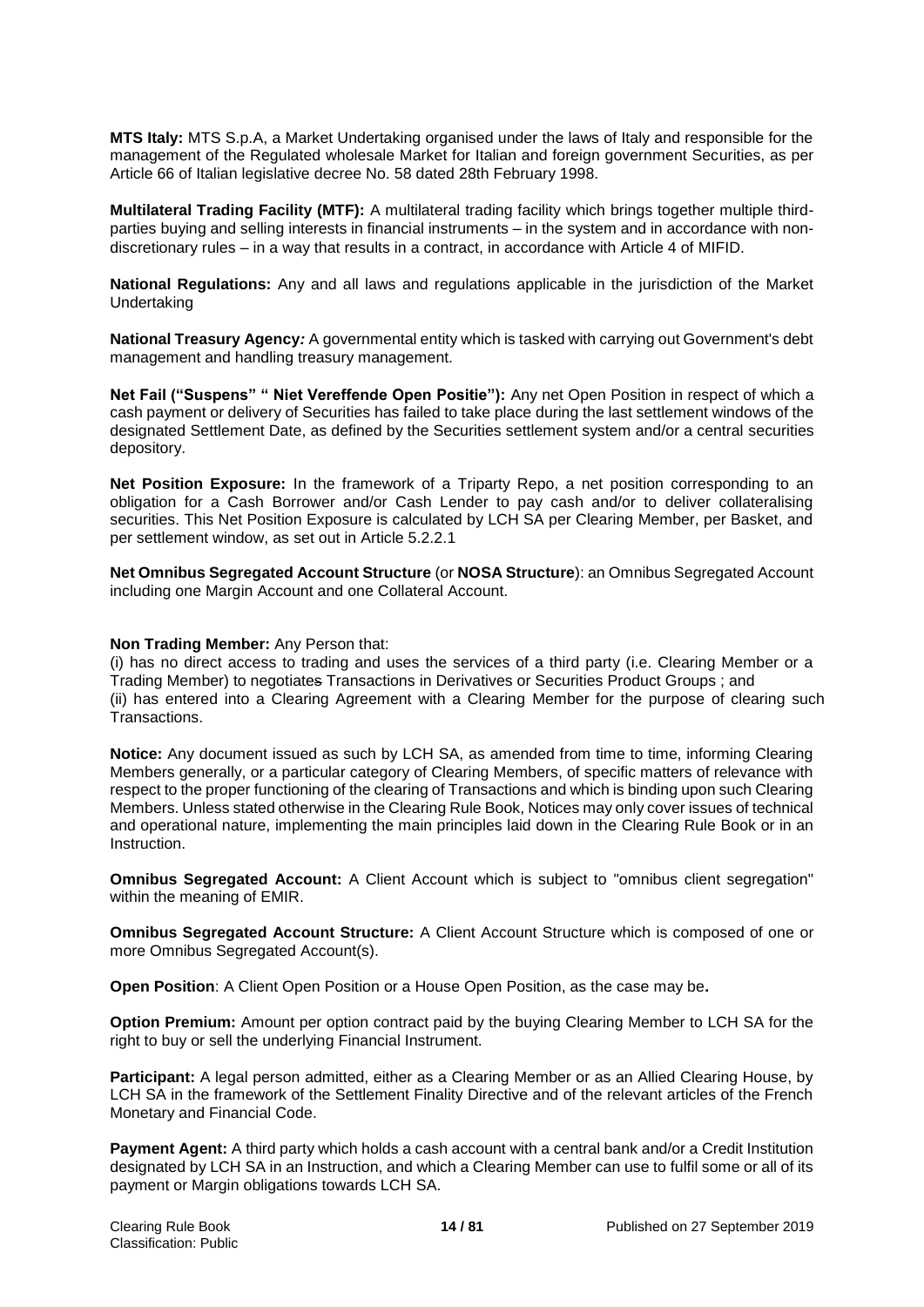**Person:** Any individual, legal entity, corporation, partnership, association, fiduciary or entity as the context admits or requires.

**Position:** Obligations of a Clearing Member vis-à-vis its Client resulting from a Transaction, either to deliver Financial Instruments or pay.

**Position Account(s):** A House Position Account and/or a Client Position Account.

Posting: The process whereby a Clearing Member registers a Trade Leg, or part of it, on a Position Account within its Account Structure according to the parameterisation in the Clearing System or the clearing information entered in the trading system. A Posting can be modified until the end of the Clearing Day on which the Transaction has been registered.

**Power of Attorney:** Authority given by a Person to another to allow the latter to act in the name of the former.

**Product Group:** All products of a particular category of Financial Instruments, as specified in an Instruction, and in particular: Securities, Fixed Income Securities, Derivatives, and Baskets

**Registration Date:** The date on which a Transaction has been registered into the Clearing System, in accordance with article 1.3.2.1.

**Regulated Market:** Any organised market for Financial Instruments specified as such in the list published by the European Commission in accordance with Article 4 of MiFID.

**Repo:** A repurchase transaction in respect of on debt Securities cleared in the Fixed Income, Clearing System and whereby the seller agrees to repurchase the securities at an agreed price and at a stated time. A Repo is set up by an Initial Transaction and closed by a Return Transaction.

#### **Return Transaction:**

In the framework of a Repo, a transaction in respect of registered in the Clearing System whereby:

- the buyer of Securities of the Initial Transaction returns debt securities; and
- the seller of Securities of the Initial Transaction returns a cash amount including, if appropriate,interest.

**Same-day Repo:** A Repo for which the Initial Transaction trade date corresponds to the Initial Transaction intended Settlement Date.

**Security:** Any financial instrument of one of the following categories:

- (i) shares or other equity securities,
- (ii) certificates,
- (iii) depositary receipts in respect of shares;
- (iv) bonds or other debt securities,
- (v) warrants or similar financial instruments entitling the holder to acquire any of the aforesaid securities or any basket of such securities or to receive a cash amount determined by reference to a future price or value of such security or basket,
- (vi) units in collective investment undertakings or participation units in other investment vehicles, and
- (vii) any other instruments which, subject to relevant National Regulations, the Market Undertakings may decide to be eligible for trading on a market for Securities which they operate.

**Settlement Address:** The identification of an account or sub-account in a securities settlement system and/or a central securities depository opened in the name of the Settlement Agent or of the Clearing Member or the identification of an account in a central bank/Credit Institution opened in the name of the Clearing Member or of the Payment Agent, as the case may be.

**Settlement Agent:** A third party which is admitted as a participant of a securities settlement system and**/**or a central securities depository designated by LCH SA in an Instruction and so holds a Securities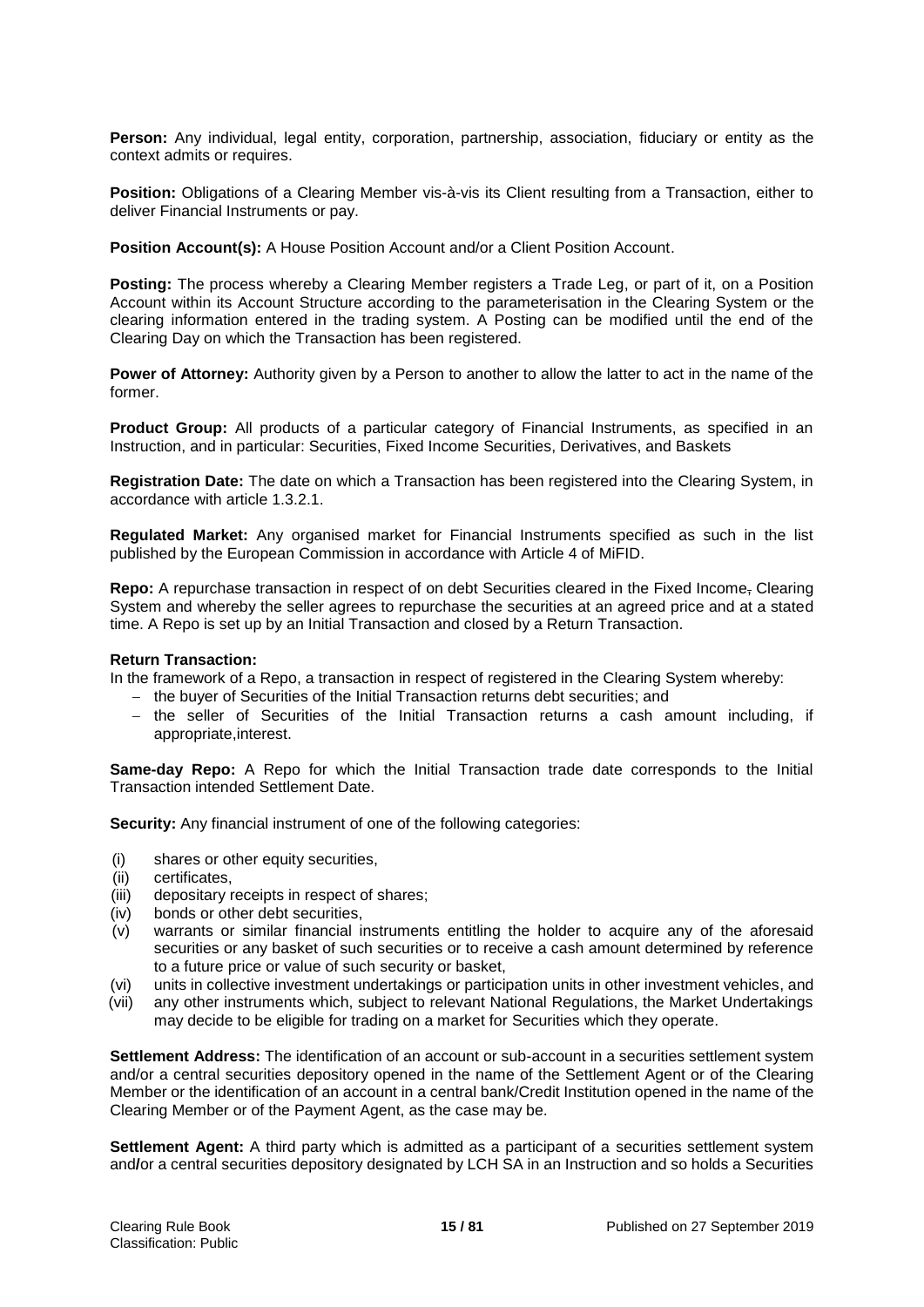account, which a Clearing Member can use to fulfil some or all of its Securities delivery obligations or Margin obligations towards LCH SA.

**Settlement Date:** The date on which delivery against payment takes place, which is:

- (i) for Transactions cleared on the Cash and Derivatives Clearing System, in principle the second Clearing Day following the Transaction day, unless otherwise set out in an Instruction
- (ii) for Transactions cleared on the Fixed Income Clearing System, the applicable date as agreed at the time of the Transaction as set out in an Instruction.

**Settlement Finality Directive:** Directive 98/26/EC of the European Parliament and of the Council of May 19, 1998, on settlement finality in payment and securities settlement systems**.**

**Settlement Price:** A benchmark price, used daily for the calculation of the Margins and for the valuation of Open Positions. In case the relevant Financial Instrument is traded on markets operated by several Market Undertakings, as a principle, the relevant price will be the one of the relevant Regulated Market, as defined in an Instruction, and the method of calculation of the Settlement Price is set out in the relevant Trading Rules.

For Trading & Matching Platforms specificities, the method of calculation of the Settlement Price is set out in a Notice.

**Systems and Operations:** All parts and components of the technical system of the Clearing Member, including hardware and software that is operated and maintained by or on behalf of a Clearing Member to clear Transactions together with the procedures that are in place to operate such system, including risk management provisions.

**TARGET2 Account:** An account held by a TARGET2 participant in TARGET2 payment module with a Eurosystem Central Bank which is necessary for such TARGET2 participant to: (a) submit payment orders or receive payments via TARGET2; and (b) settle such payments with such Eurosystem Central Bank.

**TARGET Settlement Day:** means any day on which the Trans-European Automated Real-Time Gross Settlement Express Transfer (TARGET2) System is open for the settlement of payments in Euro.

**Termination Amount:** For the purpose of Title I Chapter 4, the single, net positive or negative amount, denominated in Euro and determined pursuant to and in accordance with Article 1.4.1.9.

**Termination Date:** For the purpose of Title I Chapter 4, the date determined in accordance with the provisions of Article 1.4.1.2 or Article 1.4.1.3, as applicable, , , upon which the Trade Legs or Open Positions in a Clearing Member's Account Structure, will be terminated and liquidated in accordance with Article 1.4.1.1 to 1.4.1.13.

**Trade Date:** The date on which a Transaction has been executed on a Regulated Market, a Trading & Matching Platform or an MTF.

**Trade Leg(s):** A House Trade Leg and/or a Client Trade Leg.

**Trade Repository:** A trade repository duly registered in accordance with EMIR, as appointed by LCH SA in a Notice, or if such trade repository is unavailable, the European Securities and Markets Authority.

**Trading Day:** Any day on which the relevant markets are open for trading.

#### **Trading Member:** Any Person which:

(i) negotiates Transactions in Derivatives and/or Securities Product Groups directly on a Regulated Market and/or MTF in one or both capacity of broker/dealer; and (ii) has entered into a Clearing Agreement with a General Clearing Member for the purpose of clearing such Transactions.

**Trading Rules:** The rules set forth by the relevant Market Undertaking.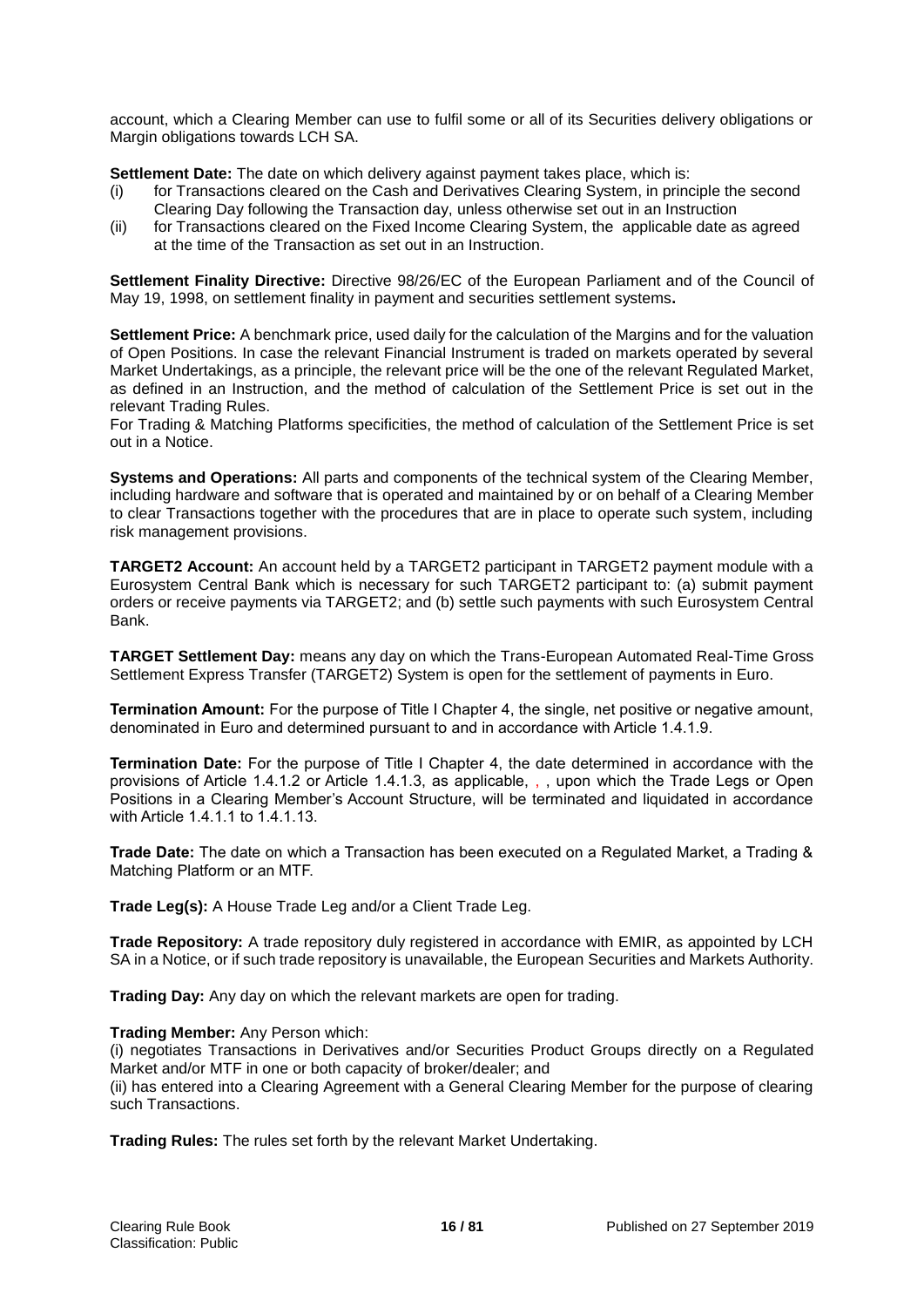**Trading & Matching Platform:** Any platform, designated as such by a Notice, providing a service for the execution or matching of Transactions which are concluded neither on a Regulated Market nor on a MTF and which may be cleared by LCH SA.

**Transaction(s):** Any purchase, sale or exchange of Financial Instruments, carried out on a market operated by a Market Undertaking including a repurchase agreement or a Securities loan or a buy and sell back, and the terms "buyer" and "seller" used in this Clearing Rule Book shall be construed accordingly.

**Transfer of Open Positions:** The process available for Clearing Members on Derivatives Markets by which a Clearing Member transfers:

- either the Open Positions registered in one of its Position Accounts, to another Position Account within its own Account Structure.
- or the Open Positions registered in one or several Position Accounts to the Account Structure of another Clearing Member.

**Triparty Repo:** Repo Transaction secured by collateralising securities belonging to pre-defined Baskets, and governed by the provisions of Title V. The eligibility criteria for clearing of Triparty Repos are set out in a Notice.

**Triparty Repo Interest Margin:** In the framework of a Triparty Repo, this Margin is calculated and called daily from the novation date by LCH SA to cover the cash interest until the maturity date of the Triparty Repo, including forward positions.

**Variation Margin:** The amount calculated by LCH SA**,** as specified in an Instruction, to cover the negotiation risk and which is based on the daily revaluation of the Settlement Price of Clearing Member's Open Positions on futures contracts.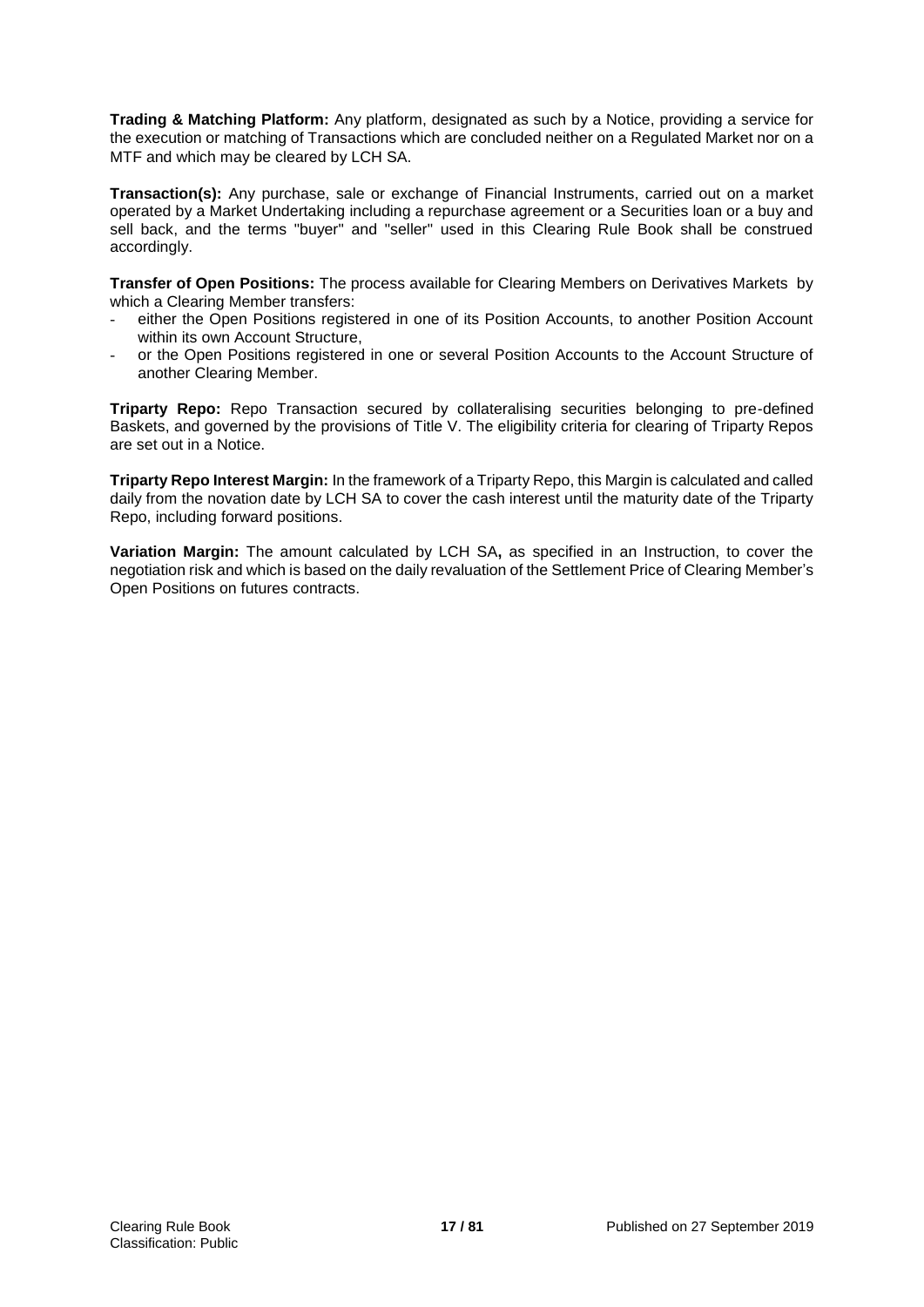# **CHAPTER 2 - GENERAL PROVISIONS**

# **Section 1.2.1 General**

# **Article 1.2.1.1**

This Clearing Rule Book sets out the principles and general conditions governing the organisation and operation of the clearing activities of LCH SA.

# **Article 1.2.1.2**

General or specific decisions, which are provided by the Clearing Rule Book, to fall within the authority of LCH SA shall be adopted in accordance with the conditions established by the board of directors of LCH SA.

# **Article 1.2.1.3**

Any general or specific decisions which LCH SA is required or permitted to take pursuant to the provisions of the Clearing Rules shall be taken in accordance with general principles of good faith and fair dealing, in a commercially reasonable manner, in accordance with high standards of integrity, and at an appropriate level of seniority.

# **Section 1.2.2 Interpretation and References**

# **Article 1.2.2.1**

References to any law, regulation or European directive or regulation shall be construed as those in force from time to time.

#### **Article 1.2.2.2**

Chapter or Section headings in this Clearing Rule Book or in the Instructions are for ease of reference only; they are not part of the content of the relevant Chapter or Section and may not in any way affect the interpretation thereof.

#### **Article 1.2.2.3**

Capitalised terms used in this Clearing Rule Book shall be construed to be of such number as the context admits or requires.

# **Article 1.2.2.4**

Capitalised terms used in this Clearing Rule Book and not defined in Instructions or in other communications of LCH SA shall have the meaning as set forth in this Clearing Rule Book.

#### **Article 1.2.2.5**

The specific provisions dedicated to a market apply in addition to, and not in lieu of, the general provisions.

#### **Article 1.2.2.6**

In case of any inconsistency between the specific provisions dedicated to a market and general provisions, the specific provisions will prevail.

#### **Article 1.2.2.7**

The Clearing Rule Book shall be implemented and interpreted through Instructions and by Notices, issued by LCH SA and published in accordance with Section 1.2.4. Instructions and Notices shall not be used to amend the principles and general conditions set out in the Clearing Rule Book.

#### **Section 1.2.3 Clearing Rules Modifications**

#### **Article 1.2.3.1**

The Clearing Rule Book may be modified from time to time by decision adopted by LCH SA. Clearing Members will be informed with reasonable prior notice of each change in writing or by such other means as may be specified by LCH SA.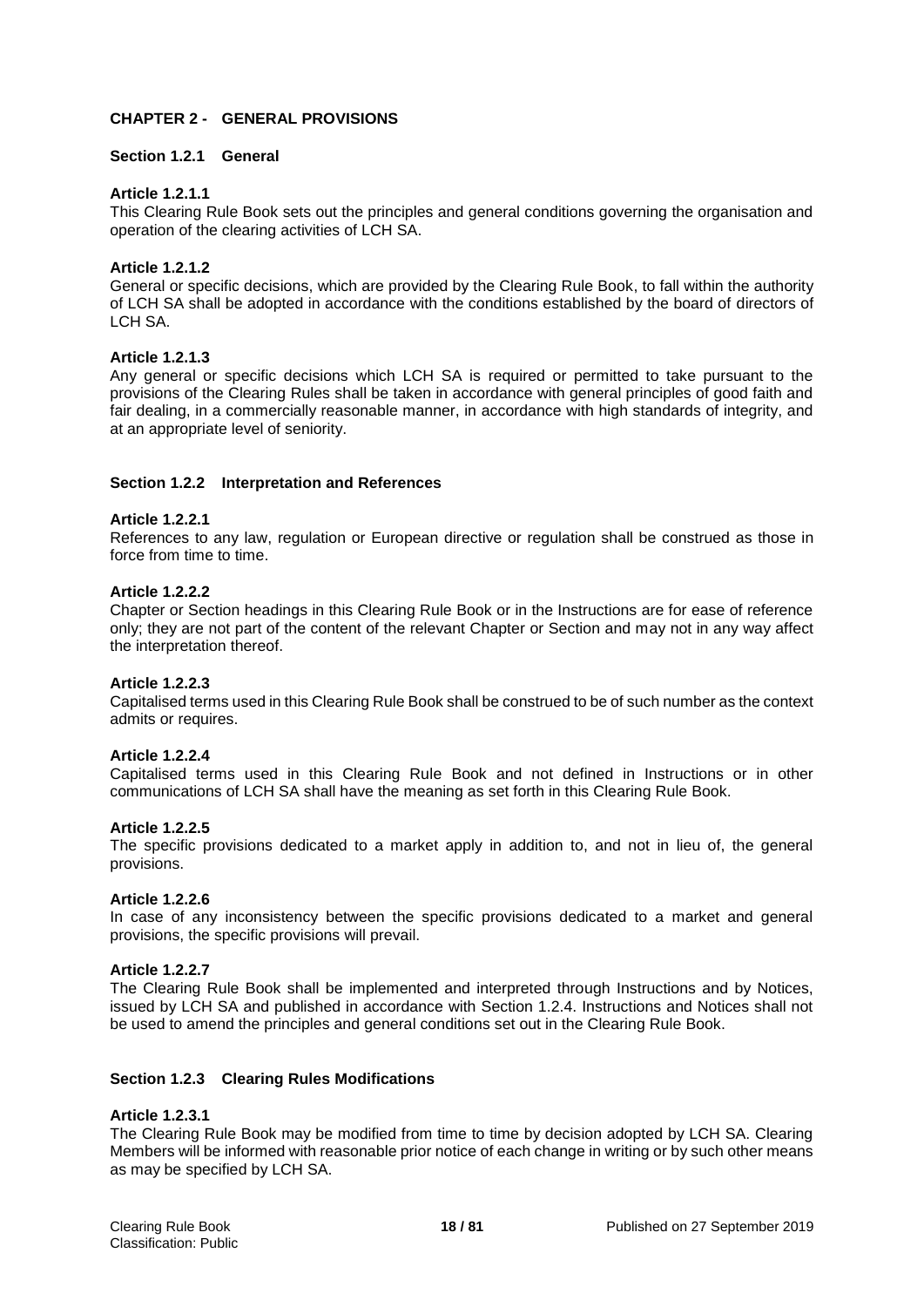Prior to implementing any material changes, LCH SA shall consult with all affected Clearing Members, following the consultation process set-out in an Instruction.

# **Article 1.2.3.2**

If any modification of the Clearing Rules, other than a modification required by European Union or national law, materially adversely affects the rights or obligations of the Clearing Members generally or of any category of Clearing Members, then any Clearing Member so affected may terminate its membership by notification in writing given to LCH SA within 10 Clearing Days from the date of publication of the relevant modification.

# **Section 1.2.4 Publication and Effectiveness**

#### **Article 1.2.4.1**

LCH SA shall ensure publication of the Clearing Rule Book, Instructions, Notices and other decisions of general application to its Clearing Members or to the relevant category of Clearing Members through dissemination via posting on its website, or individual notification as appropriate.

# **Article 1.2.4.2**

Except cases of emergency, such provisions shall become effective and binding on all Clearing Members upon the Clearing Day following the day of publication or at a later date as specified in such publication.

#### **Section 1.2.5 Fees**

#### **Article 1.2.5.1**

Clearing Members shall pay to LCH SA Admission Fees, Clearing Fees and any other fees pursuant to the fee grid available on LCH SA web site and as modified from time to time.

#### **Section 1.2.6 Currency**

#### **Article 1.2.6.1**

If a specific currency is replaced by another currency, such as the euro for example, in pursuance of the amendment of existing legislation or the coming into effect of new legislation, the clearing of all the financial obligations of Clearing Members arising under this Clearing Rule Book and which are denominated in the currency that is replaced shall take place in the substitute currency as from the effective date of such replacement.

#### **Article 1.2.6.2**

If substitution of a specific currency involves a period of transition, clearing by Clearing Members during this period of transition will take place in the currency as specified by LCH SA by Notice.

#### **Article 1.2.6.3**

If necessary, LCH SA shall establish the conversion rate of the substitute currency and the currency due to be replaced as well as the applicable rounding rules, subject to the applicable laws and regulations.

#### **Article 1.2.6.4**

LCH SA shall determine in a Notice the currency of the Financial Instruments which are cleared in another currency than Euro.

#### **Section 1.2.7 Time Reference**

#### **Article 1.2.7.1**

Where reference is made in the Clearing Rules to a time or deadline, it shall be understood to mean the Central European Time (CET).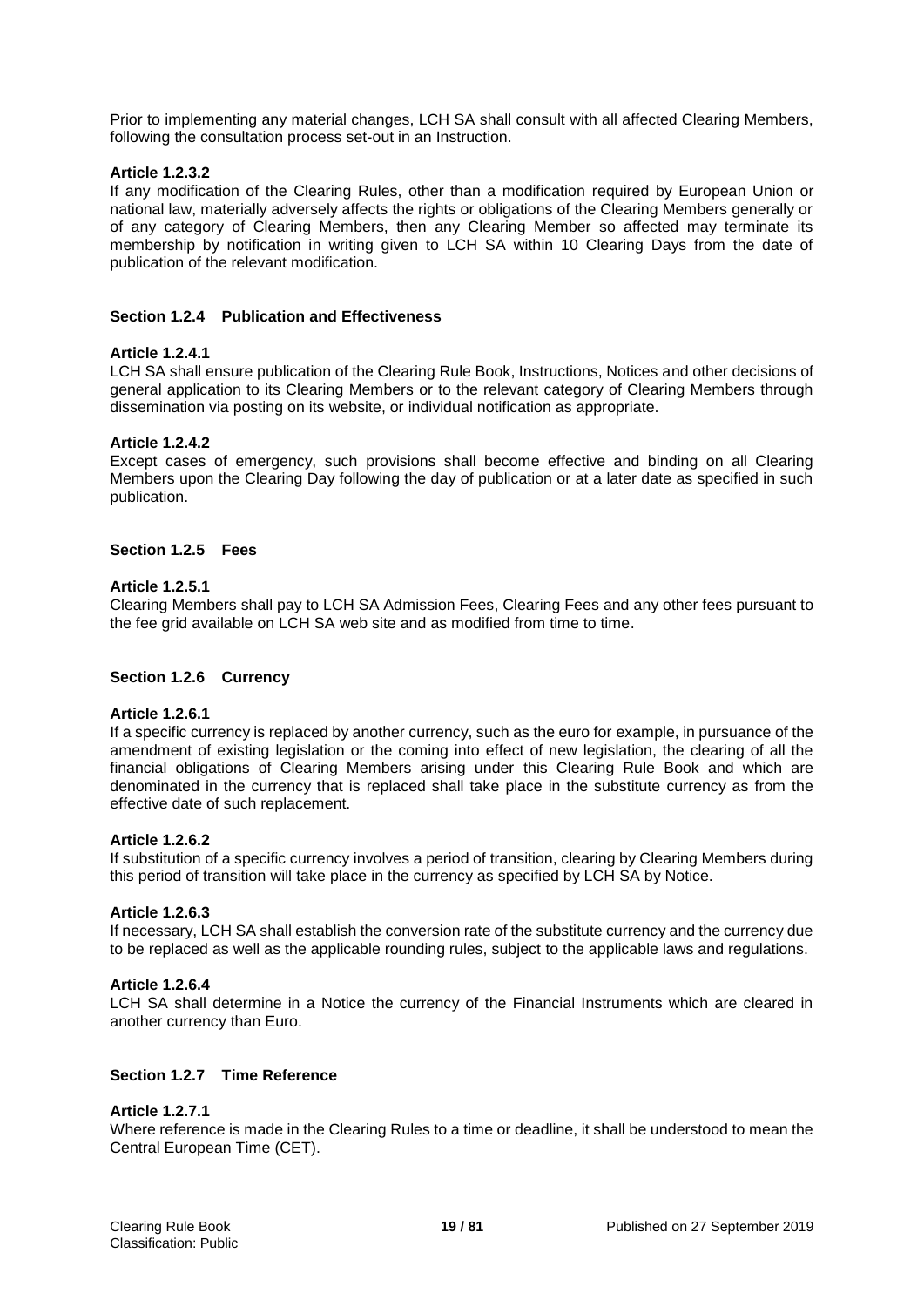# **CHAPTER 3- LEGAL FRAMEWORK**

# **Section 1.3.1 Status and Activity of LCH SA**

# **A. Status**

# **A.1. Clearing House**

# **Article 1.3.1.1**

LCH SA is a clearing house within the meaning of Article L.440-1 of the French Monetary and Financial Code and acts as a central counterparty, between the Clearing Member of the buyer or the borrower and the Clearing Member of the seller or of the lender in the conditions described in the Clearing Rules. In this framework, LCH SA acts in accordance with applicable banking and financial regulations.

LCH SA is under the supervision of the Competent Authorities within the scope of their respective remit as granted by their national law.

LCH SA provides its services in accordance with recommendations from the ESCB (European System of Central Banks) and ESMA (the European Securities and Markets Authority) for central counterparties in the European Union and follows the best practices in Clearing Services.

# **Article 1.3.1.2**

When a participant of an Allied Clearing House, or one of its clients, enters into a Transaction with a Clearing Member of LCH SA, or with one of its Clients:

- LCH SA acts as a central counterparty between its Clearing Member, pursuant to Chapter 3 of Title I on the one hand, and its Allied Clearing House, on the other hand, under the conditions defined by the Clearing Rules. The Open Positions of the Allied Clearing House in the books of LCH SA correspond to the Transactions carried out by its own participants, and;
- The Allied Clearing House acts as a central counterparty between its own participants and LCH SA, under the conditions defined by the Allied Clearing House's rules.

# **A.2. Securities Settlement System**

#### **Article 1.3.1.4**

LCH SA has been notified to the European Commission as a system pursuant to the Settlement Finality Directive. Thus, as described in a Notice, any person with a legitimate interest can obtain information on LCH SA and its rules from its participants, upon request.

# **B. Scope of Activity**

#### **Article 1.3.1.5**

In accordance with this Clearing Rule Book, and for Transactions eligible to novation pursuant to Article 1.3.1.6 below, LCH SA registers Transactions, calculates Open Positions of its Clearing Members, and the associated risk, calls Margin to cover this risk, guarantees the proper settlement of positions as central counterparty, manages the default procedures, transmits settlement instructions to the settlement provider and performs all other functions specified by the Clearing Rules.

# **Article 1.3.1.6**

Transactions executed on any Regulated Market or MTF, or executed or matched on any Trading & Matching Platform, may give rise to novation by LCH SA provided that the Financial Instruments-in question comply with the following criteria:

LCH SA has entered into an agreement, for the provision of Clearing Services in respect of the relevant Financial Instruments, with the Market Undertaking operating the Regulated Market, or the MTF or the operator of the Trading and Matching Platform on which the Financial Instruments are negotiated;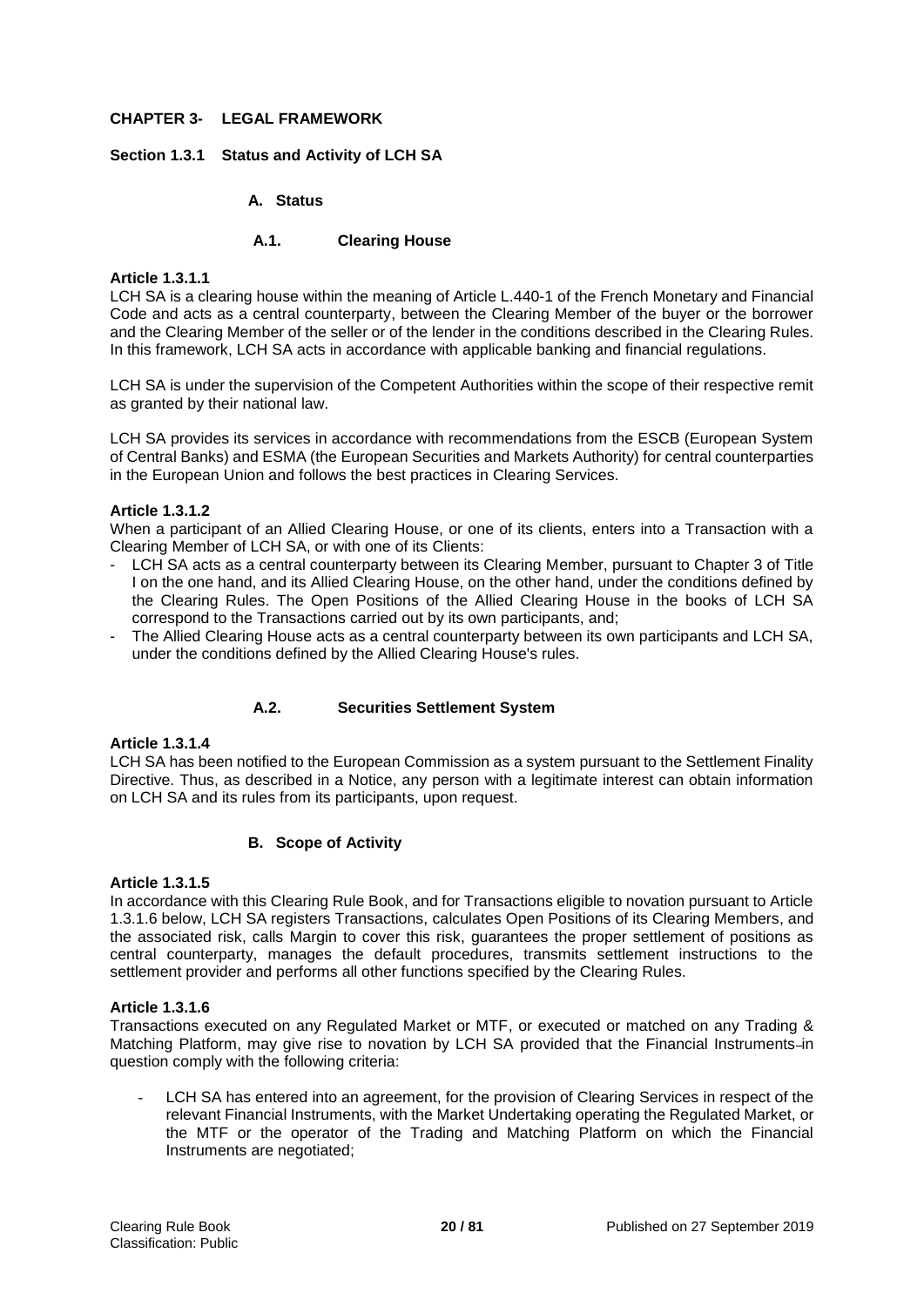- The Financial Instruments are admitted for clearing under the terms of the relevant risk policy of LCH SA;
- Unless otherwise agreed by LCH SA, accommodating such Financial Instruments in the Clearing System does not involve additional substantial development costs;
- When the Financial Instruments are Securities or their underlying is a Security, such Securities are admitted for settlement by at least one of the CSDs or ICSDs with which LCH SA has entered into an agreement;
- Corporate events are capable of being managed by LCH SA;
- All necessary information as required by LCH SA from the relevant Trading Venue (including, but not limited to, all trade legs, pricing data, referential data and transaction data) in respect of the Transaction, shall have been provided in the form, and by the times, prescribed by LCH SA from time to time. Such information must be complete, must not be corrupted and must be legible at the time of receipt by LCH SA;

In addition to the above listed criteria the Regulated Market, the MTF or the Trading and Matching Platform may allow their members to opt for LCH SA novation or to exclude their Transactions from the Clearing Services.

The eligible novation criteria listed above also apply to rights attached to a Financial Instrument and deriving from corporate events in respect of such Financial Instruments.

# **Article 1.3.1.7**

Where so specified in a Notice, LCH SA can also clear off-exchange Transactions that are not executed on a Trading & Matching Platform.

# **Article 1.3.1.8**

Any Transaction that does not comply with all the criteria mentioned in Article 1.3.1.6 is excluded from novation by LCH SA and therefore excluded from the scope of the Clearing Services globally described under Article 1.3.1.5 of the Clearing Rule Book.

#### **Article 1.3.1.9**

Without prejudice to Article 1.3.1.8 above, LCH SA may accept to register Transactions in Securities which do not comply with the criteria listed in Article 1.3.1.6 as long as they are admitted for settlement by at least one of the CSDs or ICSDs with which LCH SA has entered into an agreement. In such case, such Transactions do not give rise to novation and LCH SA may either send the relevant information for settlement to the relevant CSD or ICSD or make available to Clearing Members the relevant information in respect of such settlement.

#### **Article 1.3.1.10**

In the event Financial Instruments or Transactions which were previously eligible for novation pursuant to Article 1.3.1.6 are declared no longer eligible, including if the risk policy is amended, a Notice will detail the Financial Instruments or Transactions concerned and will come into effect at least one Clearing Day after communication thereof by LCH SA to the relevant Market Undertaking, trading venue or operator and Clearing Members.

Any Transaction novated pursuant to Article 1.3.2.1 prior to the entry into force of the amended risk policy will remain within the scope of the Clearing Services provided by LCH SA until its expiry date.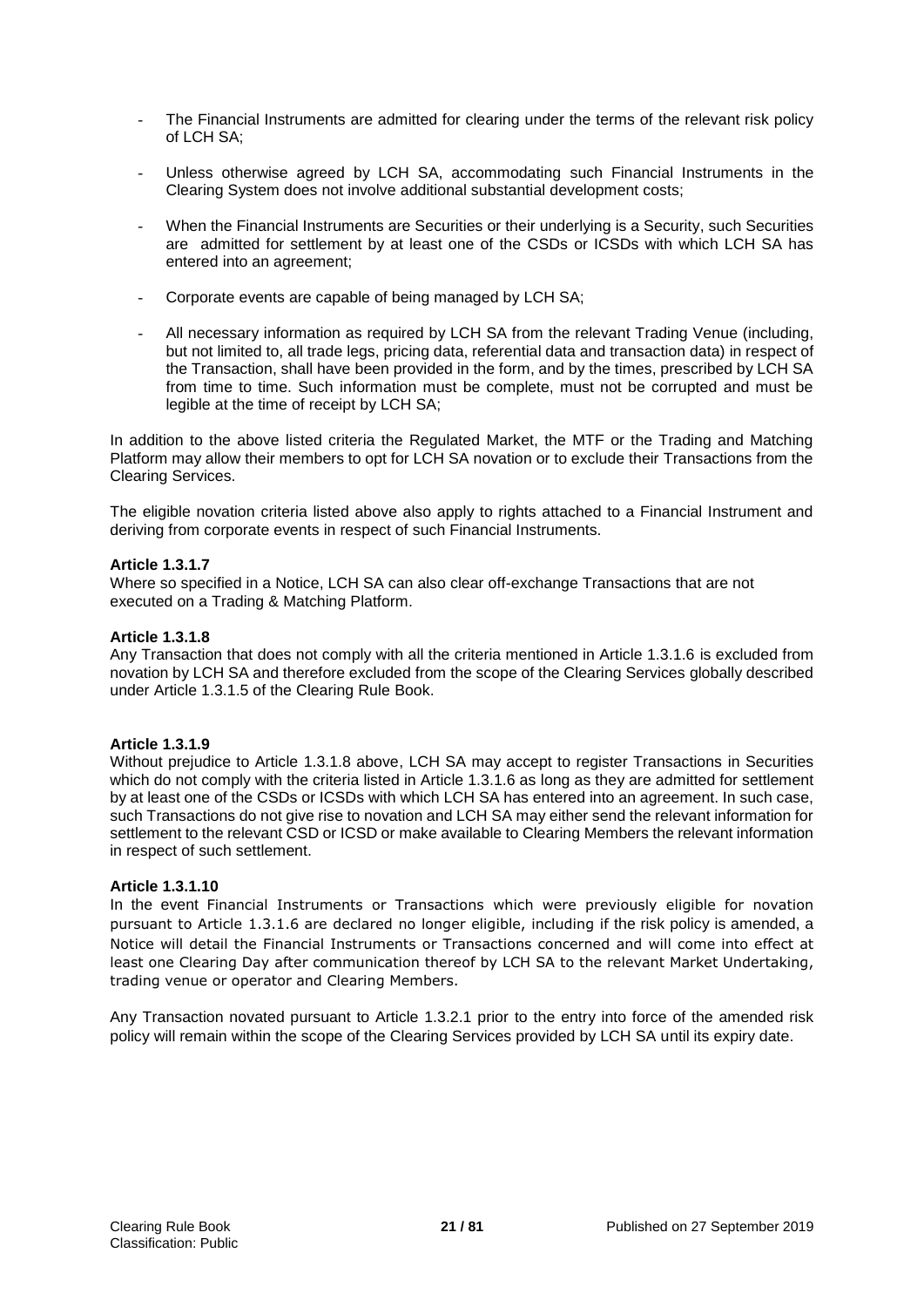# **Section 1.3.2 General Clearing Principles**

# **A. General**

#### **A.1. Novation and Irrevocability**

#### **Article 1.3.2.1**

All Transactions complying with the criteria mentioned in Article 1.3.1.6 that are submitted to LCH SA, within the clearing hours as set out in a Notice are registered in the name of the Clearing Member. Upon registration, novation occurs. As a result of novation, LCH SA becomes counterparty to the Clearing Member and becomes therefore subject to the rights and subject to the obligations arising from the Transaction registered in the name of such Clearing Member.

# **Article 1.3.2.2**

Any Transaction received by LCH SA from a Clearing Member, pursuant to Article 1.3.2.1 is deemed irrevocable in the sense of Article L 330 1 § III of the Financial and Monetary Code as soon as it is registered in the Clearing System in accordance with Article 3.1.1.1 and within the clearing hours as setout in a Notice, without prejudice to the exception foreseen in Article 3.3.1.3.

# **Article 1.3.2.3**

Submission by Clearing Members of Transactions complying with the criteria mentioned in Article 1.3.1.6 signifies the acceptance by such Clearing Members of the novation.

# **Article 1.3.2.4**

Novation takes place on a gross basis with respect to the original Transactions.

# **A.2. Scope of LCH SA's Obligations**

#### **Article 1.3.2.5**

In accordance with Article 3 of the Settlement Finality Directive, upon registration in the Clearing System, Trade Legs and netting shall be legally enforceable and shall be binding on third parties.

Upon registration and as a consequence of Article 3.1.1.1, LCH SA undertakes to fulfil its obligations to deliver or to pay each Clearing Member on the basis of Open Positions or Net Position Exposures, as applicable, registered in its name, per Financial Instrument or per Basket.

The fulfilment of such obligations is conditional upon the timely performance by such Clearing Member of its own obligations.

#### **Article 1.3.2.6**

Upon novation, the obligations that LCH SA undertakes to perform as counterparty to the relevant Clearing Members with respect to Transactions and as detailed in the relevant provisions of the Clearing Rules, cover:

- For Transactions in Securities: the payment of cash and the delivery of the Securities.
- For Transactions in option contracts:
	- payment of Option Premium pursuant to Transactions and of cash amounts resulting from exercise and assignment,
	- payment of cash and delivery pursuant to the settlement of positions in the underlying Financial Instruments or assets resulting from exercise and assignments.
- For Transactions in futures contracts (excluding commodities): payment of Variation Margin and, in the case of deliverable financial futures, delivery of Financial Instruments versus payment.
- For Transactions in commodities futures contracts :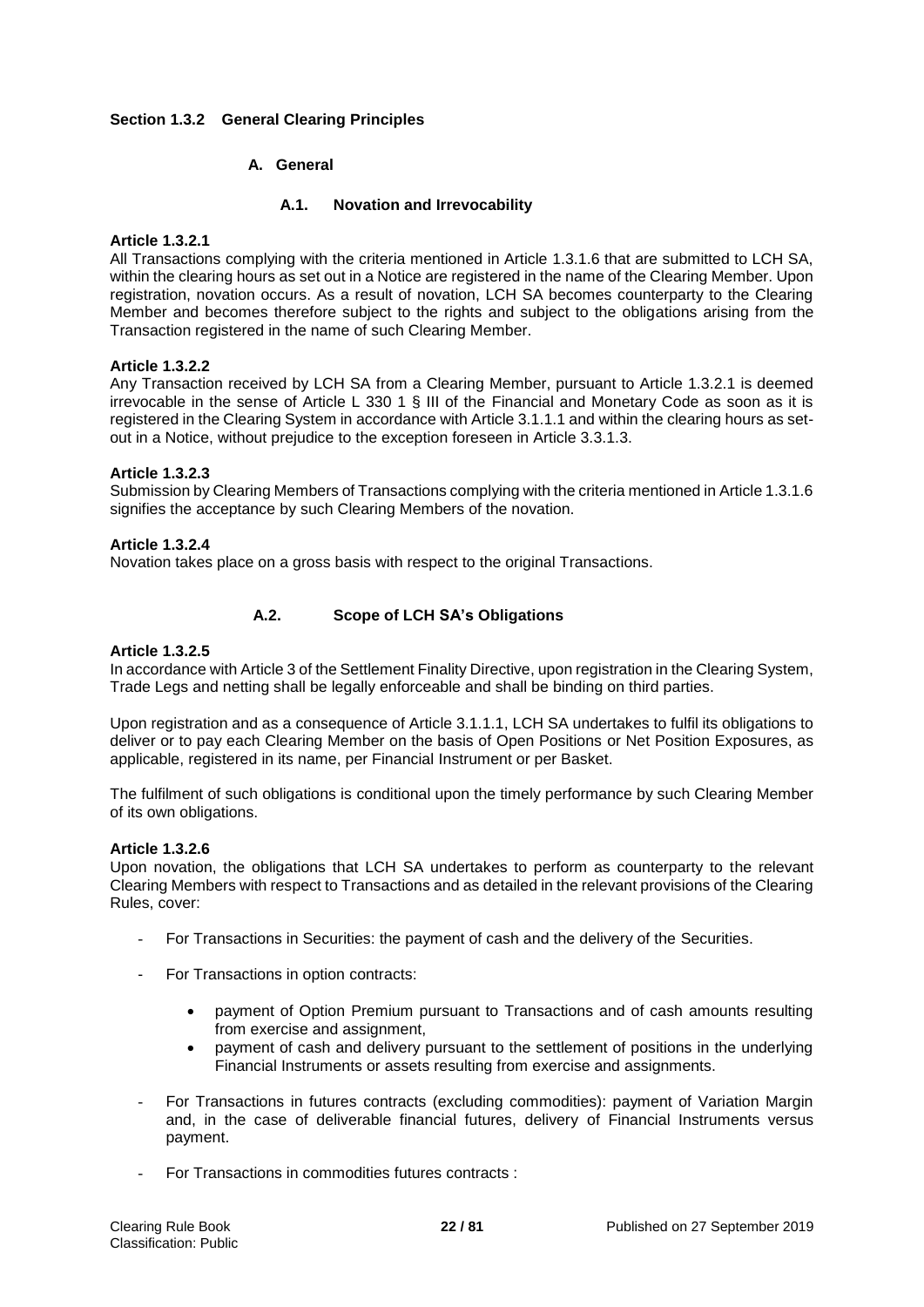- payment of Variation Margin;
- payment of the amount due to the selling Clearing Member; and
- delivery of commodities to the buying Clearing Member.
- For Repos: For both Initial Transactions and Return Transactions, payment of cash and delivery of the debt Securities. For Return Transactions payment of cash includes applicable interest.
- For Triparty Repos:
	- to the Cash Lender, payment of the total interest amount corresponding (a) to the cash amount traded pursuant to the terms of the initially traded contract, irrespective of the cash amount effectively settled in the case of a securities allocation fail, and (b) to the cash amount effectively settled in the case of a cash settlement fail;
	- to the Cash Borrower, receipt of a cash amount equivalent to the collateralising securities effectively settled;
	- to the Cash Borrower and Lender, return of the amount of cash or collateralising securities effectively paid or settled.

The circumstances in which LCH SA performs its delivery obligation, including delivery at a later time than the time originally specified, are set out in the applicable Instructions.

# **Article 1.3.2.7**

For Open Positions settled through payment of a price difference, the LCH SA obligations as described in Article 1.3.2.6 apply to such difference.

#### **Article 1.3.2.8**

For commodities future contracts, the performance of the obligations described in Article 1.3.2.6 will take the form of a cash compensation to be calculated and applied in accordance with an Instruction.

If the Clearing Members opt for the alternative delivery procedure, as described in Article 3.4.1.11, LCH SA is discharged from performing its obligations as described in Article 1.3.2.6.

#### **Article 1.3.2.9**

If LCH SA is unable to deliver a given Financial Instrument, as a result of the market conditions, LCH SA will notify the relevant Clearing Member accordingly. In such case, LCH SA will pay a cash amount in lieu of delivery of the Financial Instrument or the assets involved. The amount will be calculated on the basis of the market price of the Financial Instrument according to a formula and a method of calculation to be specified in an Instruction.

For the avoidance of doubt, this article shall not apply to Triparty Repos.

#### **Article 1.3.2.10**

Unless otherwise stated in the Clearing Rule book, the netting of Clearing Members' obligations with those of LCH SA is not permitted.

# **A.3. General Clearing Process**

#### **Article 1.3.2.11**

Unless otherwise specified in the Clearing Rule Book, at the end of the Clearing Day or at such other time as may be published in a Notice, LCH SA aggregates Transactions with respect to payment of cash or delivery of Securities, into Open Positions.

#### **Article 1.3.2.12**

Unless otherwise specified in the Clearing Rule Book, LCH SA sends the requisite delivery and payment instructions once calculated in accordance with Article 1.3.2.11 and per Financial Instrument, to the relevant central Securities depository or Securities settlement system.

The rules of the relevant central Securities depositary or Securities settlement system apply with respect to transmission of such delivery and payment instructions to the central Securities depositary or Securities settlement system.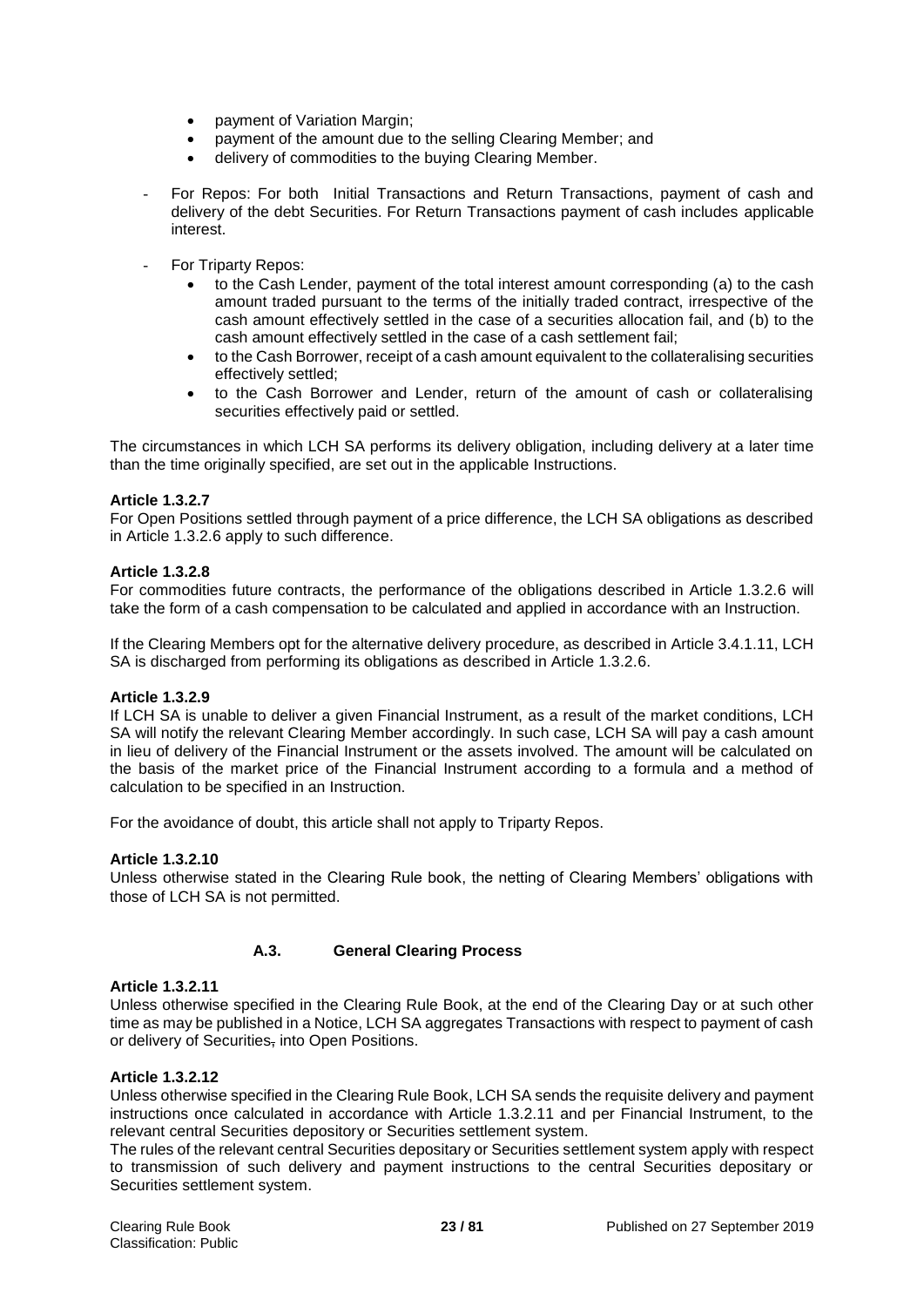In the event of settlement failure, the unsettled position is managed in accordance with the provisions on Net Fails in Chapter 4 of Title III of this Clearing Rule Book

A Notice will give details of the timeframe in which such delivery and payment instructions are sent to each central Securities depository or Securities settlement system. LCH SA is discharged of its obligations towards Clearing Members once payment and settlement have occurred.

The payment of funds and delivery of Securities are linked so as to occur on a simultaneous basis.

# **B. Provisions Related to Financial Products Traded on Markets Operated by Euronext Brussels**

#### **Article 1.3.2.13**

The Belgian Common Civil Law Provisions are applicable for determining the moment of the transfer of ownership of Financial Instruments bought, sold or exchanged pursuant to as Transaction.

#### **C. Provisions Related to Transactions on Derivatives**

#### **Article 1.3.2.14**

For the purpose of compliance with MiFID2/MiFIR, details on the information needed by LCH SA from Market Undertakings in order to clear Transactions on Derivatives, and the format in which that information shall be provided, are described in a Notice.

#### **Section 1.3.3 Liability and Force Majeure**

#### **A. Liability of Clearing Members**

#### **Article 1.3.3.1**

A Clearing Member shall be liable for any damages suffered by LCH SA as a direct consequence of the Clearing Member's default resulting in LCH SA having to satisfy its obligation under Article 1.3.2.6 and as provided for in the Clearing Rules, without any notice of default by LCH SA being required.

Such damages may include without limitation any one or more of the following: interest, exchange rate differences, purchase price.

#### **Article 1.3.3.2**

A Clearing Member will not be held liable for any detrimental consequences of abnormal or fraudulent use of the Clearing System or for any detrimental consequences of acts or omissions of third parties.

#### **Article 1.3.3.3**

The Clearing Member shall take all reasonable care in the selection and monitoring of any Person that is to act on its behalf.

#### **B. Liability of LCH SA**

#### **Article 1.3.3.4**

LCH SA ensures the delivery of Securities or the payment of cash, in accordance with the Clearing Rule Book following the registration of Transactions provided in Article 1.3.2.2 and the clearing of obligations deriving thereto as provided in Article 1.3.2.6, save in the event of a force majeure or third party action.

#### **Article 1.3.3.5**

The buying Clearing Member can make no claim for compensation in respect of late delivery of Securities other than as provided for in the Clearing Rules or where such late delivery results from a failure on the part of LCH SA itself.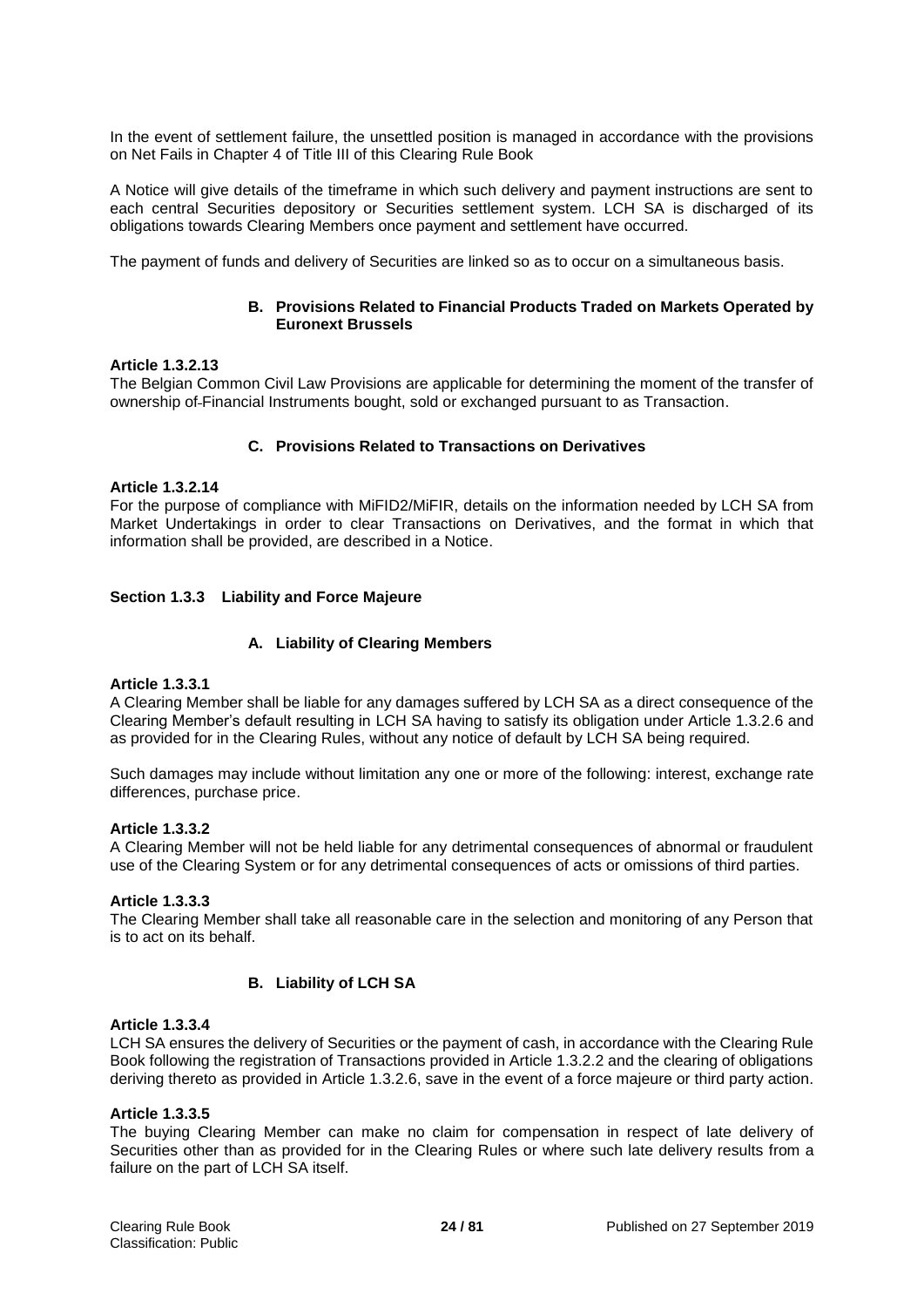The buying Clearing Member's Open Positions are no longer admitted for clearing once it has taken delivery of the relevant Securities from either LCH SA or the selling Clearing Member.

# **Article 1.3.3.6**

For obligations other than the obligation to deliver Securities or pay cash amounts as referred to in Article 1.3.3.4 above, LCH SA is only accountable for obligations of means ("*obligation de moyens*").

In particular, LCH SA may under no circumstances be held liable for the above mentioned damages, unless such damages are direct result of gross negligence or a deliberate act or omission on the part of LCH SA.

# **Article 1.3.3.7**

LCH SA may under no circumstances be held liable for direct or consequential loss suffered by any Clearing Member including without limitation loss of business, profits or revenues believed by the Clearing Member to be the consequence of a total or partial failure by LCH SA to perform,its obligations in accordance with the Clearing Rules or the Admission Agreement.

# **Article 1.3.3.8**

If a Clearing Member does not comply with its obligations, as provided for in the Clearing Rule Book or in the Admission Agreement or in case of suspension of payments, scheme of arrangement, safeguard, or receivership of the Clearing Member, or any other equivalent amicable or legal procedure commenced pursuant to the law of jurisdictions other than France, LCH SA may cease to perform all its obligations with respect to the Clearing Member in question, notwithstanding implementation of the measures provided in Chapter 5 of Title IV of the Clearing Rule Book. In particular, following an Event of Default, LCH SA will act promptly in the manner LCH SA deems most appropriate to contain its exposure and mitigate consequences for market participants.

In such events, LCH SA may not be held liable for any detrimental consequence save in the case of gross negligence or deliberate act or omission. In particular, following an Event of Default, implementation of measures provided in Chapter 5 of Title IV cannot result in any liability for LCH SA (a) in respect of the failing Clearing Member, including in connection with (i) process and conditions for liquidating Trade legs or Open Positions or (ii) the selling or liquidation of Margins or any other Collateral and (b) in respect of the Defaulting Clearing Member and non-defaulting Clearing Members regarding the triggering of any call on the Default Fund.

#### **Article 1.3.3.9**

Furthermore, LCH SA may not be held liable for any breach by a Clearing Member of its obligations, to segregate client and house assets, notably in securities settlement systems or central securities depositories in accordance with applicable law and regulations. LCH SA only sends delivery and payment instructions to the account indicated by the Clearing Member irrespective of such account beneficiary.

#### **Article 1.3.3.10**

LCH SA may not be held liable for any detrimental consequences of abnormal or fraudulent use of the Clearing System or for any detrimental consequences of acts or omissions of third parties.

#### **Article 1.3.3.11**

LCH SA shall take reasonable care in the selection and monitoring of any third party which may act on its behalf.

#### **C. Force Majeure**

# **Article 1.3.3.12**

Force majeure is to be constructed in accordance with French law, meaning extraordinary events independent of the Parties' will, which cannot be foreseen or avoided even with due diligence, being beyond their control and preventing them from fulfilling their obligations pursuant to the Clearing Rules or the Admission Agreement.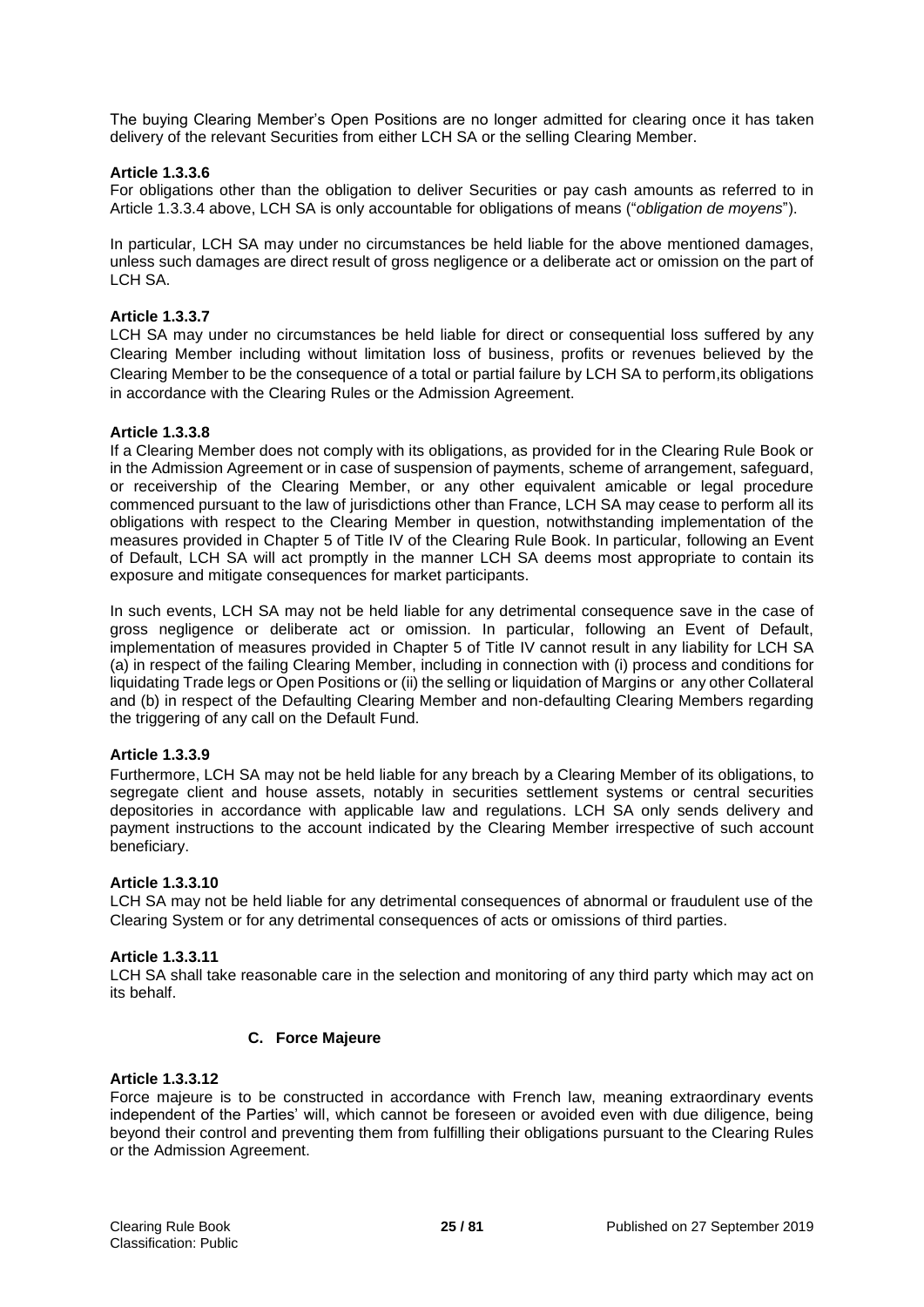Such events include inter alia, disasters, such as hurricane, earthquake, international conflicts, stroke of lightning and war.

If circumstances as referred to in the previous paragraph arise or are, likely to arise, LCH SA or Clearing Members, as the case may be, will take such measures as may be reasonably expected of them in order to limit as much as possible the detrimental consequences for the other party resulting from-such circumstances.

# **Section 1.3.4 Confidentiality**

# **Article 1.3.4.1**

LCH SA may in accordance with applicable statutory provisions provide any information it may have to Competent Authorities.

Where a Clearing Member is also a member of a Regulated Market, MTF , or clearing house with whom LCH SA has entered into an agreement to clear Transactions, or to grant mutual access, such as an Allied Clearing House, LCH SA may likewise, and under the same conditions, pass any such information to such Regulated Market, MTF or Allied Clearing House.

# **Article 1.3.4.2**

Upon request, LCH SA may provide Competent Authorities or National Treasury Agencies with information related to Net Fails in respect of Clearing Members. Any such disclosure to the National Treasury Agencies may only take place if the National Treasury Agencies are able to justify that a valid authorisation has been given by the relevant Clearing Members to LCH SA.

# **Article 1.3.4.3**

Without prejudice to any monitoring and auditing powers granted by law to other bodies, LCH SA has an obligation in accordance with applicable statutory or regulatory provisions, to prevent or limit any fraudulent, illicit or irregular acts.

#### **Article 1.3.4.4**

Notwithstanding any other provision to the contrary, LCH SA shall be authorised to supply any information whatsoever concerning a Clearing Member or its Clients or a Trading Member and its or their trading activity to LCH Group Limited, LCH Ltd, LCH LLC or any other sub-contracting entity belonging to the same Financial Group.

# **Section 1.3.5 Applicable Law**

#### **Article 1.3.5.1**

The Clearing Rules shall be governed by and construed in accordance with the laws of France unless explicitly stated otherwise.

#### **Section 1.3.6 Disputes**

#### **Article 1.3.6.1**

Any dispute between LCH SA and a Clearing Member that may arise under the Clearing Rules shall be finally settled through the French courts or arbitration centre referred to in the Admission Agreement, subject to the complaints resolution procedure as set out in an Instruction.

# **Article 1.3.6.2**

A Clearing Member shall, in accordance with Article 1.3.3.4 *et seq*., notify LCH SA of any claim within twelve (12) months from the Clearing Day on which the Clearing Member becomes aware, or should have become aware of the occurrence of any event that may result in loss or damages.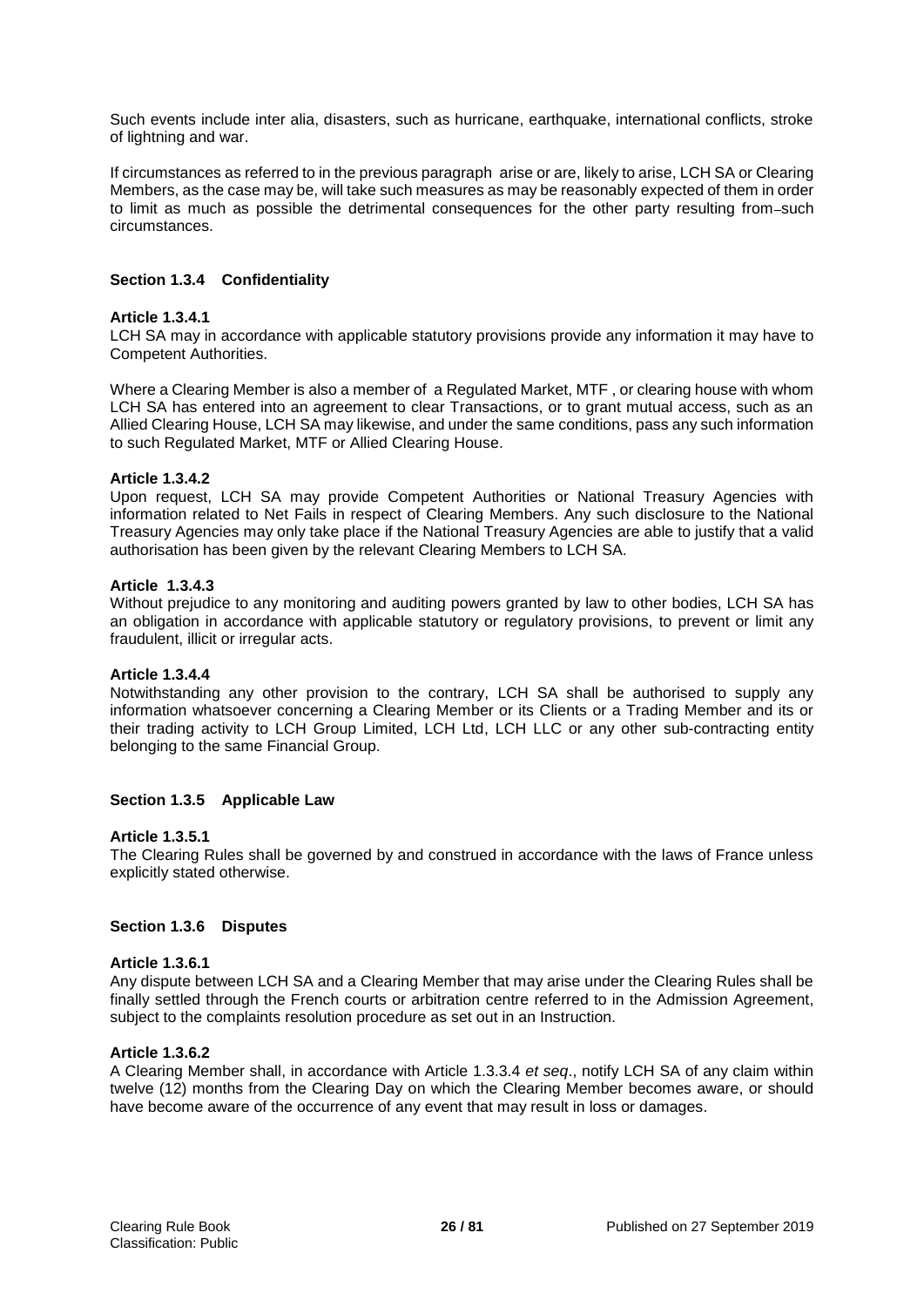# **CHAPTER 4 – LCH SA DEFAULT**

# **Article 1.4.1.1**

An LCH SA default shall occur if at any time:

- (i) except where such failure to pay is permitted or where LCH SA is acting in accordance with Title IV Chapter 5, LCH SA fails to make a payment due by LCH SA to a Clearing Member (other than to a Defaulting Clearing Member) under any novated Transaction, and such failure has not been cured within 30 days from the date when the obligation to pay fells due; or
- (ii) LCH SA becomes subject to LCH Insolvency Proceedings duly notified by the French prudential control authority (*Autorité de contrôle prudentiel*) pursuant to article R.613-18 of the Financial and Monetary Code.

# **Article 1.4.1.2**

In the event of an LCH SA default occurring pursuant to Article 1.4.1.1 (i) the relevant Clearing Member may notify LCH SA in writing specifying a Termination Date, which shall be the TARGET Settlement Day following the occurrence of such an LCH Clearnet SA default, for the termination and liquidation of all Trade Legs and/or Open Positions, as relevant, registered in its Account Structure.

# **Article 1.4.1.3**

In the event of an LCH SA default pursuant to Article 1.4.1.1 (ii), LCH SA will make available a notice on its Website specifying the Termination Date, which shall be the TARGET Settlement Day following the occurrence of such an LCH Clearnet SA default. Upon the occurrence of a Termination Date, a Clearing Member other than a Defaulting Clearing Member may exercise the right given to it under Article 1.4.1.4.*et seq*.

Where LCH SA fails to make available such notice on its Website:

- (i) by 19:00 on the Clearing Day following the Clearing Day on which LCH SA becomes subject to LCH Insolvency Proceedings pursuant to Article 1.4.1.1 (ii); or
- (ii) where LCH SA becomes subject to an LCH Insolvency Proceeding pursuant to Article 1.4.1.1 (ii) after 19:00 on a Clearing Day or on a day which is not a Clearing Day, by 19:00 on the second Clearing Day following that day,

then each individual Clearing Member shall be entitled, by notice in writing to LCH SA, to designate a Termination Date.

# **Article 1.4.1.4**

As from the Termination Date, neither LCH SA nor any Clearing Member (other than a Defaulting Clearing Member) having exercised its rights pursuant to Articles 1.4.1.2 or 1.4.1.3 shall be obliged to make any further payment or delivery under any Trade Leg or Open Position, as the case may be, between them which would, but for this Title I Chapter 4, have fallen due for performance on or after the Termination Date.

Such obligations shall be satisfied by settlement (whether by payment, set-off or otherwise) of the Termination Amount.

#### **Article 1.4.1.5**

Following an LCH SA default pursuant to the conditions of Article 1.4.1.1, the Clearing Member other than a Defaulting Clearing Member, having exercised its rights pursuant to Article 1.4.1.2 or 1.4.1.3, determines on the Termination Date or as soon as possible after such date (discounting if appropriate):

- (i) its total loss or total gain, as the case may be, in respect of each Trade Leg or Open Position, as relevant, (in each case expressed in Euro); and
- (ii) the value of all other amounts which it owes to LCH SA and which LCH SA owes to it, in each case whether future, liquidated or unliquidated, actual or contingent.

Pursuant to Article 1.4.1.9 below, such calculation shall be undertaken separately in respect of the Trade Legs, or Open Positions as applicable, and all other amounts owed in relation to Trade Legs, or Open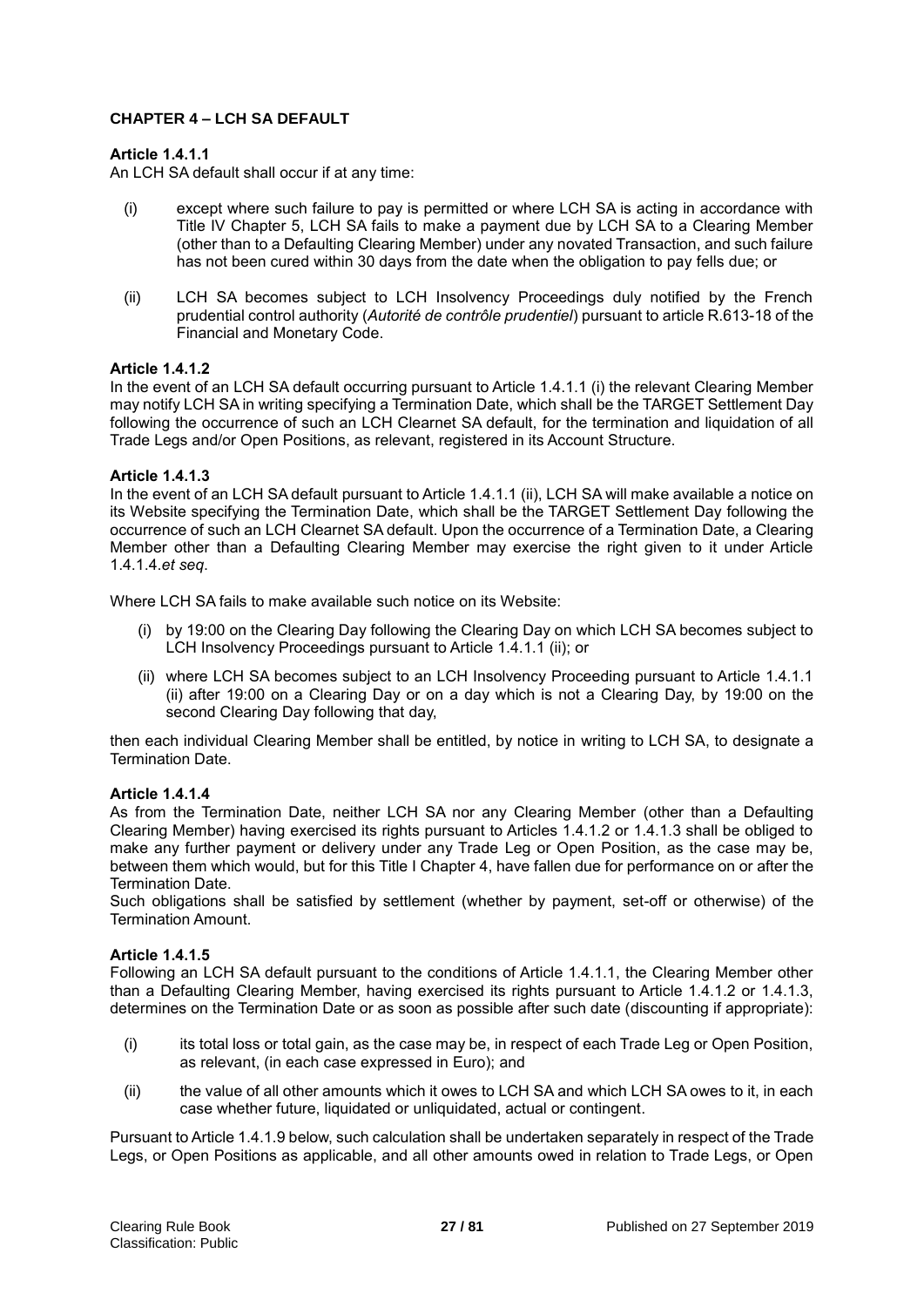Positions registered in (i) the House Account Structure or (ii) an Individual Segregated Account Structure or (iii) an Omnibus Segregated Account Structure of the Clearing Member.

# **Article 1.4.1.6**

For the purposes of Article 1.4.1.5 (i), the Clearing Member calculates (in a commercially reasonable manner) its total loss or its total gain, as the case may be, in respect of each Trade Leg or Open Position, as relevant, as a result of the termination of each payment or delivery which would otherwise have been required to be made under the relevant Trade Leg or Open Position, as relevant and including, if appropriate, any loss of bargain, any cost of funding, and/or without duplication, any loss or, as the case may be, gain as a result of the termination, liquidation, obtaining, performing or re-establishing of any hedge or related trading position.

# **Article 1.4.1.7**

For the purpose of the calculation to be made pursuant to Article 1.4.1.5 (ii), the Clearing Member will determine the value of all Collateral that, as of the Termination Date, LCH SA is due to return to it in accordance with the Clearing Rules without applying any haircuts to such valuation. In making such determination, the Clearing Member will not separately value and will not take into account, as an amount due to it, any Collateral:

- (i) in respect of which the value has been accounted for in determining of any profit or loss on any Trade Leg or Open Position, as applicable;
- (ii) which the Clearing Member has transferred to LCH SA other than on a full title transfer basis and which the Clearing Member will receive back in accordance with the Clearing Rules; or
- (iii) which, if the Clearing Member is a Defaulting Clearing Member, has been deposited by a Defaulting Clearing Member to meet (a) its Margin requirement (other than Variation Margin) calculated in respect of its House Margin Account(s**)** or as a contribution to the Default Fund(s) and which LCH SA has applied or will be required to apply in order to reduce its loss in accordance with Article 4.5.2.7 or (b) its Margin requirement (other than Variation Margin) calculated in respect of its Client Margin Account(s) which will be transferred to a new Clearing Member as provided in an Instruction, or, in case of liquidation, returned to the Client or Indirect Client, when applicable, as provided in an Instruction.

#### **Article 1.4.1.8**

Pursuant to the determination made under Article 1.4.1.5:

- (i) each gain by the Clearing Member and each amount which LCH SA owes to it, shall be treated as a positive amount; and
- (ii) each loss suffered by the Clearing Member and amounts which it owes to LCH SA shall be treated as a negative amount.

# **Article 1.4.1.9**

The Clearing Member shall :

- (i) aggregate all positive and negative amounts related to House Trade Legs or House Open Positions to produce one net termination amount (the "**House Termination Amount**"), and
- (ii) aggregate: (a) all positive and negative amounts related to Client Trade Legs or Client Open Position registered in an Individual Segregated Account Structure to produce one net termination amount for such Individual Segregated Account Structure; and (b) all positive and negative amounts related to Client Trade Legs or Client Open Positions registered in an Omnibus Segregated Account Structure to produce one net termination amount for such Omnibus Segregated Account Structure (each a "**Client Termination Amount**").

To the extent a Clearing Member is also a member of the CDSClear service(s) provided by LCH SA, such Clearing Member shall aggregate the House Termination Amount and the house termination amount calculated in respect of a house account structure held in connection with such CDSClear service(s) where LCH SA is subject to a default in accordance with the Clearing Rules and the rules applicable to CDSClear, in order to produce one net termination amount owed in relation to the Clearing Service and such CDSClear service(s) provided by LCH SA (the "**Global House Termination Amount**").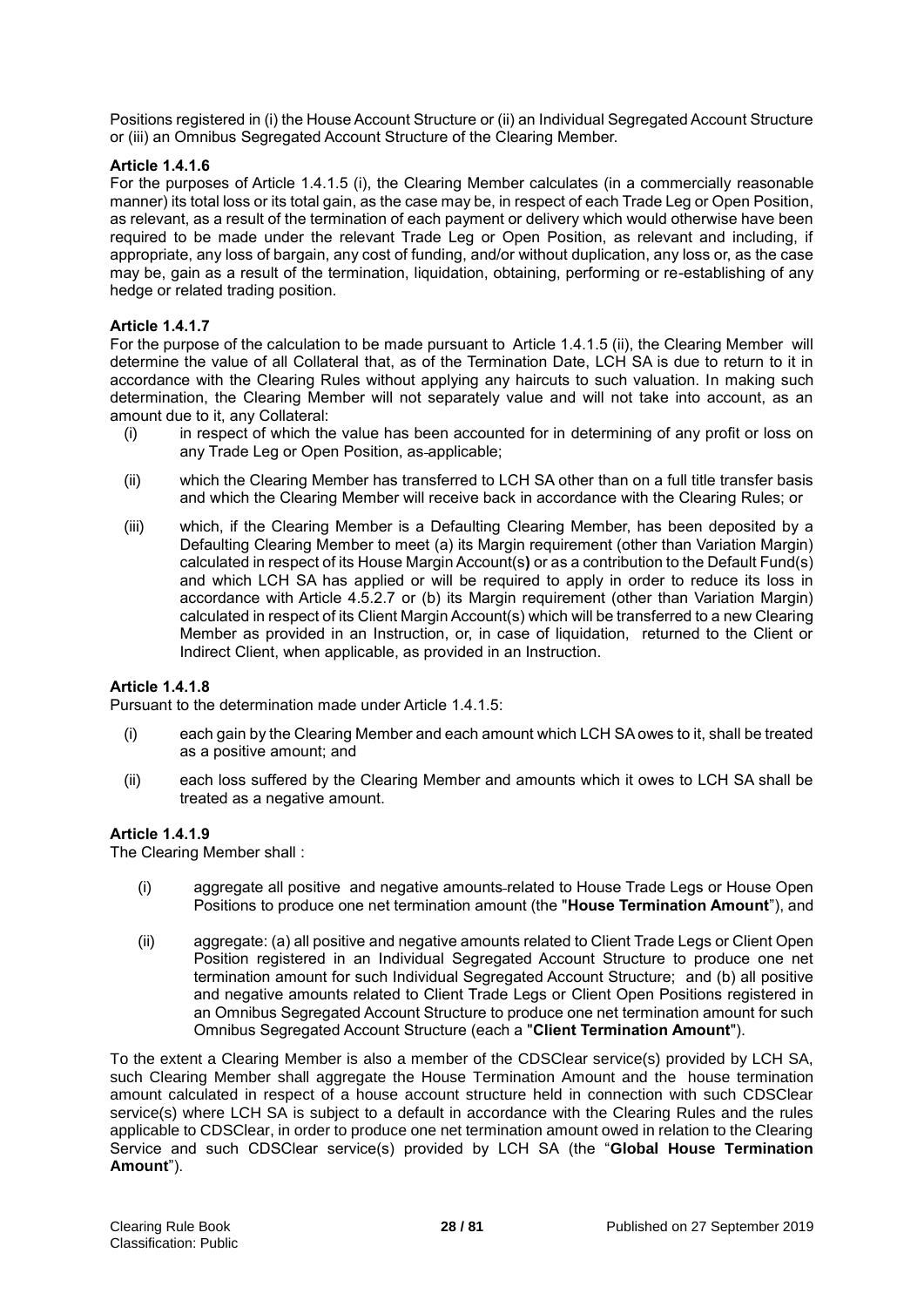The Clearing Member shall notify LCH SA of the House Termination Amount and the Client Termination Amount(s), by which party each such amount is payable, and showing in reasonable detail how they have been calculated, immediately after the calculation thereof. The Global House Termination Amount shall be notified in accordance with the clearing rules governing the service(s) provided by LCH SA in respect of CDSClear**.**

If any of the House Termination Amount or Global House Termination Amount if applicable*,* or the Client Termination Amount(s) calculated pursuant to this Chapter 4 is a positive amount, LCH SA shall pay it to the Clearing Member and, if any of the House Termination Amount or Global House Termination Amount if applicable, or the Client Termination Amount(s) is a negative amount, the Clearing Member shall pay it to LCH SA, in accordance with Article 1.4.1.10 below.

# **Article 1.4.1.10**

The House Termination Amount (to the extent not aggregated into the Global House Termination Amount) or Client Termination Amount(s) in respect of each Clearing Member shall be paid by either LCH SA or the Clearing Member, as the case may be, in Euro by 17:00 on the Clearing Day following notification pursuant to Article 1.4.1.9 above (converted as required by Applicable Law into any other currency, any costs of such conversion to be borne by, and (if applicable) deducted from any payment to, LCH SA). Neither LCH SA nor a Clearing Member, as the case may be, shall be permitted to effect payment netting between the House Termination Amount or Global House Termination Amount if applicable, on the one hand and the Client Termination Amounts on the other hand**.**

The Global House Termination Amount shall be paid in accordance with the clearing rules governing the service(s) provided by LCH SA in respect of CDSClear.

# **Article 1.4.1.11**

For the purposes of any calculation required to be made under this Chapter 4, the Clearing Member may convert amounts denominated in any other currency into Euro at such rate prevailing at the time of the calculation as it shall reasonably select.

# **Article 1.4.1.12**

The Clearing Member's rights under this Chapter 4 shall be in addition to, and not in limitation or exclusion of, any other rights which the Clearing Member may have.

#### **Article 1.4.1.13**

This Chapter 4 shall be without prejudice to the rights that LCH SA may have pursuant to the Clearing Rules against any Clearing Member prior to the occurrence of the LCH SA default.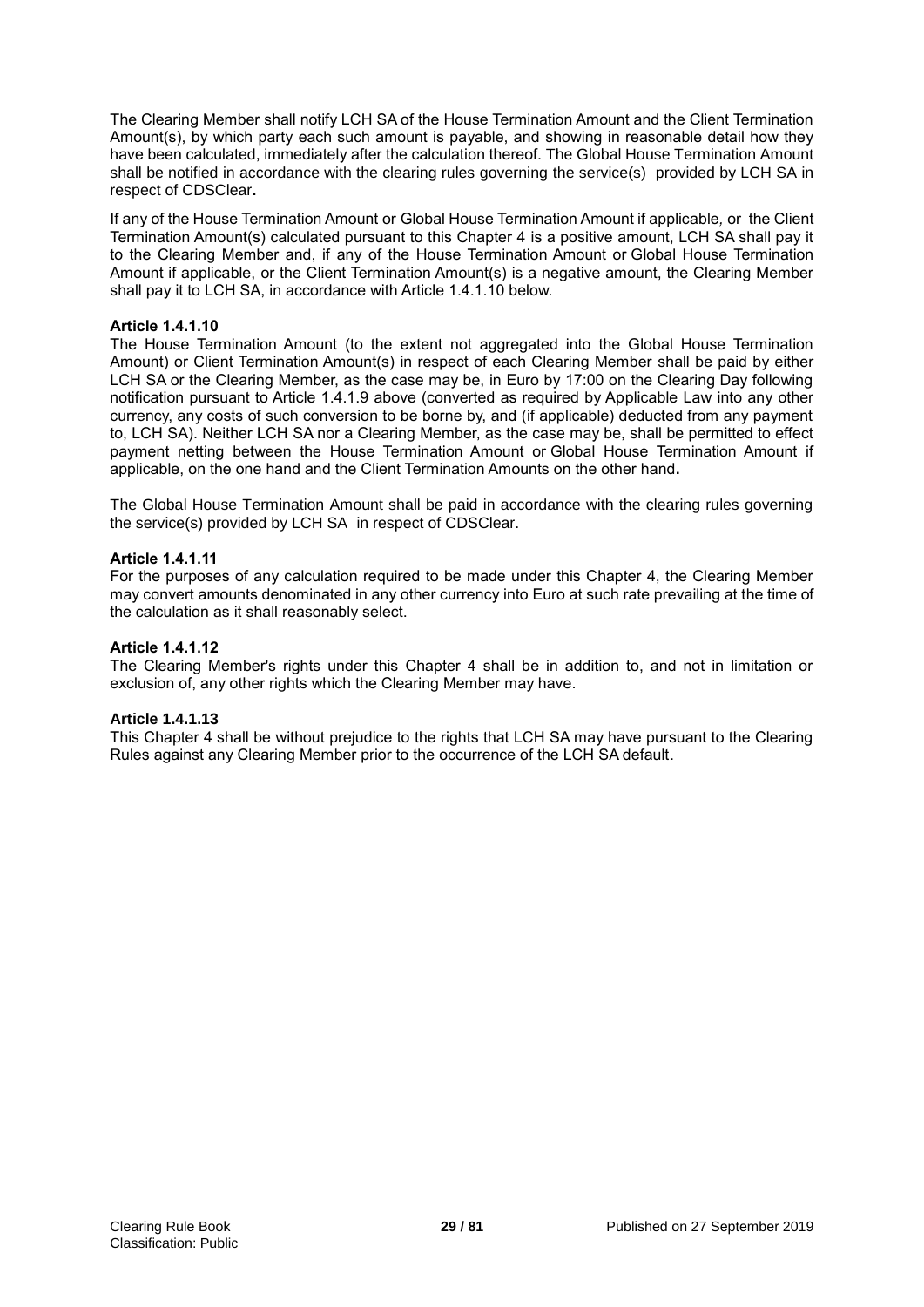# **CHAPTER 5 – WINDING DOWN**

# **Article 1.5.1.1**

LCH SA shall be entitled to cease all its activities with immediate effect**,** following the occurrence of:

- a closing down of all of its Clearing Services, following one or several Event(s) of Default,
- a decision by the Autorité de Contrôle et de Résolution or a court decision which forces LCH to cease its activities (in this latter case, LCH SA may apply close out all its clearing services pursuant to the service closure process applicable to each service and as describe in an Instruction).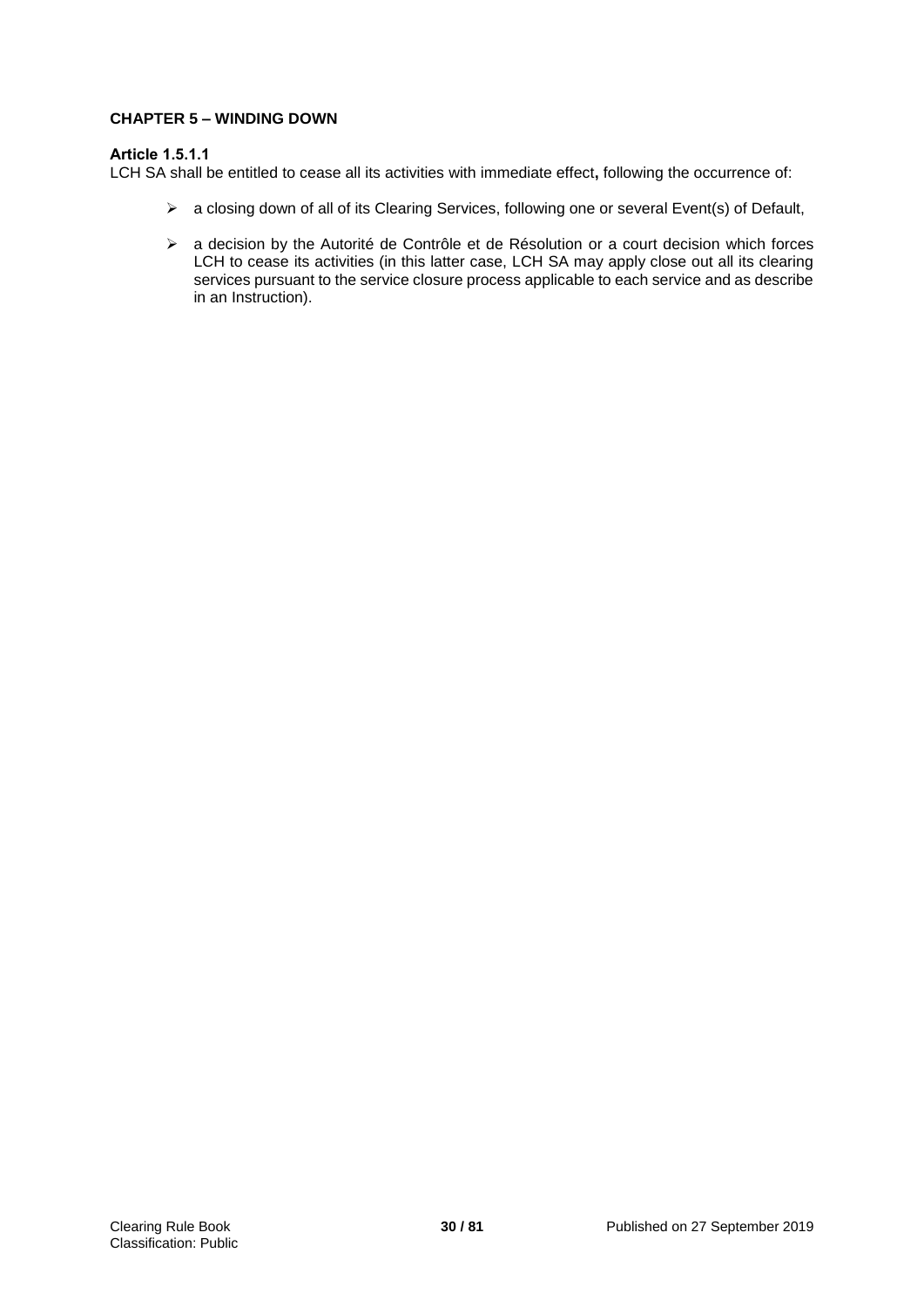# **TITLE II – MEMBERSHIP**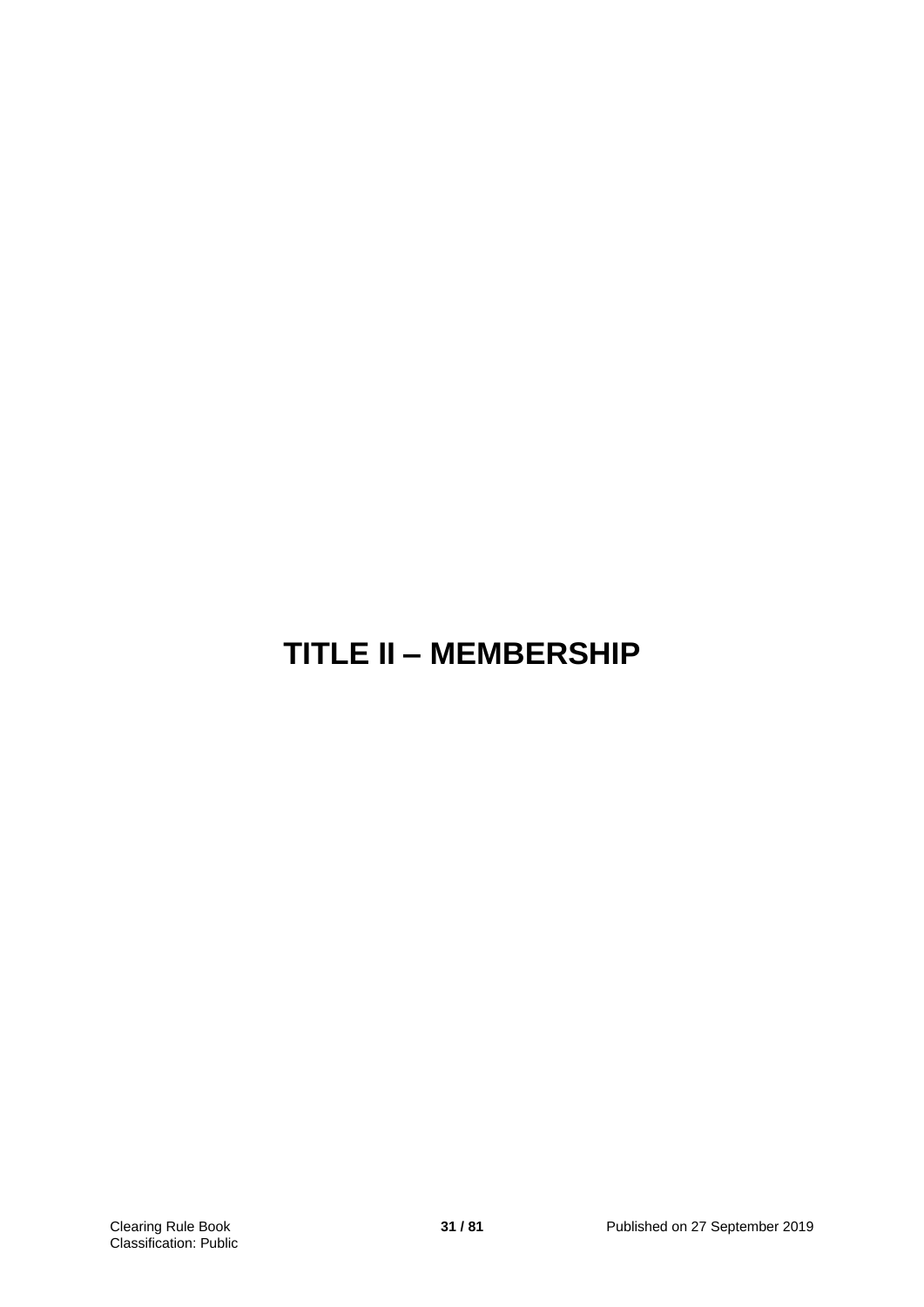# **Article 2.0.0.1**

Clearing Members shall at all time comply with the requirements set out in this Chapter and any additional conditions and limitations imposed upon admission and with any provision of the Clearing Rules.

# **Article 2.0.0.2**

The provisions of this Title which are applicable to the Clearing Members' clearing Transactions carried out either on a Regulated Market or on a MTF may be extended by LCH SA to the Clearing Members' clearing Transactions in Financial Instruments executed on a market which has neither the status of a Regulated Market, nor an MTF, if all Financial Instruments that may be traded on such market are traded elsewhere on a Regulated Market.

# **CHAPTER 1- GENERAL PROVISIONS**

#### **Section 2.1.1 Participants**

# **Article 2.1.1.1**

As a securities settlement system within the meaning of the Settlement Finality Directive, LCH SA has only direct participants which are its Clearing Members and its Allied Clearing Houses. It does not have indirect participants.

# **A. Clearing Members**

# **Article 2.1.1.2**

The following entities are eligible to become a Clearing Member**,** pursuant to Article L 440-2 of the French Monetary and Financial Code:

- 1. Credit Institutions and Investment Firms**,** which have their head office in France, as well as French branches of Credit Institutions having their head office in a State which is neither a European Union Member State nor a party to the agreement on the European economic area;
- 2. Credit Institutions and Investment Firms which have their head office or, in the absence of head office, effective direction of the business in a European Union Member State or in another State party to the agreement on the European economic area other than France;
- 3. Legal persons whose members or shareholders have unlimited joint and several liability for their debts and obligations, provided that such members or shareholders are institutions or firms mentioned under 1 and/or 2 above;
- 4. Legal persons having their head office in metropolitan France or in French overseas departments or in the department of Mayotte or Saint Barthelemy or Saint Martin and whose principal or sole object is the clearing of Financial Instruments;
- 5. Subject to conditions set out in the general regulations of the Autorité des Marchés Financiers (AMF), Credit Institutions and Investment Firms other than those mentioned in 1 and 2 above and legal persons whose principal or sole object is the clearing of Financial Instruments, that are not established in metropolitan France or in French overseas departments or in the department of Mayotte or Saint Barthelemy or Saint Martin,
- 6. International financial organisations or bodies, public authorities or publicly guaranteed undertakings, which are not mentioned in paragraphs 1 to 5 above and designated in a decree of the Minister of Economy on an individual basis or by category;
- 7. Central banks*.*

#### **Article 2.1.1.3**

A Clearing Member is a legal person admitted as such by LCH SA and authorised, subject to the Clearing Rules, to submit Transactions for registration, pursuant to an Admission Agreement between LCH SA and itself.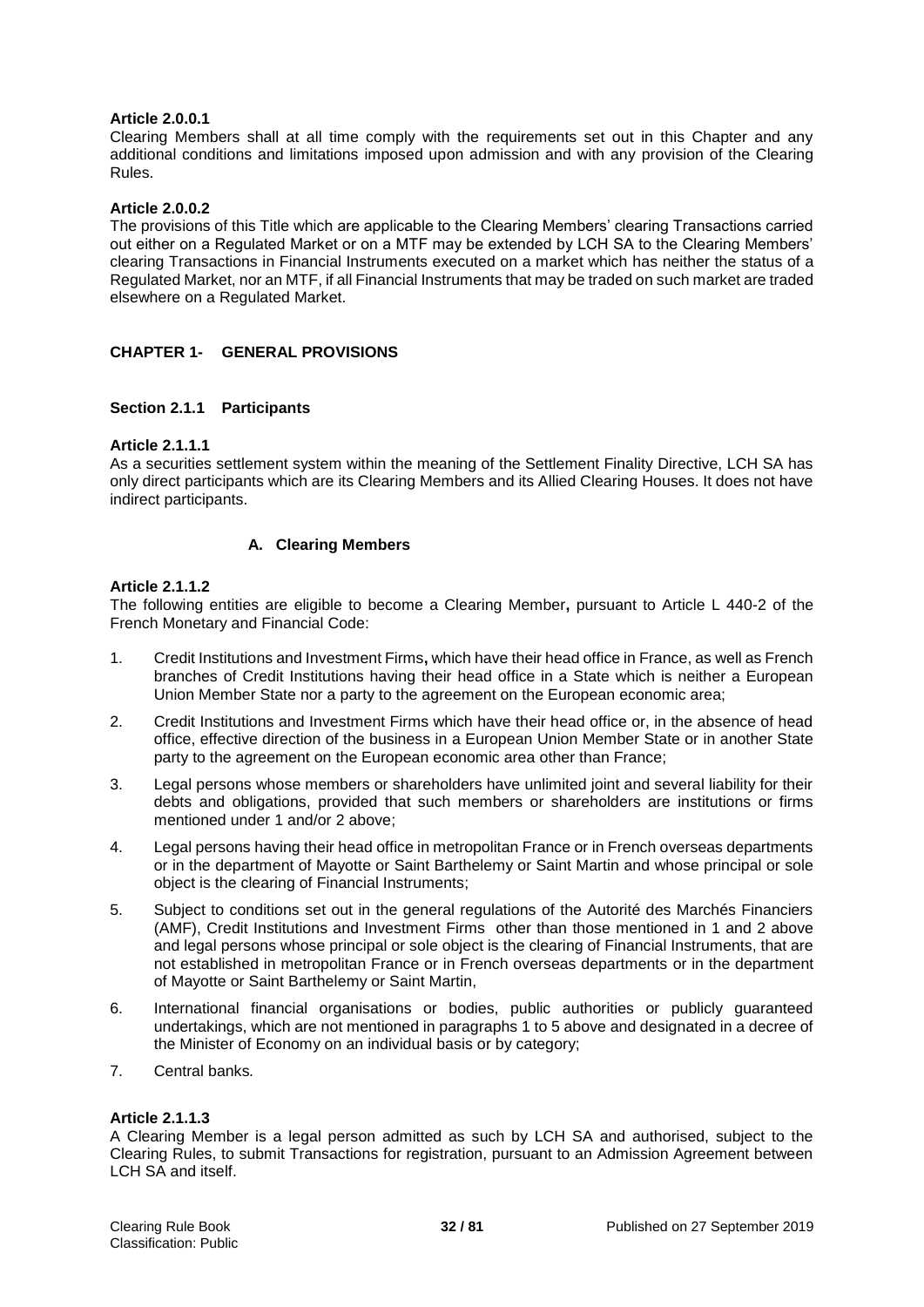# **Article 2.1.1.4**

A Clearing Member can operate as:

- an Individual Clearing Member; or
- (ii) a General Clearing Member.

# **A. Allied Clearing Houses**

# **Article 2.1.1.5**

An Allied Clearing House is a legal person, incorporated in a Member State, which is a Credit Institution or an investment firm or whose principal or sole object is the clearing of Financial Instruments, which is recognised and supervised/overseen as a central counterparty clearing house by its Competent Authorities and which has signed an agreement with LCH SA for this purpose. An Allied Clearing House is a Participant, authorised by LCH SA to submit Transactions for registration under the conditions setout below.

The admission of an Allied Clearing House is subject to the prior approval of Autorité des Marchés Financiers.

# **Article 2.1.1.6**

Vis-à-vis LCH SA, an Allied Clearing House is subject, at all times, to the same rights and obligations as a General Clearing Member on the same market.

In the conditions set out in Article 2.1.1.7, on a case-by-case basis, this Clearing Rule Book or an Instruction can depart from such principle and set out specific provisions applicable to an Allied Clearing House with respect to the following subjects:

- (i) Information with the exception of financial reporting;
- (ii) On-site inspections/audit obligations;
- (iii) Authorised Clearing Operators' obligations;
- (iv) Default Fund contribution obligations as well as Collateral to fulfil them;
- (v) Consequences of Events of Default of Clearing Members for Allied Clearing Houses;
- (vi) Definition and management of Events of Default of an Allied Clearing House and their impact on Clearing Members;
- (vii) Buy-in and sell-out procedures;
- (viii) Payment of fees ; and
- (ix) Debt Securities Intra-day Margin.

# **Article 2.1.1.7**

LCH SA can only apply specific conditions to an Allied Clearing House after having assessed that, and subject to verifying on a continuous basis that:

- (i) Adequate resources and risk management measures, and international recommendations and standards applicable to a central counterparty, are implemented, if need be, so that LCH SA's operational, credit or liquidity risks are not increased compared to the risks stemming from the participation of a General Clearing Member having the same Open Positions;
- (ii) LCH SA maintains adequate and sufficiently liquid financial resources to ensure a timely discharge of its obligations vis-à-vis its Participants;
- (iii) The Allied Clearing House's financial resources are adequate and sufficiently liquid to ensure a timely discharge of its obligations vis-à-vis LCH SA.

# **Section 2.1.2 Application Procedure**

#### **Article 2.1.2.1**

Subject to the completion of the procedure published on LCH SA's website, the Applicant shall complete LCH SA's application file which is available on LCH SA's website and shall provide all documents listed in the application file as well as other documentation or information required by LCH SA.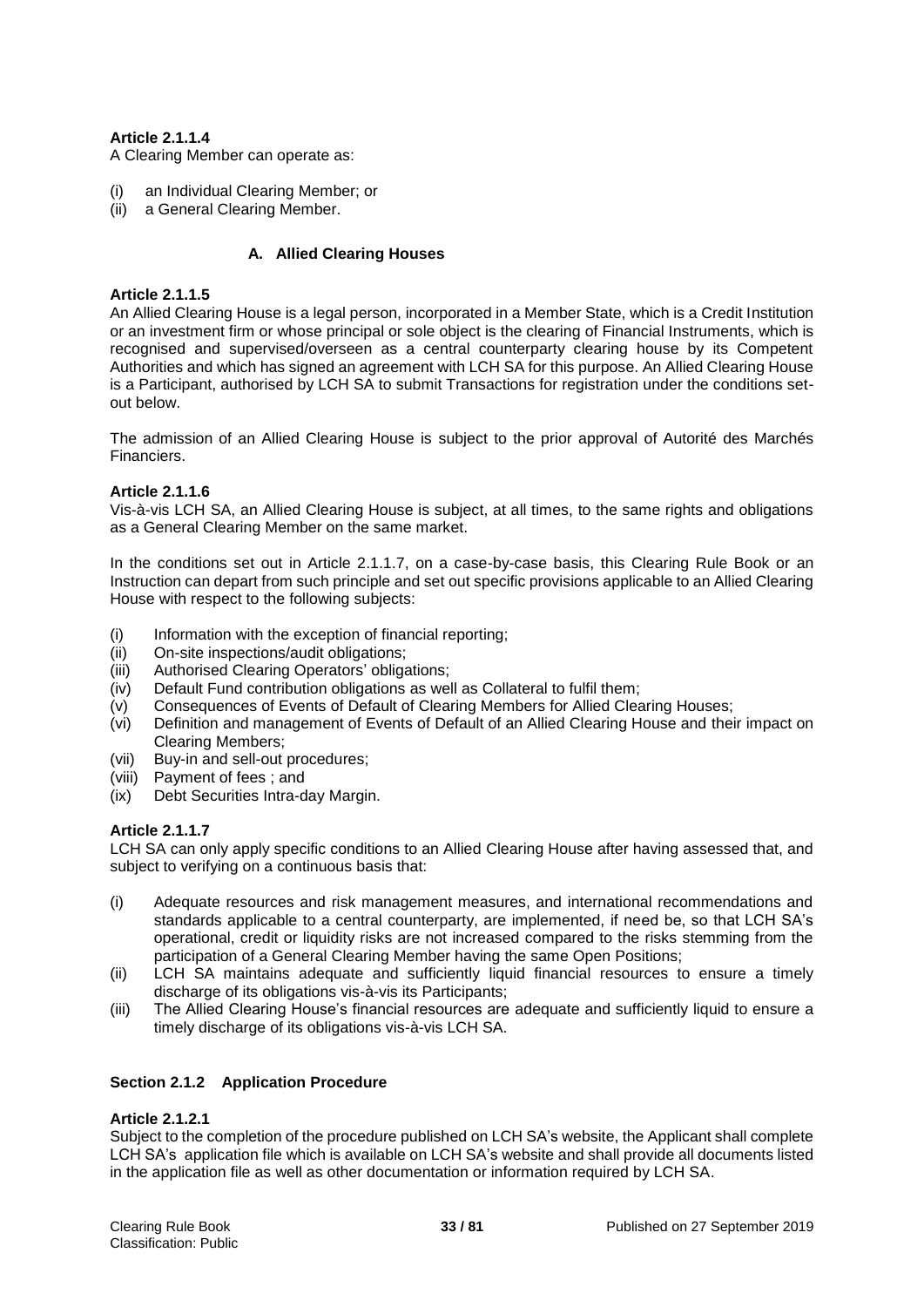In the event that incomplete or unsatisfactory information is contained in the application file, additional information and/or documents may be requested by LCH SA from the Applicant.

The application file specifies, *inter alia,* the Product Group, as set-out in an Instruction, and the membership category (ICM or GCM) the Applicant is applying for.

Whilst the application is pending, the Applicant must notify LCH SA in writing of any changes relating to:

- (i) the items to be included in the admission application form application file;
- (ii) information contained in the application file ; and
- (iii) any facts and circumstances concerning the Applicant which may be relevant in the context of its ability to perform its obligations under the Clearing Rules.

#### **Article 2.1.2.2**

LCH SA shall examine the information in the application file within two months from the date of receipt of the complete application file, including any additional information required by LCH SA. LCH SA shall notify the Applicant of its admission decision.

# **Article 2.1.2.3**

In approving an application, LCH SA may impose additional conditions and/or limitations on the exercise of certain rights under the Clearing Rules provided that such conditions and/or limitations are imposed without discrimination and only to the extent that its objective is to control the risk for the clearing house.

Membership approval is granted for a Product Group and a membership category (ICM or GCM).

# **Article 2.1.2.4**

LCH SA may refuse an admission to membership, if it considers that such admission may adversely affect the operation of the clearing and settlement system, or where the Applicant does not comply with its obligations resulting from its admission to another clearing house or central securities depository or where the Applicant does not satisfy a minimum internal credit score which is determined by LCH SA as set out in Article 2.3.1.1 below.

LCH SA shall provide justification for its decision not to admit an Applicant to membership within one month following receipt of a request for justification from the relevant Applicant.

#### **Article 2.1.2.5**

If an Applicant has been approved as a Clearing Member, it shall before commencing operations (i) provide LCH SA with any outstanding documents and/or information as notified in the approval letter (ii) and comply with the specific requirements, as set-out in this Title II and in an Instruction.

#### **Article 2.1.2.6**

Upon approval and execution of the Admission Agreement the Clearing Member shall at all times comply with the provisions of the Clearing Rules.

In particular, the Clearing Member shall,inter alia :

- (i) pay any fees due;
- (ii) contribute to the Default Fund as set-out in Chapter 3 of Title IV;
- $(iii)$  bear the risk of any instructions which are incorrect or provided late to LCH SA;
- (iv) comply with the continuing obligations described hereunder;
- (v) be liable for the accuracy of all information provided to LCH SA, especially information relating to the Clearing member's Account Structure as described in Chapter 2 of Title III of the Clearing Rule Book.

#### **Article 2.1.2.7**

The Applicant shall confirm its acceptance of the Clearing Rules by returning the Admission Agreement executed by a duly authorised signatory.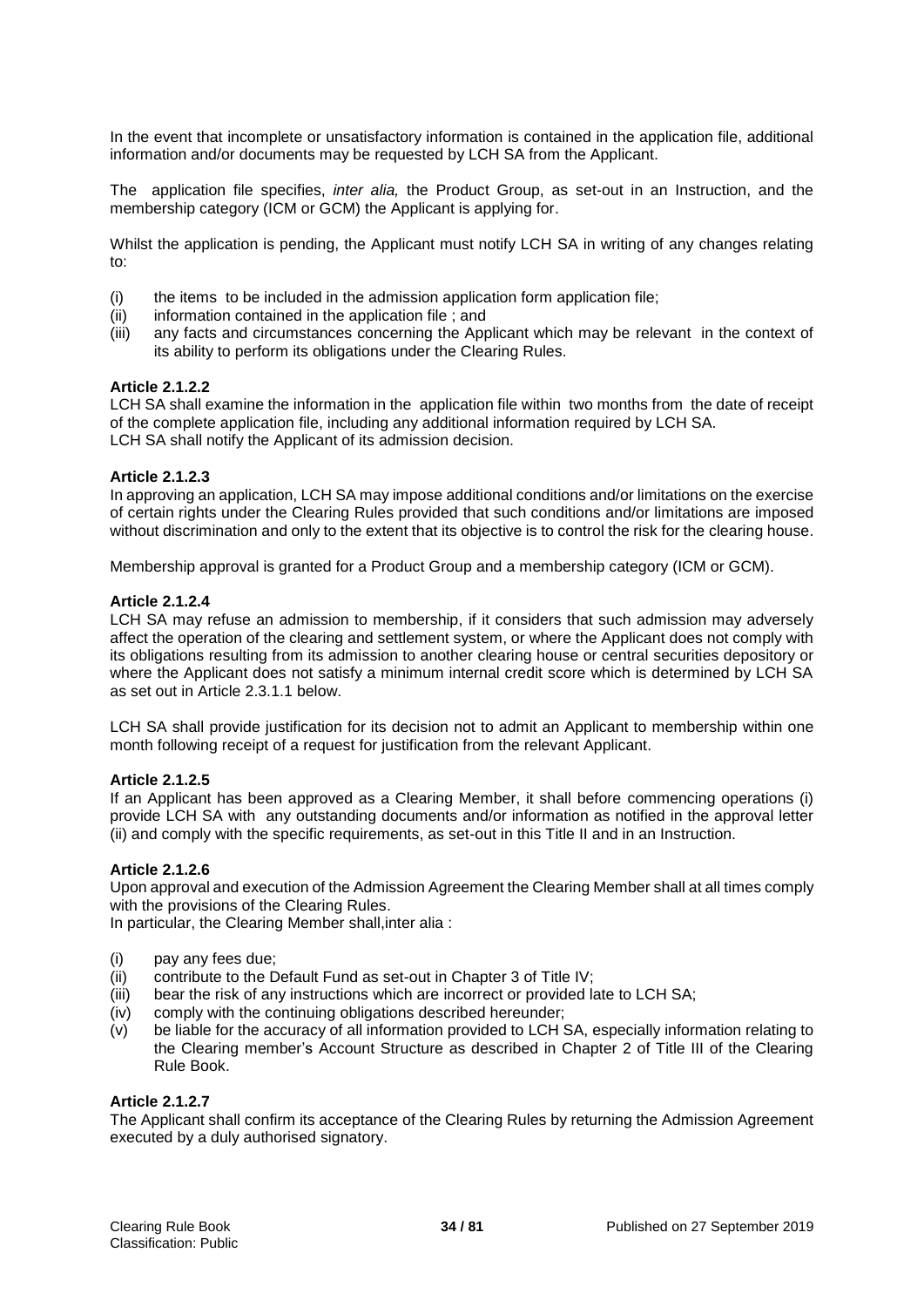The Admission Agreement is concluded on the basis of the identity of the relevant Clearing Member and cannot therefore be assigned or transferred without LCH SA's prior written approval.

Clearing Members shall not transfer or pledge their rights vis-à-vis LCH SA to third parties unless expressly provided otherwise in the Clearing Rules.

# **Article 2.1.2.8**

A Clearing Member must commence operations within six months after LCH SA notifies its admission, unless LCH SA accepts an extension to such time limit. Failing this, the admission decision shall be automatically revoked and any new admission will require compliance with the provisions of this Section Chapters 1 and 2 of Title II.

The six months time limit does not apply where a Clearing Member, which is already active on one or several markets, applies to extend its activityies to (an) other market(s) or Product Group(s).

#### **Article 2.1.2.9**

LCH SA may organise training sessions, on request of Clearing Members, dedicated to individuals that are under the Clearing Member's authority or acting on behalf of the Clearing Member who perform, or wish to perform, clearing functions on all Financial Instruments, as accepted by LCH SA pursuant to article 1.3.1.6. Such training sessions may be organised as from the notification of membership admission decision and at any time provided that Clearing Member's membership remains valid.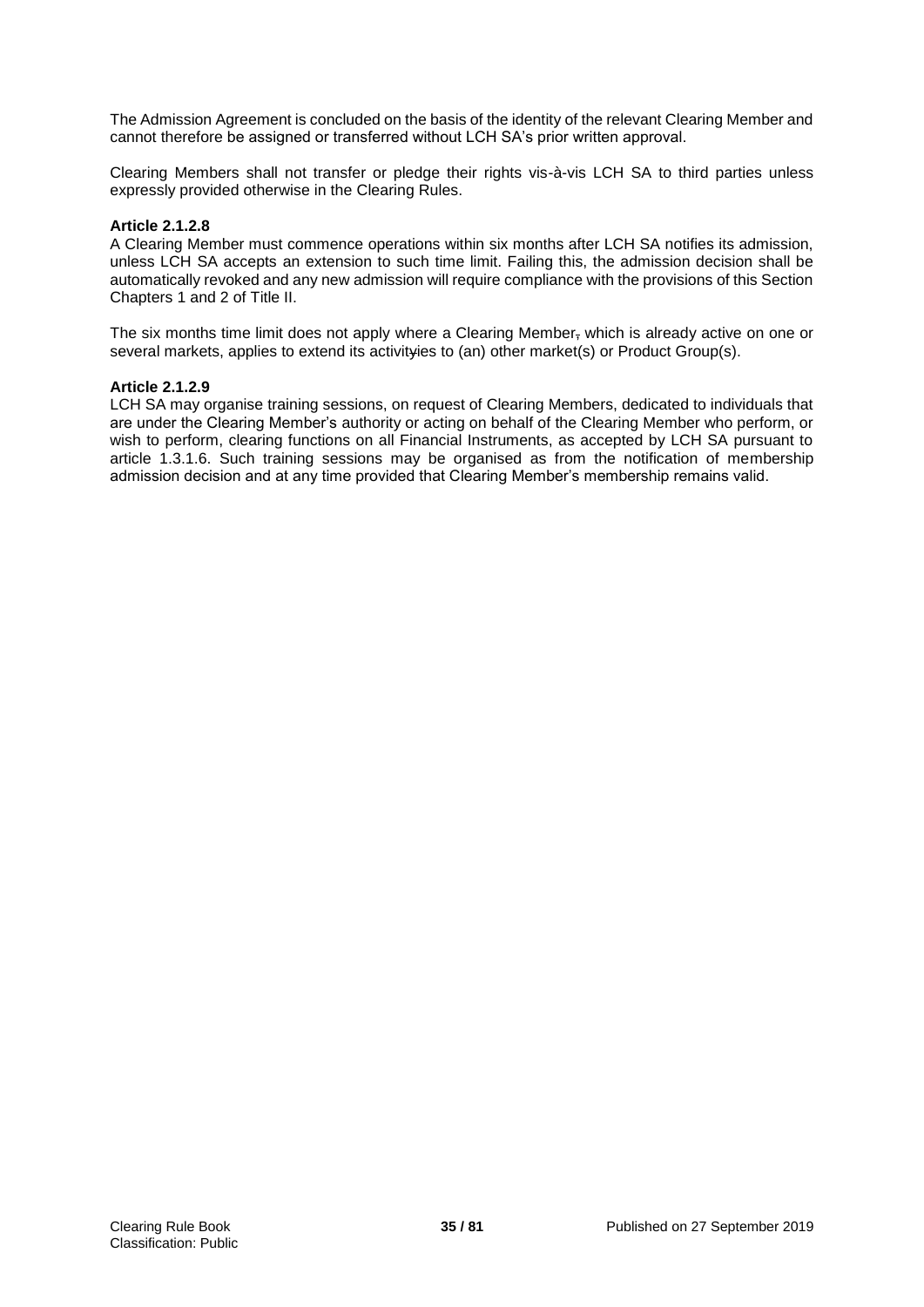# **CHAPTER 2 - LEGAL OBLIGATIONS**

# **Section 2.2.1 Regulatory Framework**

# **Article 2.2.1.1**

Any Applicant wishing to be admitted as a Clearing Member by LCH SA should satisfy the following conditions:

- a) be validly incorporated;
- b) undertake to accept the Clearing Rules by executing the Admission Agreement;
- c) be supervised by its Competent Authorities, or other comparable supervision in its home jurisdiction;
- d) undertake to execute the agreement governing technical access to LCH SA's Clearing System;
- e) meet the financial requirements as determined by LCH SA from time to time and as specified in Chapter 3 of this Title and in addition meet any further requirements with respect to liquidity and/or solvency as may be set-out by LCH SA;
- f) meet the quality requirements as specified in an Instruction;
- g) satisfy LCH SA that it has sufficient expertise in relation to clearing activities, that its technical systems and related organisational structure are operationally reliable and that its risk management policy is adequate,;
- h) ensure that the persons who represent the Applicant fulfills the requirements of expertise and capability as determined by LCH SA pursuant to Articles 2.2.2.5 to 2.2.2.7 and ensure that the persons competent to take decisions will be accessible to LCH SA during working hours of every Clearing Day;
- i) submit details accounts for the purposes of cash payments and delivery of Financial Instruments, as well as evidence that a Power of Attorney has been issued in favour of LCH SA to allow the debiting or crediting of such accounts for the settlement of Open Positions registered by LCH SA;
- j) irrevocably authorise such persons as may be specified by LCH SA pursuant to the conditions set out in Article 2.4.2.2 to inspect its facilities, interview its staff, audit its Systems and Operations, check the proposed procedures (as recorded in writing) and inspect its books, papers and other data, for the purpose of determining whether the Clearing Rules are being properly complied with;
- k) have at its disposal the technical environment to be connected to the relevant Clearing System managed by LCH SA depending on the market concerned;
- l) satisfy such other requirements as may be imposed by LCH SA generally or with respect to a category of Clearing Members.

# **Article 2.2.1.2**

Applicants that are not established under the laws of the countries where market operators are established, or any other country that may be specified by LCH SA, are obliged to provide LCH SA, as soon as possible, with all relevant information on rules and regulations that are in force in their Home State, which deal with clearing activities, and especially those rules and regulations that concern the registration of Transactions and the resolution of delivery fails between Clearing Members and their Clients.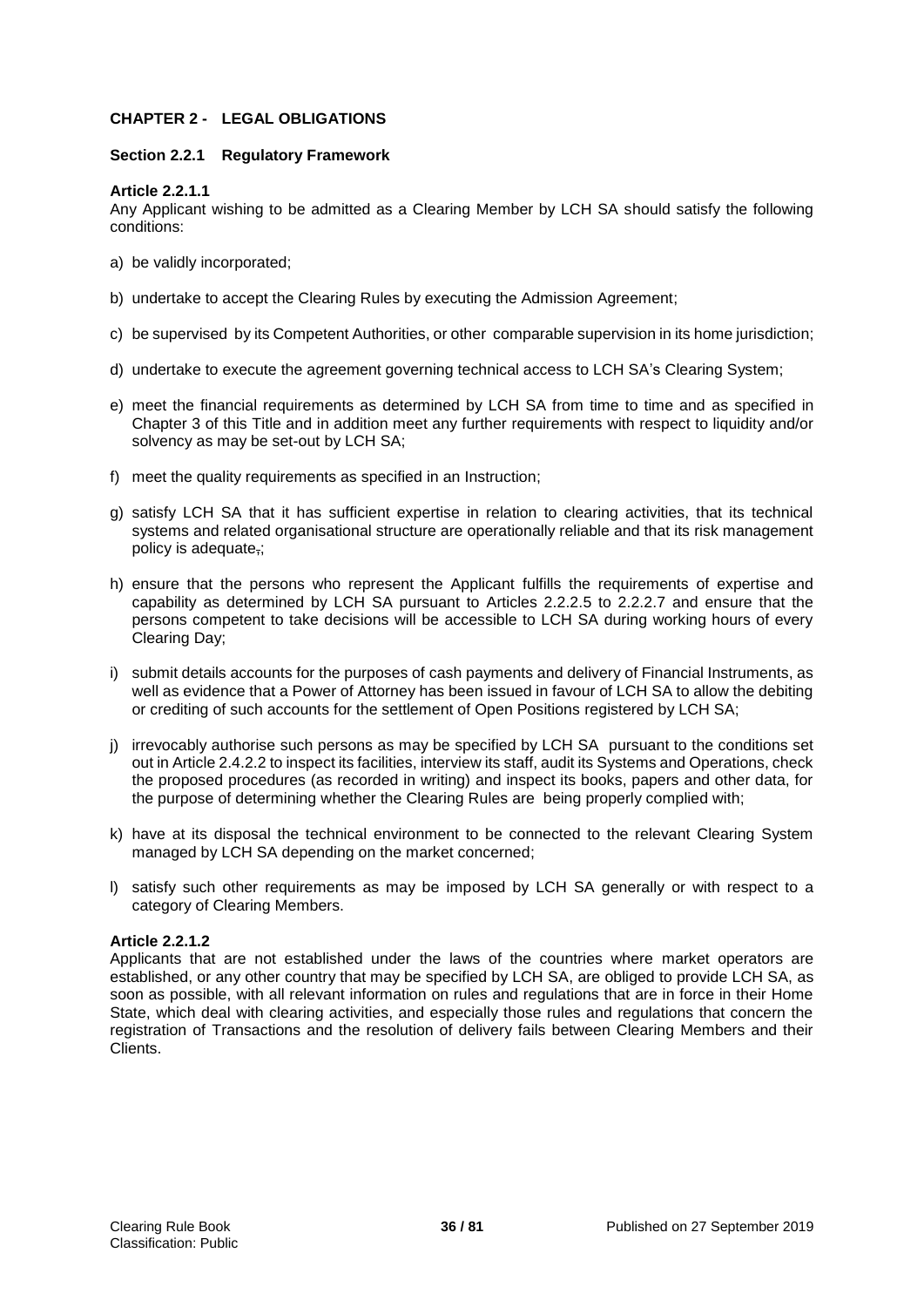# **Section 2.2.2 Corporate Organisation**

# **A. Location of Offices**

## **Article 2.2.2.1**

A Clearing Member may locate the necessary human and technical resources required to carry on its clearing and back office activities wherever it chooses, provided that it can satisfy LCH SA that such activities are carried out in a country in which on-site inspections by, or on behalf of LCH SA, are practicable and permitted by applicable laws and regulations. In any case, the head office and the registered office of the Clearing Member must be located in the same State as provided in Directive 95/26/EC which applies to all financial undertakings.

## **Article 2.2.2.2**

A Clearing Member may subcontract all or part of its clearing activities to another Clearing Member or to a company in the same group with the prior authorisation of LCH SA, provided that such arrangements shall not relieve the subcontracting Clearing Member of any of its obligations under these Clearing Rules. The request for authorisation must give all appropriate details as to the organisation, structure and procedures of the subcontractor and as to the means of control and supervision available to the subcontracting Clearing Member.

## **Article 2.2.2.3**

LCH SA may require from a subcontractor the same information as may be required from a Clearing Member pursuant to the Clearing Rules. To that effect, LCH SA may require in advance a written undertaking by the subcontractor, which will include a provision authorising LCH SA and any Person acting on its behalf to perform inspections at the premises in which the clearing activities actually take place.

#### **Article 2.2.2.4**

A Clearing Member that relies on an outside contractor to operate its information systems hereby undertakes to inform LCH SA of the control mechanisms pertaining to the hardware and software used or made available by the contractor. Such communications do not constitute approval by LCH SA; nor do they relieve the Clearing Member of any of its obligations under these Clearing Rules. The Clearing Member alone is answerable to LCH SA for the proper execution of its operations.

# **B. Authorised Clearing Operators**

## **Article 2.2.2.5**

Individuals that are under the Clearing Member's authority or acting on behalf of the Clearing Member who perform, or who wish to perform, clearing functions on Financial Instruments traded on Regulated Markets ( with the exception of MTS ITALY) or MTFs shall have the Authorised Clearing Operator status provided by the relevant Clearing Member, under the terms and subject to the conditions specified in an Instruction.

#### **Article 2.2.2.6**

Before granting the authorisation, the Clearing Member may assess the applicant's professional knowledge and ability, if necessary by means of an examination.

#### **Article 2.2.2.7**

A Clearing Member cannot disclaim responsibility for the acts or omissions of any person acting on its behalf on the basis that such person was not duly authorised.

#### **Section 2.2.3 Third Contractual Obligations**

# **A. Relationship with Settlement Agents and Payment Agents**

**A.1. Common Provisions**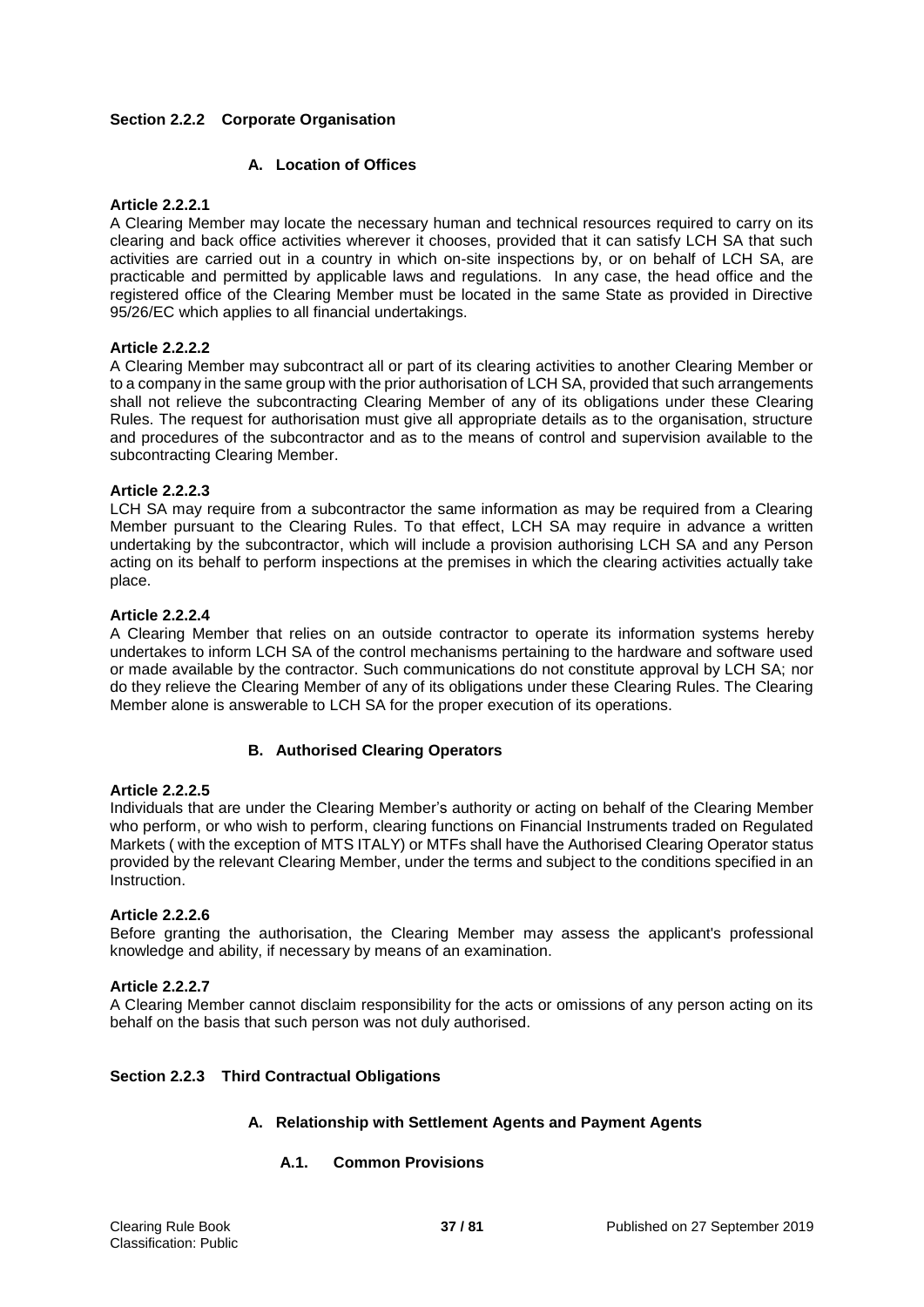# **Article 2.2.3.1**

A Clearing Member that wishes to use a Settlement Agent and/or a Payment Agent must guarantee that the agreement(s) by which the Settlement Agent and/or the Payment Agent agrees to deliver Securities or to pay cash amounts, as the case may be, to LCH SA on behalf of the Clearing Member complies with the LCH SA-requirements.

The provisions which are required to be included in such agreement(s) are outlined in a declaration of compliance, the template of which is provided by LCH SA upon request of the Clearing Member. Such declaration of compliance must be duly completed and signed by the Clearing Member (and, if applicable, the relevant Settlement Agent and/or Payment Agent) and returned to LCH SA.

Any amendment made to the agreement entered into between the Clearing Member and a Settlement Agent or a Payment Agent shall be in accordance with the principles set-out in the declaration of compliance.

Notwithstanding the above, such an agreement(s) shall not relieve the Clearing Member from its obligations under the Clearing Rules.

## **Article 2.2.3.2**

With respect to execution of the obligations-set-out in Articles 2.2.3.3 and 2.2.3.5, LCH SA must be provided with the relevant Powers of Attorney enabling it to debit directly the account(s) of the Clearing Member or the Settlement Agent as referred to in Article 2.2.3.6**,** or of the Payment Agent as referred to in Article 2.2.3.4, to meet the Clearing Member's payment or delivery obligations vis-à-vis LCH SA.

## **A.2. Provisions Related to Payment Agents**

## **Article 2.2.3.3**

Clearing Members must ensure that they are able to:

- (i) comply with cash payments obligations;
- (ii) and, if relevant, provide Collateral in cash.

To that end, each Clearing Member shall have entered into appropriate arrangements with the relevant central banks and/or commercial banks as the case may be, as described in an Instruction.

#### **Article 2.2.3.4**

When the obligations set-out in Articles 2.2.3.3 regarding the obligations to comply with cash payments are performed indirectly through a Payment Agent, the Clearing Member shall have entered into an appropriate agreement with the Payment Agent.

#### **A.3. Provisions Related to Settlement Agents**

#### **Article 2.2.3.5**

Clearing Members must ensure that they are able to:

- (i) perform the settlement of all their Transactions irrespective of the currency in which they are settled, as described in an Instruction;
- (ii) and, if relevant, provide Securities as Collateral.

To that end, each Clearing Member shall have entered into appropriate arrangements with the relevant CSD of Reference or securities settlement system, as described in an Instruction.

#### **Article 2.2.3.6**

When the obligations set-out in Articles 2.2.3.5 regarding the settlement and the provision of Securities as Collateral are performed indirectly through a Settlement Agent, the Clearing Member shall sign an agreement with the Settlement Agent.

#### **Article 2.2.3.7**

A Clearing Member may use the services of one or several Settlement Agent(s) per Securities settlement system or per central Securities depositary and of one or several Payment Agent(s) per central bank or Credit Institution.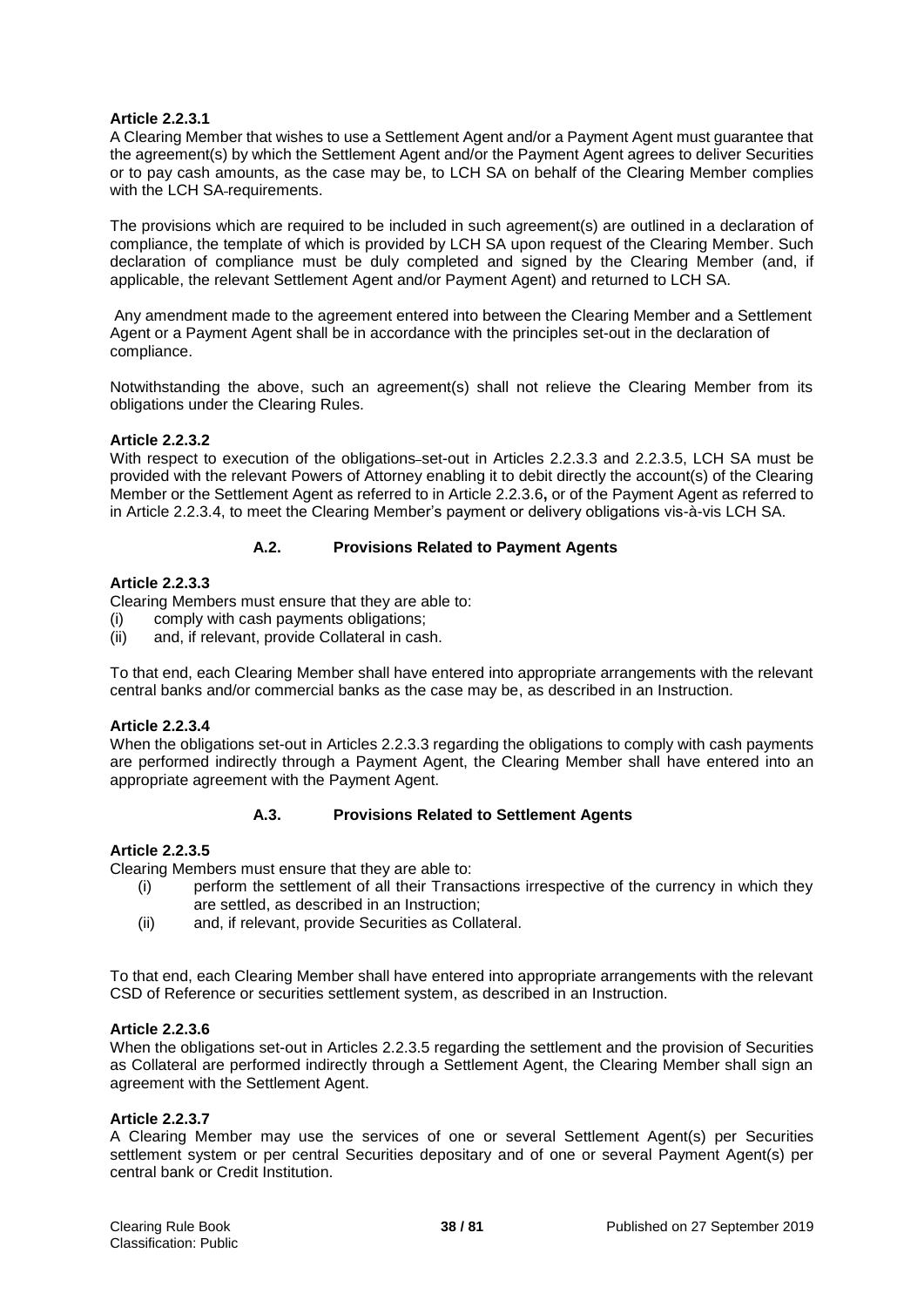# **Article 2.2.3.8**

The Clearing Member shall require the Settlement Agent to open on behalf of the latter (an) account(s) to be used for the settlement of the Clearing Member's Transactions, in the applicable Securities settlement system or central Securities depository, in compliance with applicable segregation regulations.

# **B. Relationship with Clients**

# **Article 2.2.3.9**

A Clearing Member that wishes to clear Transactions for one or more Client(s) must have entered into a Clearing Agreement containing the Mandatory Client Clearing Provisions with each of such Client(s).

LCH SA shall not be liable for any damages arising from any Clearing Agreement, whether sustained by the Clearing Member or by a third party. The Clearing Member shall comply with the Clearing Agreement.

Any amendment made to the Clearing Agreement shall be in accordance with the principles set out in an Instruction.

The Clearing Member must ensure that it complies in all relevant jurisdictions with all applicable legislations and regulations requiring client assessment and/or sanctions screening, and upon request from LCH SA, will be required to evidence the same.

# **C. « del credere » Agents**

## **Article 2.2.3.10**

Clearing Members act as *del credere* agents for the Clients whose accounts they administer when the Transactions are executed on any French Regulated Market. They guarantee to their Clients that all such Transactions will be settled.

# **Article 2.2.3.11**

Clearing Members guarantee their Clients the fulfillment of all obligations arising from their Transactions on Euronext Lisbon Derivatives Market.both for their own account and/or on behalf of third parties.

# **C.1 Authority to cancel settlement instructions**

# **Article 2.2.3.12**

Each Clearing Member active in Transactions carried out on Trading & Matching Platforms and MTS Italy or wishing to become active in such Transactions grants LCH SA the irrevocable authority (but not the obligation) to cancel settlement instructions concerning Transactions and associated Trade Legs and Open Positions of such Clearing Member carried out on Trading & Matching Platforms and MTS Italy which have not yet settled and to instruct any CSD of Reference or International CSD and securities settlement system, directly or indirectly, to cancel any such pending instructions and to stop issuing any new instructions, following an Event of Default of an Allied Clearing House or service closure initiated by LCH SA or an Allied Clearing House. LCH SA may request each such Clearing Member to confirm such irrevocable authority in writing at any time**.**

LCH SA shall have no liability to any Clearing Member for any actions taken by LCH SA in connection with the above mentioned authority.

#### **Section 2.2.4 Record Keeping**

#### **Article 2.2.4.1**

Clearing Members must keep accurate and complete accounting records of all Transactions they have entered into for the account of the (Associated) Trading Member or the Clients. Such accounting records should, where applicable, disclose at least the following particulars: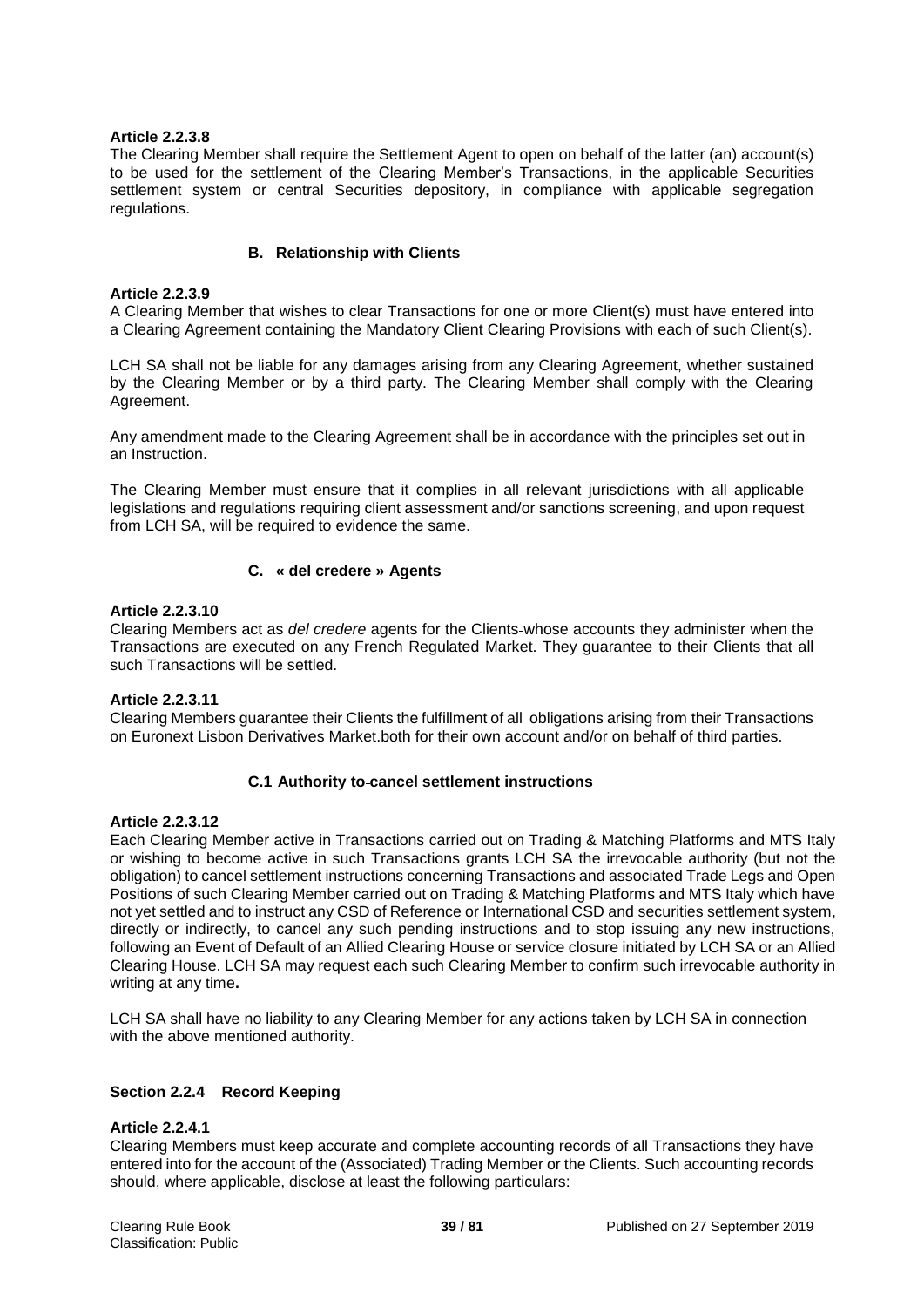- (i) the (Associated) Trading Member on the relevant market with which a Clearing Agreement has been entered into;
- (ii) in respect of each (Associated) Trading Member on the relevant market with which a Clearing Agreement has been entered into, all rights and obligations arising from the Transactions entered into by a General Clearing Member for the account of the (Associated) Trading Member concerned; and
- (iii) any further requirements as may be specified by LCH SA.

# **Article 2.2.4.2**

The Clearing Member is required to keep all data relating to its clearing activity with LCH SA, pursuant to the Clearing Rules, for at least five years and must make the data available to LCH SA upon request throughout that period.

# **Section 2.2.5 Test Processing**

# **Article 2.2.5.1**

Clearing Members must comply with LCH SA's request for technical and operational tests. Such tests may be required either prior to the implementation of a project or prior to the execution of specific and individual operations.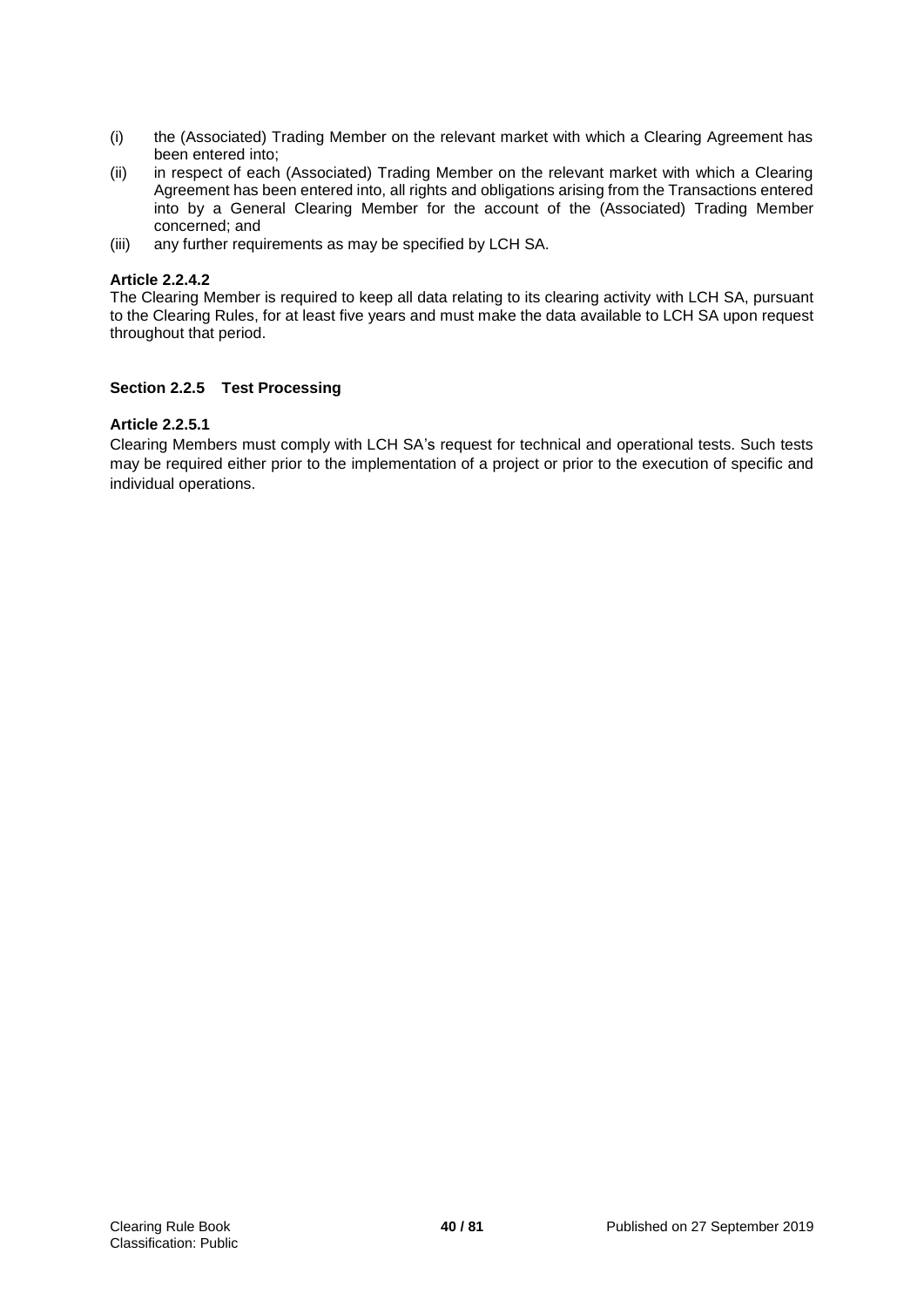# **CHAPTER 3 - CAPITAL REQUIREMENTS**

## **Section 2.3.1 Common General Provisions**

## **Article 2.3.1.1**

The Clearing Member must satisfy the credit risk assessment minimum requirements. LCH SA assesses the credit risk of the Clearing Member in accordance with its internal credit score based on a range of quantitative and qualitative data. These include financial analysis, external market data as well as consideration of any implicit or explicit support available to the Clearing Member. The analysis is performed on a predetermined methodology applicable to any Clearing Member.

#### **Article 2.3.1.2**

Any Letters of Credit that have been issued by a Clearing Member in favour of LCH SA to cover the obligations of another Clearing Member, pursuant to Articles 2.3.2.3 and 2.3.2.5, shall reduce the issuer's Capital pro tanto.

## **Article 2.3.1.3**

In the case of Business Combinations, the minimum Capital shall be determined by aggregating the Capital of each Person in such combination which is jointly and severally liable, and subtracting any cross-shareholdings between such Persons. The total Capital must at all times be at least equivalent to the minimum amounts set forth in these Clearing Rules.

## **Article 2.3.1.4**

A Clearing Member whose Capital at any point falls below the required amount is obliged to immediately ensure it is brought back up to the minimum requirement, without prejudice to the powers of LCH SA specified in Chapter 5 of this Title.

#### **Article 2.3.1.5**

LCH SA shall, on a daily basis, compare the market risk associated with each Clearing Member's level of business with their level of Capital as reported to LCH SA in order to ascertain whether, in LCH SA's opinion, such Clearing Member is sufficiently capitalised to support the level of risk associated with such Clearing Member. In determining whether a Clearing Member is sufficiently capitalised, LCH SA may also consider:

- (i) the Clearing Member's aggregate exposure to other clearing houses and other entities; and/or
- (ii) the total amount of Collateral deposited with, transferred to or otherwise delivered to LCH SA by the Clearing Member.

In the event that LCH SA considers that a Clearing Member is not sufficiently capitalised to support the level of risk associated with its Open Position, LCH SA may take any measures it considers necessary to contain its exposure, including, inter alia, a request for additional margin, reduction in exposures,and/or increase in net capital.

#### **Section 2.3.2 Provisions Related to Securities and Derivatives Product Groups**

#### **Article 2.3.2.1**

LCH SA may apply the provisions of this Section to the Clearing Members' clearing Transactions in Financial Instruments executed on a market which has neither the status of Regulated Market nor MTF, if all Financial Instruments that may be traded on such market are traded elsewhere on a Regulated Market.

# **Article 2.3.2.2**

An Individual Clearing Member must at all times maintain Capital of at least EUR 10 million.

If the Clearing Member is not able to fulfil this requirement, a Letter of Credit may be accepted subject to the conditions set forth below to cover the shortfall.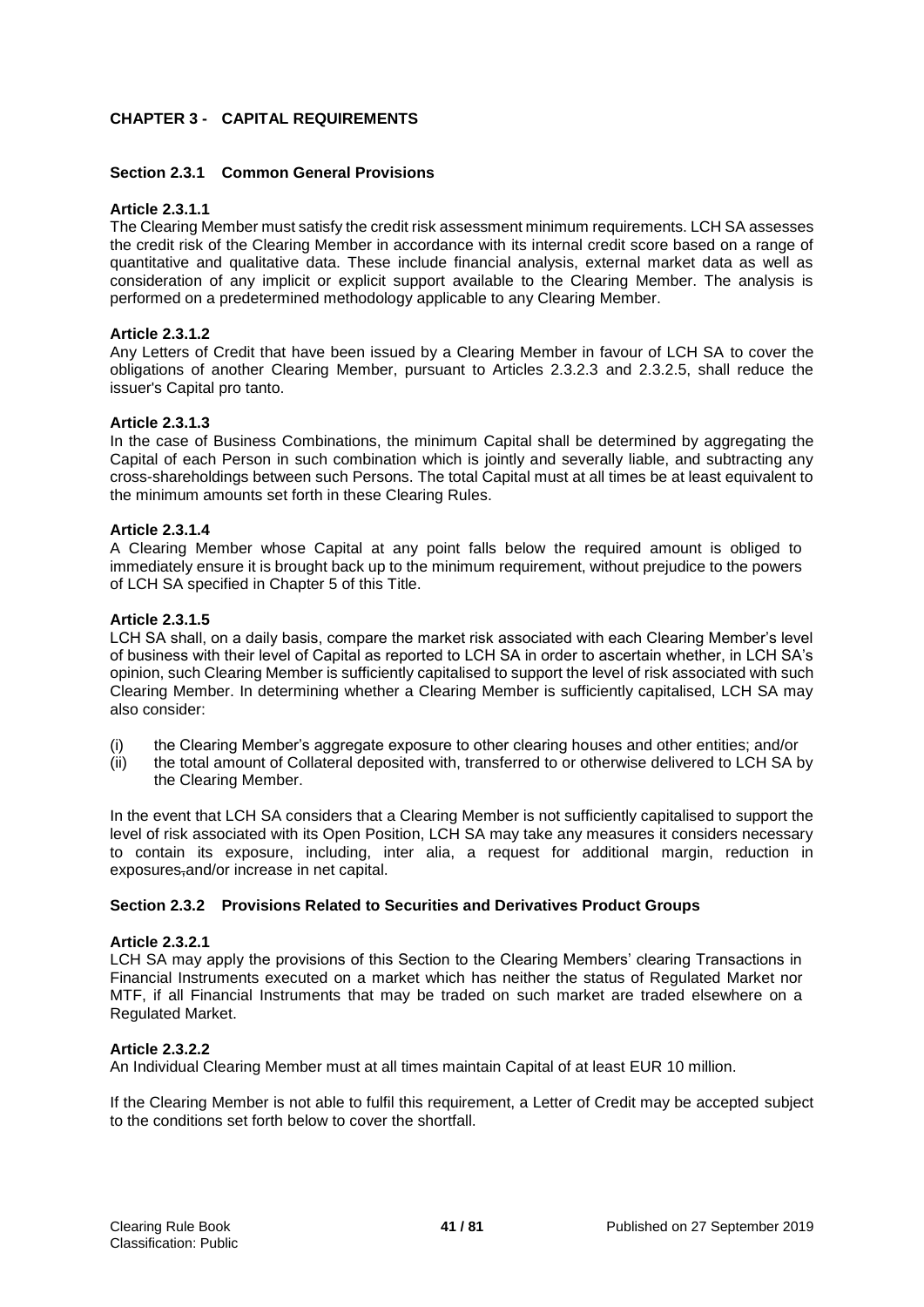# **Article 2.3.2.3**

An Individual Clearing Member with Capital between EUR 5 and EUR 10 million must provide a Letter of Credit in favour of LCH SA to cover the shortfall.

In such case, the identity of the issuer must be satisfactory to LCH SA.

# **Article 2.3.2.4**

A General Clearing Member must at all times maintain Capital of at least EUR 25 million. The required Capital depends on the number of Trading Members/Market Members cleared by the General Clearing Member, and is determined as follows:

- EUR 30 million from the tenth Trading Member/ Market Members cleared;
- EUR 33.75 million from the fifteenth Trading Member/ Market Members cleared;
- EUR 37.5 million from the twentieth Trading Member/ Market Members cleared and above.

If the Clearing Member is not able to fulfil such requirement, a Letter of Credit may be accepted subject to the conditions set forth below, to cover the shortfall.

# **Article 2.3.2.5**

A General Clearing Member with Capital below the amounts stipulated in Article 2.3.2.3, but in excess of EUR 15 million, must provide a Letter of Credit in favour of LCH SA to cover the shortfall.

In such case, the identity of the issuer must be satisfactory to LCH SA.

## **Article 2.3.2.6**

If LCH SA considers a Regulated Market as insufficiently liquid, it may by a Notice apply the provisions of Section 2.3.3 to the clearing of Transactions executed on that market.

## **Section 2.3.3 Provisions Related to Trading & Matching Platforms and MTS Italy**

#### **Article 2.3.3.1**

An Individual Clearing Member wishing to clear Transactions traded or matched via a Trading & Matching Platform and/or via MTS Italy must, unless otherwise permitted by the provisions of this Section, at all times maintain a capital of at least EUR 100 million.

If the Clearing Member is not able to fulfil the financial requirement, a Letter of Credit may be accepted up to a maximum of 50% of the minimum requirement subject to the condition set forth below to cover the shortfall.

#### **Article 2.3.3.2**

A General Clearing Member wishing to clear Transactions traded or matched via a Trading & Matching Platform and/or via MTS Italy must at all times maintain Capital of at least EUR 400 million.

If the Clearing Member is not able to fulfil such financial requirement, a Letter of Credit may be accepted up to a maximum of 50% of the minimum requirement subject to the condition set forth below to cover the shortfall.

# **Article 2.3.3.3**

LCH SA may,but is not obliged to, adjust any of the requirements specified in Articles 2.3.3.1 and 2.3.3.3 to take into account a Clearing Member's consolidated financial situation, the quality of its shareholders, members or associates, and its legal structure.

#### **Article 2.3.3.4**

If a Letter of Credit has to be issued by a Clearing Member pursuant to Articles 2.3.3.1 and 2.3.3.2, the identity of the issuer must be satisfactory to LCH SA.

Any Letters of Credit that have been issued by a Clearing Member in favour of LCH SA to cover the obligations of another Clearing Member, pursuant to Articles 2.3.3.1 and 2.3.3.2, shall reduce the issuer's Capital pro -tanto.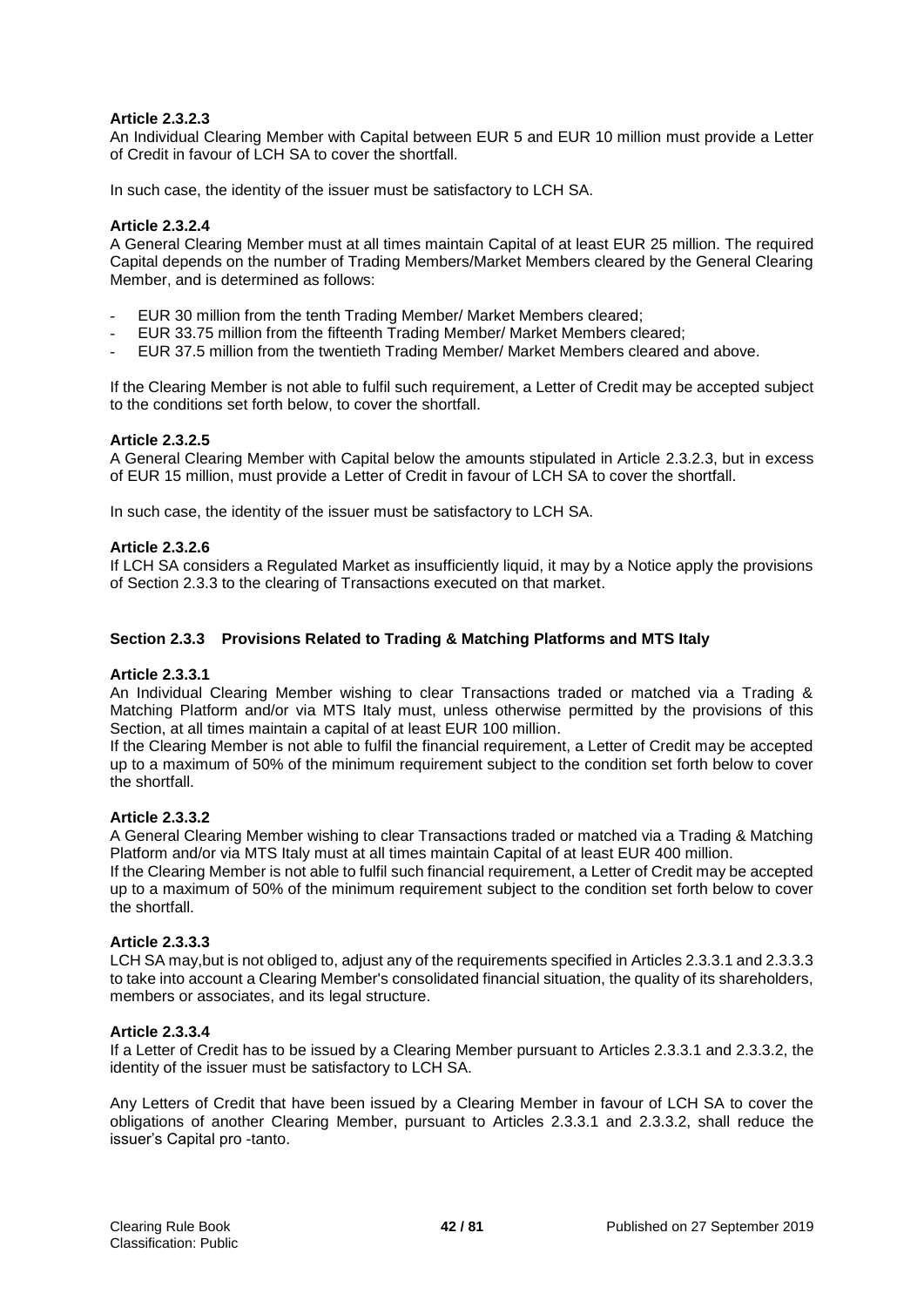# **CHAPTER 4- INFORMATION OBLIGATIONS AND AUDIT**

## **Section 2.4.1 Information**

## **Article 2.4.1.1**

The obligation of Clearing Members to provide information also covers information about their Clients (including physical persons), concerning the identity, trading activities and Positions of Clients. LCH SA shall have the right to furnish this information to the same persons as mentioned in Article 1.3.4.1 and on the same terms. LCH SA may give further details as to the application of these provisions in an Instruction.

## **A. Information upon Request**

## **Article 2.4.1.2**

The Clearing Member shall respond , within a reasonable period of time, to all requests for information from LCH SA concerning its clearing activities, exposure to general and financial risks in the context of its clearing activities, or any requests made under the terms and conditions set out in an Instruction.

## **B. Mandatory Information**

## **Article 2.4.1.3**

Clearing Members must send the following information to LCH SA:

- (i) Annually:
- audited financial statements balance sheet, profit and loss accounts, and notes to the annual financial statements;
- audited consolidated financial statements balance sheet, profit and loss accounts, and notes to the financial statements;
- **-** in addition, LCH.Clearnert SA may at its discretion require the provision of financial accounts and reports for any company belonging to the same Financial Group as the Clearing Member**.**

(ii) At the intervals required by the Competent Authority or by the regulations of the Home State or at other less frequent intervals accepted by LCH SA:

- interim balance sheet;
- profit and loss account;
- documents concerning prudential supervision of market risks, prepared on a consolidated or unconsolidated basis; and
- statements concerning core capital (tier 1) and supplementary capital (tier 2) as defined by the said authority or regulations.

# **Article 2.4.1.4**

The Clearing Member must ensure that it complies with the standards and principles of applicable laws, rules and regulations in relation to the prevention and detection of money-laundering, combating the financing of terrorism, and international sanctions in all relevant jurisdictions and upon request from LCH SA, will be required to evidence the same.

#### **Article 2.4.1.5**

A Clearing Member must notify LCH SA in advance in writing of every change in the data supplied in its application for admission and of any facts and circumstances concerning the Clearing Member which may significantly affect the exercise of its duties or the orderly conduct of its activities as a Clearing Member. Such developments include in particular without limitation:

(i) developments which could, or are likely to, result in the Clearing Member no longer being able to comply with its obligations under the Clearing Rules ;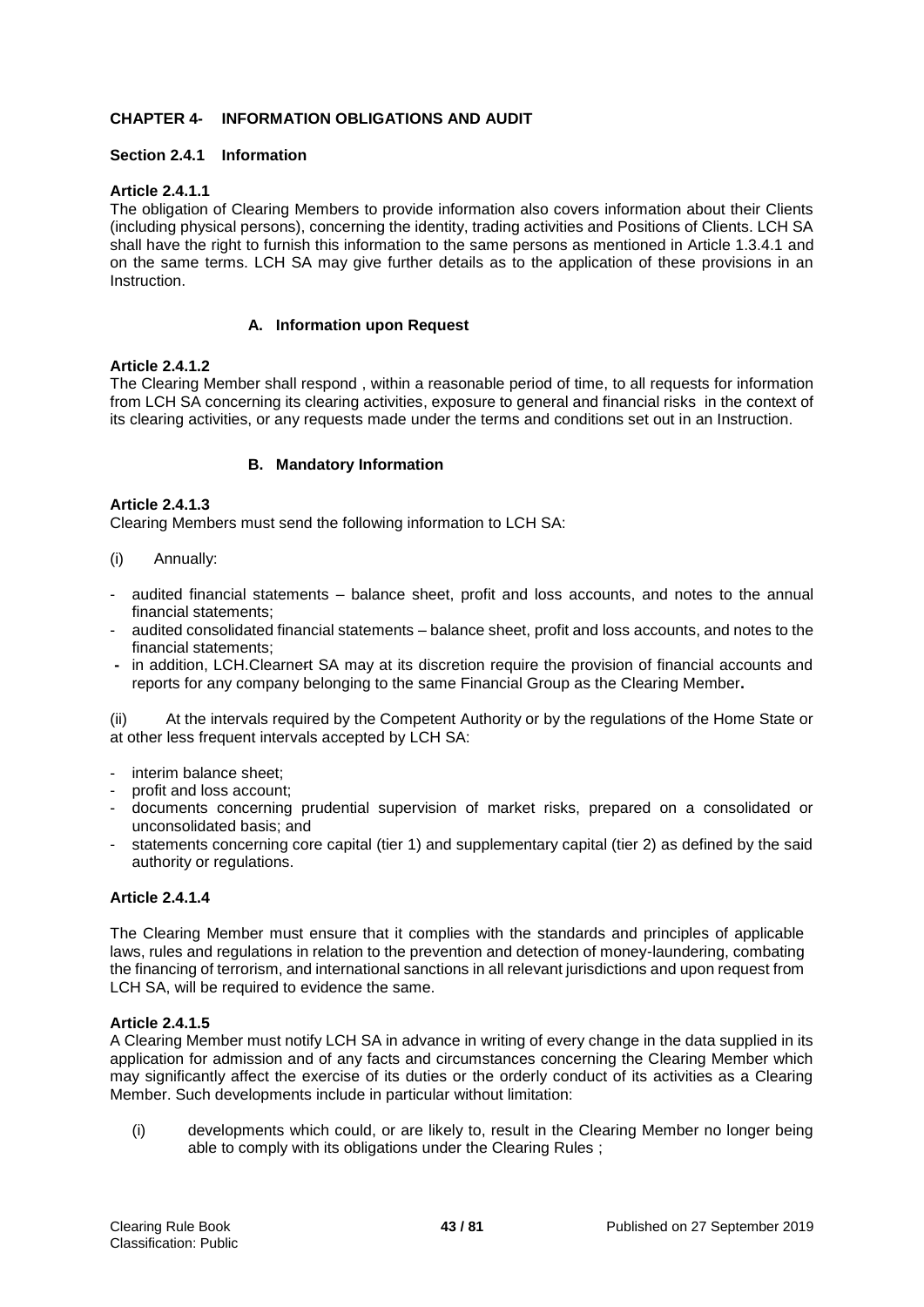- (ii) any significant change in its financial situation, in particular where shareholders' equity or Letters of Credit have declined by more than 10% compared with the amounts previously reported or if shareholders' equity and Letters of Credit fall below the amount specified in Chapter 3 of Title II of these Rules;
- (iii) any other change which has, or could have, a significant impact on its financial position, reliability or operations ;
- (iv) any change in its legal status or structure, including change of address, office or object under its Articles of Association ;
- (v) changes in the power of control (shareholders) over its business with respect to the appointment and dismissal of its personnel, changes in the composition of its management or executive bodies, in its accounting system or organisation, in the holders of a qualified participating interest in its business, in the participating interests it holds or the joint ventures or alliances it has entered into ; and/or
- (vi) any event occurring between the reporting dates set out in Article 2.4.1.3 that would significantly reduce the Clearing Members' Capital.

The obligation to notify becomes effective at the time the Clearing Member anticipates or becomes aware of the events, or, if earlier, at the time at which the Clearing Member ought reasonably to have anticipated or become so aware.

## **Article 2.4.1.6**

Clearing Members shall send LCH SA a copy of all injunctions, formal notifications or sanctions imposed on them by any Competent Authority in respect of any event that could be relevant for LCH SA.

## **Article 2.4.1.7**

Clearing Members must inform LCH SA of any instances of default they detect among their Clients and/or Indirect Clients.

## **Section 2.4.2 Audit and Inspection**

#### **Article 2.4.2.1**

The Clearing Member authorises LCH SA to request all relevant information regarding its paymentdelivery commitments in the payment and settlement systems used by LCH SA, either directly or through another organisation.

# **Article 2.4.2.2**

The Clearing Member agrees to submit its clearing activity to inspections by LCH SA, whether on the latter's initiative or at the request of a national Competent Authority, and to respond to all requests by LCH SA for information on a regular or exceptional basis.

It will only decline to provide the required information where it is prevented from doing so by a mandatory provision of law or national regulation.

#### **Article 2.4.2.3**

The Clearing Member authorises LCH SA, or any person or entity that has been duly designated, to carry-out an audit of its Systems and Operations. Further, it undertakes to provide all information needed to complete such an audit. LCH SA reserves the right, upon completion of the audit, to require any changes that may prove necessary. The Clearing Member hereby agrees to implement such modifications as soon as possible.

#### **Article 2.4.2.4**

For the purpose of this Clearing Rule Book, LCH SA may delegate its investigation powers to any appropriate and professional body which it considers fit.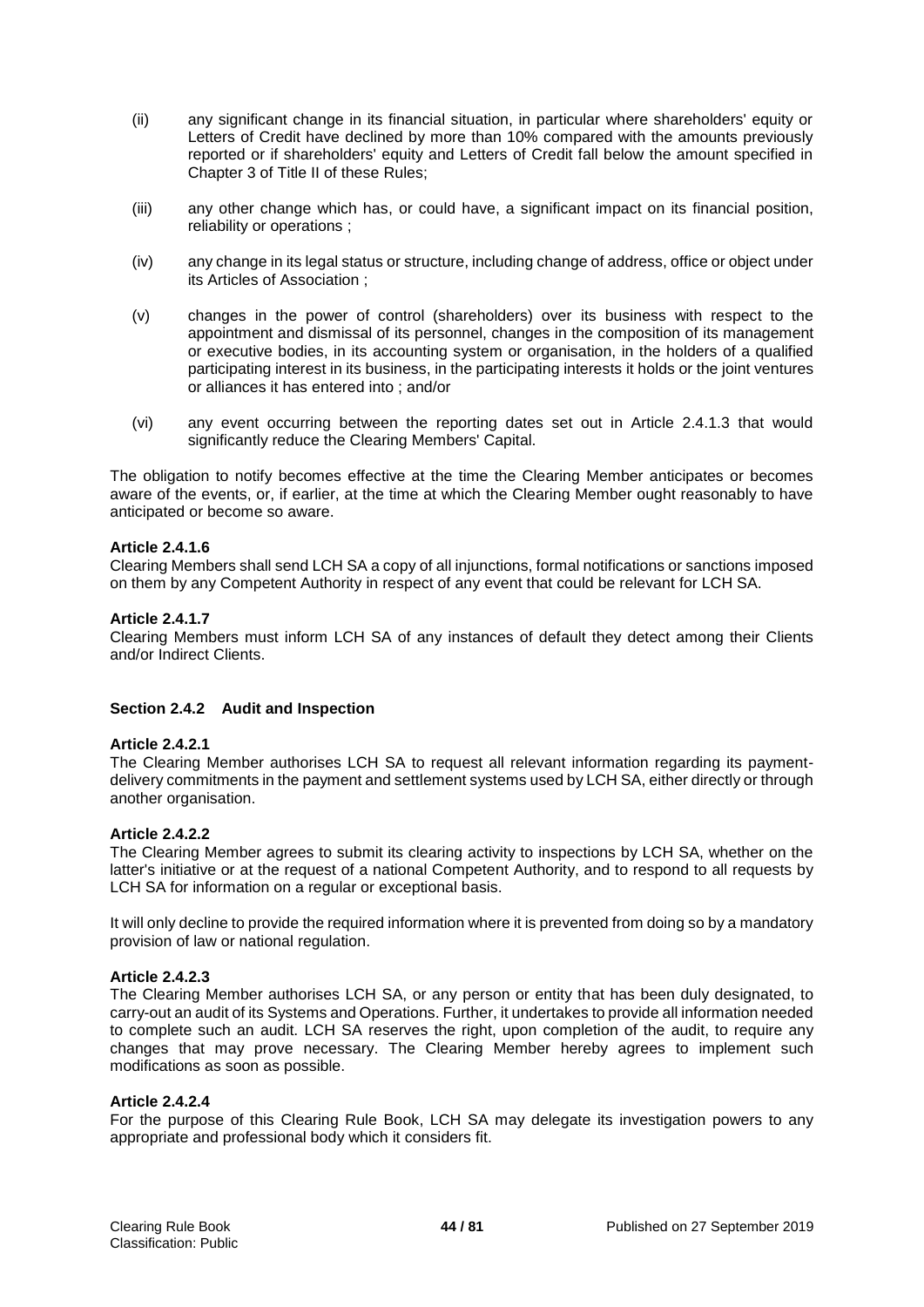Where there is any such delegation, LCH SA will ensure the confidentiality of any information provided by the Clearing Member.

The Clearing Member shall have the possibility to deny the attendance of certain LCH SA representatives, experts or other persons, if the Clearing Member is able to prove that they are affected by conflicts of interest.

## **Article 2.4.2.5**

The Clearing Member shall be available during clearing hours.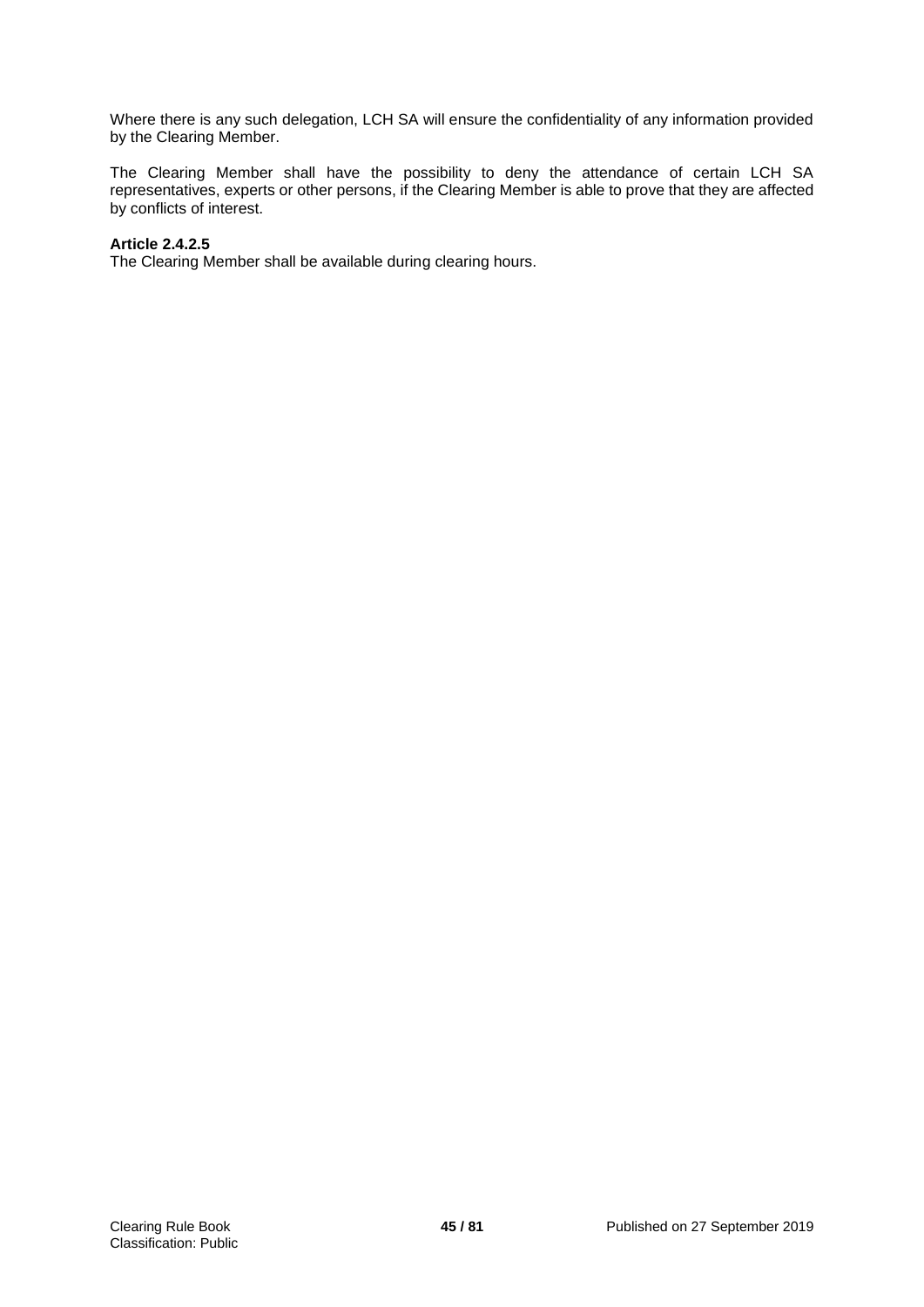# **CHAPTER 5- SUSPENSION AND TERMINATION OF MEMBERSHIP**

## **Section 2.5.1 Common and General Provisions**

#### **Article 2.5.1.1**

Without prejudice to the possible applicability of the provisions set out in Chapter 5 of Title IV, if LCH SA is of the opinion that some events could, or are likely to, result in a situation in which a Clearing Member is no longer able to satisfy one or more of the requirements set in Chapters 2 and 3 of Title II or endangers the proper functioning of the Clearing System, or can no longer comply with its obligations under these Clearing Rules, LCH SA may:

- (i) suspend its membership;
- (ii) terminate its membership as stated in the Admission Agreement;
- (iii) refuse to register Transactions; and/or
- (iv) subject registration of Transactions to specific conditions, or impose additional conditions which LCH SA deems appropriate in the circumstances and notifies in writing to the Clearing Member.

#### **Article 2.5.1.2**

Before exercising any such power, however, LCH SA may, enter into consultations with the Clearing Member, which may result in LCH SA specifying the latest date and time limit within which the Clearing Member must have remedied the situation.

#### **Article 2.5.1.3**

In the event a Clearing Member breaches or no longer complies with any of the requirements set out in this Title II, LCH SA shall consult with the relevant Competent Authority to determine whether such breach shall be publicly disclosed in accordance with EMIR, in which case the suspension or revocation of such membership shall be promptly notified to: (i) the Clearing Members by means of publication in a Notice ; and (ii) to the relevant Market Undertaking(s).

#### **Section 2.5.2 Suspension**

#### **Article 2.5.2.1**

In any event and at any time, LCH SA may decide to temporarily suspend a Clearing Member's activities subject to the conditions set out in the Admission Agreement. The Clearing Member shall inform its Clients accordingly.

Such Clearing Member is informed in writing of the reasons for suspension.

#### **Article 2.5.2.2**

When a Clearing Member's membership is suspended, LCH SA shall suspend the registration of any new Transactions in the Clearing Member's name. However, LCH SA may decide, in view of the particular circumstances to only suspend the registration of a new Transaction increasing the Clearing Member's Open Position. The Clearing Member will continue to be required to provide Collateral and settle Open Positions as they fall due.

## **Section 2.5.3 Termination**

#### **Article 2.5.3.1**

A Clearing Member shall have the right at all times to terminate its membership as a Clearing Member, as specified in the Admission Agreement.

#### **Article 2.5.3.2**

In any event and at any time, LCH SA may decide to terminate a Clearing Member's membership subject to the conditions set out in the Admission Agreement. The Clearing Member shall inform its Clients accordingly.

Such Clearing Member is informed in writing of the reasons for termination.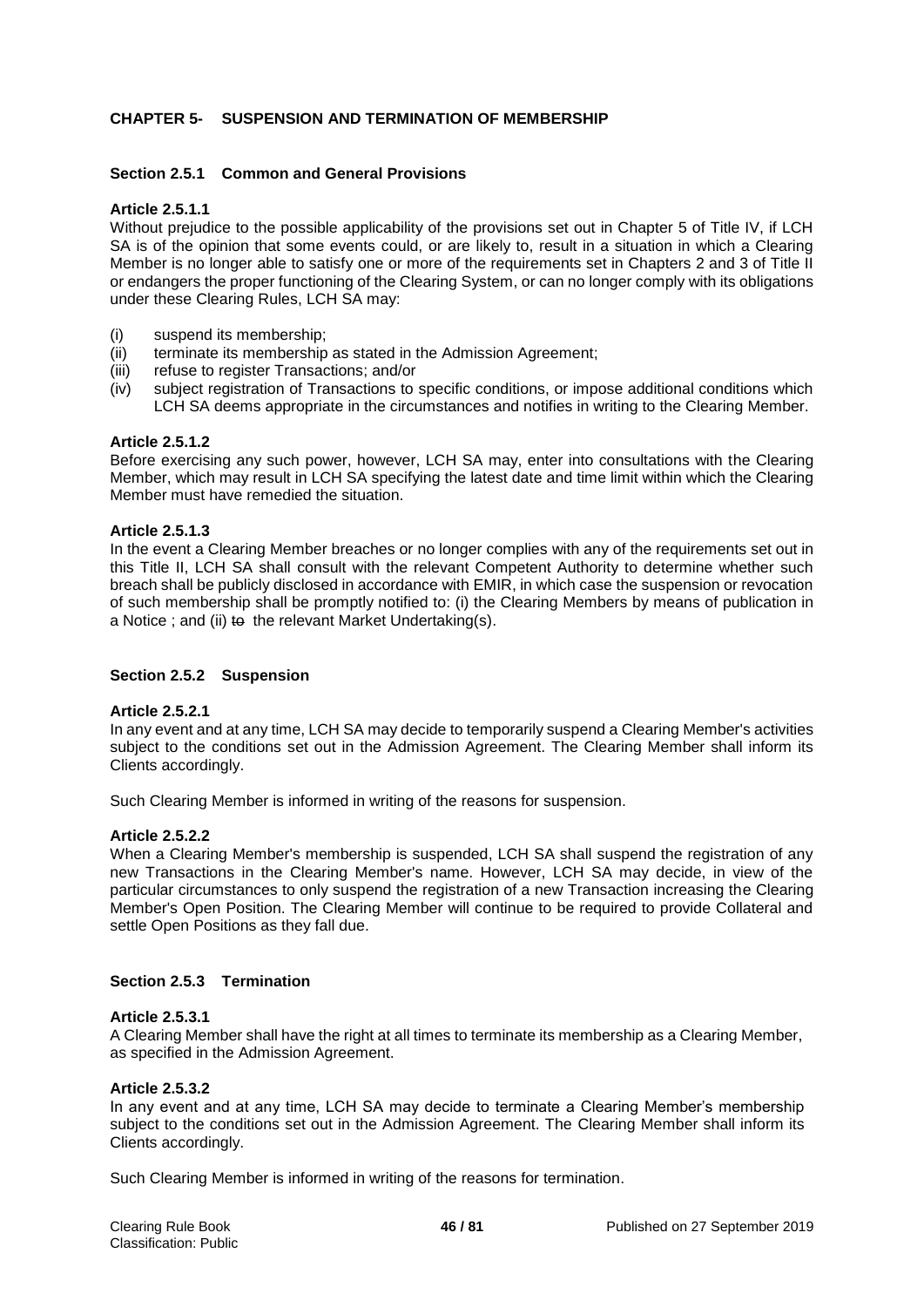The termination is subject to a period of notice set out in the Admission Agreement.

# **Article 2.5.3.3**

When a Clearing Member's membership is terminated, LCH SA shall discontinue registration of any new Transactions in the Clearing Member's name and transfer to another Clearing Member or liquidate the Clearing Member's Open Position(s).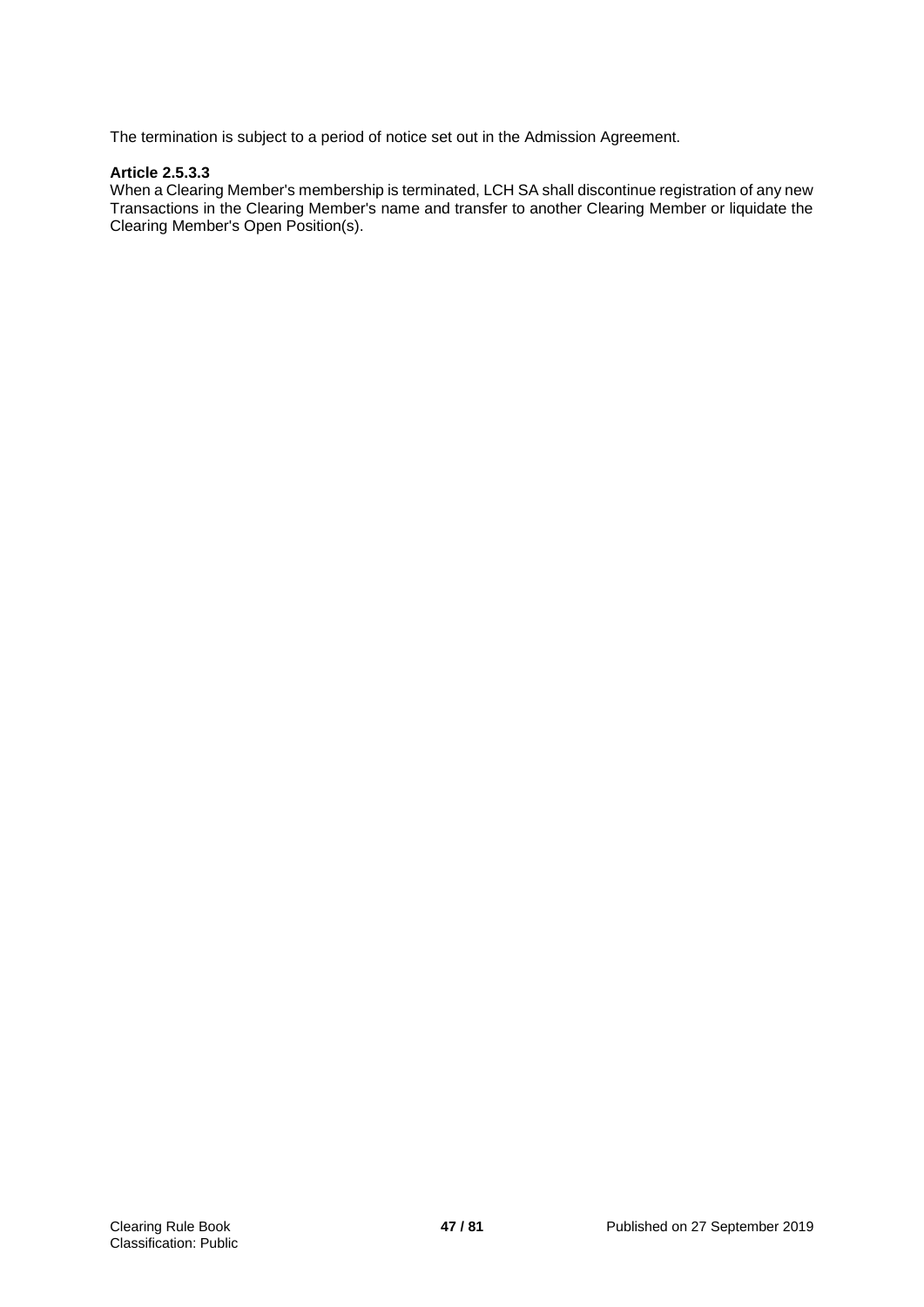# **TITLE III – CLEARING OPERATIONS**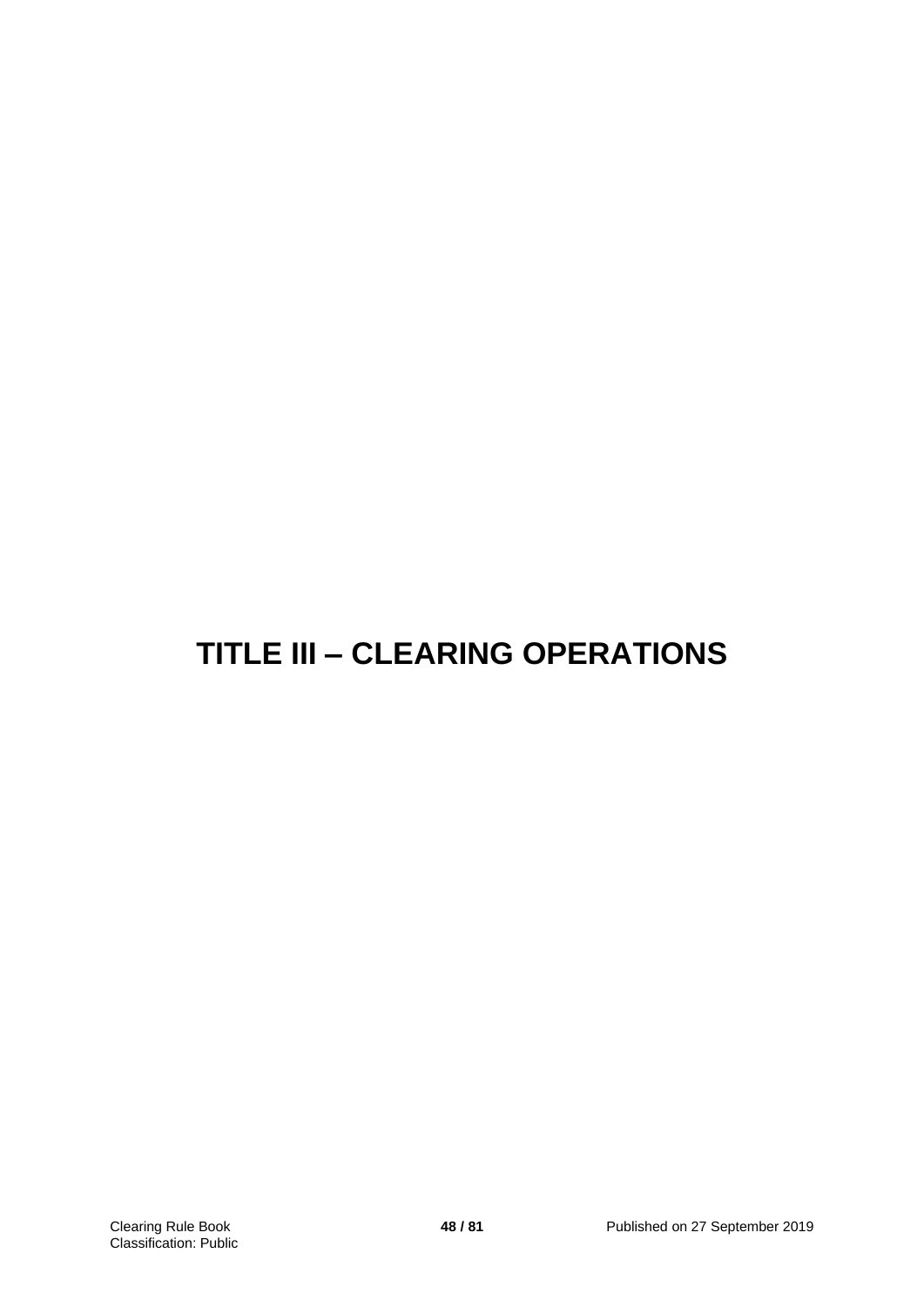## **CHAPTER 1- REGISTRATION**

## **Section 3.1.1 Registration of Transactions**

#### **Article 3.1.1.1**

From the matching of the Transaction, LCH SA guarantees that the Transaction is automatically and immediately registered in the Clearing System in accordance with Article 1.3.2.1.

LCH SA will not be held liable if a Transaction is not registered or is improperly registered in the Clearing System because of a third party's fault or Force Majeure.

#### **Article 3.1.1.2**

LCH SA shall keep accounting records of the Trade Legs of all Clearing Members concerning the Financial Instruments they are due to receive and deliver and of the related rights and obligations, by means of an account which LCH SA opens in its books in the name of each Clearing Member.

## **A. Registration of Transactions Registered in the Cash & Derivatives Clearing System**

## **Article 3.1.1.3**

The Cash & Derivatives Clearing System, monitors Transactions on real time basis, and is a single system for processing Transactions carried out on markets operated by a Market Undertaking, in respect of both Securities and Derivatives Product Groups.

#### **Article 3.1.1.4**

Each Clearing Day, LCH SA registers in real time Transactions carried out in Securities & Derivatives Product Groupsin accordance with Article 1.3.2.1.

LCH SA informs each Clearing Member of the Trade Legs registered in its name.

#### **Article 3.1.1.5**

LCH SA also registers in real time Transactions resulting from the exercise or assignment of options on Securities.

## **B. Registration of Transactions Registered in the Fixed Income Clearing System**

#### **Article 3.1.1.6**

The Fixed Income Clearing System is a real-time system for the monitoring of Transactions in respect of debt securities (including sell & purchase transactions as well as Repos) carried out on Trading & Matching Platforms or MTS Italy.

#### **Article 3.1.1.7**

Each Clearing Day, , LCH SA registers in real time Transactions in accordance with Article 1.3.2.1, within the clearing hours, as set-out in a Notice.

#### **Article 3.1.1.8**

LCH SA may prescribe the criteria which Transactions executed on or reported by Trading & Matching Platforms or MTS Italy must meet in order for them to be registered in real time.

#### **Article 3.1.1.9**

Upon real-time registration by LCH SA, Transactions governed by a national or international master agreement become immediately subject to the Clearing Rules, which override the provisions of such master agreement.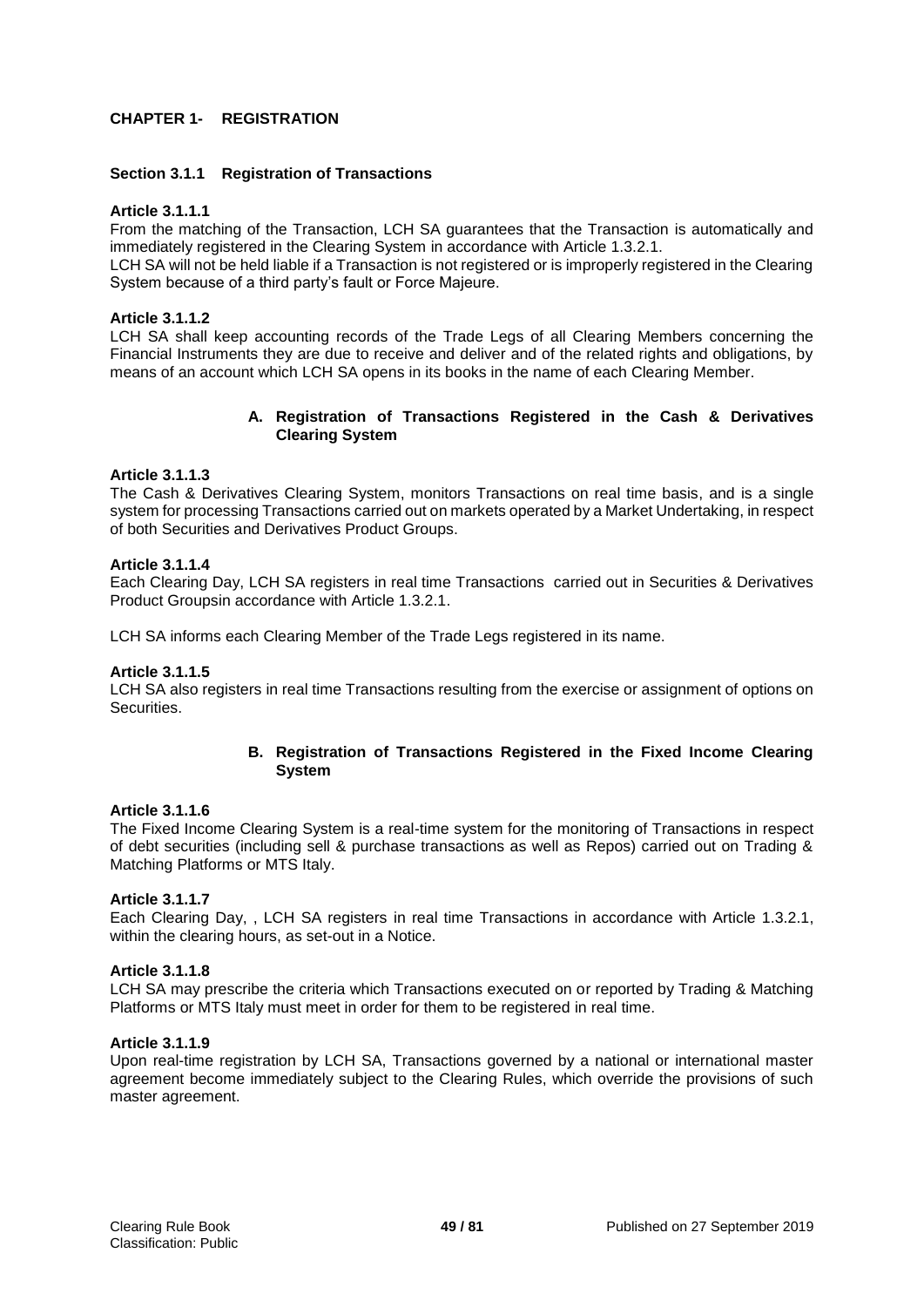# **Section 3.1.2 Registration of Open Positions in the Cash & Derivatives Clearing System**

## **Article 3.1.2.1**

On the basis of the registered Transactions, LCH SA calculates an Open Position per Clearing Member per Delivery Account, per Financial Instrument and per Settlement Date.

#### **Article 3.1.2.2**

All corporate events are processed by the relevant central securities depository. However, LCH SA will manage corporate events occurring on Financial Instruments subject to a Net Fail in the conditions described in an Instruction. In addition, in very exceptional cases, LCH SA may still perform adjustments on Open Positions reflecting corporate events on flows in compliance with market practices and/or the information of the relevant Market Undertaking or the relevant CSD of Reference or the Securities settlement system.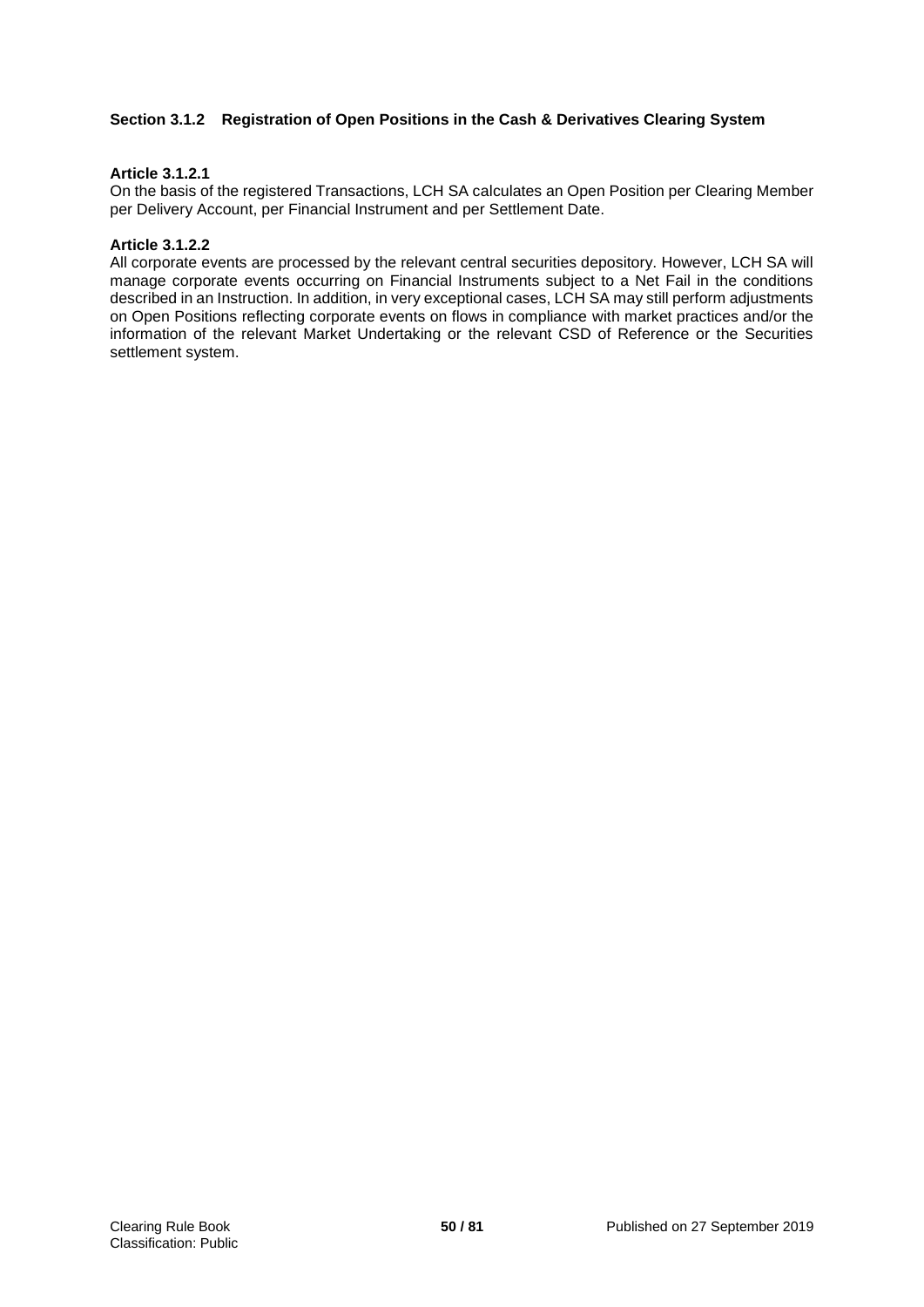# **CHAPTER 2 - ACCOUNT STRUCTURE**

## **Article 3.2.0.1**

LCH SA opens in the Clearing System an Account Structure in the name of each Clearing Member.

The said Account Structure is created by LCH SA in accordance with the Clearing Member's instructions pursuant to this Chapter 2 and provided it does not adversely affect, or is not likely to adversely affect, the proper functioning of the Clearing System.

## **Article 3.2.0.2**

The Clearing Member may request the opening of several Individual Segregated Account Structure(s) and Omnibus Segregated Account Structure(s) for the account of its Clients or Indirect Clients provided that the opening of such Client Account Structure(s) does not adversely affect, or is not likely to adversely affect, the proper functioning of the Clearing System.

# **Section 3.2.1 Trade Legs Registration**

## **A. Trade Legs Registration in the Cash & Derivatives Clearing System**

# **A.1. Position Accounts**

## **Article 3.2.1.1**

Registration of Trade Legs in the Clearing Member's books shall be identical to the Posting performed in its Position Accounts in the Clearing System, as described in an Instruction.

## **Article 3.2.1.2**

For each Clearing Member, LCH SA opens at least:

- (i) one House Position Account in the House Account Structure of such Clearing Member; and
- (ii) one Client Position Account in each Client Account Structure of such Clearing Member, where relevant.

Without prejudice to the above principles, the Clearing Member can request to open as many additional Position Accounts as needed. Such additional Position Account(s) is (are) opened at the Clearing Member's sole discretion.

The Clearing Member registers each Trade Leg in the relevant Position Account, such registration being the sole responsibility of the Clearing Member**.**

Therefore, all the Trade Legs registered in the Position Accounts of a Clearing Member are deemed to have been posted in the correct Position Accounts.

#### **A.2. Market Maker's Position Accounts**

#### **Article 3.2.1.4**

In addition to the Position Accounts mentioned in Article 3.2.1.1, LCH SA will open one or more Market Maker Position Accounts for Clearing Members that act as Market Makers.

Such Position Accounts are exclusively opened upon request of such Clearing Members to register the Trade Legs related to:

- (i) its own trading activity as Market Maker; and/or
- (ii) for its Trading Members which carry out an activity as Market Maker in accordance with a Market Maker agreement entered into with the relevant Market Undertaking.

Checking the existence of such Market Maker agreement is the sole responsibility of the Clearing Member.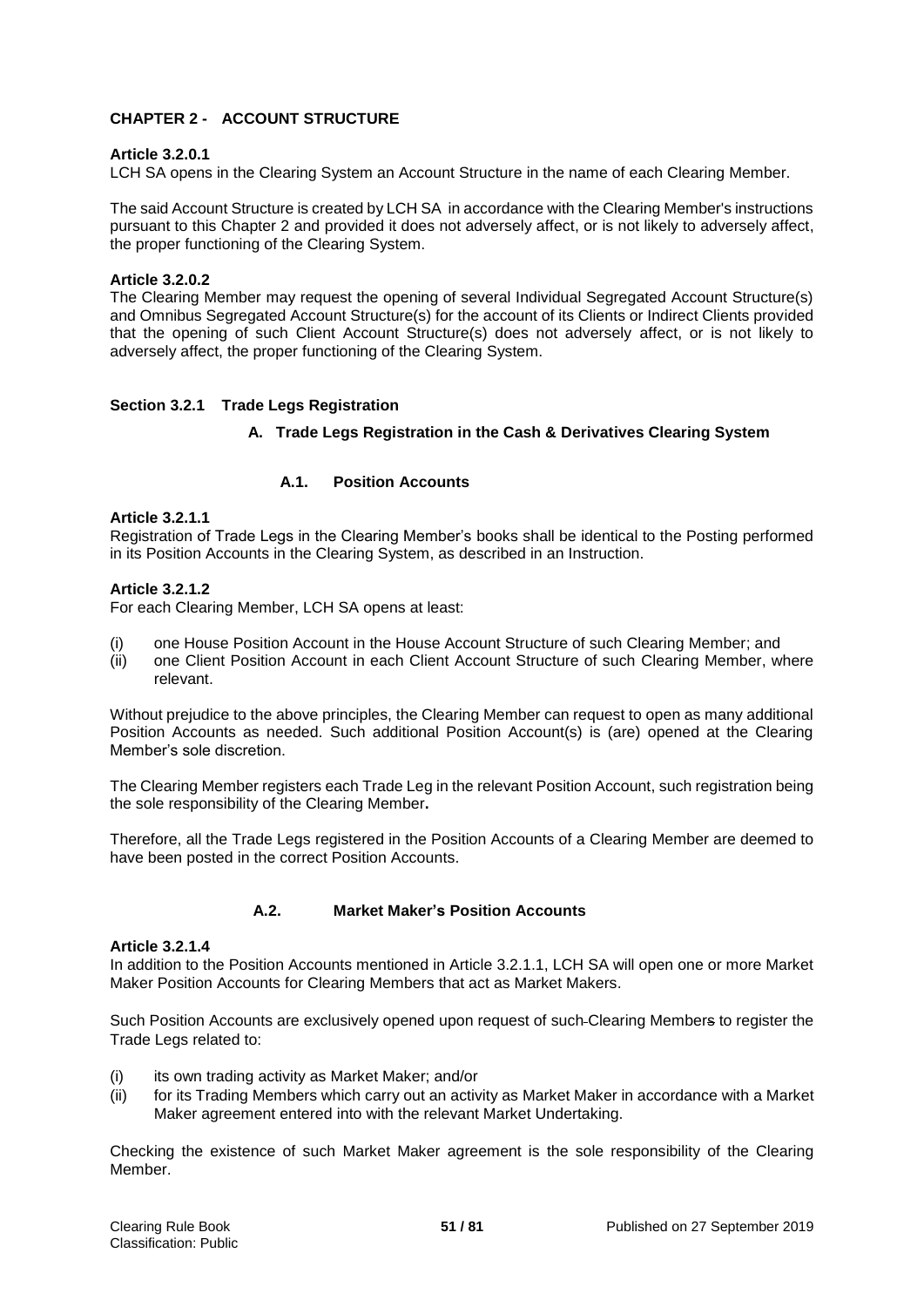Such Market Maker's Position Accounts are managed on a net basis.

# **Article 3.2.1.5**

The Market Maker's Position Account registers exclusively all Transactions executed by (i) the Clearing Member in its capacity as a Market Maker or, as applicable, (ii) by a Trading Member in its capacity as Market Maker.

# **B. Trade Legs Registration in the Fixed Income Clearing System**

# **Article 3.2.1.6**

For each General Clearing Member, LCH SA opens at least:

- (i) one House Position Account in the House Account Structure of such General Clearing Member; and
- (ii) one Client Position Account in each Client Account Structure of such General Clearing Member.

Without prejudice to the above principles, the General Clearing Member can request to open as many additional Position Accounts as needed Such additional Position Account(s) is (are) opened at the Clearing Member's sole discretion.

# **Article 3.2.1.7**

For each Individual Clearing Member, LCH SA opens at least one House Position Account in the House Account Structure of such Individual Clearing Member.

Without prejudice to the above principle, the Individual Clearing Member can request to open as many additional House Position Accounts as needed. Such additional House Position Account(s) is (are) opened at the Clearing Member's sole discretion**.**

## **Article 3.2.1.8**

LCH SA informs each Clearing Member both on real-time basis and, on a daily consolidated basis, of the Trade Legs registered in its name.

# **Article 3.2.1.9**

Corporate events on Transactions in respect of debt Securities shall be managed as set out in an **Instruction** 

# **Section 3.2.2 Risk management**

# **A. For Transactions Registered in the Cash & Derivatives Clearing System**

# **A.1. Margin Accounts**

## **Article 3.2.2.1**

Within each Margin Account of each Clearing Member, for the purpose of risk calculation, as described in Title IV "Risk Management", LCH SA nets, per Financial Instrument, the Trade Legs registered in the Position Account(s) which are attached to such Margin Account.

#### **Article 3.2.2.2**

For each Product Group in which the Clearing Member is active, LCH SA shall open at least:

- (i) one House Margin Account in the House Account Structure of such Clearing Member; and
- (ii) one Client Margin Account in each Client Account Structure of such Clearing Member.

Without prejudice to the above principles, the Clearing Member can request to open as many additional Margin Accounts as needed. Such additional Margin Account(s) is (are) opened at the Clearing Member's sole discretion.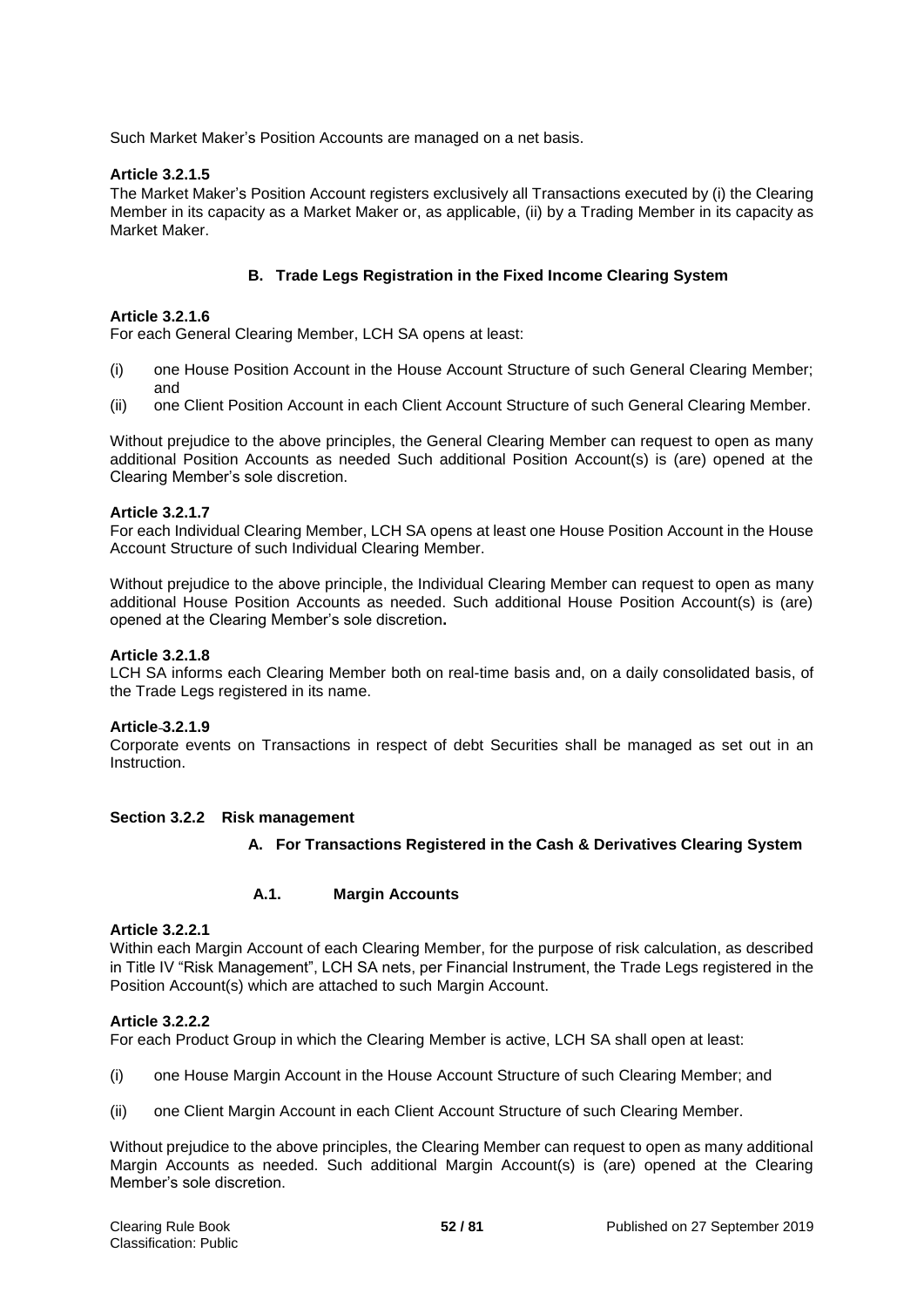# **Article 3.2.2.3**

A Client Margin Account may be linked to one or more Client Position Account(s) depending on the level of segregation requested by the relevant Client(s).

# **A.2.Market Makers Margin Accounts**

# **Article 3.2.2.4**

Upon request of a Clearing Member, in addition to the Margin Accounts mentioned in Article 3.2.2.1, LCH SA will open, one or more:

- (i) House Margin Accounts for the registration of its House Open Positions resulting from Transactions negotiated by such Clearing Member in its capacity as Market Maker;
- (ii) Client Margin Accounts for the registration of Client Open Positions resulting from Transactions negotiated by their Trading Members which have entered into a Market Maker agreement with the relevant Market Undertaking. Checking the existence of such Market Maker agreement is the sole responsibility of the Clearing Member.

## **Article 3.2.2.5**

The Market Maker's Margin Account registers exclusively all Transactions executed for the Clearing Member's own account in its capacity as Market Maker or, as applicable, for the account of a Trading Member in its capacity as a Market Maker.

# **B. For Transactions Registered in the Fixed Income Clearing System**

# **B.1. Margin Accounts**

# **Article 3.2.2.6**.

Pursuant to the risk calculation described in Title IV, LCH SA carries-out daily or several times a day, a Margin calculation on the basis of Open Positions corresponding to the Trade Legs registered in the Clearing Member's Position Accounts.

For the purpose of risk calculation, the off-setting is performed by origin (Client Account or House Account) and by Financial Instrument.

# **B.2. Collateral Accounts**

# **Article 3.2.2.7**

For each Clearing Member, LCH SA shall open at least:

- (i) one House Collateral Account in the House Account Structure of such Clearing Member; and
- (ii) one Client Collateral Account in each Client Account Structure of such Clearing Member.

Without prejudice to the above principles, the Clearing Member can request to open as many Collateral Accounts as it needs. Such additional Collateral Account(s) is (are) opened at the Clearing Member's sole discretion.

#### **Article 3.2.2.8**

A Client Collateral Account may be linked to one or more Client Margin Account(s) depending on the level of segregation requested by the relevant Clearing Member.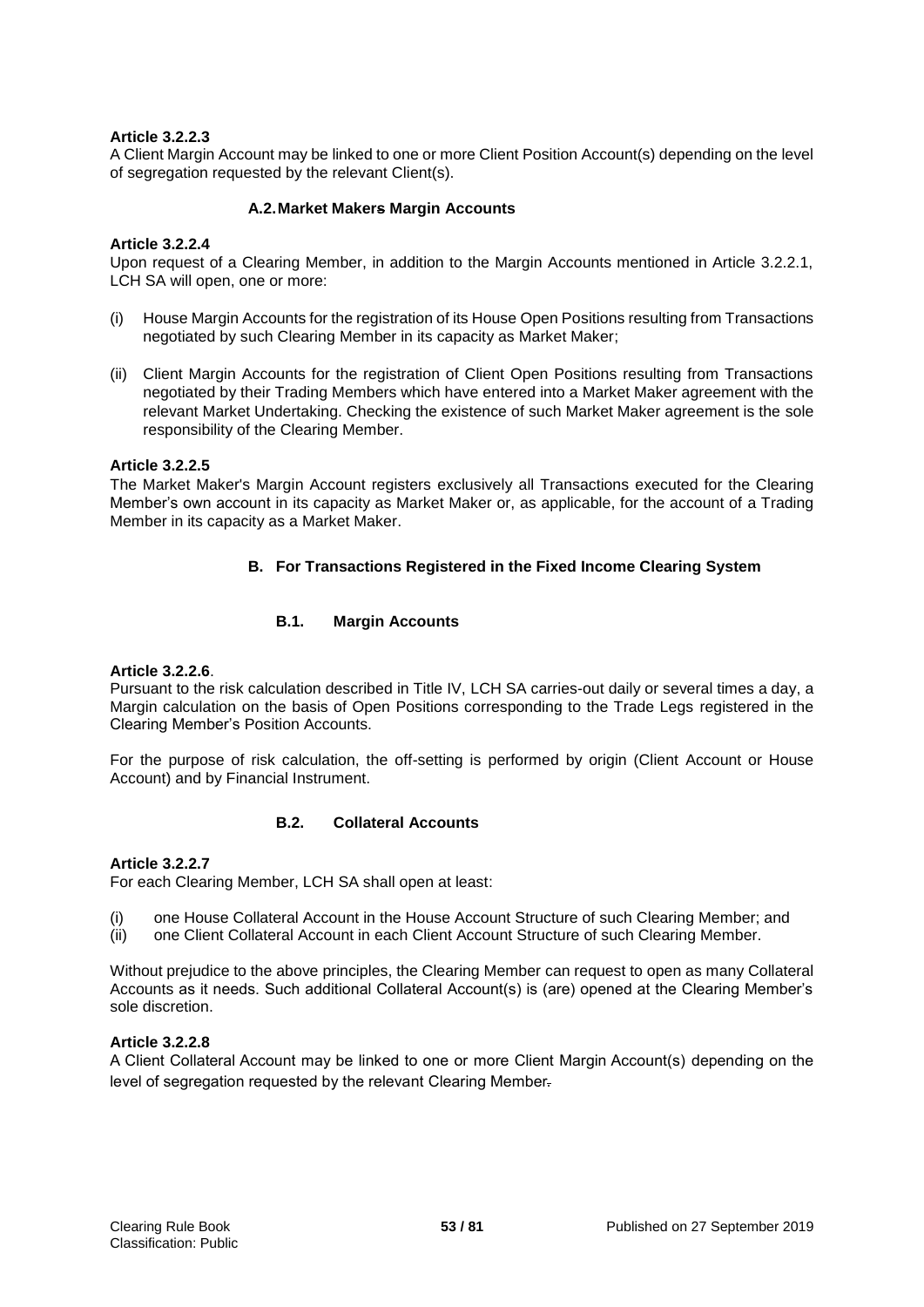# **Section 3.2.3 Settlement**

# **A. For Transactions Registered in the Cash & Derivatives Clearing System**

#### **Article 3.2.3.1**

For each Clearing Member, LCH SA opens at least one Delivery Account.

Without prejudice to the above principles, the Clearing Member can request LCH SA to open as many Delivery Accounts as it needs. Such additional Delivery Account(s) is (are) opened at the Clearing Member's sole discretion.

#### **Article 3.2.3.2**

At the Clearing Member's request and at its sole responsibility, Open Positions contained in one or several Position Account(s) are registered in one or several Delivery Account(s), according to criteria set out in an Instruction.

## **Article 3.2.3.3**

Each Delivery Account is linked to one Settlement Address for the delivery of Securities and to one Settlement Address per currency, for payment of cash.

## **Article 3.2.3.4**

The organisation of the Delivery Accounts reflects the Clearing Member's use of the Settlement Agent(s)/Payment Agent(s) facility. For delivery versus payment purposes, a Clearing Member can use the services of one or several Payment Agent(s) per central bank and per Credit Institution, accepted by LCH SA, and/or one or several Settlement Agent(s) per securities settlement system and/or per central securities depository.

The Clearing Member notifies to LCH SA, the complete settlement address details so that LCH SA can parameterise the roll up from the relevant Position Accounts of such Clearing Member to its Delivery Accounts according to the conditions set out in an Instruction.

# **B. For Transactions Registered in the Fixed Income Clearing System**

#### **Article 3.2.3.5**

On the basis of Trade Legs registered in the Position Accounts, LCH SA calculates Open Positions by ISIN code and by intended Settlement Date at the end of the Clearing Day before the intended Settlement Date.

# **Article 3.2.3.6**

As an exception to the above Article, LCH SA does not calculate Open Positions for settlement purpose on the basis of Trade Legs resulting from:

- (i) Same-day Repos Initial Transactions; and
- (ii) Transactions in Fixed Income Securities received on D after the cut off time set-out in a Notice and whose intended Settlement Date occurs on D+1 ("late trades" as set-out in a Notice).

Such Trade Legs are settled on a gross basis.

# **Section 3.2.4 Client Account Structure of Indirect Clients**

# **Article 3.2.4.1**

A Clearing Member shall open, in respect of its Indirect Clients, one or several dedicated Client Account Structures which will be composed of Client Accounts pursuant to Sections 3.2.1 to 3.2.3.

#### **Article 3.2.4.2**

For the Fixed Income Clearing System, a Clearing Member may request the opening of a Client Account Structure for Indirect Client(s) provided that:

(i) the relevant Client has opted for an Individual Segregated Account Structure; and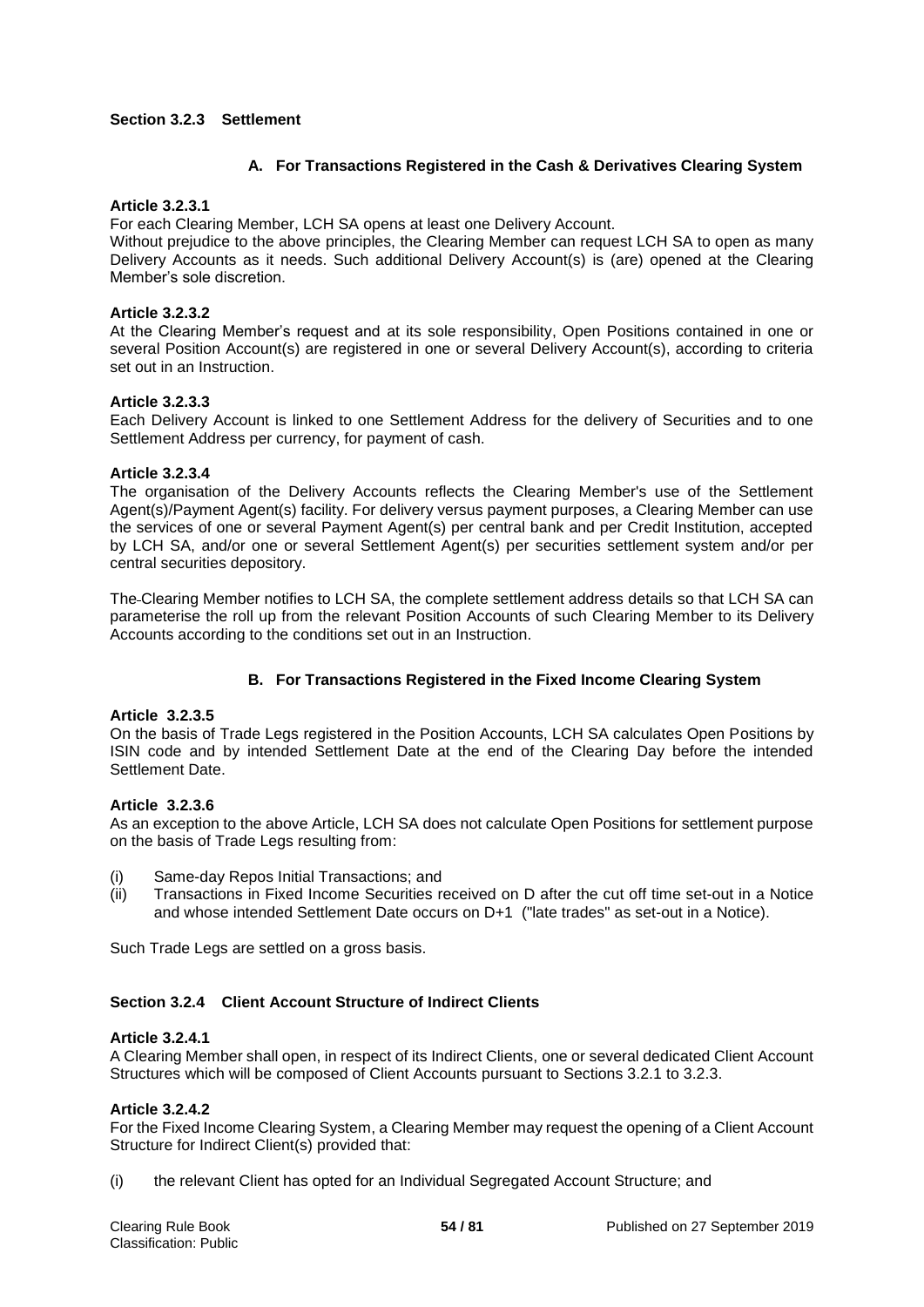(ii) the Indirect Client can trade Fixed Income Securities directly on Trading & Matching Platforms and/or MTS Italy.

# **Article 3.2.4.3**

For the Cash and Derivatives Clearing System, a Clearing Member may request the opening of the following Client Account Structure(s) for Indirect Client(s) exclusively:

(a) one or several Gross Omnibus Segregated Account Structures, where Indirect Client(s) relate to a single Known Client only;

(b) one or several Net Omnibus Segregated Account Structures, where Indirect Client(s) relate(s) to different Clients.

The opening of the above Client Account Structures for Indirect Client(s) by LCH SA shall be made upon the request, and under the sole responsibility, of the Clearing Member.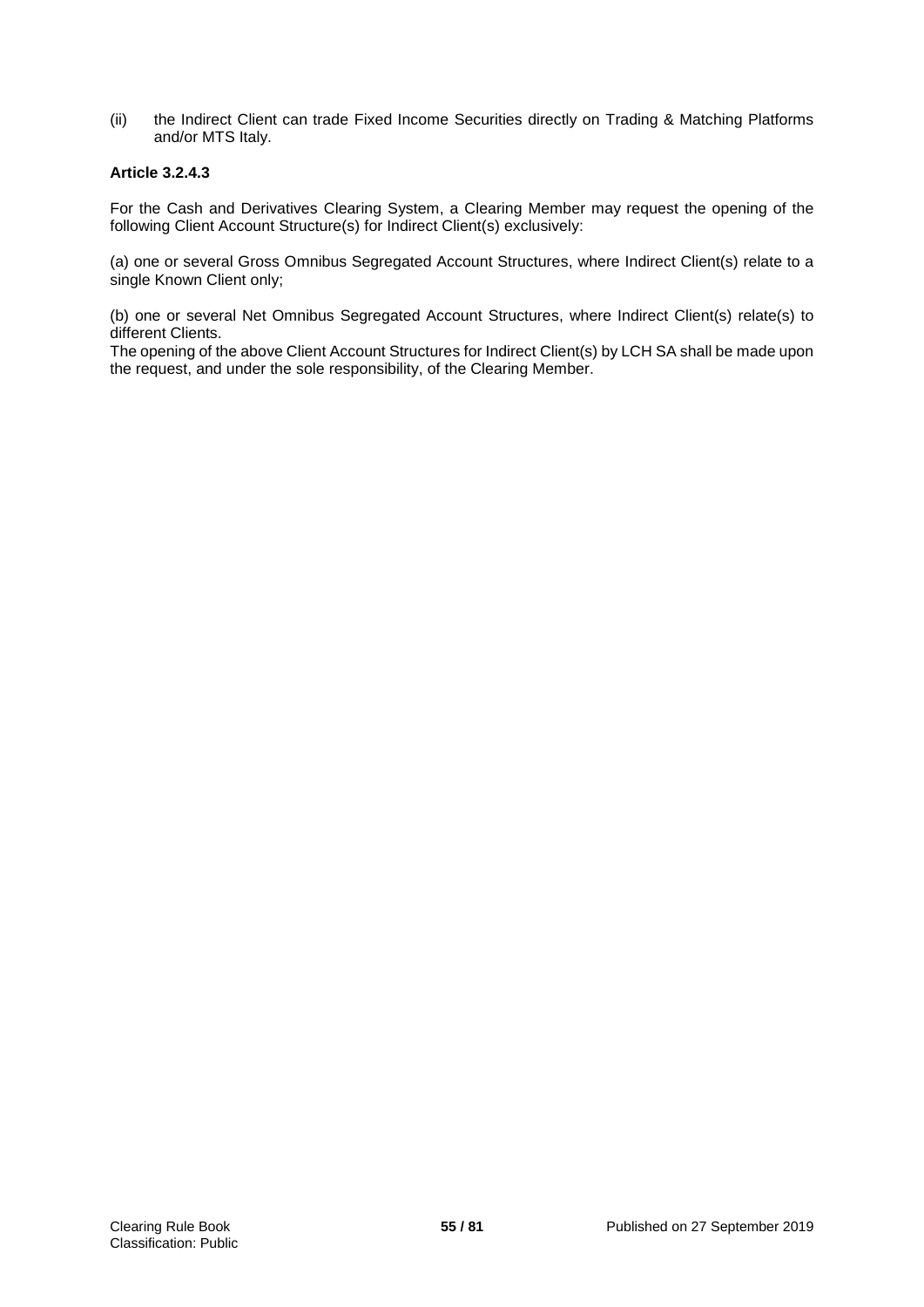# **CHAPTER 3 - OPERATIONAL MANAGEMENT**

# **Section 3.3.1 General Provisions for Transactions Registered in the Cash & Derivatives Clearing System**

# **A. Give-up**

Give-Up is performed by use of the specific functions available to Clearing Members in the Clearing System.

Terms and conditions for Give-Up are set out in an Instruction.

## **Article 3.3.1.2**

**Article 3.3.1.1**

A Give-Up function may involve a sending Clearing Member ("the allocator") and a receiving Clearing Member ("the allocatee").

In such case, the receiving Clearing Member must accept, by a take-up, the Give-Up. It must confirm the recording of the Transaction in its books by the appropriate Posting.

## **B. Transaction Cancellation**

## **Article 3.3.1.3**

The cancellation of a Transaction is possible only upon the request of the relevant Market Undertaking, as specified in its Trading Rules.

Such request results in LCH SA cancelling the two corresponding Trade Legs. Therefore, the obligation of delivery and the corresponding obligation of payment are revoked, and parties are put back in the situation as if the relevant Clearing Members obligations had never existed.

The conditions under which such cancellation may occur are set out in an Instruction.

# **C. Correction**

**Article 3.3.1.4**

Terms and conditions for Corrections are set out in an Instruction

#### **D. Transfer of Open Positions**

#### **Article 3.3.1.5**

The Transfer of Open Positions shall have no consequences on the segregation principles set out in Title III Chapter 2.

Transfers of Open Positions may be carried out till the expiry of the relevant Open Positions**.**

The Transfer of an Open Position is performed by LCH SA upon the explicit request of the Clearing Members pursuant to the conditions set out in an Instruction.

# **E. Exercise and Assignment (for Derivatives)**

#### **Article 3.3.1.6**

An Instruction specifies how Assignment takes place for each option contract upon Exercise.

When exercised, an option on underlying Financial Instruments is either converted on the Exercise date into a Transaction in such underlying Financial Instruments at the exercise price or cash settled. The trades thus generated are registered and settled under the terms and conditions set out in an **Instruction**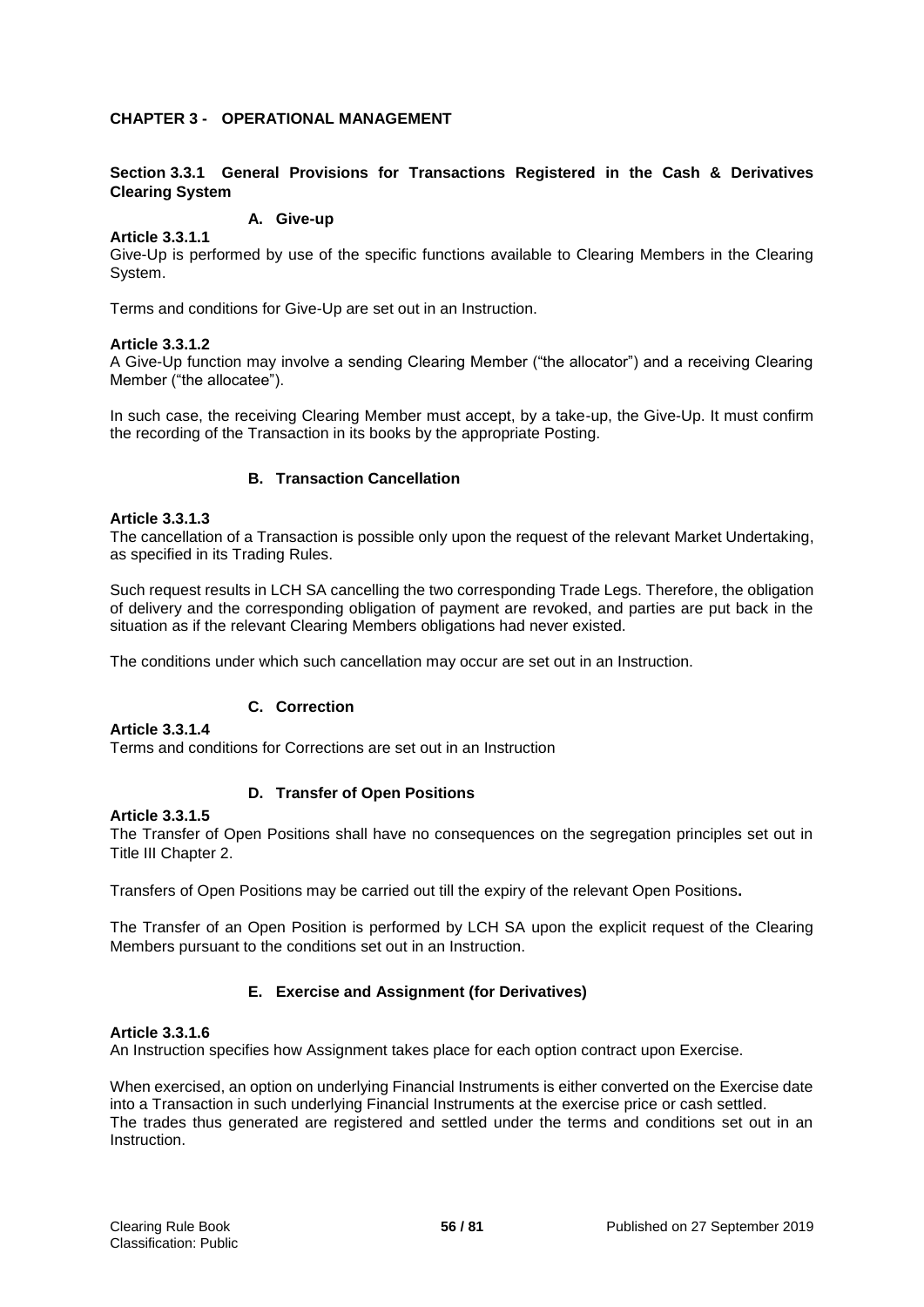# **Section 3.3.2 Functionalities Available in the Fixed Income Clearing System**

# **Article 3.3.2.1**

A reverse Transaction, having the same intended Settlement Date as the initial Transaction may, following to the netting process, limit or cancel the effects of the initial Transaction provided that such reverse Transaction is registered in the Clearing System at the latest on the Clearing Day before the intended Settlement Date of the initial Transaction and within the clearing hours, as set-out in a Notice. Such process is initiated by the related Clearing Member(s).

At the request of a Trading and Matching Platform, Regulated Market or MTF, and with the consent of each Clearing Member party to a Transaction (such request and such consents having to be received before close of business on the Clearing Day the Transaction was entered into), such Transaction may be cancelled by LCH SA until LCH SA sends the instructions of settlement to the relevant Securities settlement systems, the relevant Central Securities Depositories of Reference or the relevant central banks. LCH SA in such case cancels the two corresponding Trade Legs, and following such cancellation, the obligation of delivery and the corresponding obligation of payment are revoked.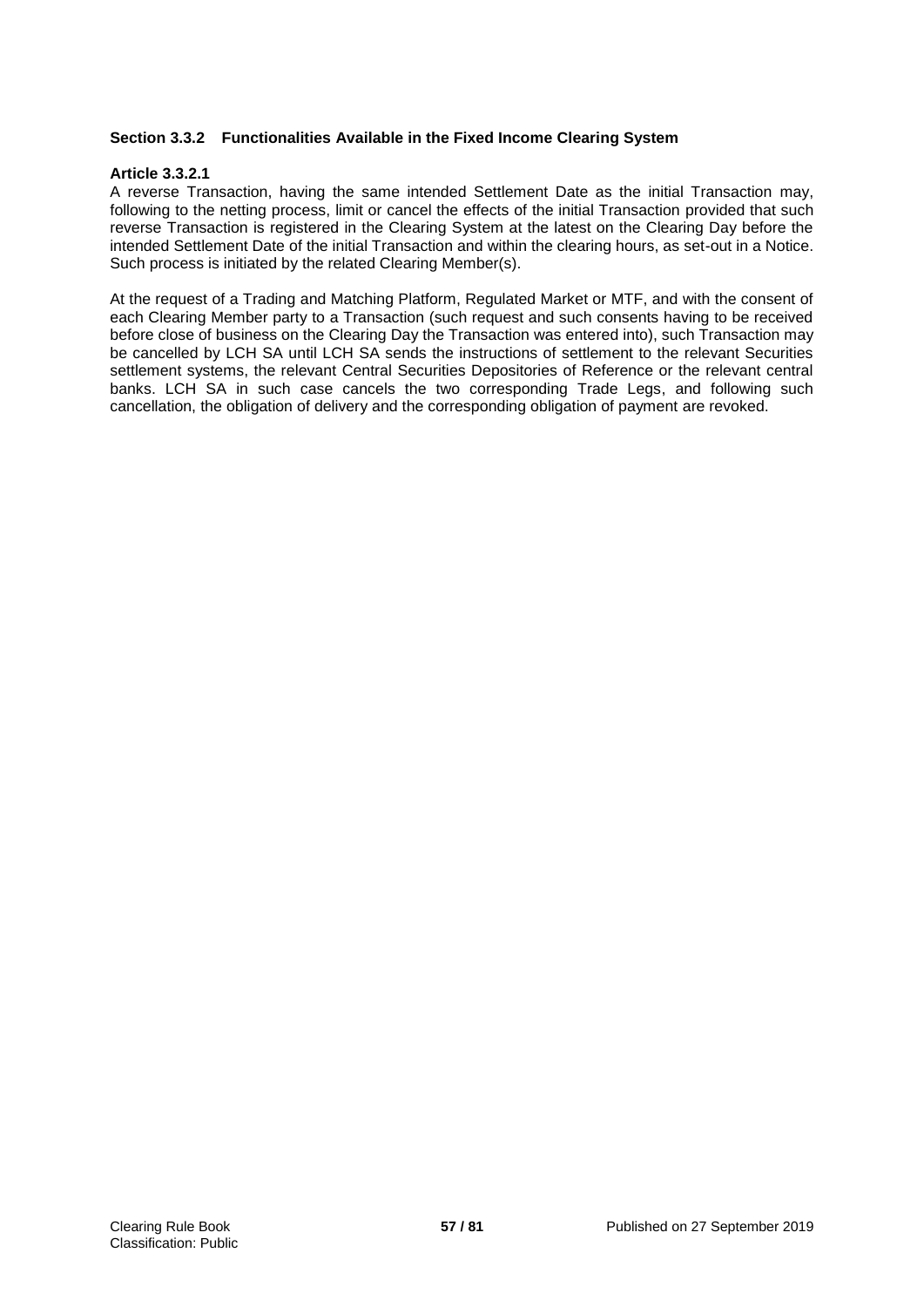## **CHAPTER 4 - SETTLEMENT AND DELIVERY**

# **Section 3.4.1 Settlement and Delivery of Transactions Registered on the Cash & Derivatives Clearing System**

# **A. Common Provisions**

# **A.1. Provisions Related to Securities**

#### **Article 3.4.1.1**

For Transactions registered in the Cash & Derivatives Clearing System carried out on markets operated by a Market Undertaking, giving rise to delivery of Financial Instruments, payment and delivery of Financial Instruments, are made, except as otherwise stipulated in an Instruction, through a system called "settlement connect", which is managed by LCH SA.

## **Article 3.4.1.2**

Without prejudice to Article 1.3.2.5, which defines legal enforceability of netting, the netting of Open Positions with the same intended Settlement Date, the same ISIN, the same currency and the same Trade Date, registered in the same Delivery Account, is performed on Registration Date.

Delivery and payment instructions may give rise to partial payments and deliveries.

## **Article 3.4.1.3**

Following the operational netting of Open Positions within the Delivery Account, LCH SA will apply Net Fails'management processset out in an Instruction.

## **Article 3.4.1.4**

Where an Open Position is not settled on its intended Settlement Date, a procedure for settling Net Fails, as specified in an Instruction, will apply.

#### **Article 3.4.1.5**

A Clearing Member can choose to have Securities delivered/debited either at the relevant central securities depository or at a securities settlement system, pursuant to the conditions set out in an **Instruction** 

# **A.2. Provisions Relating to Derivatives (excluding commodities)**

#### **Article 3.4.1.6**

When clearing Derivatives, the underlying of which are Securities, a Clearing Member, which is not itself a Trading Member or a Clearing Member on the corresponding Securities markets must designate one Trading Member or Clearing Member active on the market where the underlying is traded and having the appropriate settlement solutions to perform all its Exercises or Assignments of option contracts.

#### **Article 3.4.1.7**

The delivery of the underlying Financial Instruments of Derivatives is performed on outstanding Open Positions at the maturity date and under the conditions set out in an Instruction. The delivery gives rise either to the exchange of underlying asset against cash payment, or to a cash settlement. Upon expiry of a Derivative, either the delivery of the underlying Securities, or a cash settlement occur pursuant to the conditions set out in an Instruction.

#### **A.3. Provisions Related to Commodities**

## **Article 3.4.1.8**

Clearing Members must, on a daily basis, net their Open Positions registered in their Position Account. In case of failure to perform such obligation, LCH SA will charge a penalty fee for late netting as set out in the fee grid published on the LCH SA web-site.

#### **Article 3.4.1.9**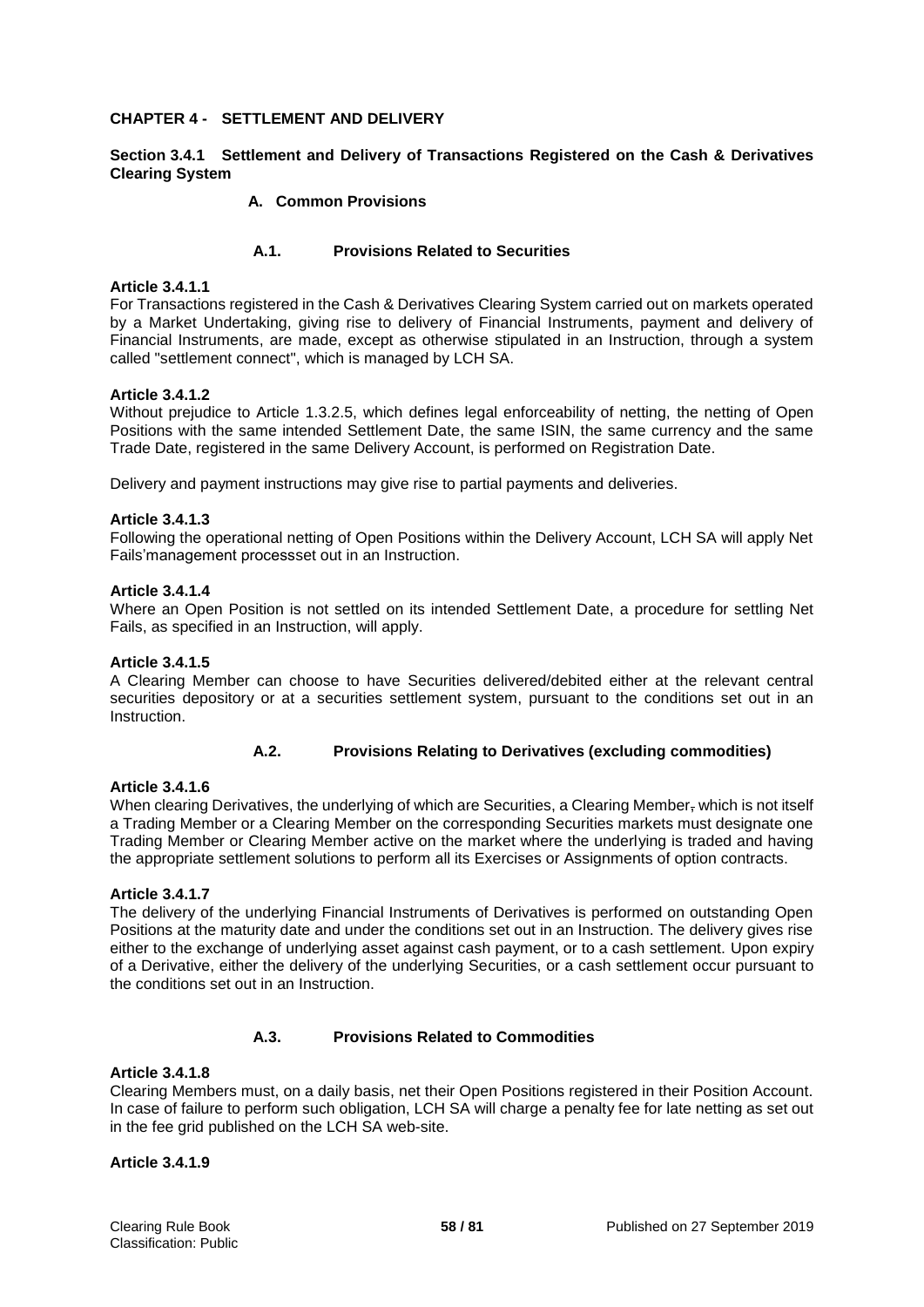At expiry, any Open Position gives rise to the payment or delivery of a lot of goods, pursuant to an Instruction, within the limits of Article 1.3.2.9.

# **Article 3.4.1.10**

For the delivery of commodities,a buying Clearing Member and a selling Clearing Member are placed in contact with each other.

The delivery requirements for commodities' contracts take account of customary practices in the relevant physical market, as specified in a Notice.

## **Article 3.4.1.11**

Clearing Members can opt between the two following delivery procedures:

- LCH SA delivery procedure (also known as "MATIF guarantee") whereby LCH SA's obligations, as set out in Article 1.3.2.6 and 1.3.2.9 of the Clearing Rule Book, apply ;
- An alternative delivery procedure, consisting in an amicable agreement between the selling Clearing Member and the buying Clearing Member on the delivery terms. In such case, LCH SA's obligations, as set out in Article 1.3.2.6 of the Rule Book, will not apply.

Unless otherwise stated by the Clearing Members on the third Clearing Day following the contract expiry, according to a process defined in an Instruction, the LCH SA delivery procedure applies.

## **Article 3.4.1.12**

The delivery requirements for commodities contracts are detailed in an Instruction.

# **Section 3.4.2 Settlement and Delivery of Transactions Registered in the Fixed Income Clearing System.**

## **Article 3.4.2.1**

For Transactions carried out on Trading & Matching Platforms or MTS Italy, payment and delivery thereof are made pursuant to an Instruction.

## **Article 3.4.2.2**

As far as Transactions executed on and reported on Trading & Matching Platforms or on MTS Italy are concerned, and without prejudice to provisions regarding calculation of Margin, LCH SA sends on the Clearing Day before the intended Settlement Date of the relevant Transaction, settlement instructions, on the basis of Open Positions as described in Article 3.2.3.5 or Trade Legs as described in Article 3.2.3.6, registered in each Delivery Account to the relevant central Securities depositary or Securities settlement system.

#### **Article 3.4.2.3**

For Transactions in debt Securities listed in a Notice, settlement instructions are divided in regular parcels equal to a pre-defined amount (i.e. shape size), in order to reduce the size of each instruction pursuant to the conditions specified in a Notice. The residual balance will constitute an additional instruction.

Notwithstanding the above, if instructions remain unsettled and are lower than the regular parcels referred to above, LCH SA may request the buying Clearing Member to accept the partial delivery of Securities under the conditions set out in an Instruction. If the latter refuses to do so, LCH SA may charge the buyer for the cost of capital of cash employed as a result of its refusal to do so.

#### **Article 3.4.2.4**

Each Delivery Account is linked to one Settlement Address.

The organisation of the Delivery Accounts reflects the Clearing Member's use of the Settlement Agent(s)/Payment Agent(s) facility. A Clearing Member can use the services of one or several Payment Agent(s) per central bank and per Credit Institution, accepted by LCH SA, and/or one or several Settlement Agent(s) per Securities settlement system and/or per central Securities depository.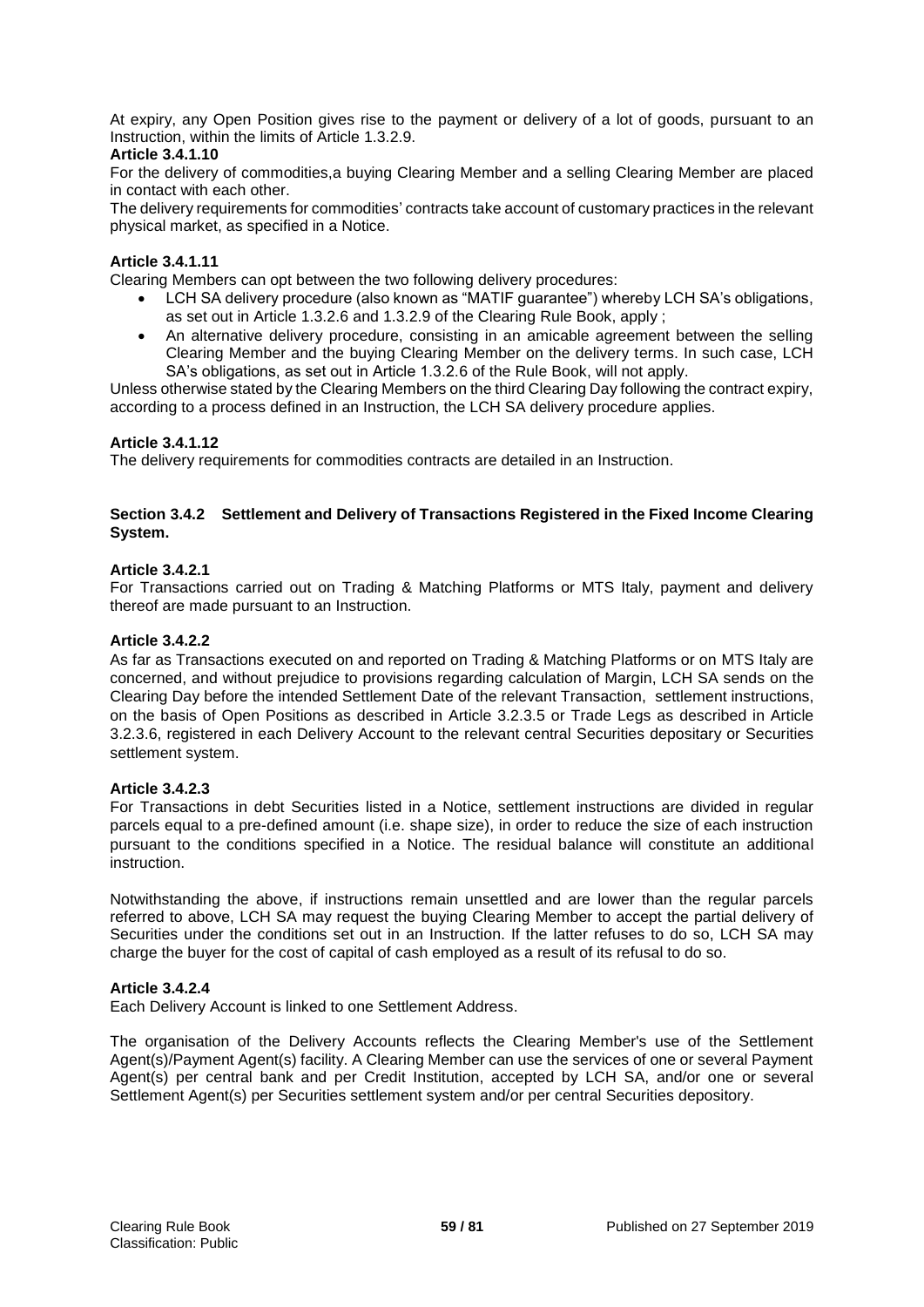# **Section 3.4.3 Settlement Failure**

# **A. Net Fails**

# **Article 3.4.3.1**

Net Fails may at any time be subject, to repurchase or resale at the initiative of LCH SA, . Such repurchase or resale is to be made in accordance with buy in or sell out procedures specified in an Instruction, at the risk and expense of the defaulting Clearing Member.

# **Article 3.4.3.2**

Net Fails are subject to an indemnity for late delivery, late payment, or inability to take delivery on the intended Settlement Date, charged to the defaulting Clearing Member by LCH SA pursuant to the fee grid.

# **Article 3.4.3.3**

In case of Net Fails corresponding to Transactions registered in the Cash and Derivatives Clearing System, LCH SA continues to call Variation Margin for the failed Open Positions. No additional Initial Margin is required for such Open Positions.

In case of Net Fails corresponding to Transactions registered in the Fixed Income Clearing System, LCH SA will call dedicated Margin (negotiation risks on Net-Fails) as stated in an Instruction.

# **B. Management of Settlement Failure for Futures Contracts on Commodities**

# **Article 3.4.3.4**

Settlement failures in respect of commodities futures contracts are subject to an indemnity for late delivery or late payment, charged to the defaulting Clearing Member by LCH SA, pursuant to an Instruction.

# **Article 3.4.3.5**

In case of payment or delivery failure corresponding to Transactions in futures contracts in respect of commodities, LCH SA continues to call Variation Margin for the failed Open Positions, until receipt of the notice of performance dully fulfilled and signed by the buying Clearing Member and the selling Clearing Member. No additional Initial Margin is required for these Open Positions.

# **Article 3.4.3.6**

The delivery failure procedure is defined in an Instruction.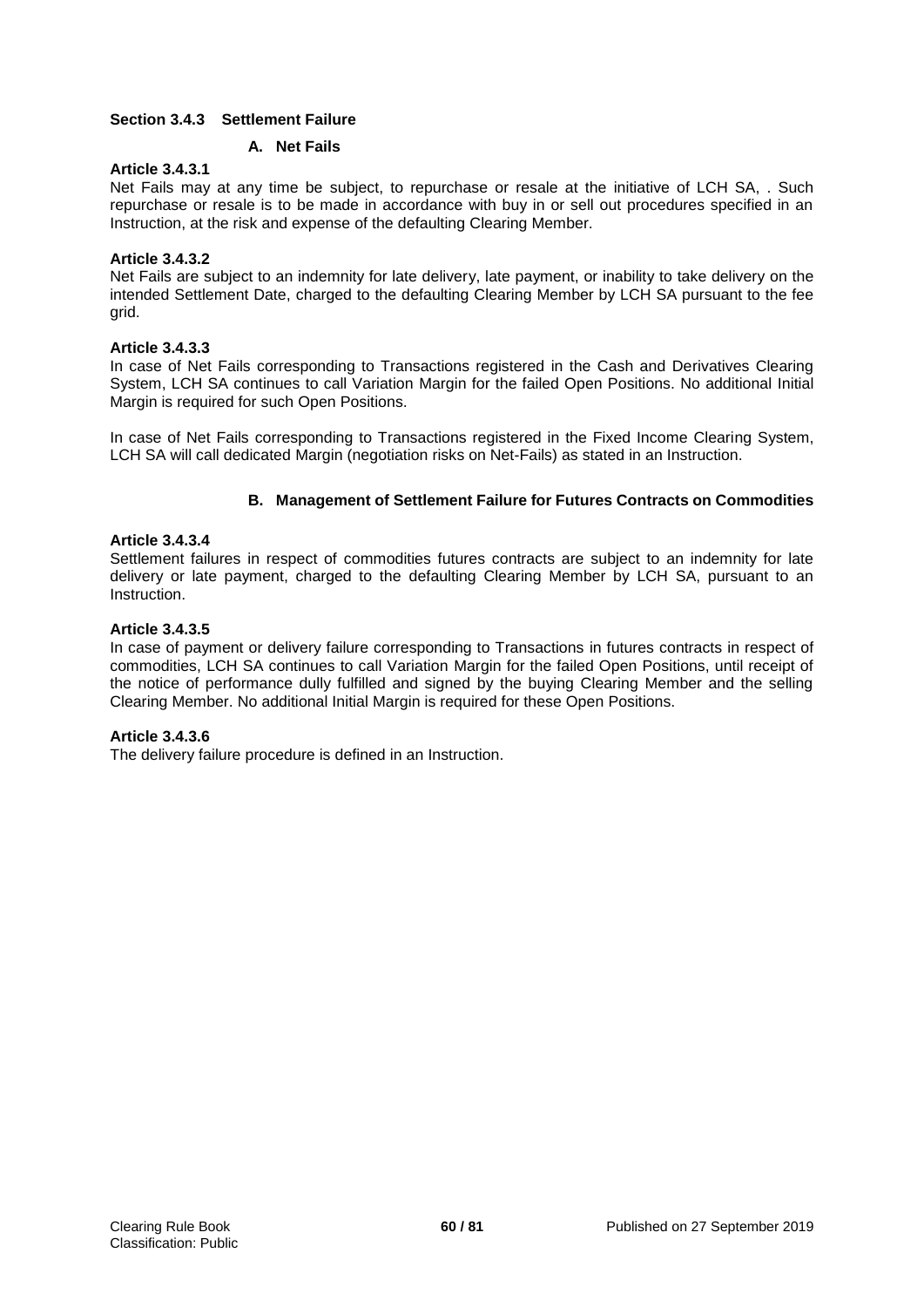# **CHAPTER 5 - REGISTRATION IN A TRADE REPOSITORY**

## **Article 3.5.1**

LCH SA shall report for itself, and on behalf of Clearing Members, the details of each Trade Leg resulting from Transactions in Derivatives Markets and any modification or termination of such Trade Leg to a Trade Repository no later than the working day following the conclusion, modification or termination of such Trade Leg, in accordance with the requirements of EMIR.

For the avoidance of doubt, LCH SA does not report to the Trade Repository any Transaction entered into between a Clearing Member and/or any of its Clients.

The reporting service to a Trade Repository will be implemented by LCH SA at a date to be specified in a Notice.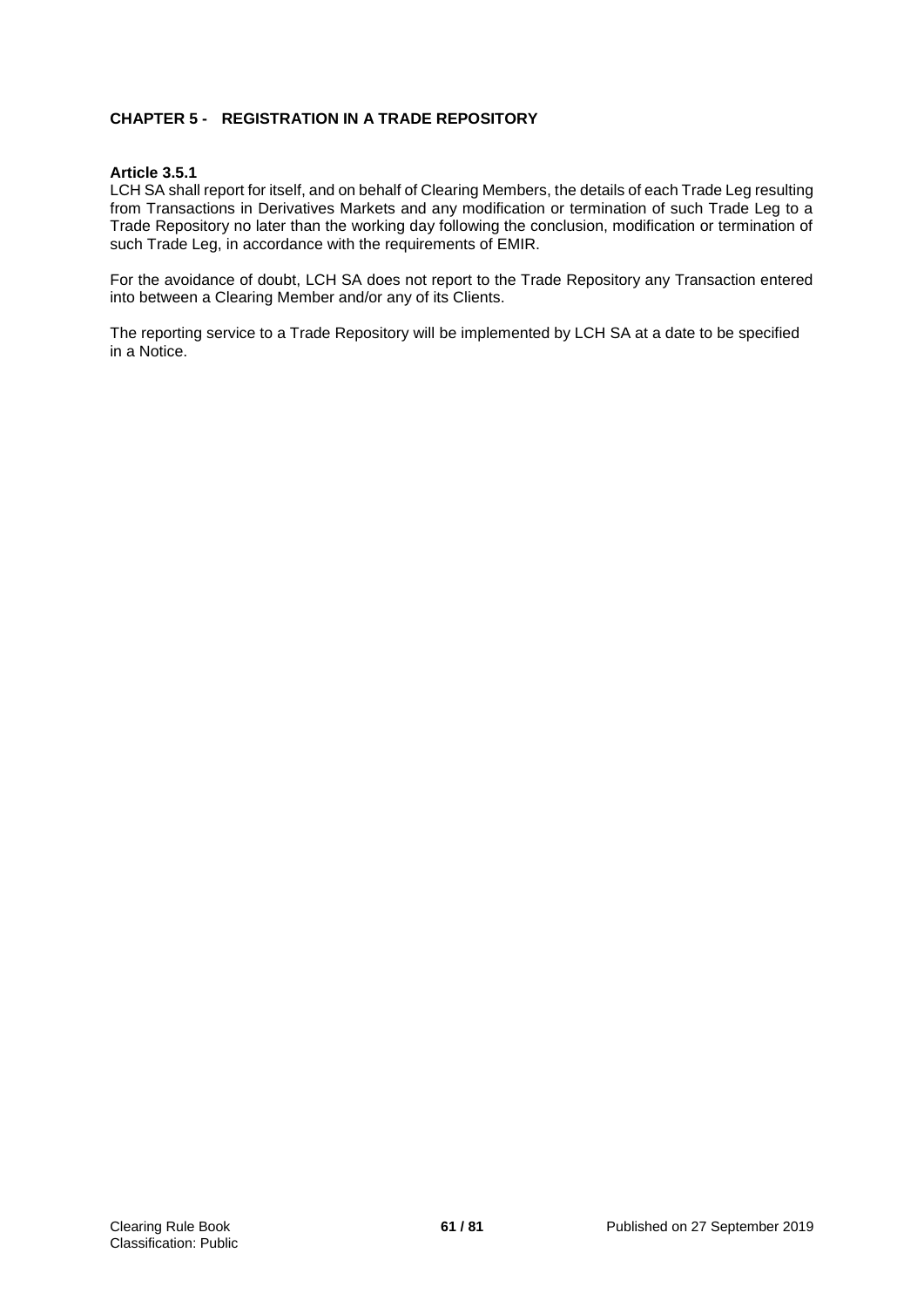# **TITLE IV – RISK MANAGEMENT**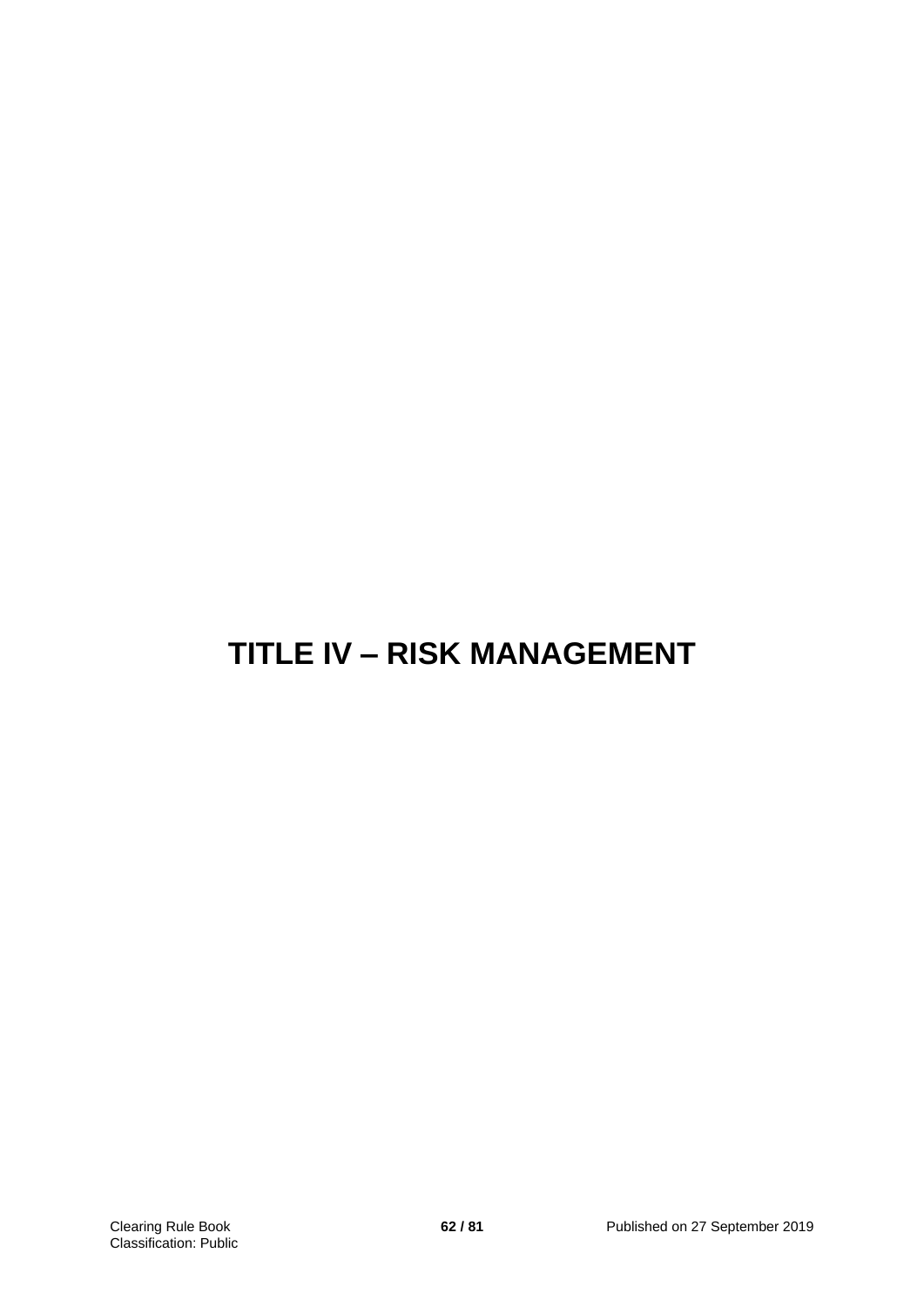# **CHAPTER 1 - GENERAL PROVISIONS**

# **Article 4.1.0.1**

The risk calculations described in this Title are based on the Open Positions registered in the Clearing Members' Margin Accounts as described in Section 3.2.2.

# **Article 4.1.0.2**

At LCH SA's request, Clearing Members shall communicate to LCH SA all information concerning the identity, the Positions, and the solvency of their Clients.

They will only decline to provide the required information where they are prevented from doing so by a mandatory provision of law or national regulation.

# **Article 4.1.0.3**

LCH SA can request information daily from the Clearing Member in order to continuously monitor the risk management as performed by the Clearing Member.

# **Article 4.1.0.4**

LCH SA requires Clearing Members to open Position Accounts, in order to record separately the Positions of the Clearing Member's Clients under the conditions set out in an Instruction.

# **Article 4.1.0.5**

LCH SA may define Open Position limits and limits on risk exposure applicable to Clearing Members. Such limits are set out in an Instruction.

# **Article 4.1.0.6**

When these limits are reached, LCH SA can increase the Margin requirements in respect of a Clearing Member's Open Positions after having informed the operators of the relevant market or Trading & Matching Platforms.

## **Article 4.1.0.7**

In addition, LCH SA may order a Clearing Member to reduce its Open Positions within a stipulated time limit. If the size of the Open Positions is not reduced within the time limit, LCH SA can automatically liquidate the Open Positions that exceed the authorised limits. Moreover, LCH SA can also establish a market position limit and may require that, from a specified date onwards, only closing orders will be accepted.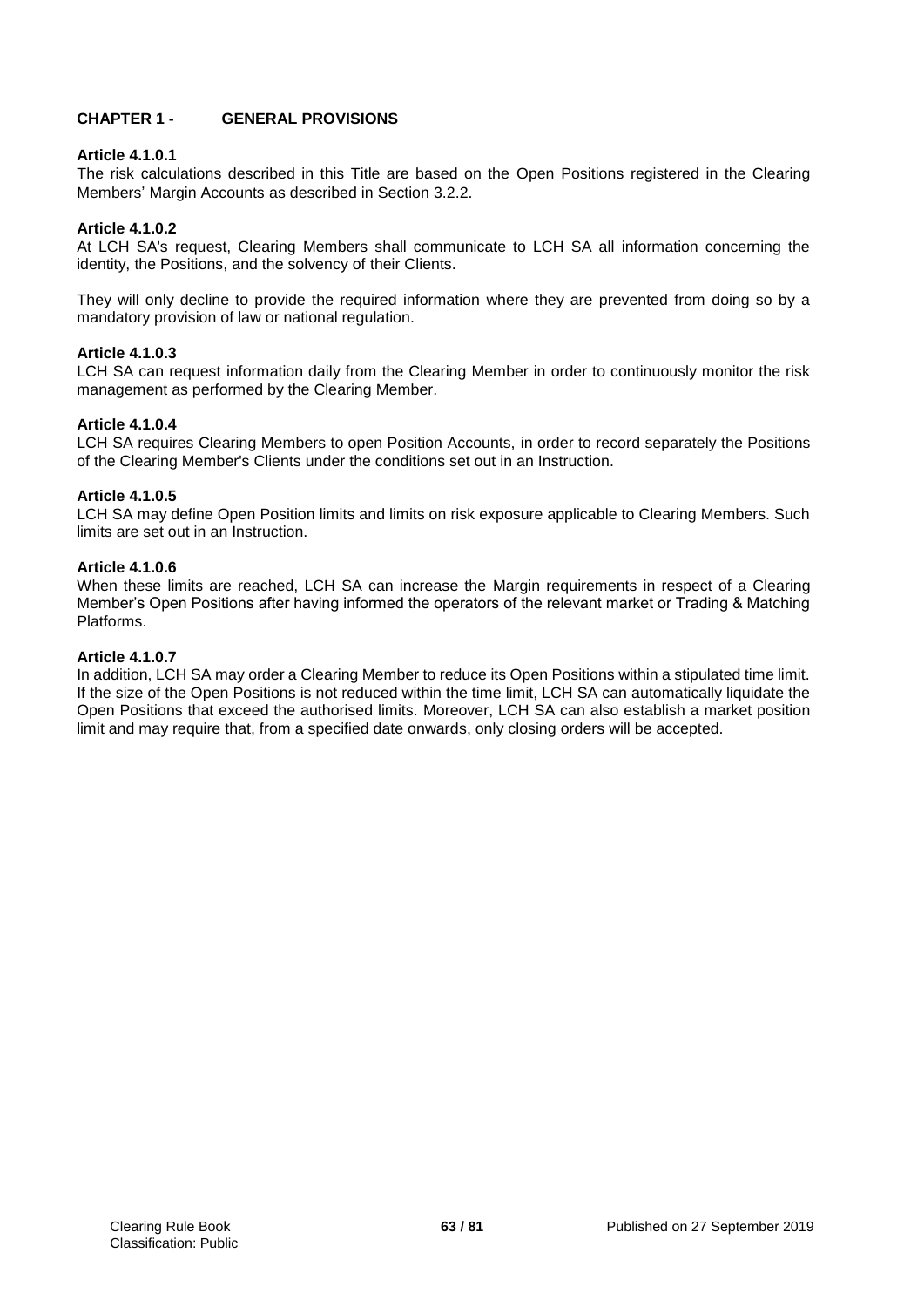# **CHAPTER 2 - MARGIN REQUIREMENTS**

## **Article 4.2.0.1**

Variation Margin and Initial Margin are debited or credited by LCH SA on a daily basis.

## **Article 4.2.0.2**

Intra-day Margin is called and debited in case of exceptional circumstances pursuant to the terms and conditions described in an Instruction and in a Notice.

## **Article 4.2.0.3**

In addition to Margin LCH SA shall, in its sole discretion, at all times and at any time during the day, be entitled to impose upon a Clearing Member additional margin requirements as it reasonably deems useful or necessary.

This can be done either on an individual basis or based on the nature of the Financial Instruments to which the relevant Open Positions relate. Any decision made on the basis of these provisions will be duly notified to the Clearing Members.

## **Article 4.2.0.4**

Unless otherwise indicated by LCH SA, the Clearing Member(s) in question shall be obliged to ensure that the amount of Collateral corresponding to the additional margin requirement is transferred or, as the case may be, guaranteed, at the latest within one hour of it having been informed thereof.

## **Article 4.2.0.5**

LCH SA shall publish in an Instruction:

- (i) the method used to calculate Margin requirements;
- (ii) the type of Securities, assets or bank guarantees to be accepted as Collateral to meet Margin calls by LCH SA and by Clearing Members; or
- (iii) Margin requirements.

LCH SA shall publish in a Notice:

- (i) parameters used to calculate Initial Margin;
- (ii) any discount ("haircut') to be applied to the market value of Collateral, depending on its nature and maturity;
- (iii) price fluctuation limits; and
- (iv) Intra-day Margin detailed terms and conditions and notably thresholds and frequency.

#### **Article 4.2.0.6**

Clearing Members shall call initial margin and variation margin from their Clients having Positions in Securities or Derivatives traded on Market Undertakings in an amount based on the same parameters and methodology as the LCH SA Initial Margin and Variation Margin requirements.

LCH SA may authorise the use of other methods and parameters after having checked that they are adequate and that they offer the same level of security in relation to the risks it assumes. To this end, the Clearing Member must submit the details of the method it proposes to LCH SA for prior approval. Submitted methods will be assessed by LCH SA on a case by case basis.

As far as Intra-day Margin is concerned, the Clearing Members have no obligation to call for Intra-day Margins from their Clients having Positions in Derivatives traded on Market Undertakings in an amount based on the same parameters and methodology as the LCH SA Intra-day Margin.

# **Article 4.2.0.7**

Clearing Members clearing Securities shall ensure that their Clients provide them with such collateral as the Clearing member considers from time to time necessary for the proper completion of the Client's **Positions**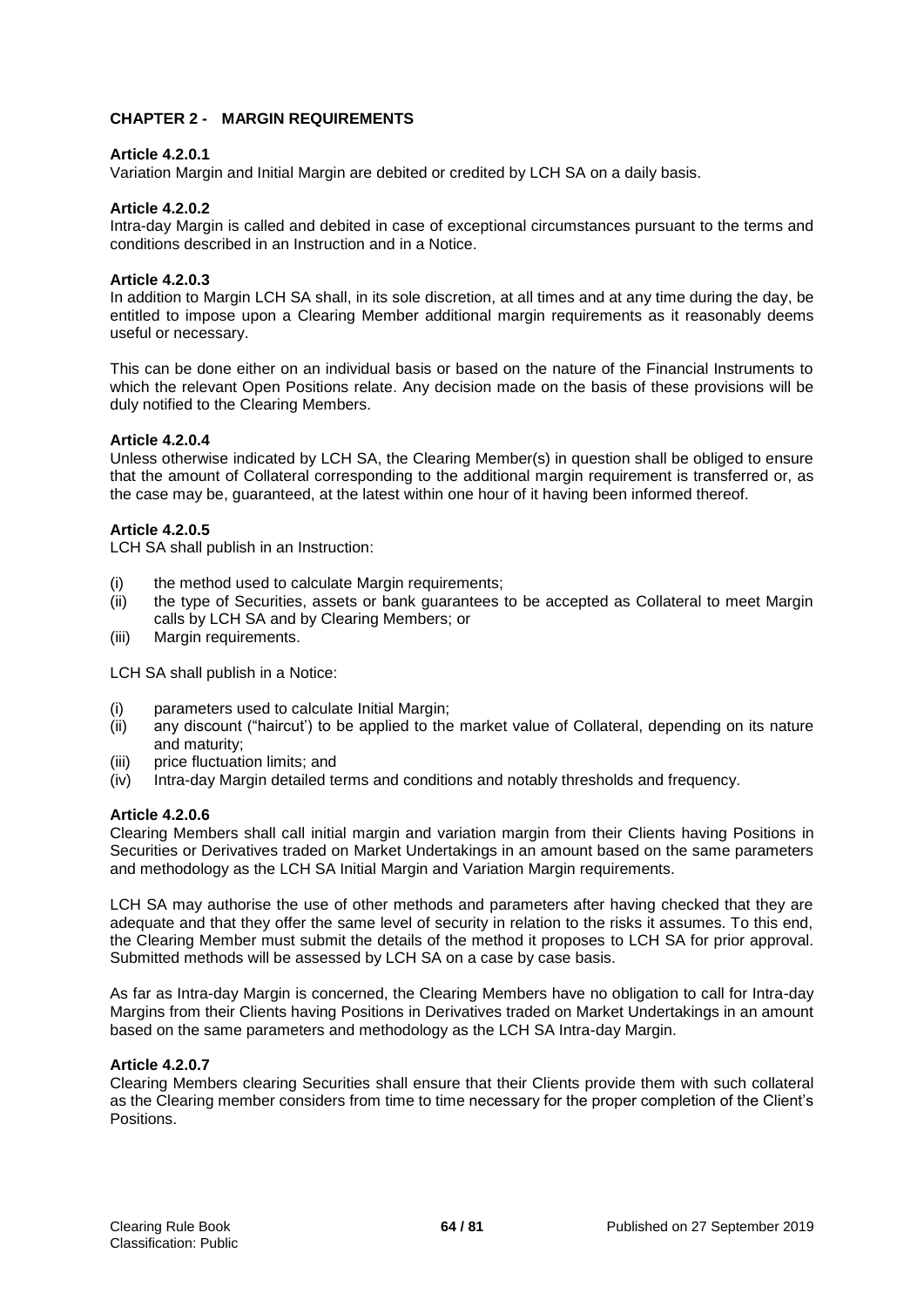# **Article 4.2.0.8**

No Margin will have to be charged if the settlement obligation of the Client is covered by the cash equivalent in case of purchase, or the Securities equivalent in case of a sale. The amount in cash or the number of Securities is blocked by the Clearing Member from the execution up until the Transaction is settled.

## **Article 4.2.0.9**

Once the Settlement Price has been communicated, the Variation Margin and Initial Margin amounts become immediately payable without further notice. An Instruction specifies the maximum time limit for payment of the Variation Margin and Initial Margin amount.

## **Article 4.2.0.10**

LCH SA shall calculate and call Margin on Transactions executed on Trading & Matching Platforms, as specified in an Instruction.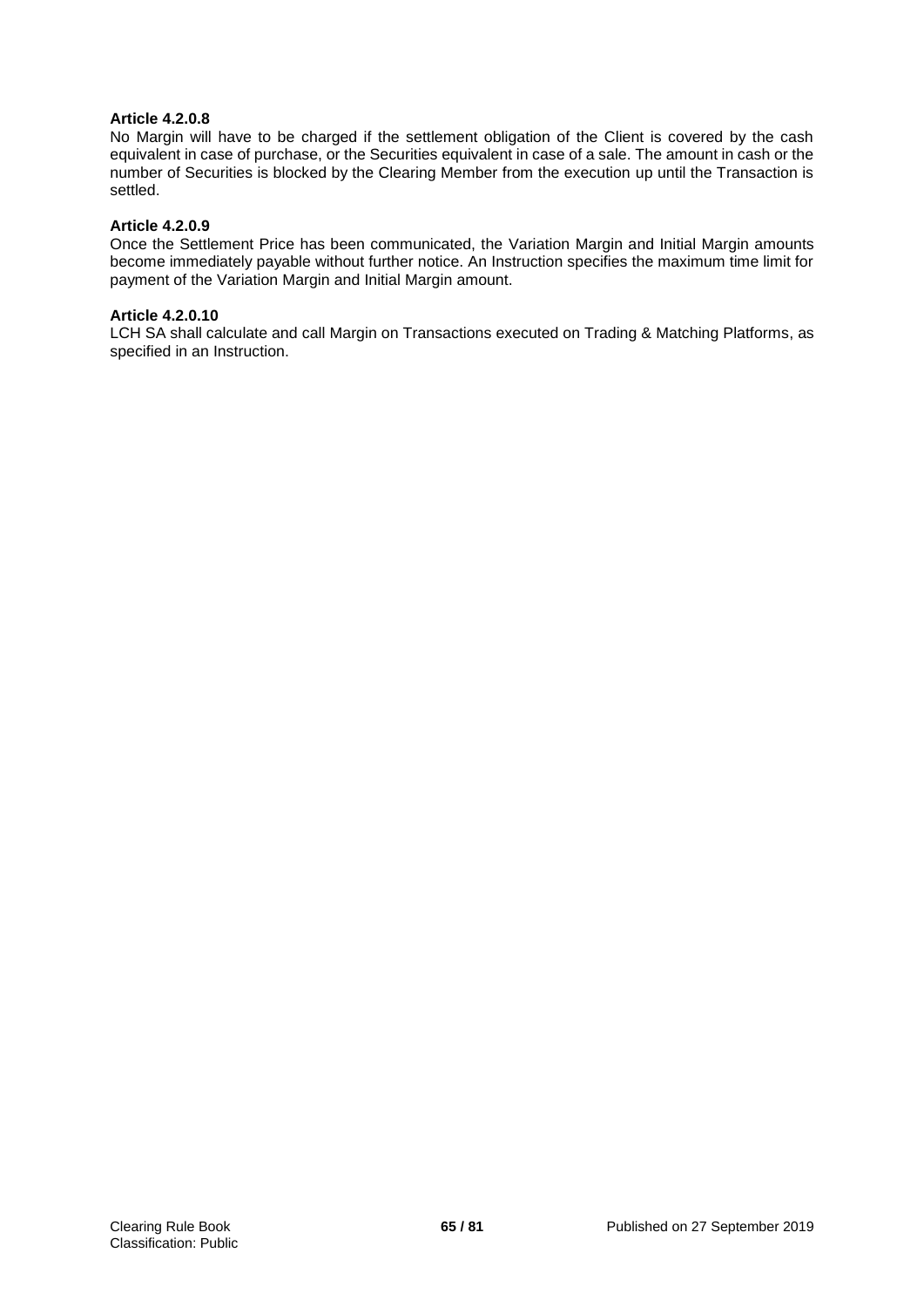# **CHAPTER 3 - DEFAULT FUND**

## **Article 4.3.0.1**

Three separate Default Funds are established by LCH SA pursuant to this Clearing Rule Book:

- (i) one for Clearing Members complying with the financial requirements set-out in Section 2.3.2 and authorised to clear Transactions in Securities and/or Derivatives Product Groups (excluding MTS Italy); (the *"***cash and derivatives Default Fund***")*;
- (ii) one for Clearing Members complying with the financial requirements set-out in Section 2.3.3 and authorised to clear Transactions executed on, or reported by, Trading & Matching Platforms and the MTS Italy Regulated Market; (the "**fixed income Default Fund**" ; and
- (iii) one for Clearing Members complying with the financial requirements set-out in Section 2.3.3 and authorised to clear Triparty Repos; called the "Triparty Repo Default Fund".

The purposes of the Default Fund are the same in each case.

However, each of the cash and derivatives Default Fund, fixed income Default Fund and Triparty Repo Default Fund may only be used to cover losses resulting from an Event of Default relating to a Clearing Member's cash and derivatives business, and fixed income business or Triparty Repo business respectively.

# **Section 4.3.1 Contribution to the Default Funds**

## **Article 4.3.1.1**

A Clearing Member is obliged to contribute to the relevant Default Fund(s) mentioned in Article 4.3.0.1 according to the terms and conditions set-out in an Instruction. Such contribution will depend on the Product Group(s) that it is authorised to clear and it will be delivered by:

- (i) transferring Collateral outright to LCH SA; or
- (ii) by transferring, directly or indirectly, to a central bank, assets accepted as Collateral by such central bank under the conditions defined by the central bank for the issuance by it of a guarantee in favour of LCH SA.

In the second case, the Clearing Member must ensure the performance of the central bank's obligations by entering into arrangements acceptable to LCH SA for the issuance of such guarantees.

Thus, the Clearing Member must fulfil its obligation to provide eligible Collateral to the central bank within the time stipulated in the relevant Counter-guarantee Agreement so that the central bank can issue its guarantee to LCH SA within the time and under the conditions specified in a Notice.

# **Article 4.3.1.2**

The amount to be contributed by a Clearing Member to the Cash & Derivatives Default Fund shall be determined taking into account the risk associated with the Open Positions of such Clearing Member in respect of the relevant Product Group(s).

The amount to be contributed by a Clearing Member to the Fixed Income and Triparty Repo Default Funds shall be determined taking into account the risk associated with the Open Positions and the Collateral of such Clearing Member in respect of the relevant Product Group(s).

# **Article 4.3.1.3**

Once a month, LCH SA shall determine the size of each Default Fund and the level of each individual Clearing Member's contribution. The method of calculation of such contribution together with the level of any applicable minimum contribution is specified in an Instruction. Upon being authorised to clear a new Product Group, and before starting their activities in relation thereto, Clearing Members shall be required to pay the minimum contribution to the relevant Default Fund, where applicable.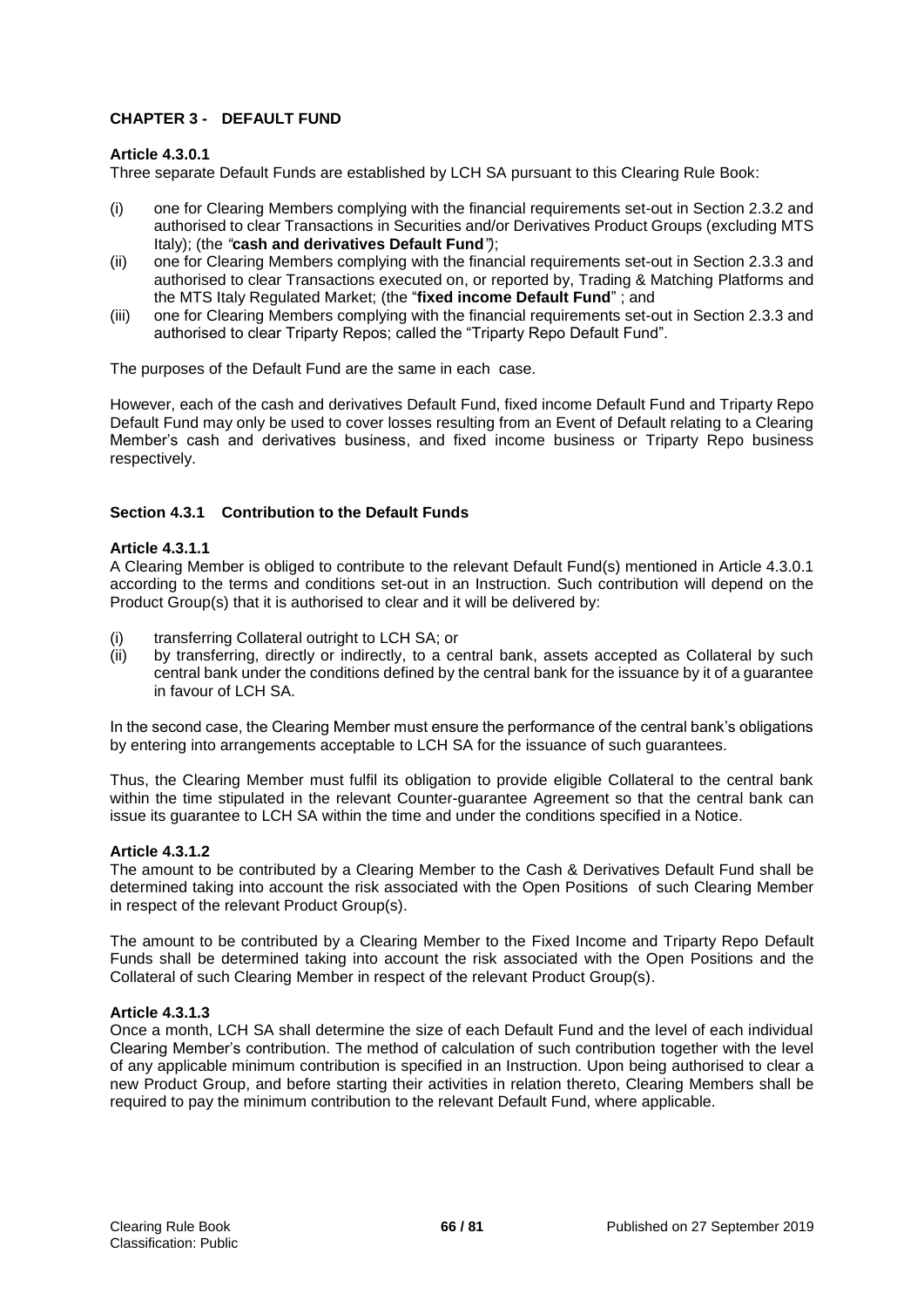# **Section 4.3.2 Calls on the Default Funds**

# **Article 4.3.2.1**

Calls may be made on the relevant Default Fund following an Event of Default, in accordance with the provisions of Article 4.5.2.7 (for the avoidance of doubt, following an Event of Default, LCH SA is allowed to draw partial amounts from the relevant Default Fund as many times as needed to cover the estimated losses incurred as a result of, following, or in connection with, an Event of Default).

# **Article 4.3.2.2**

Following a call, funds received from a central bank pursuant to any guarantees issued in favour of LCH SA as provided in Article 4.3.1.1 shall provide a valid discharge of the amount owed by the respective Clearing Members.

# **Article 4.3.2.3**

If LCH SA calls upon one of the Default Funds, it shall use the sums provided to perform its obligations under Section 1.3.2 and to cover the repayment of any related loans, expenses, damages, interest charges and/or other expenditure.

# **Article 4.3.2.4**

Should there be any surplus after such performance, or profits earned from the performance of its obligations, then such amounts shall be repaid by LCH SA to the contributors in proportion to their respective contributions either directly, or where applicable, via the central bank.

# **Section 4.3.3 Refilling of the Default Funds and Service Continuity**

# **A. Refill Contributions to the Default Funds**

# **Article 4.3.3.1**

If an Event of Default in relation to a Clearing Member is declared under the Clearing Rules and a call has been made on the fixed income Default Fund, the cash and derivatives Default Fund or the Triparty Repo Default Fund, as relevant, and LCH SA determines that a certain percentage thereof (to be set out in an Instruction) has been used, LCH SA may, by notice in writing, require each non-Defaulting Clearing Member contributing to the relevant Default Fund to deposit and maintain with LCH SA an additional contribution amount (each a "**Refill Contribution**") in accordance with the provisions set out in an Instruction (for the avoidance of doubt, Refill Contributions will be considered unfunded as long as LCH SA has not issued such a notice).

# **B. Service Continuity**

# **Article 4.3.3. 2**

In relation to losses attributable to the fixed income, the cash and derivatives or the Triparty Repo activity of a Defaulting Clearing Member, where, after an Event of Default, LCH SA determines that the losses resulting from such Event of Default will exceed the amounts to be applied to it under Article 4.5.2.7 (1) to (5) (a), LCH SA may implement the relevant loss distribution process (the "**Fixed Income Loss Distribution Process**", and the "**Cash and Derivatives Loss Distribution Process**", and the "**Triparty Repo Loss Distribution Process**" respectively) to be set-out in an Instruction (the "**Fixed Income Service Continuity and Service Closure Instruction**",the "**Cash and Derivatives Service Continuity and Service Closure Instruction**", and the "**Triparty Repo Service Continuity and Service Closure Instruction**" respectively), pursuant to which the non-Defaulting Clearing Members will be required to contribute individually to such losses in an amount which may not exceed 100% of each non-Defaulting Clearing Member's contribution to the relevant Default Fund immediately prior to the occurrence of such Event of Default (the "**Service Continuity Contribution**"). The Service Continuity Contribution shall be in addition to the contributions and Refill Contributions of each non-Defaulting Clearing Member to the relevant Default Fund.

# **C. Service Closure**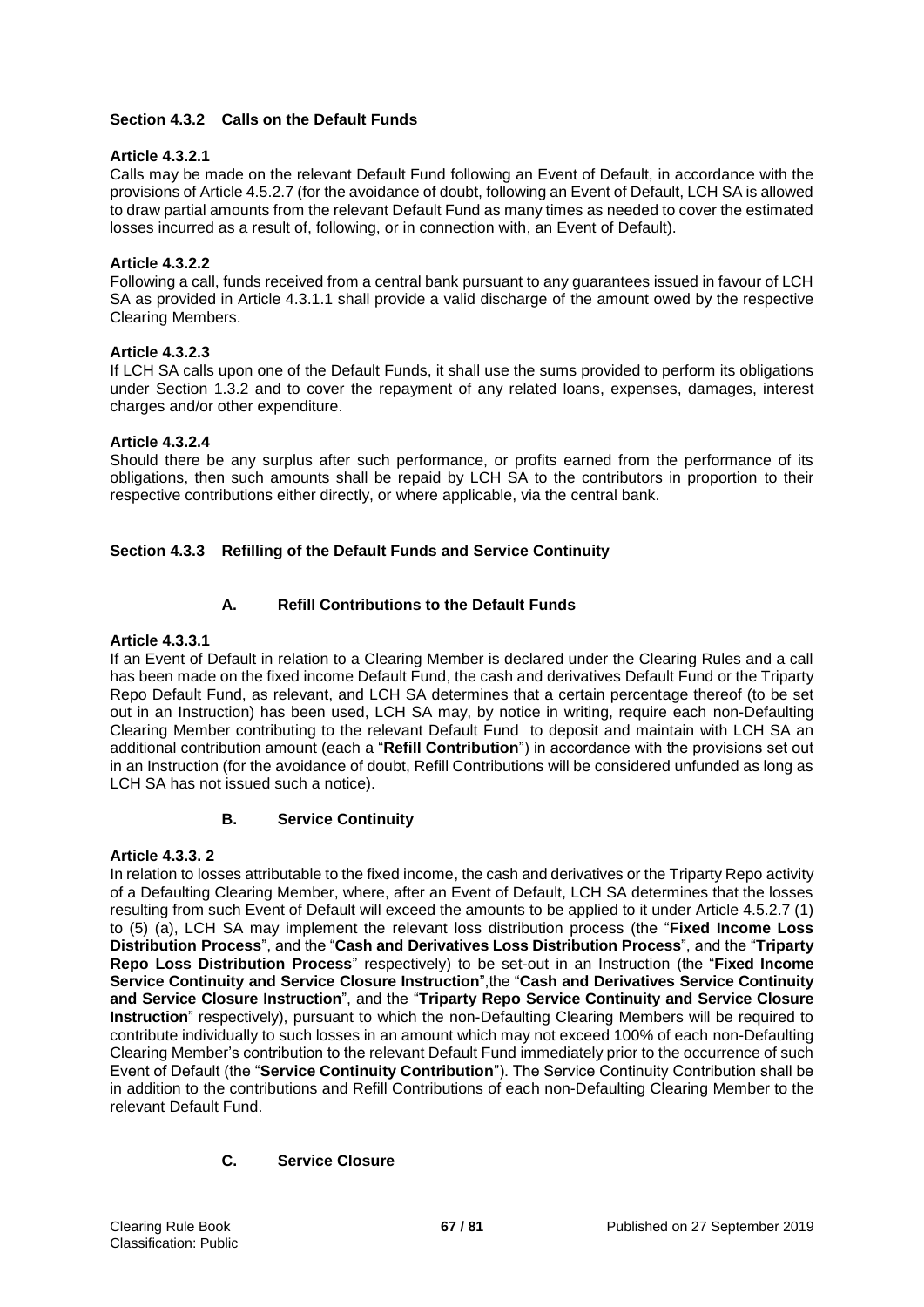# **Article 4.3.3.3**

Where, following the conclusion of the Fixed Income Loss Distribution Process, the Cash and Derivatives Loss Distribution Process, or the Triparty Repo Loss Distribution Process, LCH SA determines that it would not in future have sufficient resources to meet its contractual obligations towards non-defaulting Clearing Members in connection with the Fixed Income Clearing Service, the Cash and Derivatives Clearing Service, or the Triparty Repo Clearing Service respectively, LCH SA shall first invite non-defaulting Clearing Members to make voluntary payments and, if such voluntary payments are not sufficient, may then implement the relevant service closure process set out in the relevant Instruction.

# **D. Effect on Termination of Clearing Members' Membership**

# **Article 4.3.3.4**

As long as there remains a default management process (as contemplated by Article 4.5.2.6) outstanding in relation to any Event of Default and until the expiry of the Cash and Derivatives Default Period of the Fixed Income Default Period, or of the Triparty Repo Default Period, as set-out in the above mentioned relevant Instruction, no resignation or termination of a Clearing Member's LCH SA membership will become effective and all non-Defaulting Clearing Members (including resigning Clearing Members and Clearing Members whose Clearing Member status is to be terminated for whatever reason) shall remain liable for all the obligations contained in Articles 4.3.3.1 and 4.3.3.2 above and in the relevant Instructions, in relation to any Event of Default which has occurred in relation to the relevant Product Group before the expiry of such Fixed Income Default Period, Cash and Derivatives Default Period, or Triparty Repo Default Period, as applicable.

# **Section 4.3.4 Other Provisions**

# **Article 4.3.4.1**

Payment of any amount referred to in this Chapter shall not discharge the Defaulting Clearing Member from its obligation to perform properly its obligations and pay compensation for any damage caused by its Event of Default.

# **Article 4.3.4.2**

LCH SA will promptly report to the Clearing Members on, and account for, any withdrawals made from the Default Funds.

Upon the effective day of termination of the membership, and subject to the relevant Clearing Member having fully discharged all its obligations vis-à-vis LCH SA pursuant to the Clearing Rules or the Admission Agreement, LCH SA shall repay to such ex-Clearing Member any of its contributions which have not been used.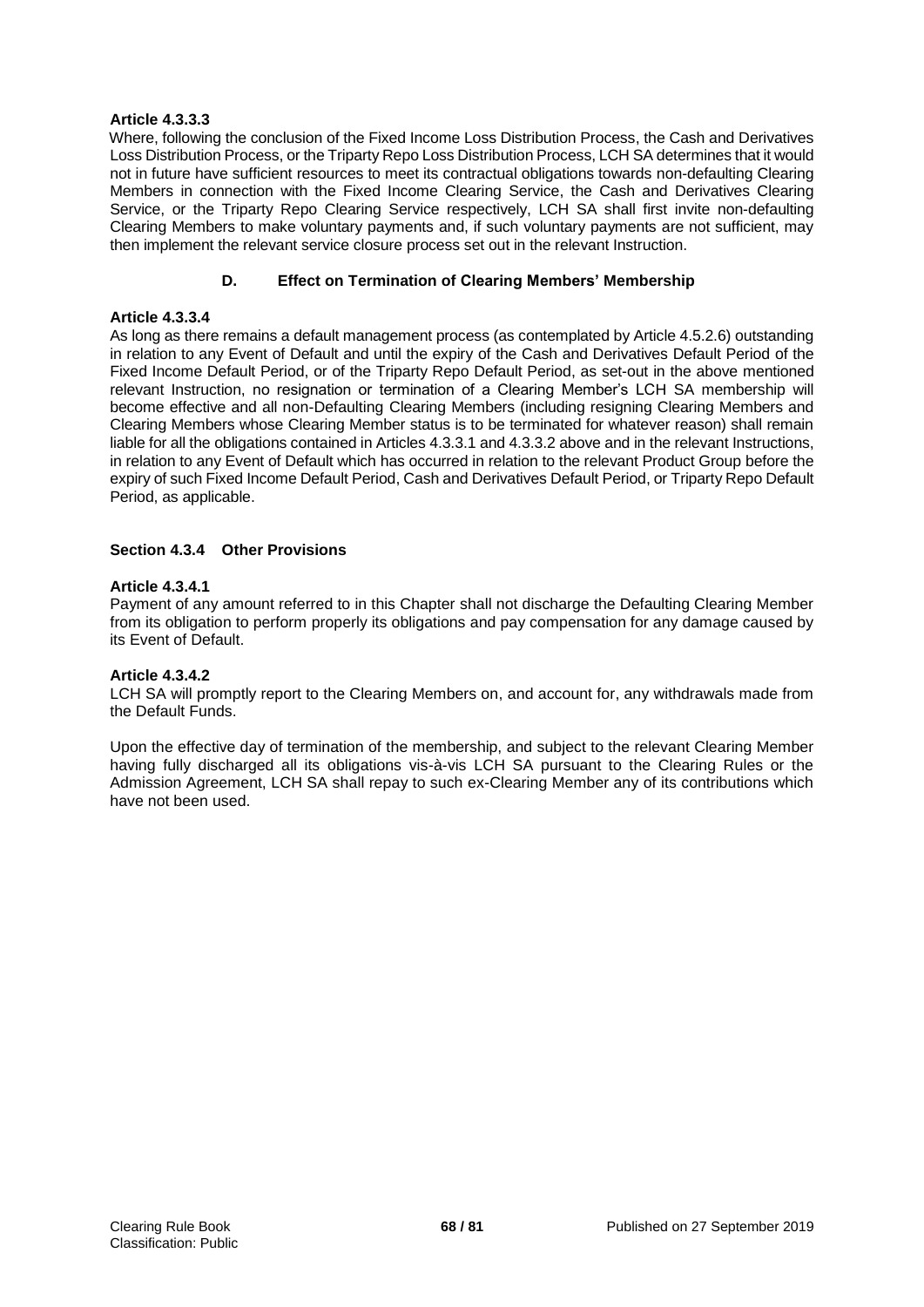# **CHAPTER 4 - COLLATERAL**

## **Article 4.4.0.1**

When the amount of Collateral deposited by a Clearing Member to cover its Margin and Default Fund contribution obligations is more than needed to cover such obligations, LCH SA will deem the surplus of assets governed by the same legal provisions as Collateral.

# **A. Principles**

## **Article 4.4.0.2**

A Clearing Member shall provide sufficient Collateral to LCH SA as necessary for the performance of the obligations of the Clearing Member. The amount of Collateral is determined by LCH SA.

## **Article 4.4.0.3**

Any Collateral required to be provided by a Clearing Member must be provided not later than the time set by LCH SA in an Instruction.

Where the Clearing Member is to provide Collateral in the form of the issuance of a guarantee by a central bank, it must fulfil its obligation to provide eligible collateral to the central bank by the time stipulated in the relevant guarantee agreement so that the central bank can issue its guarantee to LCH SA by not later than the time set by LCH SA in an Instruction.

## **Article 4.4.0.4**

Where Collateral is due to LCH SA, LCH SA reserves the right to exclude certain types of collateral on the grounds, *inter alia*, of illiquidity or insufficient outstandings, and may accept other assets on the terms specified by LCH SA in a Notice.

## **Article 4.4.0.5**

Collateral posted with LCH SA in a Client Collateral Account to cover Client Open Positions registered in one or several Client Margin Account(s) linked to the said Client Collateral Account shall not be used to cover:

- (i) the House Open Positions; or
- (ii) any Client Open Positions registered in other Client Account Structures of such Clearing Member.

# **Article 4.4.0.6**

The registration of Collateral in the Clearing Members' books must be established in such a way as to make possible at any moment the distinction between, on the one hand, the assets deposited as a guarantee and the movements related to its House Open Positions and, on the other hand, the assets deposited as a guarantee and the movements related to the Client Open Positions registered in each of its Client Margin Accounts.

The Clearing Member must indicate to LCH SA to which Collateral Account the Collateral must be allocated, within the conditions specified in a Notice.

# **B. Specificities**

# **B.1. Trading & Matching Platforms**

#### **Article 4.4.0.7**

For Transactions on Trading & Matching Platforms, LCH SA may take Collateral in advance, as provided in a Notice, for "value-today Transactions" or for any other Transactions as may be specified in the Notice.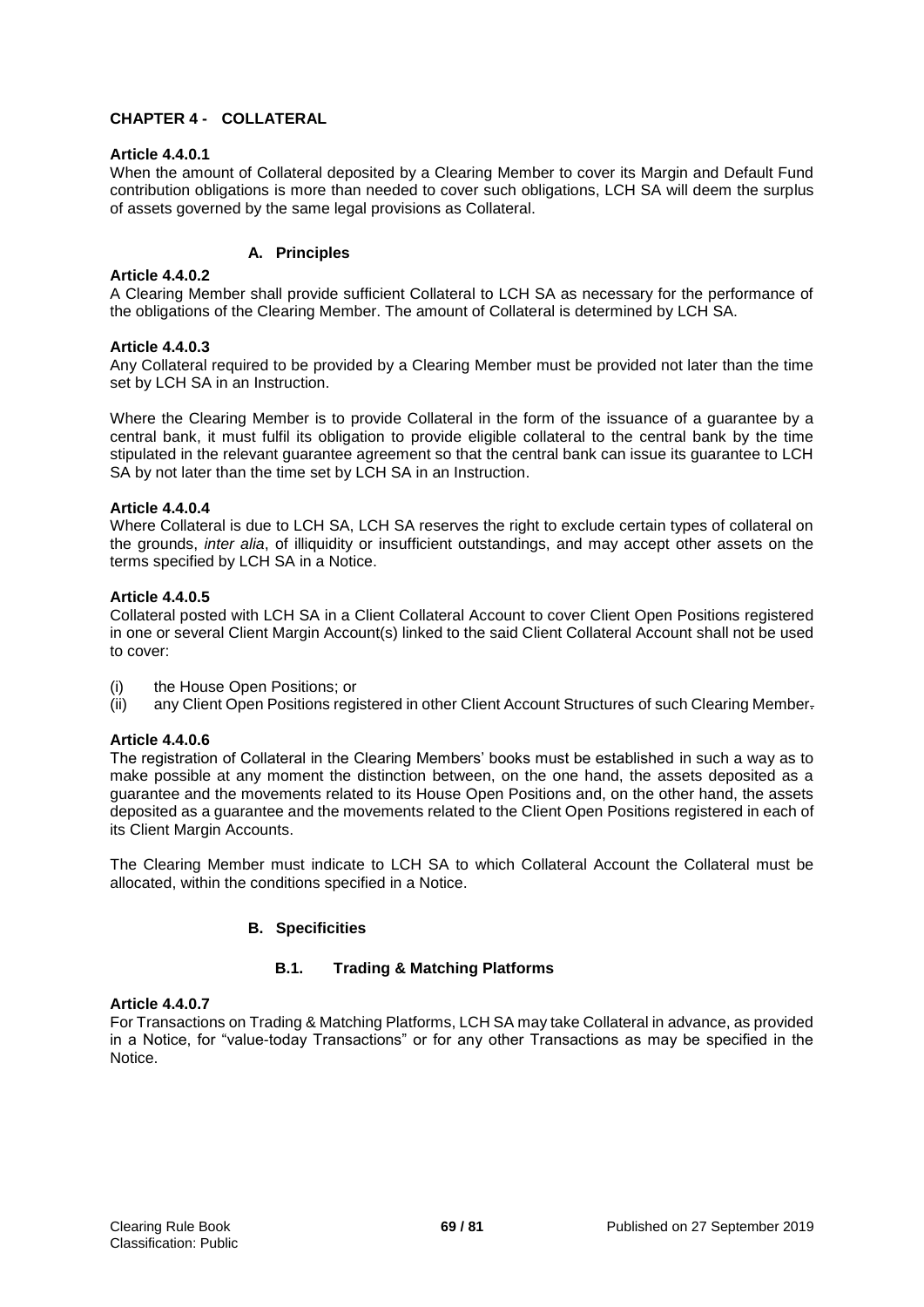# **CHAPTER 5 - EVENT OF DEFAULT**

## **Section 4.5.1 Notification of an Event of Default**

#### **Article 4.5.1.1**

The occurrence of an Event of Default shall be notified by any means by LCH SA to the Defaulting Clearing Member.

## **Article 4.5.1.2**

If an event or circumstance which would otherwise constitute or give rise to a Contractual Event of Default also constitutes an Insolvency Event of Default, it will be treated as an Insolvency Event of Default.

## **Section 4.5.2 Measures in case of an Event of Default**

#### **Article 4.5.2.1**

Upon the occurrence of an Event of Default, LCH SA may, in co-ordination with the relevant Competent Authority as the case may be, take any measure it deems necessary in order to contain its exposure and to mitigate overall market effects, whether or not these measures are set out in the Clearing Rules.

## **Article 4.5.2.2**

Upon the occurrence of an Event of Default, LCH SA may discretionary take any of the following measures or any other measures that it deems necessary or useful taking into account the need to act promptly in the manner LCH SA thinks best to contain its exposure and to mitigate resulting effects over market participants:

- (i) to request the relevant Market Undertaking to suspend any trading activity of the Defaulting Clearing Member ;
- (ii) to terminate or suspend the Admission Agreement entered into between LCH SA and the Defaulting Clearing Member ;
- (iii) to obtain any advice or assistance from the Defaulting Clearing Member and/or any third party, as LCH SA may deem necessary for any matter arising out of or in connection with an Event of Default and at the expense of the Defaulting Clearing Member;
- (iv) to impose further Margins requirements and corresponding Collateral deposits to secure the performance by the Defaulting Clearing Member of its obligations under the Clearing Rules;
- (v) to sell off the Collateral posted by the Defaulting Clearing Member or to call on the Central Bank Guarantee, if applicable, to ensure the performance by the Defaulting Clearing Member of its obligations under the Clearing Rules ;
- (vi) to act in lieu of the Defaulting Clearing Member for performing its payment and/or delivery obligations;
- (vii) to impose upon the Defaulting Clearing Member a penalty for late delivery or payment, in the circumstances and at a rate set out in an Instruction ; and/or
- (viii) to claim from the Defaulting Clearing Member damages and costs incurred in relation to the occurrence of an Event of Default or the processing of the Event of Default.

For the avoidance of doubt, termination or suspension of the Admission Agreement entered into between LCH SA and the Defaulting Clearing Member shall not release the Defaulting Clearing Member from any of its obligations under the Clearing Rules.

#### **Article 4.5.2.3**

The Defaulting Clearing Member shall respond to any requests as LCH SA may deem necessary for any matter arising out of, or in connection with, an Event of Default, and shall cooperate with LCH SA in order to process the Event of Default.

#### **Article 4.5.2.4**

If the Clearing Member appears to LCH SA to be unable, or to be likely to become unable, to meet its obligations in respect of one or more Transactions or otherwise under the Clearing Rules, LCH SA may, within its reasonable judgement, declare such event as a Contractual Event of Default.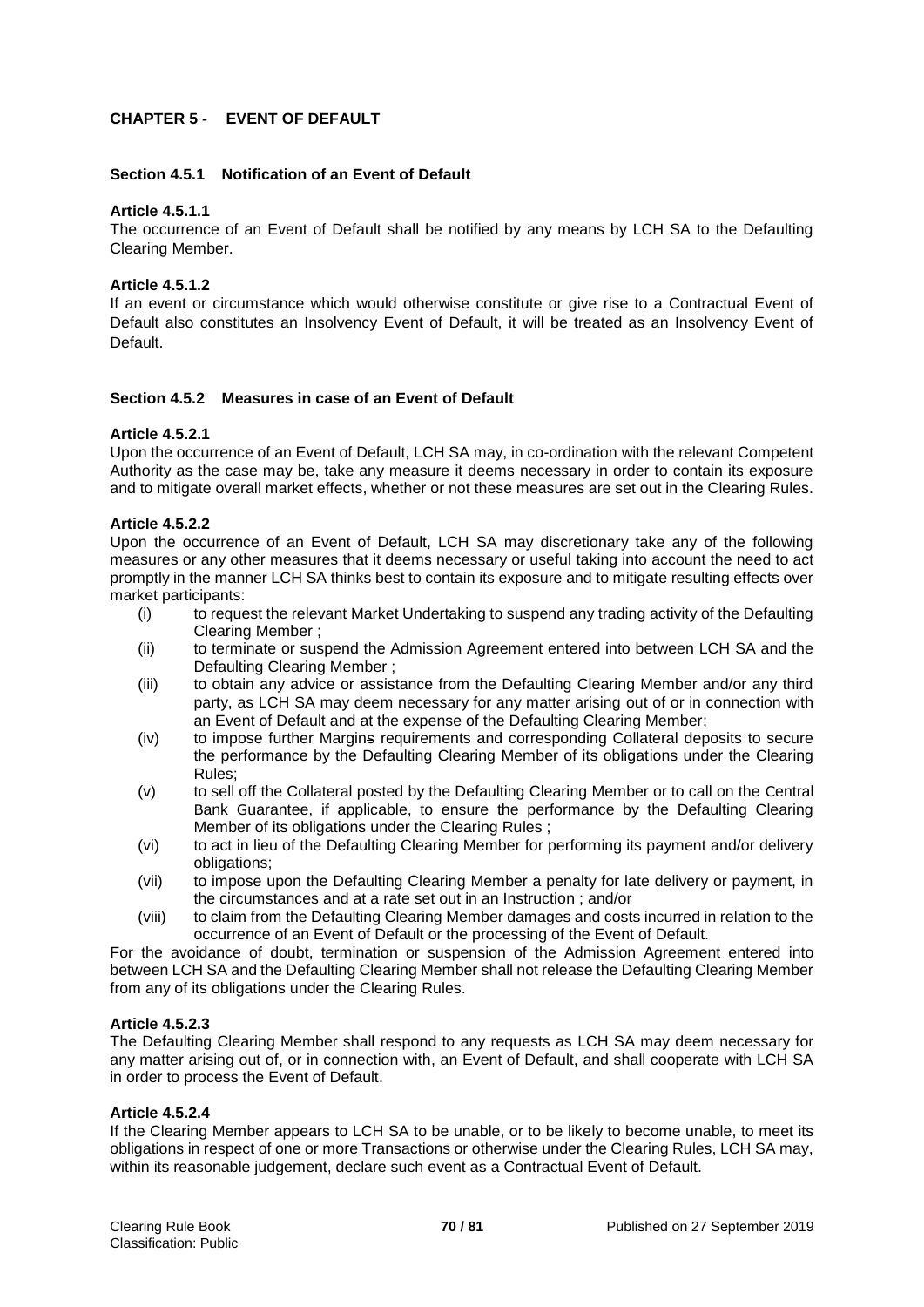LCH SA may take the view that a Contractual Event of Default has happened in light of the occurrence of, *inter alia,* any of the following events:

- (i) Failure to pay or deliver any or all balances, Financial Instruments, or assets owed to LCH SA in respect of Open Positions registered in the name of the Defaulting Clearing Member with LCH SA, within the stipulated deadlines ;
- (i) Failure to pay Initial Margin, Variation Margin, Intra-day Margin or any additional Margin amounts as indicated in Article 4.2.0.4, imposed by LCH SA or failure to make a required contribution to the Default Fund, within the stipulated time limits ;
- (iii) Non successful settling of Net Fails via a buy in or a sell-out procedure.

Upon the occurrence of a Contractual Event of Default, and without prejudice to the provisions of Article 4.5.2.2, LCH SA and the Defaulting Clearing Member shall cooperate to try to reach a mutually satisfactory agreement in order to resolve the Contractual Event of Default.

If such an agreement is not reached or the Contractual Event of Default has not been resolved before the date and time limit set by LCH SA, LCH SA may, in its sole discretion, if it estimates that such measures are necessary as regard to the need to act promptly, LCH SA may, in accordance with French law and the provisions of an Instruction :

- (i) transfer to another Clearing Member the Client Open Positions registered in the name of the Defaulting Clearing Member, and/or
- (ii) liquidate the Open Positions registered in the name of the Defaulting Clearing Member.

# **Article 4.5.2.5**

Upon the occurrence of an Insolvency Event of Default, and without prejudice to the provisions of Article 4.5.2.2, LCH SA may in accordance with French law and the provisions of an Instruction:

- (i) transfer to another Clearing Member the Client Open Positions registered in the name of the Defaulting Clearing Member ; and/or
- (ii) liquidate the Open Positions registered in the name of the Defaulting Clearing Member.

Upon the occurrence of an Insolvency Event of Default, the rights and obligations of the Defaulting Clearing Member arising from or in connection with its participation to the clearing system operated by LCH SA shall be governed exclusively by French law, and the law of the State where insolvency proceedings are initiated against the Defaulting Clearing Member will not interfere in this respect.

# **Article 4.5.2.6**

The default management process applicable to Transactions executed on, or reported by, Trading & Matching Platforms and the MTS Italy Regulated Market shall be set out in a default management process Instruction and the default management process applicable to Transactions in Securities and/or Derivatives Product Groups shall be set out in a transfer and liquidation Instruction.

Transfer and liquidation of Open Positions, as the case may be, shall be performed under conditions set out in an Instruction, taking into account on the one hand the need to act promptly in the manner LCH SA thinks best to contain its exposure and to mitigate overall market effects and on the other hand, the Account Structure of the Defaulting Clearing Member.

Clearing Members are required to provide their Clients, at the beginning of their relationship, with information regarding (i) their Account Structure and (ii) the consequences of such Account Structure in case of an Event of Default as described in an Instruction.

# **Article 4.5.2.7**

In order to perform its obligations pursuant to the Clearing Rules, LCH SA will make use of the resources available to it in the following order:

(i) (a) any Collateral deposited by the Defaulting Clearing Member to meet its Margin requirements, including any additional Margin requirement, in respect of the Clearing Service concerned;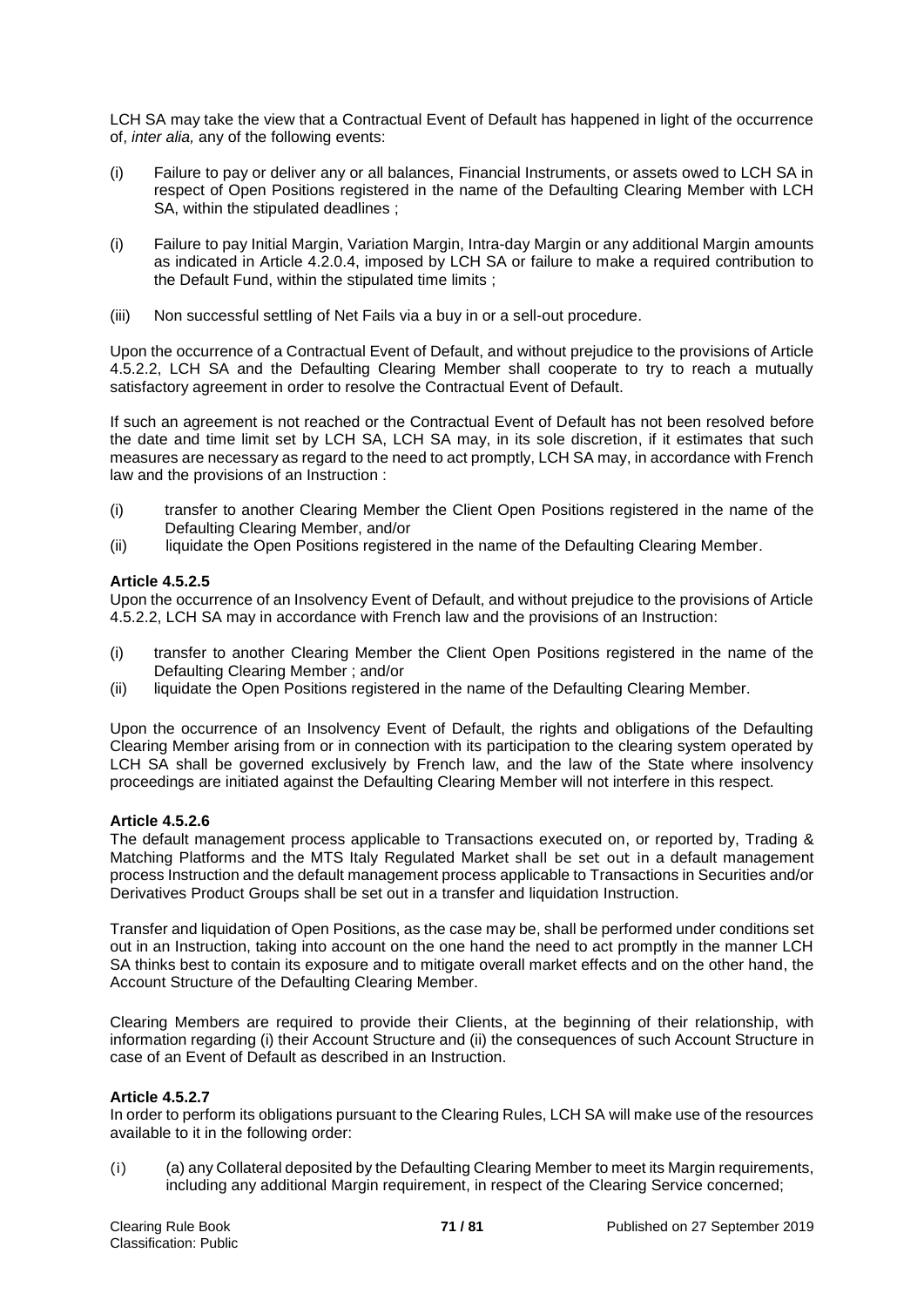(b) any Collateral, transferred or granted by the Defaulting Clearing Member to LCH SA as margin cover in connection with (an)other clearing service(s) provided by LCH SA (to the extent such Collateral is not applied in the context of such other clearing service(s) in accordance with the rules applicable to such other clearing service(s));

provided in each case that in no circumstances will collateral transferred by the Defaulting Clearing Member in respect of obligations arising in a Client Account Structure be applied by LCH SA pursuant to this stage (i) in respect of any loss attributable to any other Account Structure of the Defaulting Clearing Member;

- (ii) if applicable any other Collateral or any surplus assets deposited by the Defaulting Clearing Member or Letter of Credit issued by, or with regard to, the Defaulting Clearing Member in favour of LCH SA. Such surplus assets will be allocated to cover the losses on (a) Transactions on Fixed Income Securities, (b) Transactions relating to Securities and/or Derivatives Product Groups (excluding MTS Italy), and (c) Triparty Repo Transactions, on a pro rata basis, based on the excess losses (losses not covered by (i)(a) and (i)(b) incurred respectively in these Clearing Services, provided in each case that in no circumstances will collateral or surplus assets transferred by the Defaulting Clearing Member, or Letters of Credit issued by or with regard to the Defaulting Clearing Member, in respect of obligations arising in a Client Account Structure be applied by LCH SA pursuant to this stage (ii) in respect of any loss attributable to any other Account Structure of the Defaulting Clearing Member;
- (iii) the individual contribution to the relevant Default Fund of the Defaulting Clearing Member (where applicable, any excess will be used to cover losses resulting from other clearing services, prorata to the amount of the losses resulting respectively from such other clearing services), and, if applicable any Collateral transferred or granted by the Defaulting Clearing Member to LCH SA as a contribution to the Default Fund relating to (an)other clearing service(s) (including for the avoidance of doubt the CDS clearing service) (to the extent such Collateral is not applied in the context of such other clearing service(s) in accordance with the rules applicable to such other clearing service(s));
- (iv) payment from LCH SA's dedicated own resources in accordance with article 45.4 of EMIR and article 35 of Commission Delegated Regulation (EU) N° 152/2013 with regard to regulatory technical standards on requirements for central counterparties, as determined from time to time in a Notice, of an amount up to the amount of such dedicated own resources allocated to the relevant default fund (including each of the Default Funds and any other default fund set- up by LCH in relation any other clearing activity) in proportion to the size of such default fund (the "**Capped Amount**"). In the case of an Event of Default occurring after a previous Event of Default but before LCH SA has reinstated such dedicated own resources in accordance with article 35 of Commission Delegated Regulation (EU) N° 152/2013, an amount up to the residual amount of such dedicated own resources in the relevant Default Fund,
- (v) (a) the available contributions to the relevant Default Fund made by the other Clearing Members as per Article 4.3.1.1 including any replenishment contributions deposited as per Article 4.3.3.1 and any Refill Contributions deposited as per Article 4.3.3.1, prorata to such other Clearing Member's share in the contributions of non-Defaulting Clearing Members to the relevant Default Fund immediately prior to the Event of Default;

(b) the Service Continuity Contributions made by non-defaulting Clearing Members in respect of the Clearing Service concerned pursuant to Article 4.3.3.2 ;

(c) any voluntary payments made by non-Defaulting Clearing Members in respect of the Clearing Service concerned; and

(d) the Service Closure Payments to be made in respect of the Clearing Service concerned pursuant to Article 4.3.3.3 and to the Instruction mentioned therein (as defined by such instruction):

If some Collateral deposited by other Clearing Members to contribute to the relevant Default Fund is used, or if a payment is made pursuant to item 4 above, the amount of this Collateral or payment will represent a claim of LCH SA against the Defaulting Clearing Member.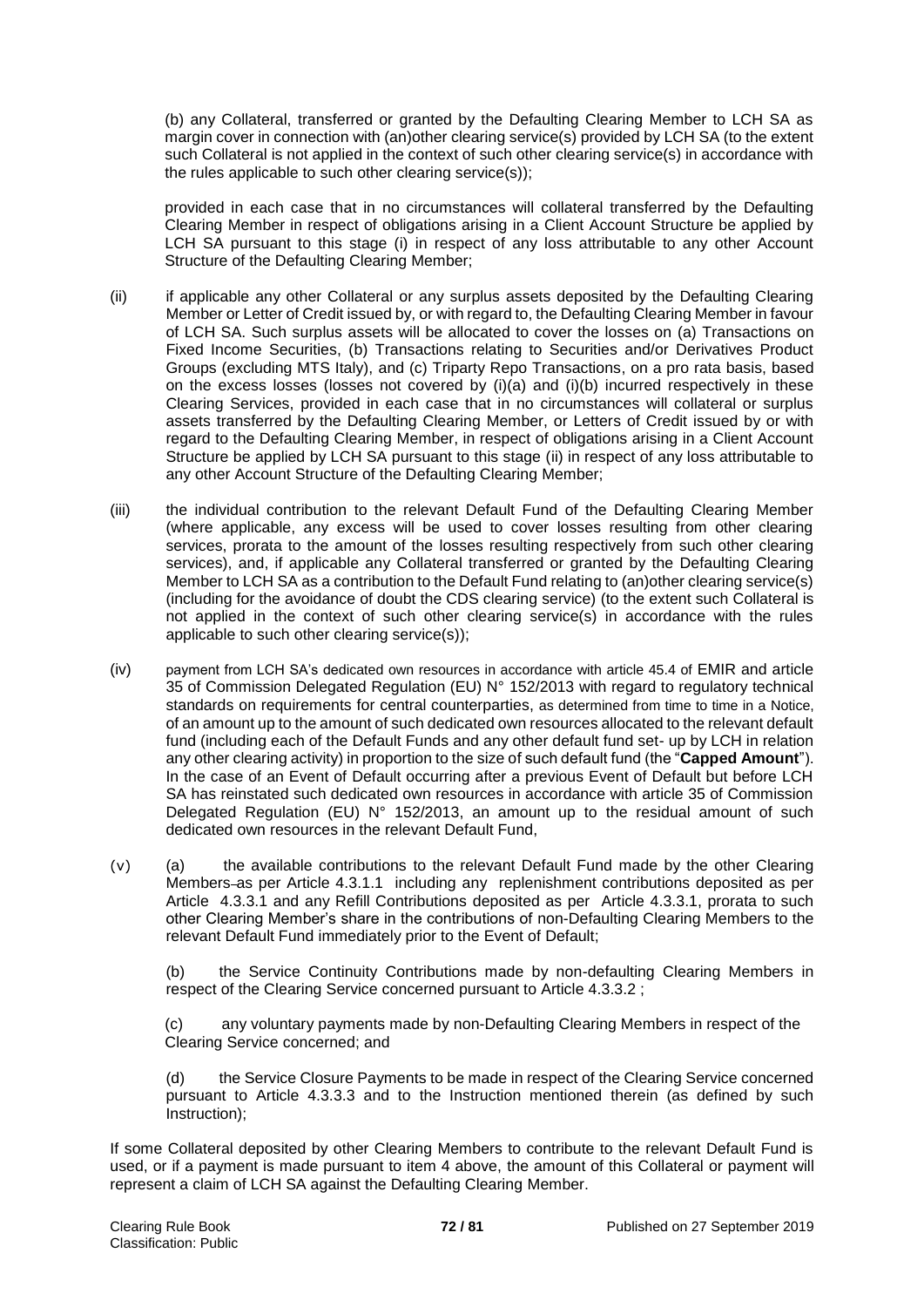## **Article 4.5.2.8**

Following the liquidation of Client Open Positions at Margin Account level and of Client Collateral at Collateral Account level, as a result of the Event of Default of a Clearing Member, LCH SA shall deduct from the proceeds resulting from the liquidation of such Client Collateral any losses realised following such liquidation, and shall determine a final net balance in relation to each Client or Client Account Structure, as applicable.

Such Client final net balance shall be deemed positive where LCH SA owes monies to the Defaulting Clearing Member and negative where the Defaulting Clearing Member owes monies to LCH SA.

Any positive Client net balance calculated by LCH SA in accordance with the above provisions shall be remitted to the Client if such Client is a KnownClient, is the sole holder of the relevant Position Account(s), and if such Position Account(s) is/are the sole Position Account(s) linked to the relevant Margin Account and in all other cases, to the Defaulting Clearing Member for the account of such Client(s). Any negative Client net balance calculated by LCH SA in accordance with the above provisions shall be considered a debt of the Defaulting Clearing Member towards LCH SA and shall be discharged using the resources available pursuant to Article 4.5.2.7, in the order mentioned therein.

Following (i) completion of the default management process and (ii) the extinction of any exposures relating to the Defaulting Clearing Member, and taking into account:

- (a) any monies that may be owed by the Defaulting Clearing Member to LCH SA pursuant to the Clearing Rules and the Admission Agreement (including for the avoidance of doubt, any losses, costs and expenses of whatsoever nature incurred by LCH SA in connection with the Event of Default and any Client negative net balance determined pursuant to the provisions above) and
- (b) any monies that may be owed by LCH SA to the Defaulting Clearing Member pursuant to said Clearing Rules and Admission Agreement (with the exception of any Client positive net balance owed by LCH SA to the Defaulting Clearing Member pursuant to the provisions above)

LCH SA shall determine a Defaulting Clearing Member final net balance, which shall be deemed positive where LCH SA owes monies to the Defaulting Clearing Member and negative where the Defaulting Clearing Member owes monies to LCH SA.

If positive, such Defaulting Clearing Member final net balance shall be remitted to the Defaulting Clearing Member and, if negative, shall be claimed by LCH SA from the Defaulting Clearing Member (subject to the application of any time bar requiring the filing of a provisional claim in the case of an Insolvency Event of Default). Any amounts finally recovered by LCH SA following such claim will be refunded to the non defaulting Clearing Members prorata to their respective contribution to the losses incurred in connection with the default management process, and if there is any surplus following such refund, will be applied towards the reimbursement or discharge of any monies paid or costs incurred by LCH SA in connection with the Event of Default.

## **Article 4.5.2.9**

In case of an Event of Default, LCH SA is not bound by the buy-in procedure timeframe as set out in an Instruction.

## **Article 4.5.2.10**

When the Defaulting Clearing Member is a seller in a Forward Repo transaction, the non-Defaulting Clearing Member does not receive the Securities, does not pay the related cash amount and only receives the payment of the interests amount related to the Forward Repo for which the intended Settlement Date of the Return Transaction does not exceed four (4) Clearing Days after the declaration of the default. However, LCH SA can extend this timeframe as it deems necessary until the liquidation process is settled.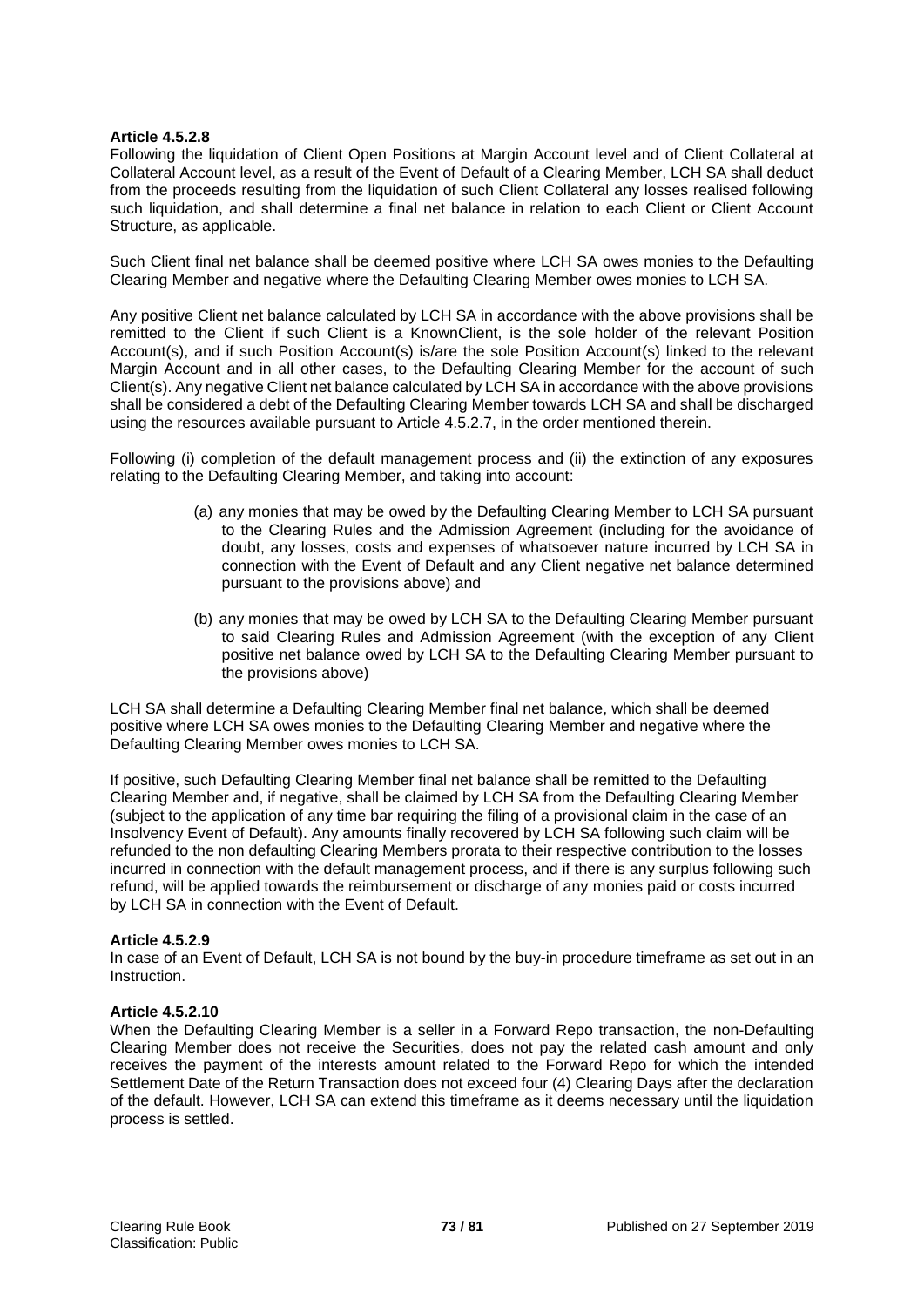#### **Article 4.5.2.11**

Measures taken by LCH SA upon the occurrence of an Event of Default shall be notified by LCH SA to the Defaulting Clearing Member and to any appropriate third parties as LCH SA may deem necessary.

#### **Section 4.5.3 Provisions Applicable on Euronext Paris**

#### **Article 4.5.3.1**

A Client acting on Derivative Markets fails when it does not pay Initial Margin, debit Variation Margin, or premiums within the stipulated deadlines.

In such case, the Clearing Member automatically liquidates all or part of the failing Client's Positions.

#### **Article 4.5.3.2**

In the event that a Client fails on deliverable Financial Instruments at settlement, the Clearing Member which manages the Client's Positions ensures execution under the guarantee of final settlement under the conditions specified in an Instruction.

The Clearing Member shall retain the failing Client's collateral. All expenses incurred by the Clearing Member to process the failed Transaction are charged against the failing Client's collateral. The remaining balance of the Initial Margin is refunded after the Clearing Member has discharged its obligations.

#### **Section 4.5.4 Events of Default of an Allied Clearing House and Consequences on Clearing Members**

#### **Article 4.5.4.0**

For the purpose of this Section, Allied Clearing House shall mean Cassa di Compensazione e Garanzia.

#### **Article 4.5.4.1**

Upon the occurrence of an Event of Default of the Allied Clearing House (an "**Allied Clearing House Event of Default**"), LCH SA will promptly notify the Clearing Members active in fixed income Transactions in Italian government securities ("**Italian Fixed Income Transactions**") and will, with immediate effect, stop accepting from the Allied Clearing House and from any Clearing Member, directly or indirectly, and will no longer novate, any new Italian Fixed Income Transactions for clearing or registration in its Fixed Income Clearing System, and may, in co-ordination with the relevant Competent Authority as the case may be, take any measure it deems necessary concerning the interoperability link with the Allied Clearing House in order to contain its exposure and to mitigate overall market effects (including selling any Securities purchased from Clearing Members and which cannot be delivered to the Allied Clearing House due to the Allied Clearing House Event of Default), whether or not these measures are set out in the Clearing Rules.

#### **Article 4.5.4.2**

LCH SA may, in particular, in its sole discretion, take any of the following measures or any other measures that it deems necessary or useful taking into account the need to act promptly in the manner LCH SA thinks best to contain its exposure and to mitigate resulting effects over market participants:

- (i) obtain any advice or assistance from any third party, as LCH SA may deem necessary for any matter arising out of or in connection with the Allied Clearing House Event of Default,
- (ii) sell any Securities delivered by Clearing Members to LCH SA in connection with Italian Fixed Income Transactions and associated Trade Legs and/or Open Positions involving the Allied Clearing House and which have not been delivered to the Allied Clearing House due to the Allied Clearing House Event of Default,
- (iii) cancel, to the extent possible, any settlement instructions in relation to Italian Fixed Income Transactions and associated Trade Legs and/or Open Positions which have not yet settled and instruct any CSD of Reference or ICSD and securities settlement system, directly or indirectly to cancel such pending instructions and to stop issuing any new instructions in relation thereto.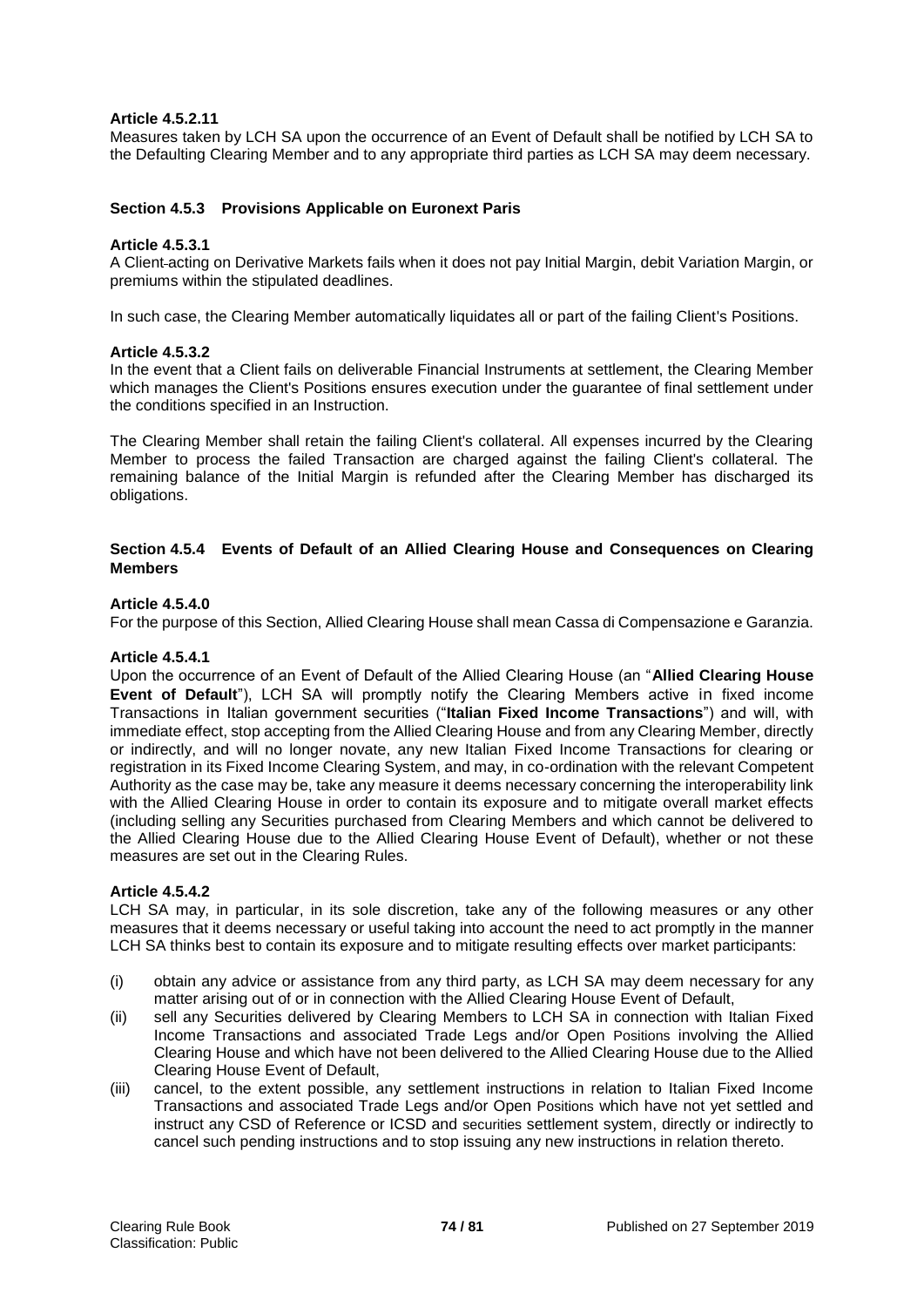## **Article 4.5.4.3**

All outstanding Trade Legs and/or Open Positions of the Allied Clearing House and Clearing Members resulting from Italian Fixed Income Transactions already executed or registered shall be closed out as of the date of notification of an Allied Clearing House Event of Default.

For each Clearing Member active in Italian Fixed Income Transactions, LCH SA will set the close out value (positive or negative) for each outstanding Trade Leg and/or Open Position acting in a commercially reasonable manner. LCH SA will subsequently determine the difference between such close-out value and the value of the Trade Leg and/or Open Position as at the last Margin call paid by the Allied Clearing House. For each Trade Leg and/or Open Position, such difference shall be considered positive if it is in favor of the Clearing Member, and negative if it is in favor of LCH SA.

LCH SA will then calculate the algebraic sum of all such differences in respect of each Clearing Member active in Italian Fixed Income Transactions. The result shall be referred to as a "**Clearing Member Negative Amount**" if the Clearing Member owes money to LCH SA and a "**Clearing Member Positive Amount**" if LCH SA owes money to the Clearing Member.

Any Clearing Member Negative Amount shall be paid immediately to LCH SA by the relevant Clearing **Members** 

# **Article 4.5.4.4**

## **A. Calculation of Allied Clearing House Default Balance Amount**

LCH SA will then determine the amount resulting from:

## (A) the sum of

- (i) The Initial Margin and additional Margin provided by the Allied Clearing House
- (ii) All Clearing Member Negative Amounts effectively paid to LCH SA

less

- (B) the sum of
	- (i) any losses arising from the sale by LCH SA of any Securities delivered by Clearing Members to LCH SA in connection with Italian Fixed Income Transactions involving the Allied Clearing House and which have not been delivered to the Allied Clearing House due to the Allied Clearing House Event of Default,
	- (ii) any reasonable costs resulting from the management by LCH SA of the Allied Clearing House Event of Default,

(the result being the "**Allied Clearing House Default Balance Amount**").

## **B. Allocation of losses**

If the Allied Clearing House Default Balance Amount is negative, no payment of Clearing Member Positive Amount will be made by LCH SA, and the remaining loss will be allocated between all fixed income Clearing Members having outstanding Italian Fixed Income Transactions on the date of the Allied Clearing House Event of Default ("**Clearing Members Active on Italian Fixed Income Transactions**") (provided they are not Defaulting Clearing Members), pro rata to the ratio of their respective Initial Margin attributable to Italian Fixed Income Transactions immediately prior to the Allied Clearing House Event of Default compared to the aggregate Initial Margin attributable to Italian Fixed Income Transactions of all Clearing Members Active on Italian Fixed Income Transactions immediately prior to the Allied Clearing House Event of Default, and such amount will be payable immediately by such Clearing Members Active on Italian Fixed Income Transactions to LCH SA.

## **C. Payment of Clearing Member Positive Amounts**

If the Allied Clearing House Default Balance Amount is positive, LCH SA will: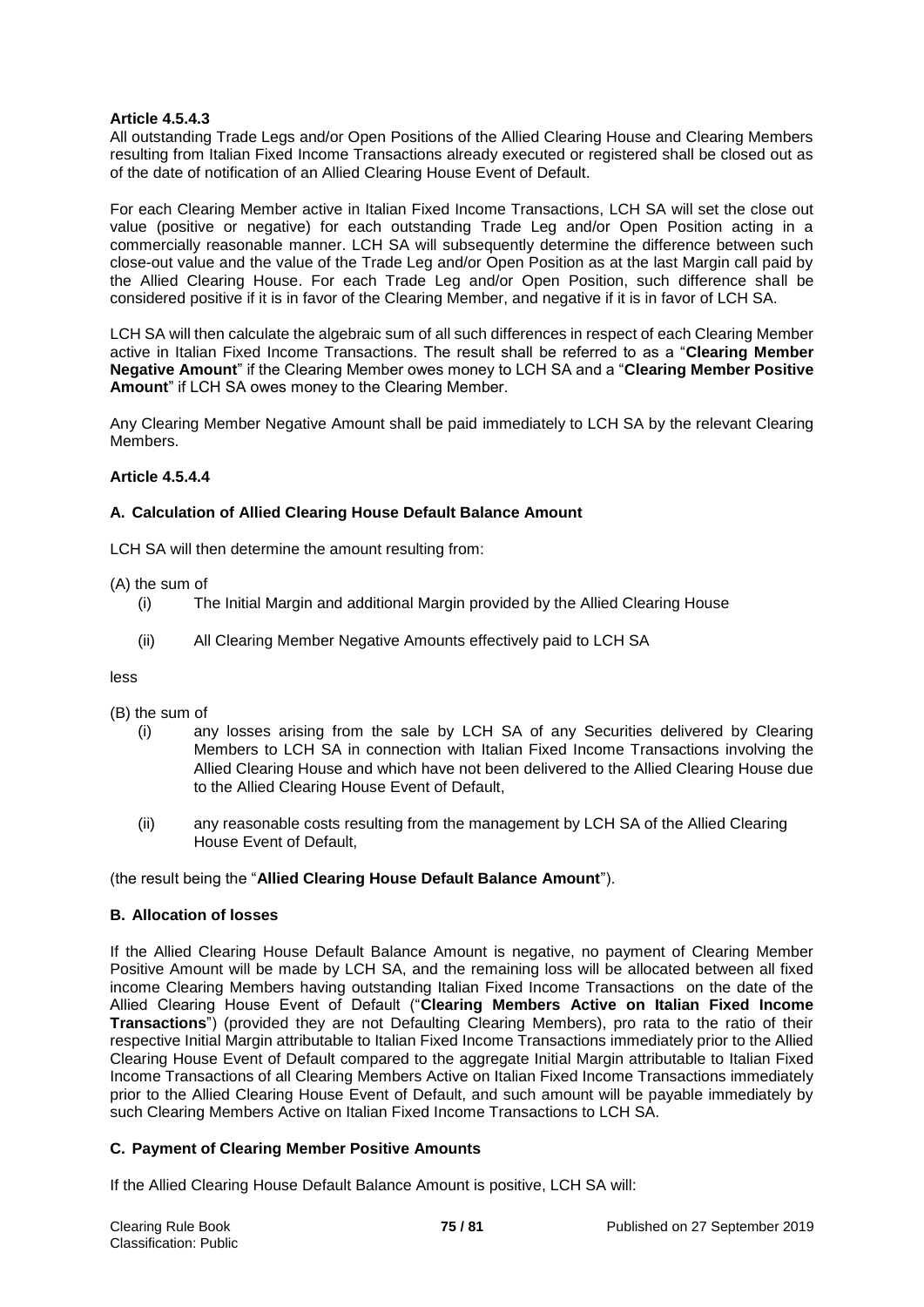(a) If the Allied Clearing House Default Balance Amount is positive and is sufficient to cover payment by LCH SA of the Clearing Member Positive Amounts in full, such payment will be made by LCH SA in full, in the manner set out below.

(b) If the Allied Clearing House Default Balance Amount is positive but is not sufficient to cover payment by LCH SA of the Clearing Member Positive Amounts in full, such payment will be made by LCH SA partially only, pro rata to the proportion which, for each Clearing Member, (i) the Allied Clearing House Default Balance Amount multiplied by the relevant Clearing Member Positive Amount bears to (ii) the sum of all Clearing Member Positive Amounts, in the manner set out below.

Following return by the Allied Clearing House of the initial and additional margin provided to it by LCH SA (the "**Returned Margin Amounts**"), as and when such Returned Margin Amounts are received, LCH SA shall pay to the Clearing Members Active on Italian Fixed Income Transactions concerned, the amounts mentioned in (a) and (b) above.

Upon closing of the Allied Clearing House insolvency proceedings, LCH SA will pay to the Clearing Members Active on Italian Fixed Income Transactions concerned, any Clearing Member Positive Amount balance outstanding, if applicable, as per (a) and (b) above.

#### **Article 4.5.4.5**

LCH SA will also determine, for each Clearing Member active in Italian Fixed Income Transactions, the difference between the value of each Trade Leg and/or Open Position as at the last Margin call paid by the Allied Clearing House and the initial value of such Trade Leg and/or Open Position (based on the initial trading price of each such outstanding Trade Leg and/or Open Position). For each Trade Leg and/or Open Position, such difference shall be considered positive if it is in favour of the Clearing Member, and negative if it is in favour of LCH SA. LCH SA will then calculate the algebraic sum of all such differences in respect of each Clearing Member active in Italian Fixed Income Transactions, which will be considered a "**Net Realised Loss**" if the sum is negative and a "**Net Realised Gain**" if the sum is positive.

LCH SA will deduct any Net Realised Loss or add any Net Realised Gain resulting from the above calculation from/to the Margin to be returned to the Clearing Member.

## **Article 4.5.4.6**

For the avoidance of doubt, the management by LCH SA of the Allied Clearing House Event of Default as set out above shall not impact the continuing operation of the Fixed Income Clearing System otherwise than in relation to Italian Fixed Income Transactions.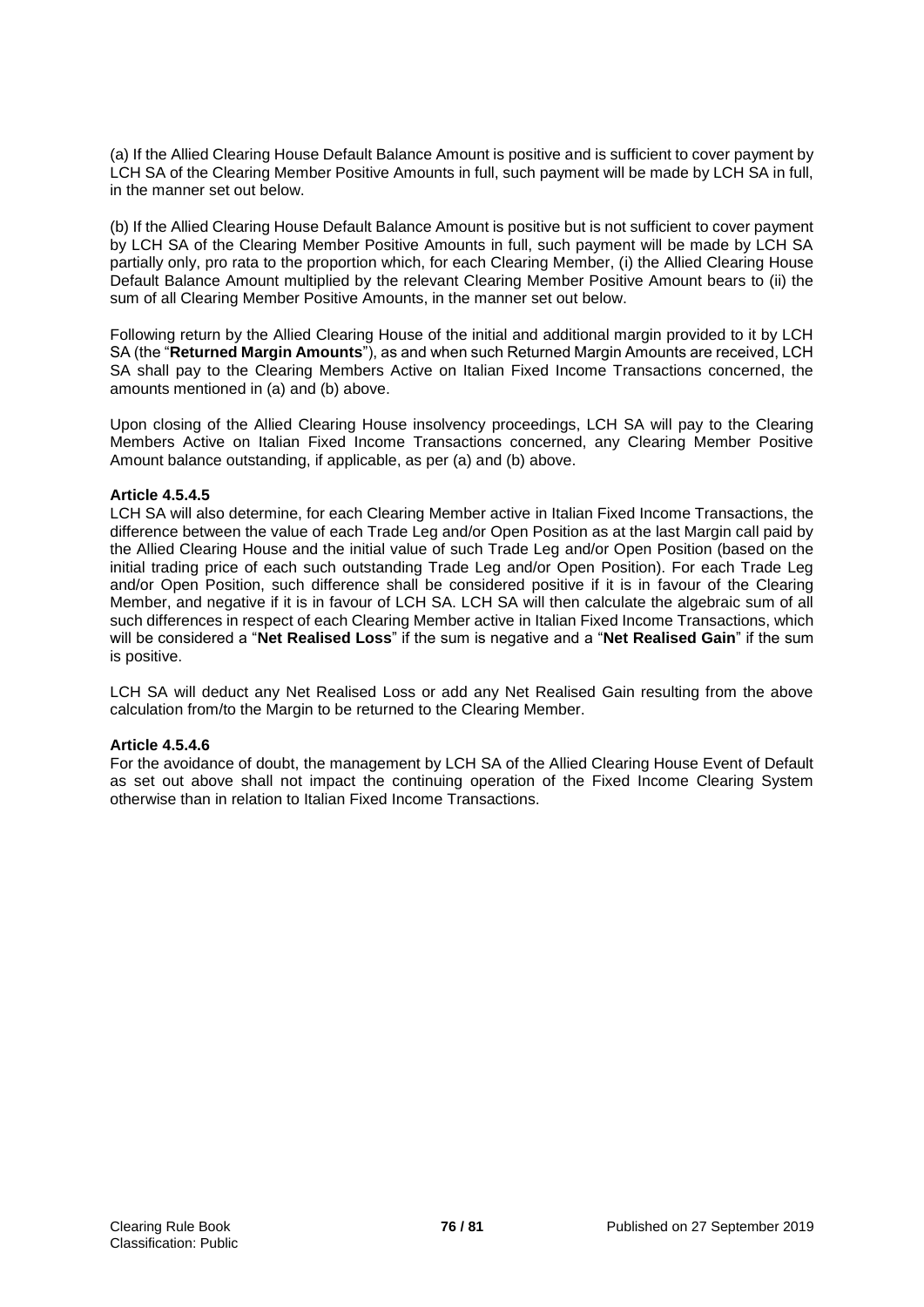# **TITLE V – TRIPARTY REPO CLEARING SERVICES**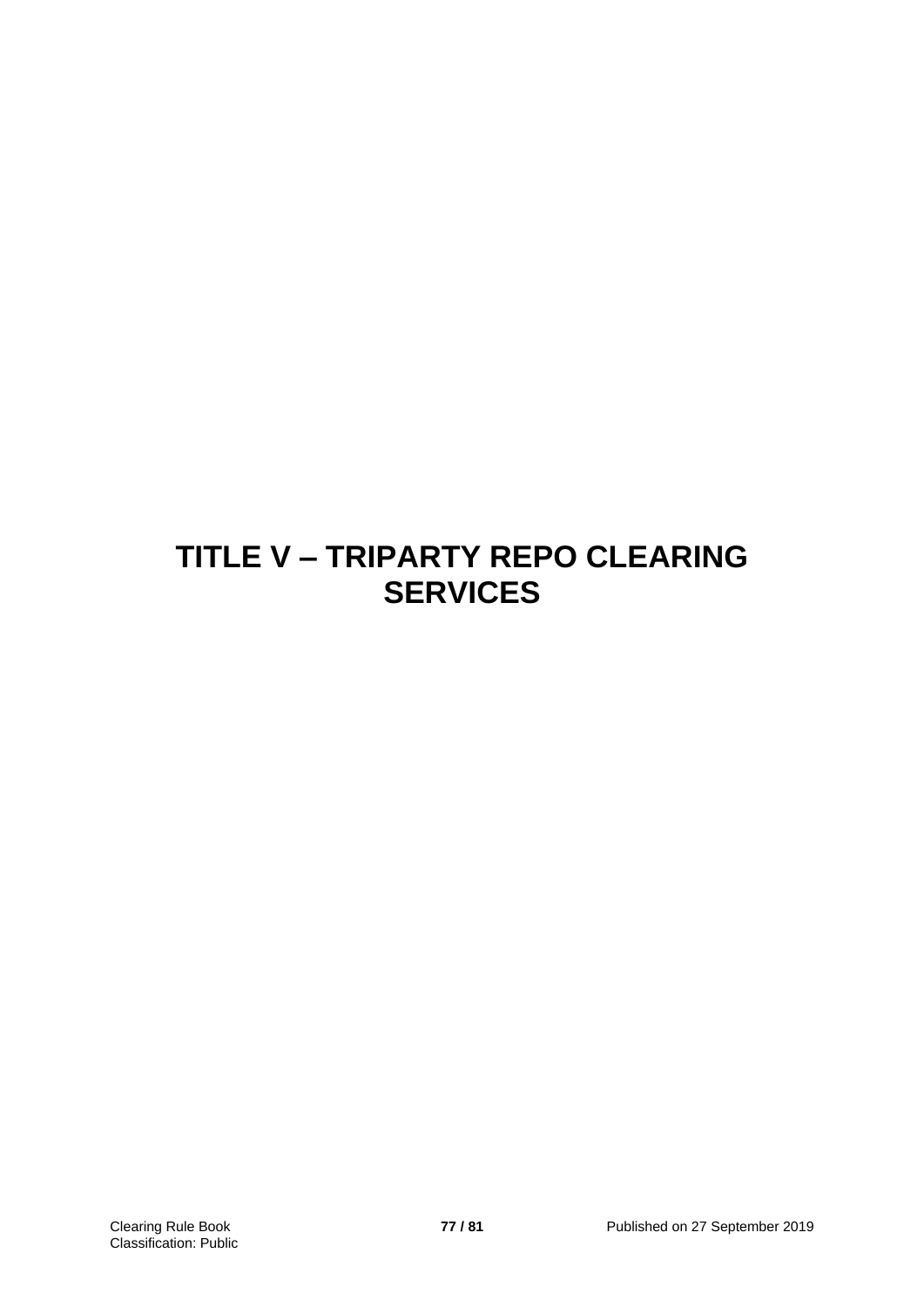The provisions below set out the specific rules applying to the Clearing Services provided by LCH SA in relation to Triparty Repos through the Triparty Repo Clearing System. As a consequence, in the case of any discrepancy between those specific provisions and any other provision in the Clearing Rule Book, the former will prevail regarding Triparty Repo Transactions. For the avoidance of doubt, provisions of this Clearing Rule Book applying specifically to the Securities and Derivatives Product Group shall not apply to the Baskets Product Group.

# **CHAPTER 1 – GENERAL PROVISIONS AND LEGAL FRAMEWORK**

## **Article 5.1.1.1**

In addition to the obligations set out in Title II, Chapter 2, Section 2.2.3, Clearing Members wishing to clear Triparty Repo Transactions are required to comply with the following obligations:

# **Article 5.1.1.2**

Each Clearing Member must:

- (i) Identify Euroclear Bank or the relevant ESES CSD as the triparty agent for its Triparty Repos;
- (ii) Comply with the LCH SA Minimum Deposit requirement and the Triparty Repo Default Fund contribution requirement prior to submitting a Triparty Repo Transaction for clearing, as set out in an Instruction;
- (iii) Have previously entered into appropriate arrangements with respect to the Euroclear Collateral Management System and the relevant Euroclear Interoperability Agreements and comply with them at all times.
- (iv) Have entered into appropriate arrangements with Euroclear Bank to set up a credit line in order to secure Triparty Repo linked payments in the Euroclear Bank securities settlement system and to allow self collateralisation;
- (v) ave obtained an authorisation to enter into auto-collateralisation operations with the Banque de France in order to secure Triparty Repo linked payments in Euroclear France securities settlement system ;
- (vi) Have granted LCH SA a power of attorney entitling LCH SA to generate collateral management instructions in Euroclear Collateral Management System (CMS) on behalf of the Clearing Member ;
- (vii) Have expressly authorised in writing Euroclear Bank and/or Euroclear France to inform LCH SA of any withdrawal, transfer or assignment by itself in any way whatsoever (as security or otherwise) outside the Euroclear Collateral Management System of any Securities which have been allocated as collateral to a Triparty Repo.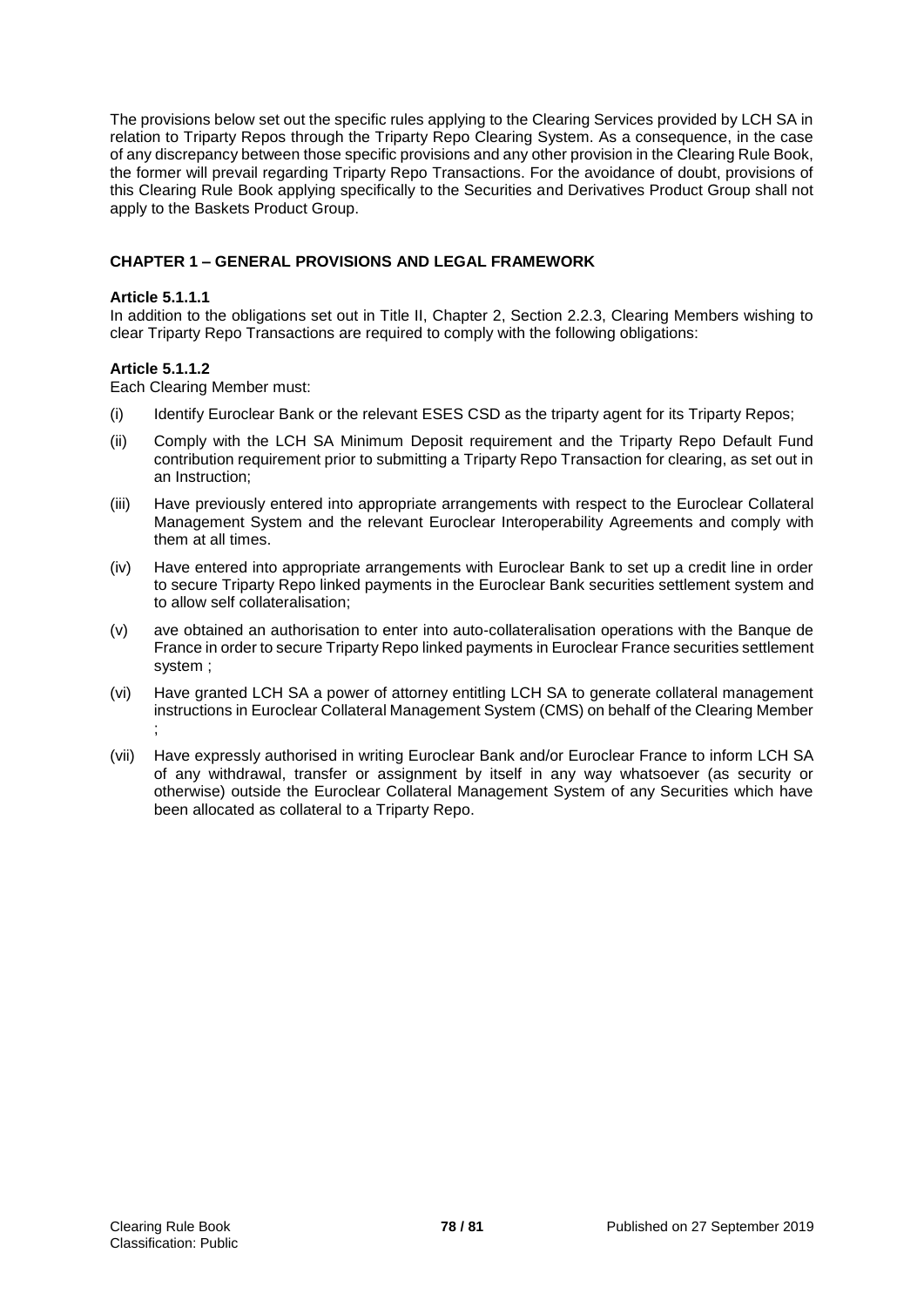## **CHAPTER 2 – CLEARING OPERATIONS**

#### **Section 5.2.1 Registration**

#### **Article 5.2.1.1**

Upon registration by LCH SA, Triparty Repo Transactions governed by a national or international master agreement become immediately subject to the Clearing Rules, which override the provisions of such master agreement.

#### **Article 5.2.1.2**

On the basis of the registered Transactions, LCH SA calculates an Open Position per Clearing Member per Delivery Account, per Basket and per Settlement Date.

# **Section 5.2.2 Account Structure**

#### **Article 5.2.2.1.**

The Triparty Repo Transactions registered by LCH SA are aggregated into one Net Position Exposure per Clearing Member and per Basket, in accordance with the appropriate settlement window (same Clearing Day settlement or following Clearing Day settlement).

The Net Position Exposure for same Clearing Day settlement is calculated as follows:

Triparty Repo Transactions already initiated and not yet returned + Triparty Repo Transactions with initiation date S (where S is the current Clearing Day).

The Net Position Exposure for following Clearing Day settlement is calculated as follows:

Triparty Repo Transactions already initiated and not yet returned + Triparty Repo Transactions with initiation date S+1 (where S is the current Clearing Day) – Triparty Repo Transactions with return date S+1.

#### **Section 5.2.3 Settlement and Delivery**

#### **Article 5.2.3.1**

Contrary to the general clearing rules stated in Article 1.3.1.5, LCH does not transmit settlement instructions regarding Triparty Repos to the CSD of Reference.

LCH SA sends the Net Position Exposure of each Clearing Member when modified, twice a day, to Euroclear Collateral Management System for automatic allocation of collateralising securities.

#### **Article 5.2.3.2**

Euroclear Collateral Management System is responsible for sending the appropriate settlement Instructions to the CSD of Reference, pursuant to its rules.

Under no circumstances may LCH SA be held liable for any direct or consequential loss suffered by a Clearing Member and due to Euroclear Collateral Management System allocation and settlement procedures.

#### **Article 5.2.3.3**

The provisions of Section 3.4.3 do not apply to Triparty Repos.

In the event that CMS cannot allocate sufficient eligible Securities to settle a Triparty Repo Transaction in whole (an "allocation fail"), such Triparty Repo Transaction shall be settled partially only prorata to the amount of eligible Securities available in the Collateral Giver's account. The Collateral Taker's account shall be debited by a cash amount corresponding to the reduced securities amount, but the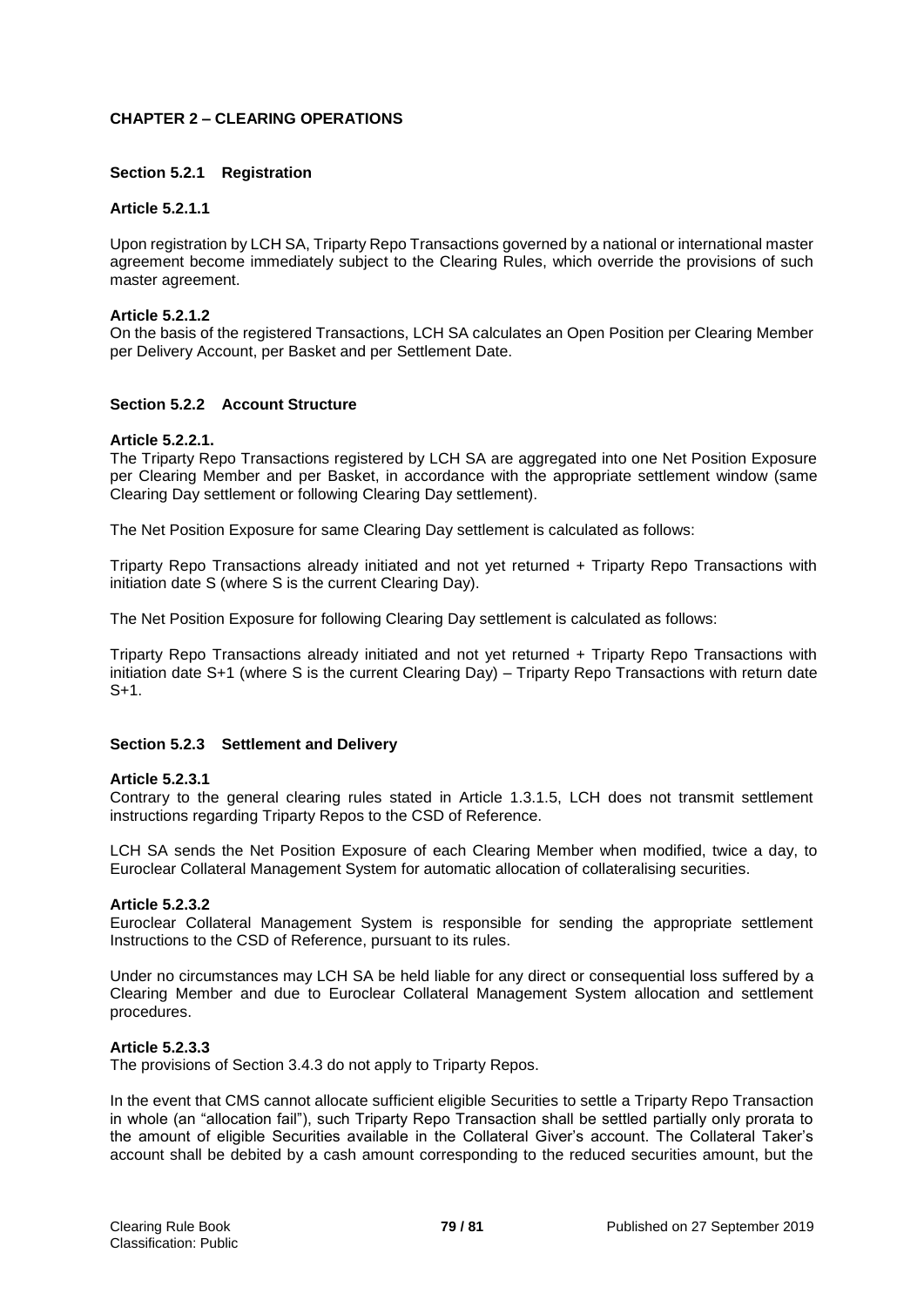Collateral Giver shall pay interest to the Collateral Giver on the full amount of the Triparty Repo Transaction as initially traded, as if the Triparty Repo Transaction had been settled in full.

## **Article 5.2.3.4**

In any of the following events:

- (i) the Net Position Exposure of a Clearing Member is such that Securities allocated as collateral to Triparty Repo Transactions need to be returned to the Cash Borrower ;
- (ii) the value of Securities allocated as collateral to Triparty Repo Transactions has increased such that some of these Securities need to be returned to the Cash Borrower ;
- (iii) a Cash Borrower wishes to substitute Securities allocated as collateral to Triparty Repo Transactions ;
- (ii) Euroclear Collateral Management System needs to proceed with a substitution of Securities allocated as collateral to Triparty Repo Transactions pursuant to the Clearing Rules (eligibility criteria for Triparty Repos); or
- (iii) Securities allocated as collateral to Triparty Repo Transactions need to be returned to the Cash Borrower at the maturity of a Triparty Repo Transaction ;

if on the the second Clearing Day following the day on which the Securities concerned must be returned or substituted, such return or substitution has not taken place due to the fact that the Securities to be so returned or substituted are no longer available in the Euroclear Collateral Management System environment, LCH SA will apply cash settlement in order to debit the Cash Lender's account and credit the Cash Borrower's account by an amount calculated on such second Clearing Day :

pursuant to a formula to be set out in a Notice.

## **Section 5.2.4 Corporate Events**

## **Article 5.2.4.1**

Corporate events occurring on the collateralising securities follow Euroclear Collateral Management System's rules and are managed by the CMS accordingly.

## **Article 5.2.4.2**

In the specific case of an Event of Default, corporate events are managed as set out in an Instruction.